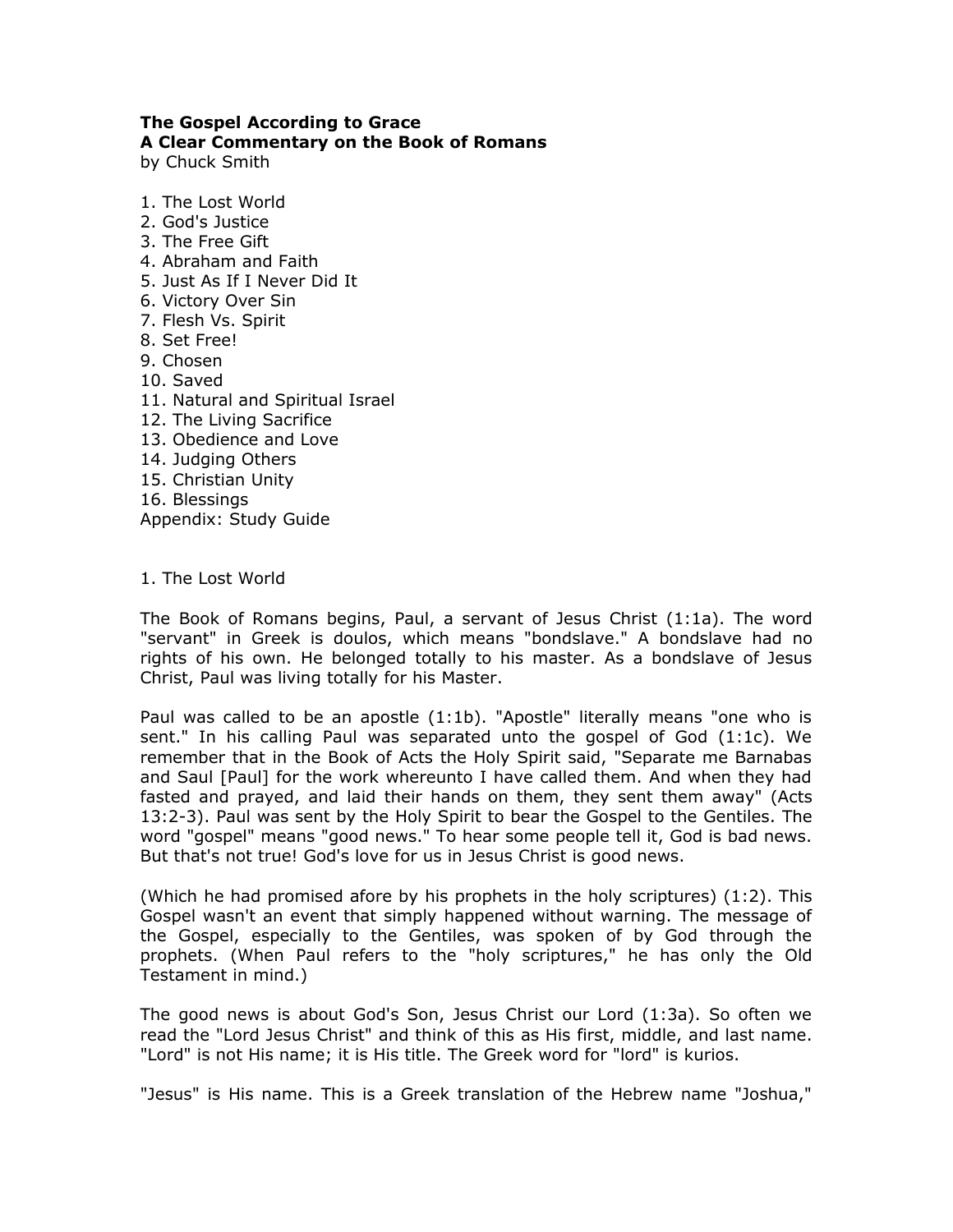meaning "Jehovah is salvation." In Matthew's gospel we read, "The angel of the Lord appeared unto him in a dream, saying, Joseph, thou son of David, fear not to take unto thee Mary thy wife: for that which is conceived in her is of the Holy Ghost. And she shall bring forth a son, and thou shalt call his name Jesus: for he shall save his people from their sins" (Matthew 1:20-21). His name implies His mission: "he shall save his people from their sins." "Christ" is Greek for the Hebrew word meaning "messiah" or "the anointed one of God," the one whom God had promised to send to His people. "Christ" or "Messiah" signifies His ministry as the fulfillment of the promise of God. "Jesus Christ our Lord" signifies the believer's relationship to Him.

In the Bible we read, "If thou shalt confess with thy mouth the Lord Jesus, and shalt believe in thine heart that God hath raised him from the dead, thou shalt be saved. For with the heart man believeth unto righteousness; and with the mouth confession is made unto salvation" (Romans 10:9-10). The first part of that passage would be better translated, "If thou shalt confess with thy mouth that Jesus Christ is Lord." Our obligation is more than confessing belief in Jesus Christ. You can believe that Jesus Christ is the Son of God, but not be saved. You can believe that He died on the cross for your sins, yet not be born again. It's necessary to submit your life to Him as Lord of your life in order to have salvation.

Concerning his Son Jesus Christ our Lord, which was made of the seed of David according to the flesh (1:3). As king of Israel, David had a beautiful house in Jerusalem. When he saw the tent where people were worshipping God, he said, "Here I am dwelling in this exquisite palace, and all we have is a tent for God. I'm going to build a beautiful house for Him."

The prophet Nathan told him, "David, that sounds like a marvelous idea." But that night the Lord spoke to Nathan and told him that he had spoken hastily. "Go back and tell David that he can't build My house. It's good that the desire is in his heart, but he has shed too much blood." To soften David's disappointment God told Nathan, "Tell David that I'm going to build him a house."

So, the prophet told David, "I have some good news and some bad news. The bad news is that you can't build a house for God. The good news is that God is going to build you a house." God was telling David that through him the Messiah would come. God would establish His kingdom through David's seed, and there would never lack one from his offspring to sit upon the throne.

David was overwhelmed. "Who am I, O Lord God, and what is mine house, that thou hast brought me hitherto?" (I Chronicles 17:1-16). The Lord took David from following after sheep and made him ruler over His people. Now He planned to build David a house and establish his throne forever.

"Lord, what can I say?" David was speechless. Now that's a remarkable statement for David to make, because he was very gifted with words. Whenever I find it difficult to express my feelings to God, I turn to the Psalms where David expresses such things so well. Yet, here David was speechless because of God's goodness and grace. It's a wonderful experience when God so blesses us that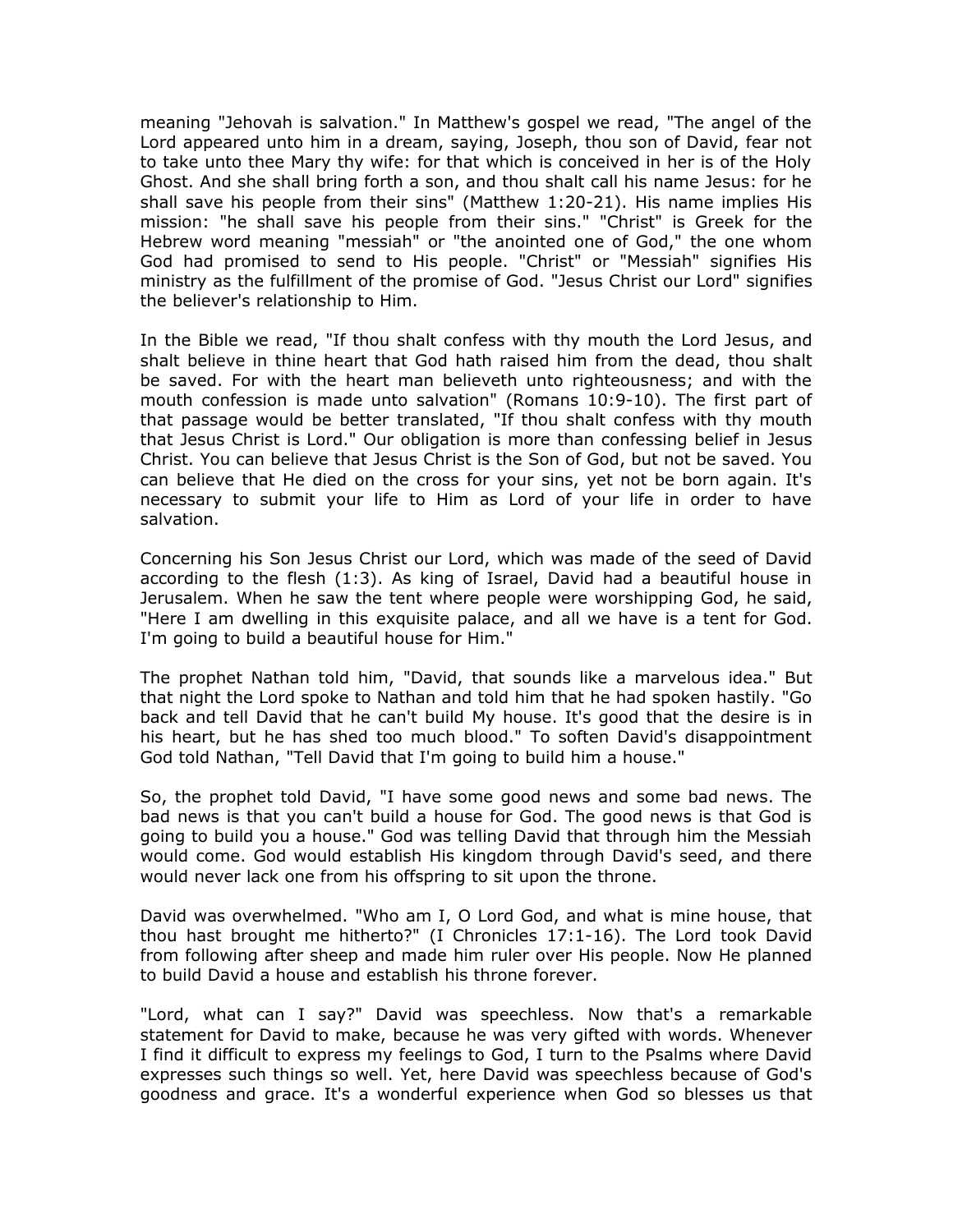words become inadequate to describe our feelings. As Savonarola said, "When prayer reaches its ultimate, words are impossible."

As we trace the genealogy of Christ back through Mary in Luke's gospel, we find Him coming through the line of David. Jesus is God incarnate and the seed of David, the beautiful God-Man, declared to be the Son of God with power, according to the spirit of holiness (1:4), for He was conceived by the Holy Spirit.

Some people say that the Virgin Birth is only mentioned in two of the Gospels and so we don't need to accept the event as fact. If we don't accept the Virgin Birth as fact, then who was Jesus' father? How many times does God have to tell us something before we believe it? God has told us twice. Isn't that enough? Jesus is the seed of David according to the flesh; and declared to be the Son of God with power, according to the spirit of holiness, by the resurrection from the dead (1:3b-4).

By whom we have received grace and apostleship, for obedience to the faith among all nations, for his name (1:5). Paul had the anointing and calling of an apostle, although he considered himself to be the chief of sinners (I Timothy 1:12-15).

Among whom are ye also the called of Jesus Christ. And now a salutation, To all that be in Rome, beloved of God, called to be saints: Grace to you and peace from God our Father, and the Lord Jesus Christ (1:6-7). The first title given to the believers, "beloved of God," fits everyone. Many times it's difficult for us to accept God's love, because we oftentimes don't really love ourselves. Since we don't love ourselves, we wonder how can God love us. But He does!

More than that, we're called "saints." It was tragic when the Church decided to honor certain people for special deeds, thus setting criteria for sainthood. Should miracles occur by praying to a deceased person who was known for doing outstanding works during his lifetime, then the Church chose to consider the person a saint. Don't worry if the Church overlooked you. God has chosen you, and it's better to be considered a saint by God than from the Church any day. You have been called a saint. Now live up to your calling.

Grace to you and peace from God our Father, and the Lord Jesus Christ (1:7b). Grace and peace are called the Siamese twins of the New Testament because they're always coupled together. This is the proper order of the two words, for you can't have the peace of God until you've first experienced His grace.

Peace with God is necessary before you can have the peace of God. They're two different experiences. You can experience peace with God when you're saved, but still not know the peace of God.

Many Christians are upset, worried, and frantic. They're not sure that God will work out everything, and their lives are in turmoil. They don't have the peace of God. This is the peace to which Paul is referring. After I recognize that the grace of God is unmerited favor, I can experience the peace of God because I'm no longer striving. I realize that His blessings haven't been earned by my merit or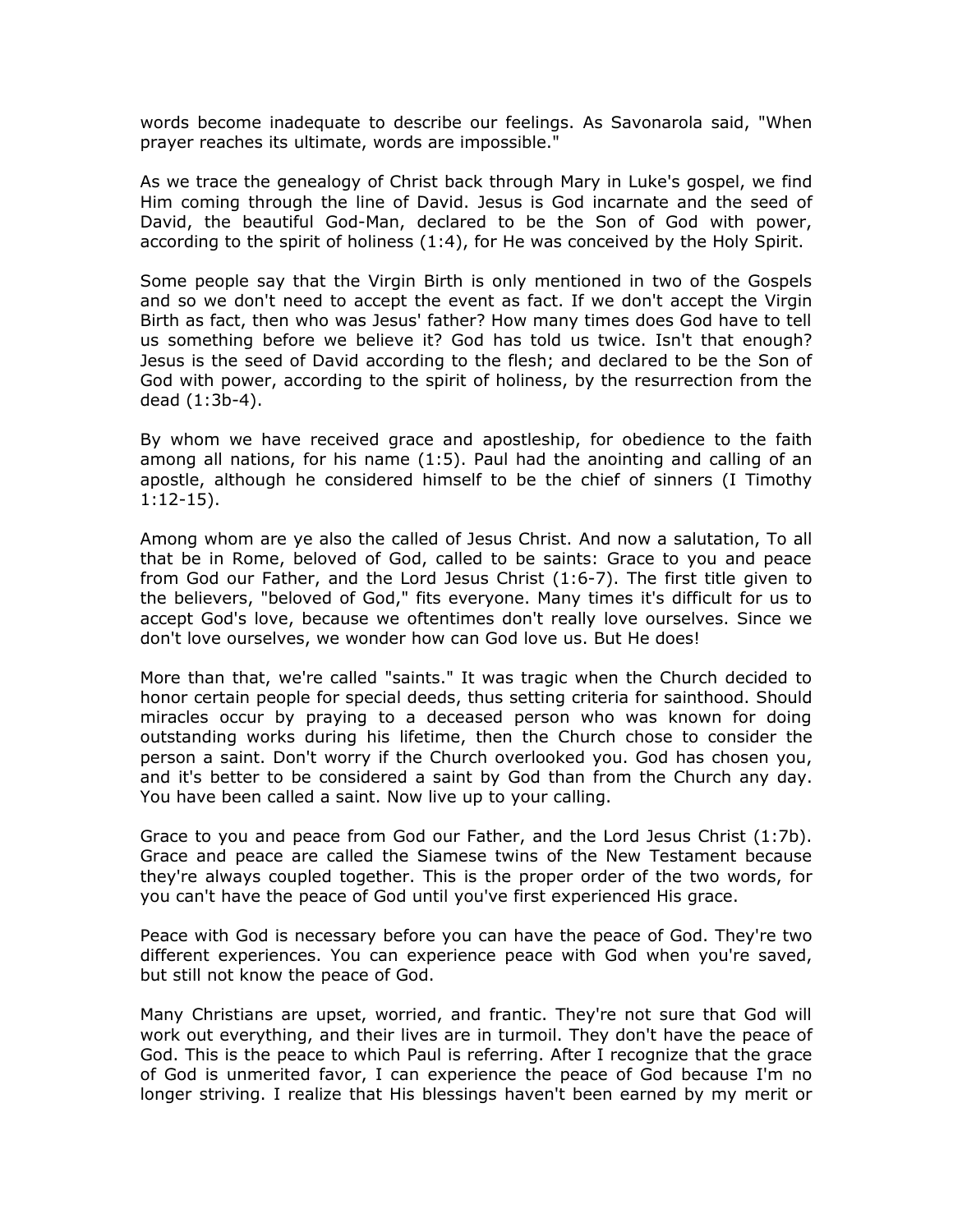goodness. I'm now trusting in God's completed work, and I'm at peace in my relationship with God. I've totally committed myself to Him.

First, said Paul, I thank my God through Jesus Christ for you all (1:8a). In the New Testament we're taught to pray to God through Jesus Christ. "Whatsoever ye shall ask in my name," Jesus said, "that will I do, that the Father may be glorified in the Son. If you shall ask any thing in my name, I will do it" (John 14:13-14).

Your faith is spoken of throughout the whole world (1:8b). The godly faith of the Roman believers was well-known throughout the Church world.

For God is my witness, whom I serve with my spirit in the gospel of his Son, that without ceasing I make mention of you always in my prayers (1:9). Paul's prayers were in the closet, so to speak. Paul states, "God is my witness," because he can't call on any man to verify his prayers. He was following the instructions Jesus gave us when He said, "Enter into thy closet, and when thou hast shut thy door, pray to thy Father which is in secret" (Matthew 6:6a).

Making request, if by any means now at length I might have a prosperous journey by the will of God to come unto you. For I long to see you, that I may impart unto you some spiritual gift, to the end ye may be established (1:10-11). Paul's motive for going to Rome wasn't to see the great Forum or the Circus Maximus, but to minister to the believers. He wanted to impart some spiritual gift through which they might be strengthened.

That is, that I may be comforted together with you by the mutual faith both of you and me (1:12). Gathering together with God's people has a two-way effect. You cannot minister to others without being ministered to yourself. That's the beauty of sharing our spiritual gifts with one another. Jesus said, "Give, and it shall be given unto you" (Luke 6:38a). Sowing the truth in love always reaps the same.

Now I would not have you ignorant, brethren, that oftentimes I purposed to come unto you, (but was let hitherto) that I might have some fruit among you also, even as among other Gentiles (1:13). Paul wanted to visit them before, but had been hindered. The apostle wasn't deliberately slighting the Romans by his absence.

I am debtor both to the Greeks, and to the Barbarians; both to the wise, and to the unwise (1:14). "Barbarian" is an unfortunate word here because of its modern meaning as "savage." The term originated because the Greeks considered that all foreign languages sounded like "bar-bar" on incomprehensible babbling. The expression actually referred to those who didn't speak Greek. It wasn't a derogatory expression in Paul's day.

So, as much as in me is, I am ready to preach the gospel to you that are at Rome also. For I am not ashamed of the gospel of Christ: for it is the power of God unto salvation to everyone that believeth; to the Jew first, and also to the Greek (1:15-16). Jesus Christ is God's power of salvation. To whom? To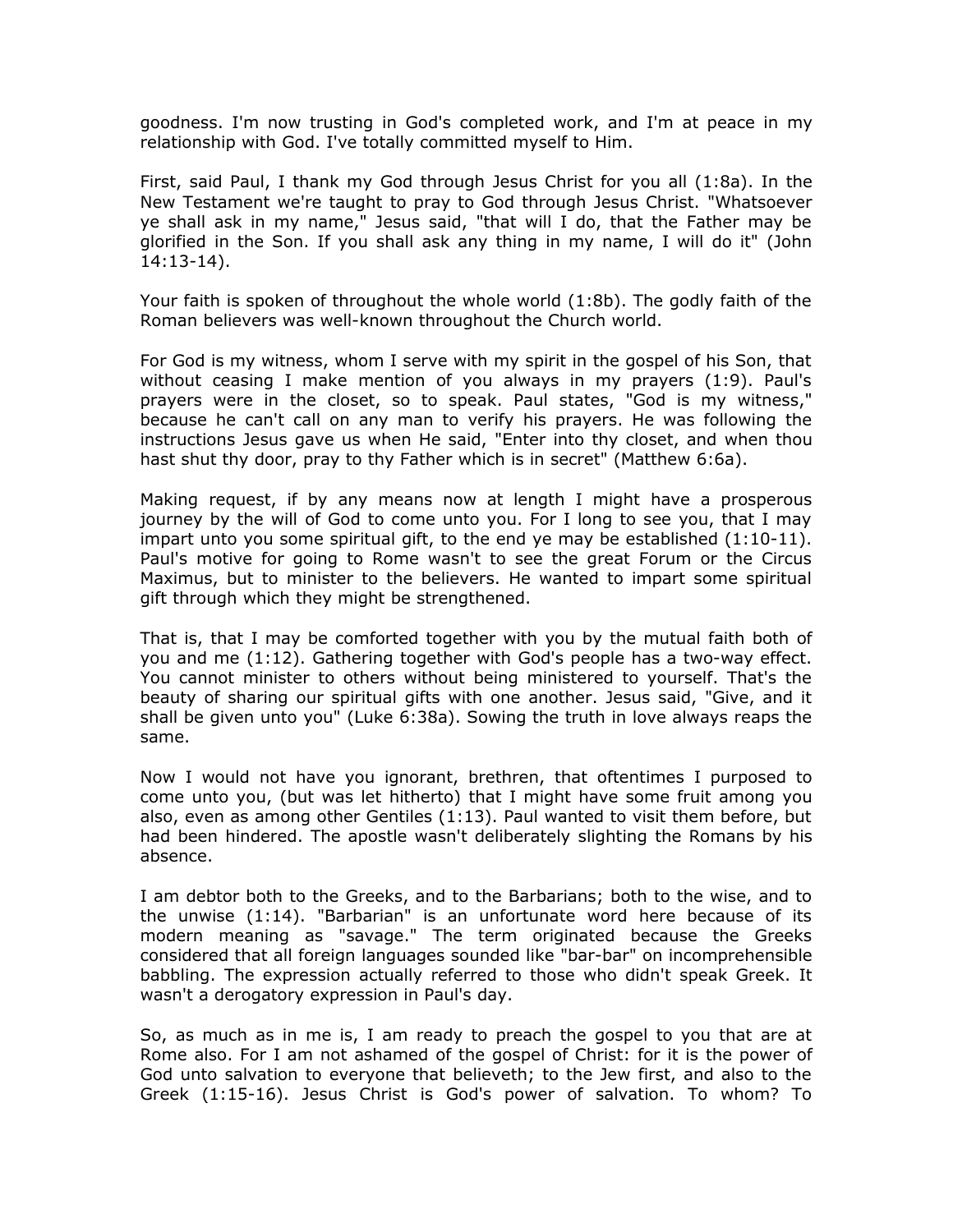everyone who believes.

For therein is the righteousness of God revealed from faith to faith: as it is written, The just shall live by faith (1:17). Paul begins early in the book to introduce the two themes of his message: (1) the righteousness which is of God through faith and (2) the just shall live by faith. Man's righteousness before God isn't predicated upon the Law of Moses or the works of man, but upon believing in the work of God.

For the wrath of God is revealed from heaven against all ungodliness and unrighteousness of men, who hold the truth in unrighteousness (1:18). Verse 16 emphasizes the power of God, verse 17 the righteousness of God, and verse 18 the wrath of God. People talk about the power and righteousness of God, but they often deny or ignore one aspect of God's nature - His wrath.

The Mosaic Law was written on two tablets of stone. The first tablet dealt with man's relationship with God; the second dealt with man's relationship with his fellow man. A man is ungodly when he isn't right with God; he is unrighteous when he isn't right with his fellow man as God wishes him to be.

The wrath of God is to be revealed against the ungodliness and unrighteousness of men. The two tablets of stone are thus tied together. You cannot have a right relationship with God and a wrong relationship with your brother. If you say that you love God, then you have to love your brother also. You cannot love God and hate your brother.

Some people hold the truth of God, but they hold it in unrighteousness. You say you believe in God. That's wonderful. It's the place to start, but alone it isn't enough. The devils believe in God, so what makes you different from them? You must believe in God and glorify Him. That's the difference!

Because that which may be known of God is manifest in them; for God hath shewed it unto them. For the invisible things of him from the creation of the world are clearly seen, being understood by the things that are made, even his eternal power and Godhead; so that they are without excuse (1:19-20). The existence of God is universally attested to. The design of His work is self-evident to all. Those who deny or ignore God are totally without excuse.

When they knew God, they glorified him not as God (1:21a). Paul's first indictment against natural men is that they knew God, but they didn't glorify Him as God.

How many times have I failed to honor God and instead found myself arguing with Him. Peter and Paul argued with the Lord. This trait is part of my human weakness, and it doesn't give glory to God. By arguing with God, I bring Him down to my level, and even reduce Him below my level, because my premise is that I'm right. It's ridiculous! God knows far more about my own situation than I do.

Neither were [they] thankful (1:21b). First Thessalonians 5:18 says, "In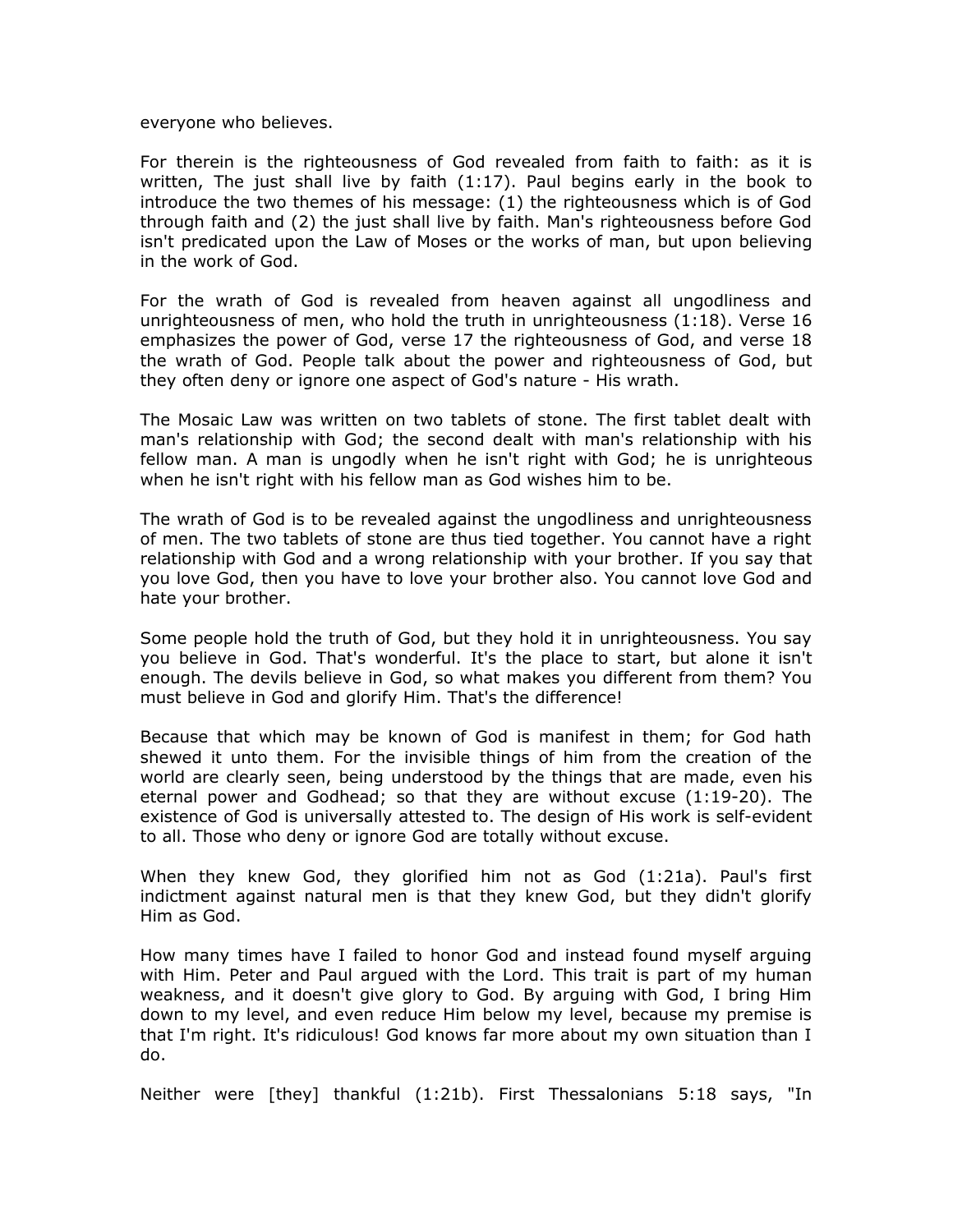everything give thanks: for this is the will of God in Christ Jesus concerning you." The circumstances of your life have been ordained by God and are working together according to a divine plan. "The steps of a good man are ordered by the Lord" (Psalm 37:23a). Nothing happens to you by happenstance or accident. Don't say, "Good luck!" There is no such thing for a Christian. Similarly whenever you complain about your circumstances you're actually complaining about God. He has brought certain situations into your life for the best. When you moan and groan, God is displeased with your unthankful heart.

As Christians we need to learn to accept the things that come across our paths. "We know that all things work together for good to them that love God" (Romans 8:28a). May this truth be embedded in our hearts! When events that seem like tremendous tragedies come, we often ask, "If God loves me how could He allow this to happen?" We can't understand everything that comes across our paths, and God doesn't promise us total understanding. The lyrics to an old southern song have brought comfort to many.

Further along we'll know all about it. Further along we'll understand why. Cheer up, my brother, live in the sunshine. We'll understand it all by and by.

The point of the song is that in heaven we can sit down with Jesus and ask, "Why did that have to happen?" However, when we get to heaven, we'll be so excited and full of rejoicing that we'll just enjoy it all! God doesn't owe us any explanations, but we owe Him our complete obedience, surrender, and submission.

Imagine the potter with the clay. In front of him is the potter's wheel used to shape the vessel. After getting the clay to the right consistency, he throws it on the center of the wheel and begins to form it. The clay leaps up at his touch as he shapes it.

Now as clay in the hands of the potter, so am I in the hands of God. The wheel on which the potter molds the clay is like the circumstances of my life. The wheel is under the total control of the potter, and that's all the clay needs to know. "It hurts!" the clay may complain. "I wonder how much longer the potter will mold me. Won't he ever stop?"

God molds me by ordaining the circumstances of my life. I submit to Him so that He might work in me His eternal purposes. "I thank You, God, for all the disappointments and losses that I have experienced." Paul says, "The sufferings of this present time are not worthy to be compared with the glory which shall be revealed in us" (Romans 8:18). "For our light affliction, which is but for a moment, worketh for us a far more exceeding and eternal weight of glory" (II Corinthians 4:17).

God's work in your life may be painful right now, but He's aiming at the eternal goal. He wants to bring you into a more glorious entrance into His kingdom. Maybe He has to deprive you now of something that you feel is so very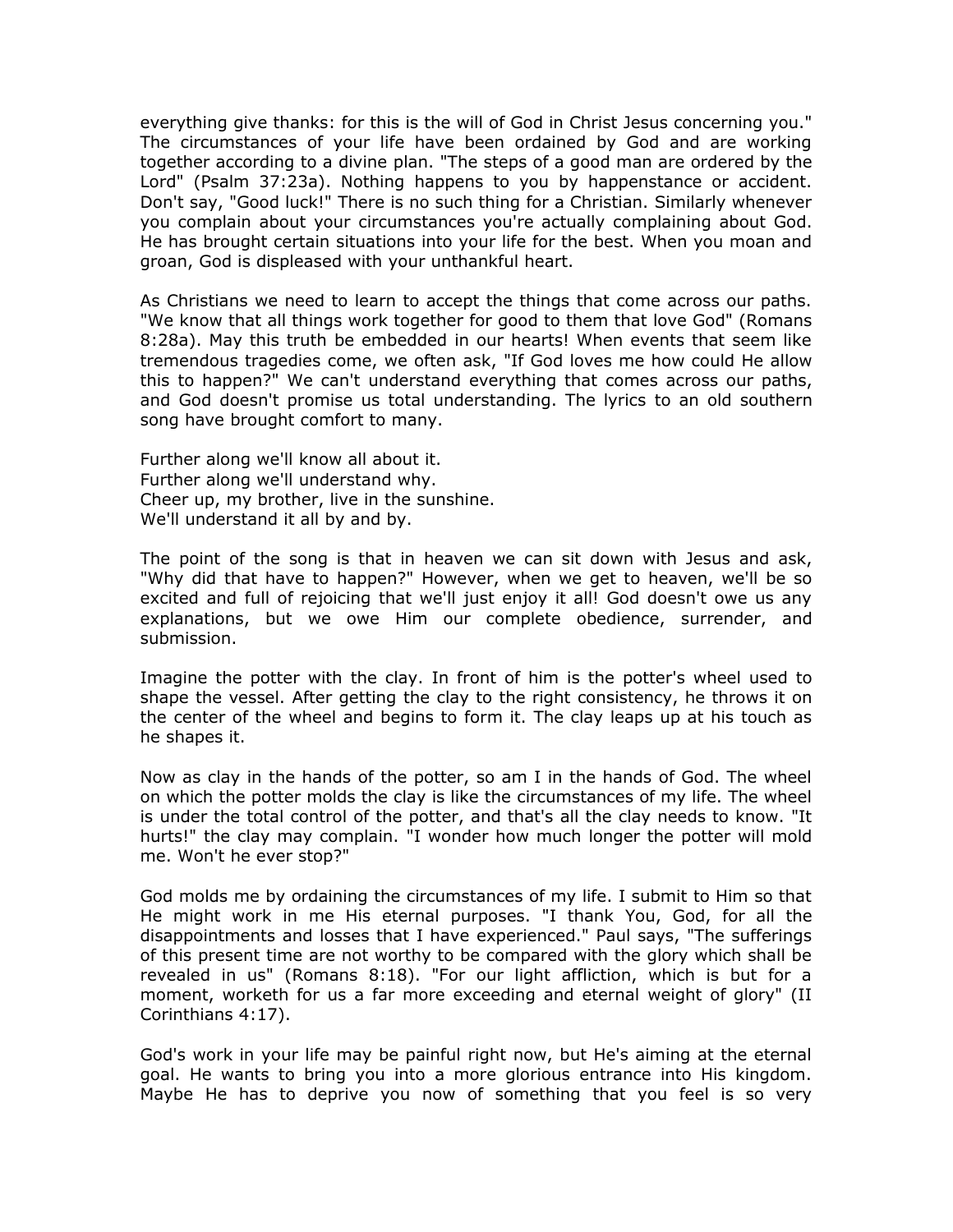important, but He overlooks your temporary ease for your eternal interest. He has such wonderful things prepared, and He's trying to lead us toward them. If only we would learn to flow with the Spirit and be thankful in all things, because we belong to God. If we live this way we'll never be disappointed.

Accepting God's will for your life is like the little boy who built a model ship. He carefully glued into place all the masts, riggings, and sails. After months of labor he took it down to the pond and gently laid it on the water. Proudly, he watched as the wind filled the sails and the little boat sailed gracefully across the pond. Midway across the lake a strong gust of wind knocked the sailboat over and it sank. The little boy looked up and said, "Wow! What a great wind for flying a kite!" When God stops you on one venture, be open to what He may have in mind. Don't sit down and cry. He has something else for you to do. Look for it!

God often has to deal with us severely, because we're not open and listening to Him. We easily get into ruts with our well-ordered lives and stop looking for what God wants us to have. "I'm at a good job, getting seniority, and doing fine. This is terrific!" One day you go to work and the foreman says, "Here's your termination notice."

Now it's, "Lord! What are You doing to me? This is terrible!" God has a better job for you, but you weren't looking for it. Now you are! God couldn't bring you to the better position until He upset the old conditions. Now you're open and listening to what God has to say. The Father delights in giving good things to His children, just as a parent loves to give some wonderful gift to his child.

We have one son who's always been difficult to please. Buy him a new shirt and he'll say, "Does it match my slacks?" Buy him new shoes and he'll say, "Why did you get that style?" Sometimes God has a hard time giving us gifts, too. What a disappointment when you give a truly wonderful gift to someone you love, and he or she barely acknowledges it. That isn't a response anyone appreciates, especially God.

But became vain in their imaginations, and their foolish heart was darkened. Professing themselves to be wise, they became fools (1:21b-22). Our imaginations often focus on the empty things of the world, and much of our mental power is exercised on vain fantasies. How much better when our hearts and minds are filled with God, His Word, and His love. The wisdom of the world is foolishness to God. Many times we profess ourselves to be wise and actually become fools by the theories that we believe and follow.

And changed the glory of the incorruptible God into an image made like to corruptible man (1:23a). The men of the world tried to make an image of God by fashioning it in the form of man.

And to birds, and four-footed beasts, and creeping things (1:23b). Have you ever seen the grotesque images of past civilizations or the awful images in India today that are worshipped as God? Quite often the statues are part man and part animal. How tragic and foolish! Yet people worship these things and say, "That's God. "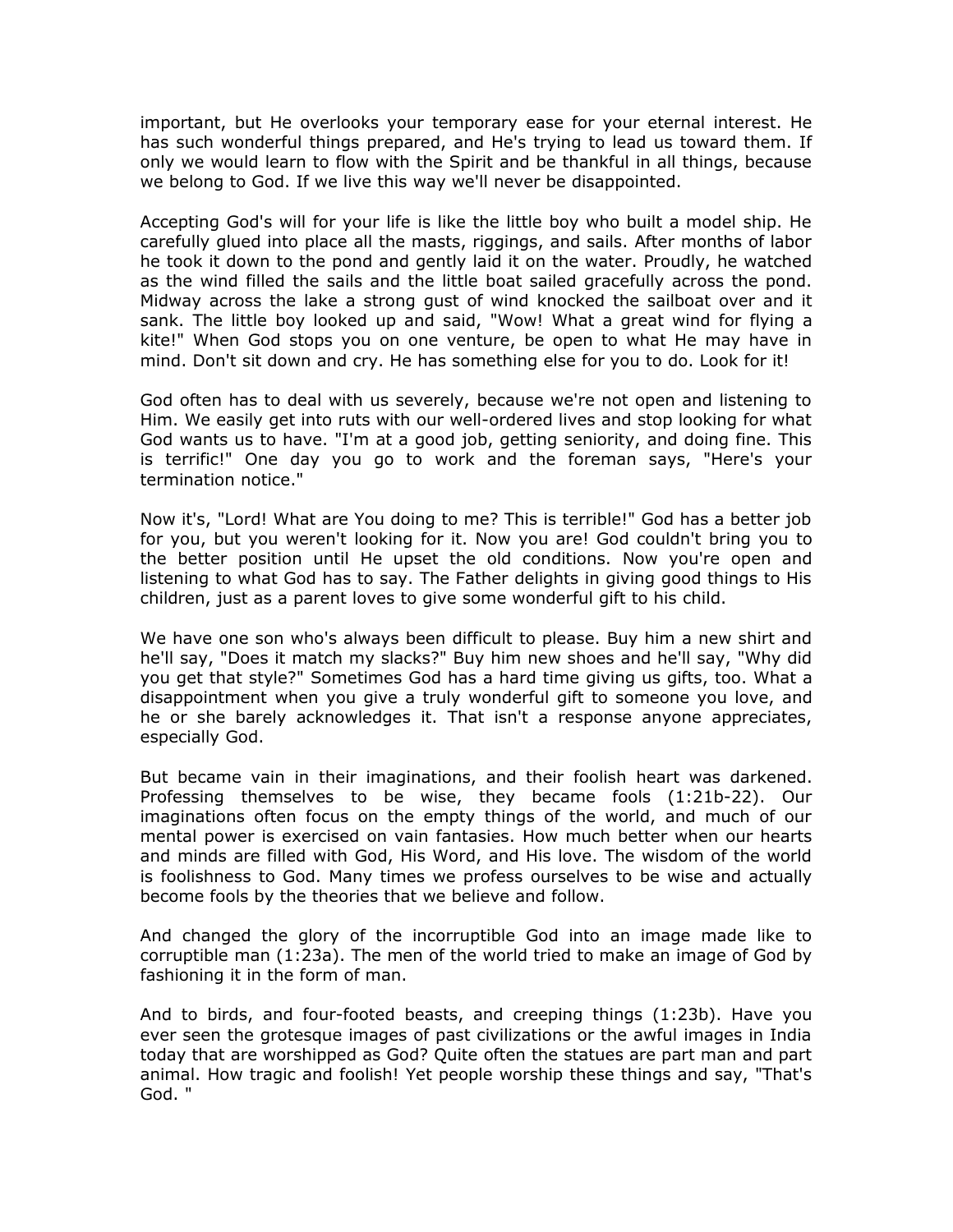Now we come to the first "giving up" by God. Wherefore God also gave them up to uncleanness [sexual uncleanness or impurity] through the lusts of their own hearts, to dishonor their own bodies between themselves (1:24). Whenever man fashions an image of God in the form of a man, he brings God even below his own level. When a man puts eyes and ears on an idol, it still can't see or hear. Setting God below his own level creates moral depravity in man, for he loses his high ideals and becomes like his god. His god is less than man, thus his god becomes in his mind a base creature.

The ritual worship of false gods was often done through fertility rites and practices. In Paul's time, the great temple of Aphrodite stood on the Acropolis in Corinth. The priestesses of this temple were prostitutes who came into the city nightly. The Corinthians "worshipped" Aphrodite through sexual rites, and the profit supported their religion. Man degrades himself whenever he worships anything other than the true and living God. So, man is given up by God and given over to "uncleanness."

Who changed the truth of God into a lie (1:25a). Man has to live with himself, so he rationalizes his evil deeds in order to ease his conscience. But to do that he has to change God. He challenges God's Word and claims, "The Bible isn't really the inspired Word of God." Or he underestimates Him. "God doesn't care. He isn't really concerned."

In Paul's day some men believed that the body was completely separate from God's concern. These men taught that you must worship God in the realm of the spirit, but you could do whatever you pleased with your body. Such a teaching changes the truth of God into a lie, just to accommodate the lusts of the flesh.

And worshipped and served the creature more than the Creator (1:25b). Men are doing the same thing today as in Paul's day. They're worshipping and serving the works of their own hands rather than the Creator of all things. Idolatry, one of the most common of all sins, is the obsession for the things made by men's hands. The idolater cannot rest until he possesses the object of his desire. For this cause God gave them up (1:26a).

Paul also tells us that God gave them up unto vile affections: for even their women did change the natural use into that which is against nature: and likewise also the men, leaving the natural use of the woman, burned in their lust one toward another (1:26-27). Lesbianism and homosexuality follow whenever God gives up women and men to the things they desire. Don't tell me that God created a homosexual that way. That's changing the truth of God into a lie. Man becomes perverted because he doesn't want to retain God in his mind. He refuses to glorify God as God, and he seeks to make a god after himself. God gives him up to these vile affections, because he has rejected the truth of God within his own heart.

But if a person will return and submit himself to the truth, Jesus will free him from that power and manner of life. He came to set the captive free!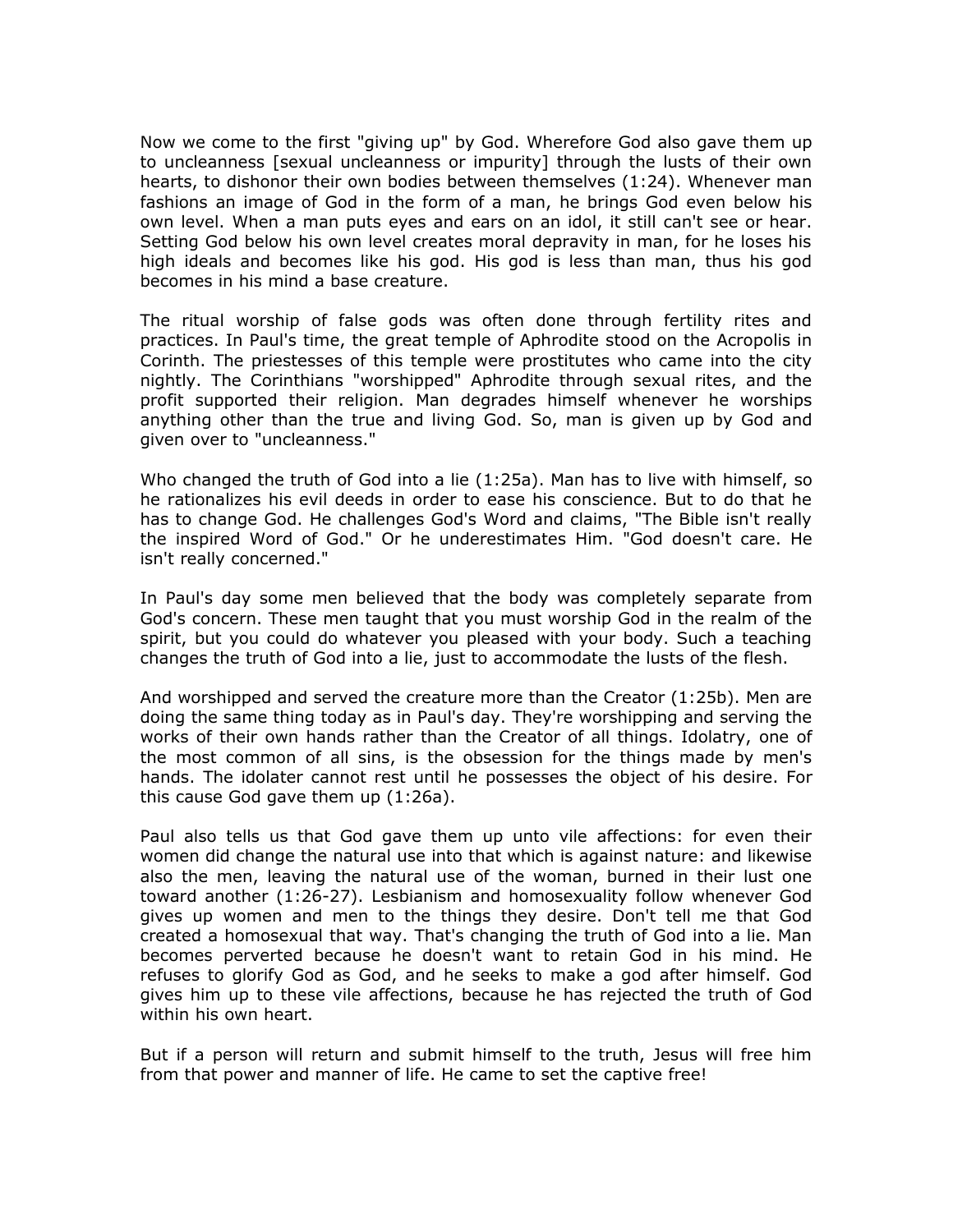Even as they did not like to retain God in their knowledge, God gave them over to a reprobate mind, to do those things which are not convenient [ought not to be done]; being filled with all unrighteousness, fornication, wickedness, covetousness, maliciousness; full of envy, murder, debate, deceit, malignity; whisperers, backbiters, haters of God, despiteful, proud, boasters, inventors of evil things, disobedient to parents, without understanding, convenant breakers, without natural affection, implacable, unmerciful (1:28-31).

This passage shows the sad picture of society today. People have sought to rule God out of their consciences. So, God has given them up to these vile practices. These sins will manifest themselves whenever a society turns its back upon God and seeks independence from Him. Whoever rejects Jesus Christ will find himself going downhill fast, doing things he never dreamed of, and losing any scruples against doing them.

Who knowing the judgment of God, that they which commit such things are worthy of death, not only do the same, but have pleasure in them that do them (1:32). Many people hold a prideful view of themselves, as the Pharisee who said, "God, I thank thee, that I am not as other men" (Luke 18:11). They feel smug because they're innocent of some of the grosser forms of sin. Yet, they go to a movie or watch a TV program as actors portray these vile things, and they actually enjoy or "have pleasure in them that do them." We need to take great care not to sow to our flesh in any way. "For he that soweth to his flesh shall of the flesh reap corruption" (Galatians 6:8).

# 2. God's Justice

There is no break in Paul's writing between Chapters 1 and 2, and he continues in the next verse, Therefore thou art inexcusable, O man, whosoever thou art that judgest: for wherein thou judgest another, thou condemnest thyself; for thou that judgest doest the same things (2:1). We may judge someone else's sins, but so often we're guilty of the very same act.

Watching television and movies can be dangerous. Often a person receives vicarious pleasure from watching the violence and corruption on the screen. He wouldn't think of doing such things himself, but when he sees them portrayed on a screen he drinks it all in. He's as guilty as the people he's watching, because he's mentally indulging in the same practices.

But we are sure that the judgment of God is according to truth against them which commit such things (2:2). God's judgment will be according to truth, because He'll judge not only men's actions but the motives that prompted the actions.

Many times after committing a crime, a man will make up an excuse to justify what he's done. As he gives you his explanation, he sounds like he really is innocent. However, he made up the story after the fact to justify himself and avoid punishment.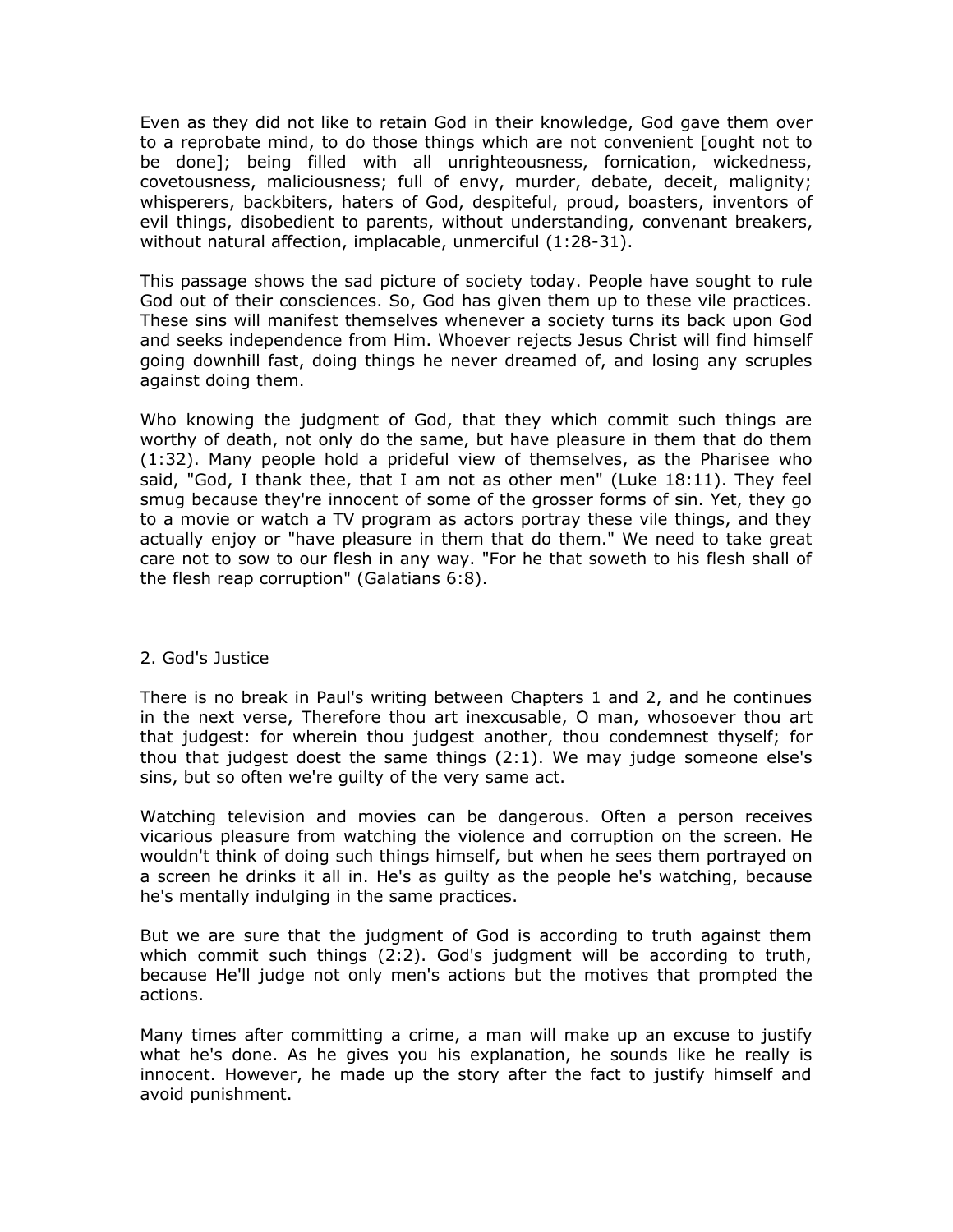God told Ezekiel, "Dig a hole through the wall, go in, and take a look around the house of Israel." Ezekiel went in and saw many filthy pictures, detestable animals, and idols upon the walls. The Lord said, "You're seeing the insides of the minds of men" (Ezekiel 8:8-12).

Some day you may stand before God in heaven saying, "I didn't intend to cause any harm." He could say, "Let's review the thoughts that were in your mind at that moment." The Bible says, "All things are naked and opened unto the eyes of him with whom we have to do" (Hebrews 4:13b). You can't hide from God. He knows the secret motives of your heart, and His judgment will be according to the absolute truth.

Or despisest thou the riches of his goodness and forbearance and long-suffering; not knowing that the goodness of God leadeth thee to repentance? (2:4). Men so often mistake the patience of God as a weakness or, worse yet, as approval. A man says, "If there is a God in heaven, let Him strike me dead!" He shakes his fist at God. When he isn't struck dead, he says, "I told you. There is no God." How foolish! A person may be lulled into believing that God doesn't care or that He even approves of his sins, because God's judgment isn't immediate. By misinterpreting the patience of God as "getting by with it," a man shows despite toward the goodness of God and fools himself.

The goodness of God leads a man to repentance. So many times a preacher tries to get a sinner to repent by shaking him over hell and emphasizing the wrath of God. In reality, knowing how much he deserves the judgment and wrath of God, yet realizing the goodness, forbearance, and long-suffering of God, causes a man to repent.

The day of judgment will come and all secrets will be revealed. But after thy hardness and impenitent heart treasurest up unto thyself wrath against the day of wrath and revelation of the righteous judgment of God (2:5). That's why I pray, "Remember not the sins of my youth" (Psalm 25:7a). That's why David prayed, "Have mercy upon me, O God... according unto the multitude of thy tender mercies blot out my transgressions" (Psalm 51:1). As a sinner David didn't say, "Have justice on me, O God."

God will render to every man according to his deeds (2:6). By continuing to sin, a person is damming up a huge reservoir of judgment that will finally burst and carry him off in the torrent. To them who by patient continuance in well doing seek for glory and honour and immortality, God will reward with eternal life. But unto them that are contentious, and do not obey the truth, but obey unrighteousness, indignation and wrath, tribulation and anguish, upon every soul of man that doeth evil, of the Jew first, and also of the Gentile; but glory, honour, and peace, to every man that worketh good, to the Jew first, and also to the Gentile (2:7-10).

For there is no respect of persons with God (2:11). In this particular dispensation God deals equally with all men, Jews and Gentiles. If you're following Christ, He'll bless and reward you. If you harden your heart against Him by following your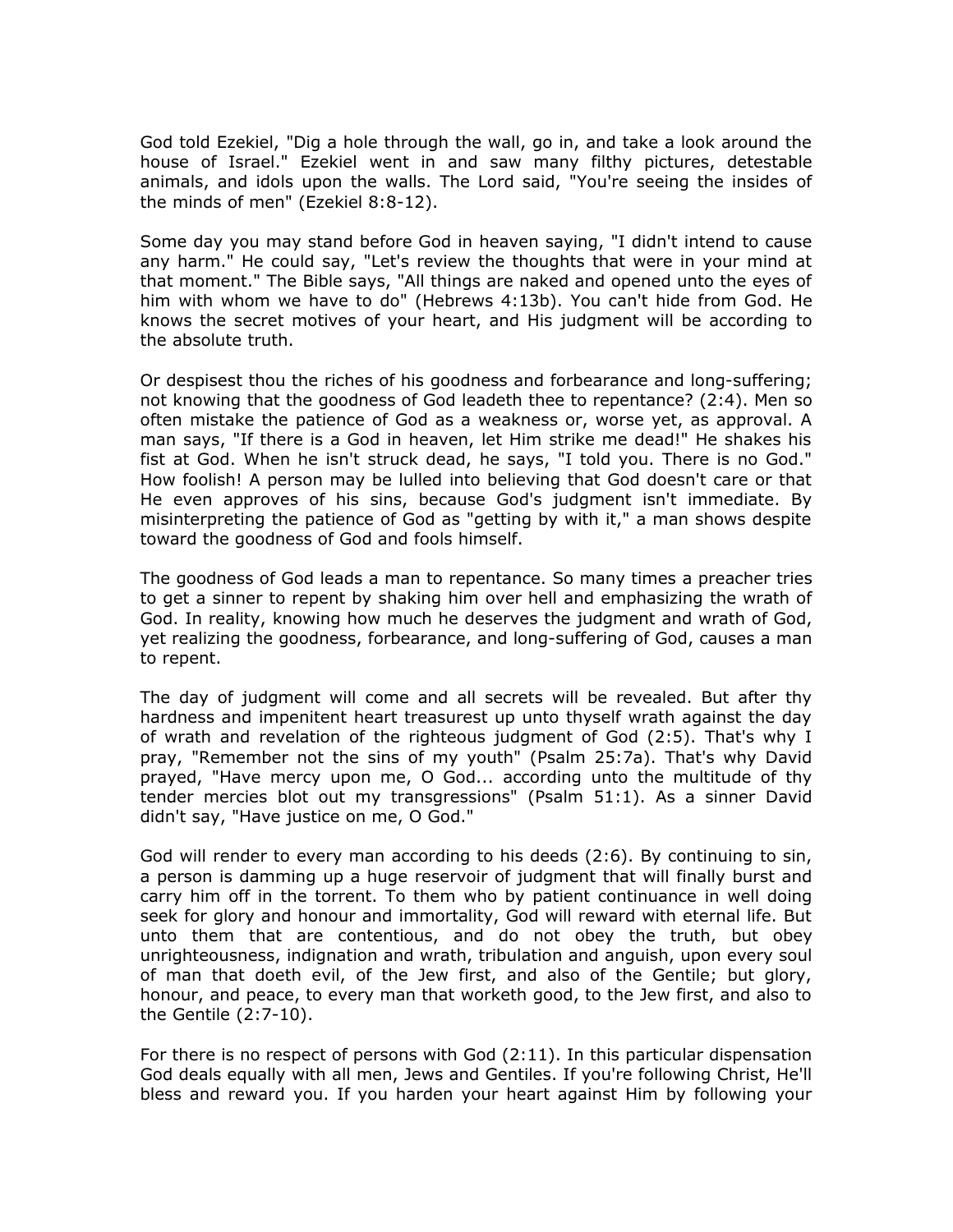own path, then God will judge you regardless of whether you're a Jew or a Gentile. Your nationality won't make the day of judgment any easier for you, because God doesn't show any favoritism.

For as many as have sinned without law shall also perish without law: and as many as have sinned in the law shall be judged by the law (2:12). Those who have never heard about Jesus Christ will be judged according to the knowledge that they have had. If they didn't have the Law of Moses, they'll be judged apart from the Law.

(For not the hearers of the law are just before God, but the doers of the law shall be justified. For when the Gentiles, which have not the law, do by nature the things contained in the law, these, having not the law, are a law unto themselves: which show the work of the law written in their hearts, their conscience also bearing witness, and their thoughts the meanwhile accusing or else excusing one another) (2:13-15).

God has given each person a basic sense of right and wrong. This standard is written upon the tablet of his heart, and his thoughts are either accusing or excusing him. What will God judge? The secrets of men by Jesus Christ according to my gospel  $(2:16)$ .

Behold, thou art called a Jew, and restest in the law, and makest thy boast of God, and knowest his will, and approvest the things that are more excellent, being instructed out of the law; and art confident that thou thyself art a guide of the blind, a light of them which are in darkness, an instructor of the foolish, a teacher of babes, which hast the form of knowledge and of the truth in the law. Thou therefore which teachest another, teachest thou not thyself? thou that preachest a man should not steal, dost thou steal? thou that sayest a man should not commit adultery, dost thou commit adultery? thou that abhorrest idols, dost thou commit sacrilege? thou that makest thy boast of the law, through breaking the law dishonourest thou God? (2:17-23).

Paul was addressing himself to the Jews who had the Law of Moses and were boasting in it. "We have the Law and know the things that are right. We're a light to those in darkness and a guide to the blind." The Jews stood as the moral and spiritual teachers of the world.

But Paul said, "Wait a minute! You teach that a man shouldn't steal, but do you covet your neighbor's goods? You teach that a man shouldn't commit adultery, but do you think about it yourself? You teach that a man shouldn't worship idols, but do you secretly worship idols in your heart?"

Paul was pointing out that the true intent of the Law is to govern and judge the attitudes of men more than their actions. This is the very thing that Jesus pointed out in the Sermon on the Mount (Matthew 5:17-18). Using five examples, He showed how the Law was being misinterpreted by the scribes and Pharisees and what God meant when He gave it. In each case, the scribes were applying the Law to a man's actions when God was judging his attitudes. The whole purpose of the Law was voided by their misinterpretation.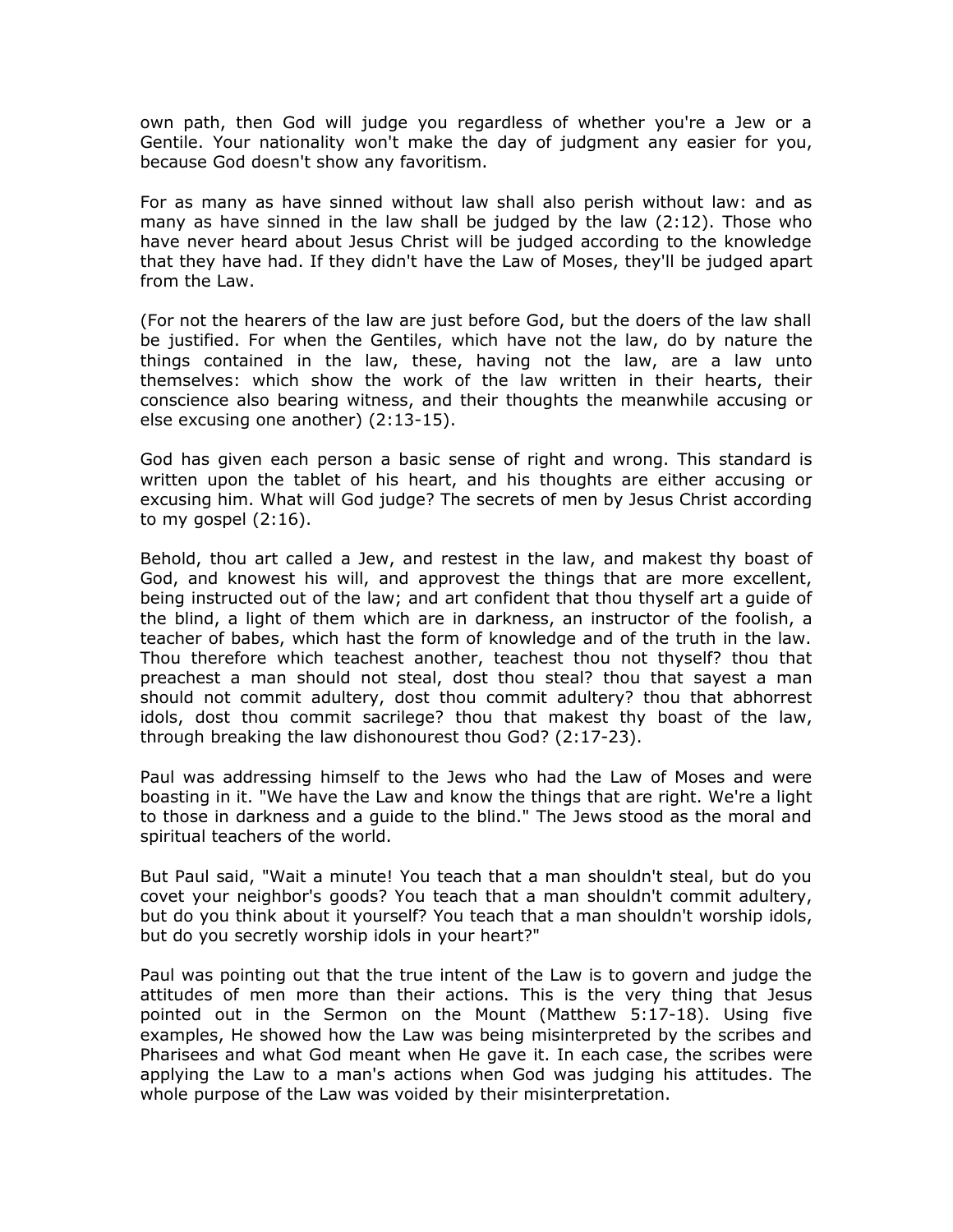By applying the Law only to actions, the scribes felt very self-righteous. However, the Law's purpose was to make the whole world guilty before God by revealing sin and, thus, drive men to the grace of God in Jesus Christ. By misunderstanding the intent of the Law, the reaction of the scribes in their smugness and self-righteousness was exactly the opposite of what God intended.

As a result, the name of God is blasphemed among the Gentiles through you, as it is written. For circumcision verily profiteth, if thou keep the law: but if thou be a breaker of the law, thy circumcision is made uncircumcision (2:24-25). The Jews were trusting in the Mosaic ritual of circumcision for their salvation, but their disobedience of the spirit of the Law invalidated the ritual.

It's wrong to trust in a ritual such as baptism for salvation. Unfortunately, the so-called salvation of many people is based on the water sprinkled on their heads as infants. These people don't even remember the event, but they have a certificate that proves it happened. Such a religious ritual is meaningless in terms of salvation. Our relationship with God is totally dependent upon a living, active faith in Jesus Christ.

You may say, "When I was baptized, they put me all the way under. None of that sprinkling for me!" If you're not walking according to God's will, you can't trust in the ritual, even if you were baptized in the deepest ocean. Your heart determines your salvation, and your present life can invalidate the meaning of any ritual you may have experienced.

Paul says that the benefit of circumcision is removed by disobedience to the Law of God. For circumcision verily profiteth, if thou keep the law: but if thou be a breaker of the law, thy circumcision is made uncircumcision. Therefore if the uncircumcision keep the righteousness of the law, shall not his uncircumcision be counted for circumcision? (2:25-26). The crucial issue isn't ritual but obedience to God.

Personally, I don't agree with any denomination claiming that a person cannot be saved until he is baptized. Does baptism save? No. The work of God in a man's heart is what counts. Salvation rests upon the work of Jesus Christ on the Cross.

And shall not uncircumcision which is by nature, if it fulfil the law, judge thee, who by the letter and circumcision dost transgress the law? For he is not a Jew which is one outwardly; neither is that circumcision, which is outward in the flesh: but he is a Jew, which is one inwardly; and circumcision is that of the heart, in the spirit, and not in the letter; whose praise is not of men, but of God (2:27-29).

Circumcision was intended to signify a people who would deny their flesh and live after the Spirit. The significance of the rite could be totally negated by a man if he continued to live after the flesh. Likewise, baptism symbolizes the death of the old nature and the new life of the Spirit. The proof of this work of God is in a person's life, not in the ritual.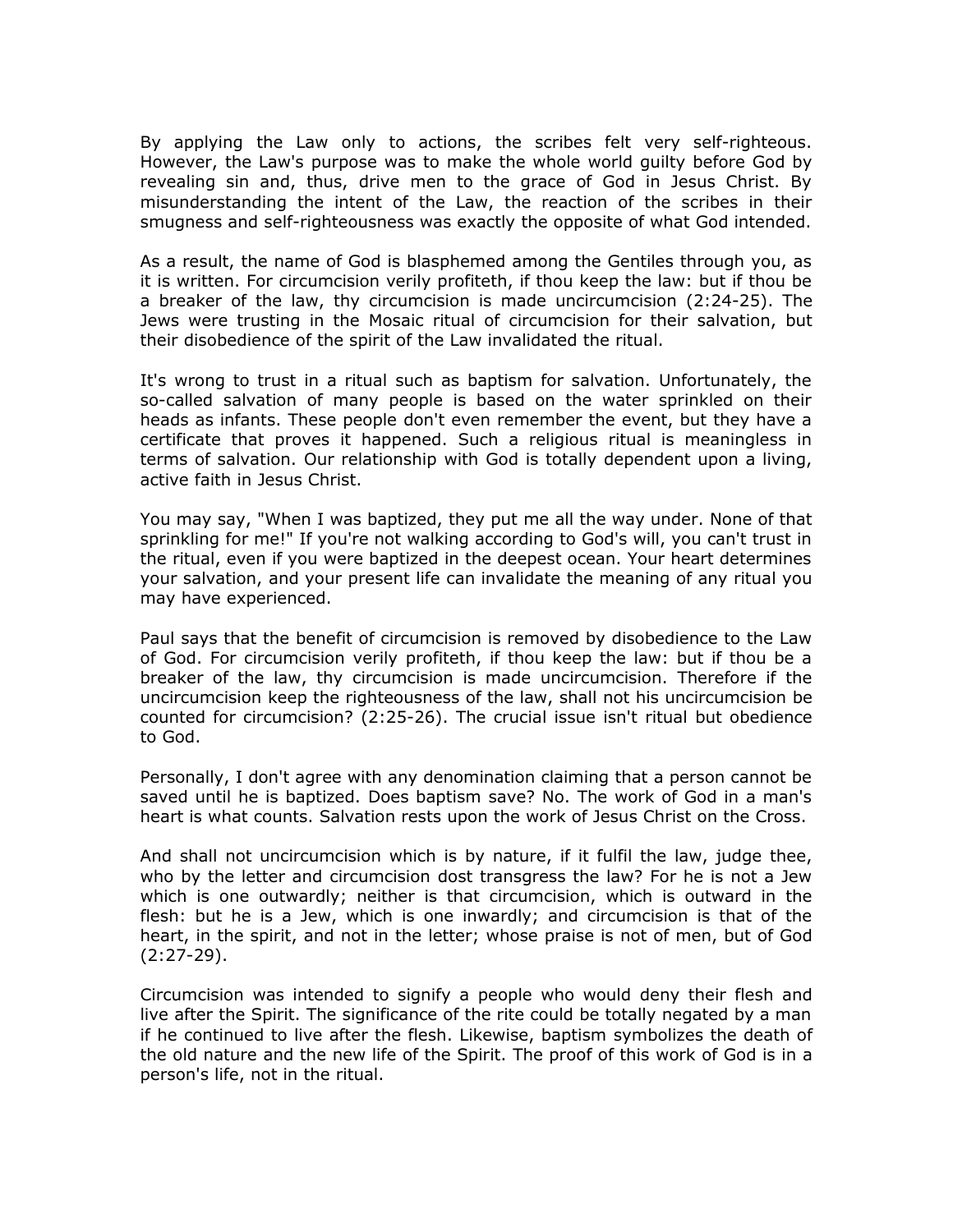### 3. The Free Gift

What advantage then hath the Jew? or what profit is there of circumcision? (3:1). If circumcision can't get me points in heaven, then what advantage do I have as a Jew? Paul said, Much every way: chiefly, because that unto them were committed the oracles of God (3:2). God committed His Word to the Jews in their native language. Those who read Hebrew could read God's Word.

We owe a great deal to the Jews for preserving the Word of God with such diligence and accuracy. Prior to the discovery of the Dead Sea Scrolls in 1947, the oldest complete Hebrew manuscript of the Old Testament was dated about A.D. 900. The Dead Sea Isaiah Scroll is dated about 200 B.C. When the Isaiah Scroll was translated, it was found to have no major changes from the text we already possessed. The Jewish scribes had faithfully and accurately copied the Word of God throughout the Old Testament period.

What if some [of them] did not believe? shall their unbelief make the faith of God without effect? (3:3). This is an interesting speculation. A man may claim to be an unbeliever. That doesn't change the truth. Suppose that he went into a math class. The teacher had written on the board, "2 + 2 = 4". He says, "Wait a minute! I don't believe that two plus two equals four." His opinion won't change the fact. Whether he believes or not doesn't alter the truth.

The truth will stand, and it isn't without effect because a person doesn't believe it. Similarly, a man cannot add to God by accepting the truth. When a sinner repents and accepts Christ, God doesn't say, "Goody! Another one on our side." He doesn't need us. He can live very well without us. He loves us, and because He loves us He draws us unto Himself. We're the ones who gain and are blessed. It's so wonderful that God pursues this relationship with us when He has nothing to gain by it.

For what if some did not believe? Shall their unbelief make the faith of God without effect? God forbid: yea, let God be true, but every man a liar; as it is written, That thou mightest be justified in thy sayings, and mightest overcome when thou art judged. But if our unrighteousness commend the righteousness of God, what shall we say? Is God unrighteous who taketh vengeance? (I speak as a man) (3:3-5).

A person may claim, "God said that we're all sinners in Romans 3:23. By being a sinner I'm only proving that God told the truth. Why should God take vengeance on me because I'm proving His truth?" Oh, the stupid reasoning of man! How often we find ourselves facing these nonsensical arguments. Paul said, God forbid [perish the thought]: for then how shall God judge the world? For if the truth of God hath more abounded through my lie unto his glory; why yet am I also judged as a sinner? (3:6-7).

Some preachers tell stories packed with emotion in an attempt to turn people to Christ. There's no truth to the story, but it's persuasive and turns people from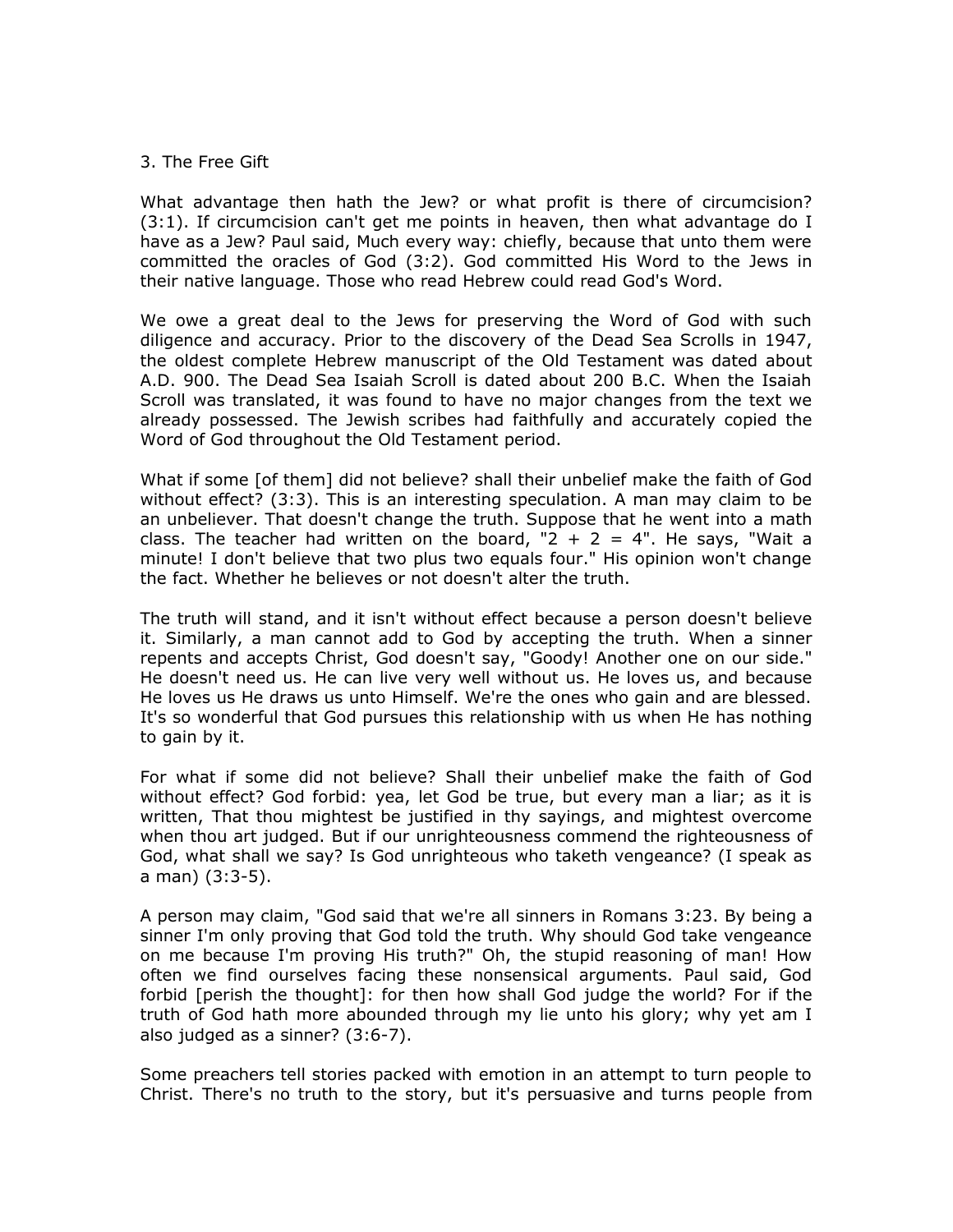their sins. Some might say, "Why would God judge a preacher for lying? Look at the good that has come from it." But the end doesn't justify the means. Jesus said, "Many will say to me in that day, Lord, Lord, have we not prophesied in thy name? and in thy name have cast out devils? and in thy name done many wonderful works? And then will I profess unto them, I never knew you: depart from me, ye that work iniquity" (Matthew 7:22-23).

Some Christians were slanderously reported to have said, "Let us do evil that good may come." Paul characterized such people as those whose damnation is just (3:8). The evil of man and the righteousness of God stand in brilliant contrast. Take the case of Tex Watson, a convicted murderer and former member of the Charles Manson family. Tex Watson is now a brother in Christ. How his conversion magnifies the grace of God. But should we do wicked things so we can magnify the grace of God? Never! One of the most glorious of all testimonies is obeying God's will. That kind of testimony thrills God's heart.

What then? are we better than they? No, in no wise: for we have before proved both Jews and Gentiles, that they are all under sin; as it is written, There is none righteous, no, not one (3:9-10).

Paul goes on to describe these deceivers who encouraged evil so that more of God's grace would be given.

There is none that understandeth, there is none that seeketh after God. They are all gone out of the way, they are together become unprofitable; there is none that doeth good, no, not one. Their throat is an open sepulchre; with their tongues they have used deceit; the poison of asps is under their lips: whose mouth is full of cursing and bitterness: their feet are swift to shed blood: destruction and misery are in their ways: and the way of peace have they not known: there is no fear of God before their eyes. Now we know that what things soever the law saith, it saith to them who are under the law: that every mouth may be stopped, and all the world may become guilty before God. Therefore by the deeds of the law there shall no flesh be justified in his sight: for by the law is the knowledge of sin (3:11-20).

No one can be justified by the Law of Moses, the Ten Commandments. We're already guilty before we even start. The Law wasn't given to justify us, but to expose our innate sinfulness. It reveals the fact that the whole world is guilty before God.

The Jews had misinterpreted the Law to such an extent that they felt selfrighteous. The religious leaders were teaching that a man could actually keep the Law, because their idea of obedience was by outward observance only. But in the Sermon on the Mount Jesus pointed out that the Law was spiritual and that all men had already violated it. Jesus showed that the Law governs the inner attitudes of men as well as their outward actions. Though the Jews' actions may have been blameless, their attitudes were evil. For example, though they hadn't committed adultery, they had lusted in their hearts. So, they were guilty of violating the Law.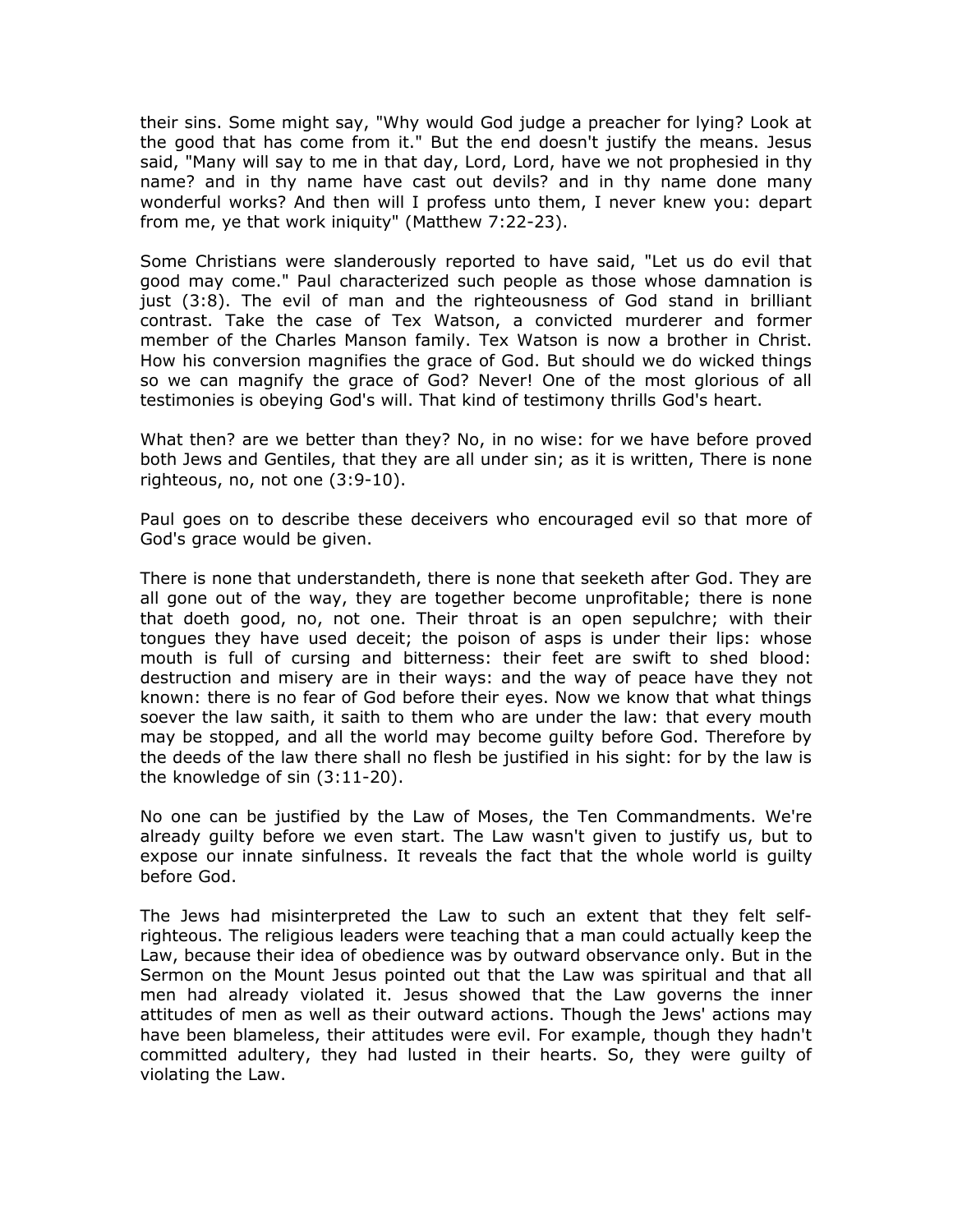The Law condemns all of us, and it points all of us to the only hope of salvation that we have - the grace and mercy of God and the forgiveness of our sins through Jesus Christ.

But now the righteousness of God without the law is manifested, being witnessed by the law and the prophets; even the righteousness of God which is by faith of Jesus Christ unto all and upon all them that believe: for there is no difference (3:21-22). No difference exists between Jew and Gentile in terms of salvation. Each one who believes in Jesus Christ is justified from all the sins he has ever committed.

"Justified" is a beautiful word meaning "just as if I never did it." When I stand before Him cleansed by the blood of Jesus Christ, God looks at me as though the disobedience and sins of the past had never happened. God credits my faith in Him as righteousness. My hope is in the sustaining power and grace of God through His Holy Spirit. Jesus said, "I am the vine, ye are the branches: He that abideth in me, and I in him, the same bringeth forth much fruit: for without me ye can do nothing" (John 15:5). Apart from Christ I have no justification before God.

When I abide in Christ, my salvation and relationship with God doesn't vary. Years ago my relationship with Him was unstable in my own mind, because I tried to make it depend upon my good works. As a child I was taught that I shouldn't go to movies, dance, smoke cigarettes, or drink liquor. So I have abstained from all those things, but as a child I couldn't understand why God was blessing some kids at church more than He was blessing me. They were sneaking off to the Saturday matinee and smoking cigarettes. "God, I'm so good and they're such sneaks!" I was approaching God on the basis of my good works, but I wasn't so good in my thoughts. When the other kids were heading to the matinee, I really wanted to see Pinocchio or Snow White with them. How I wished I hadn't been brought up in that strict church. I longed for those things in my heart, but I wouldn't do them.

My Sunday school teachers told me the story of a little boy who went to the movies and said, "Jesus, please wait outside. I'll be back in about an hour and a half." I was told never to go anywhere I couldn't take the Lord. "If the Lord should come while you're at the movies, He'll leave you behind. When you come out, you may find the Church is raptured and you've been left." The first movie I finally went to see was agony. The whole time I thought, "What if the Lord comes while I'm sitting here? What if the rapture takes place?" I wanted to get up and leave!

Eventually, God in His grace caused me to realize that true righteousness isn't based on rules but on my faith in Jesus Christ. My relationship with God then stabilized. I certainly don't do the right thing in every situation. For example, I don't always tolerate abuse and won't always turn the other cheek. Thank God that my faults don't alter my faith in Jesus. I still believe in Him and love Him with all my heart. When I do wrong He speaks to me about it, and He teaches me to lean a little harder on Him instead of on myself.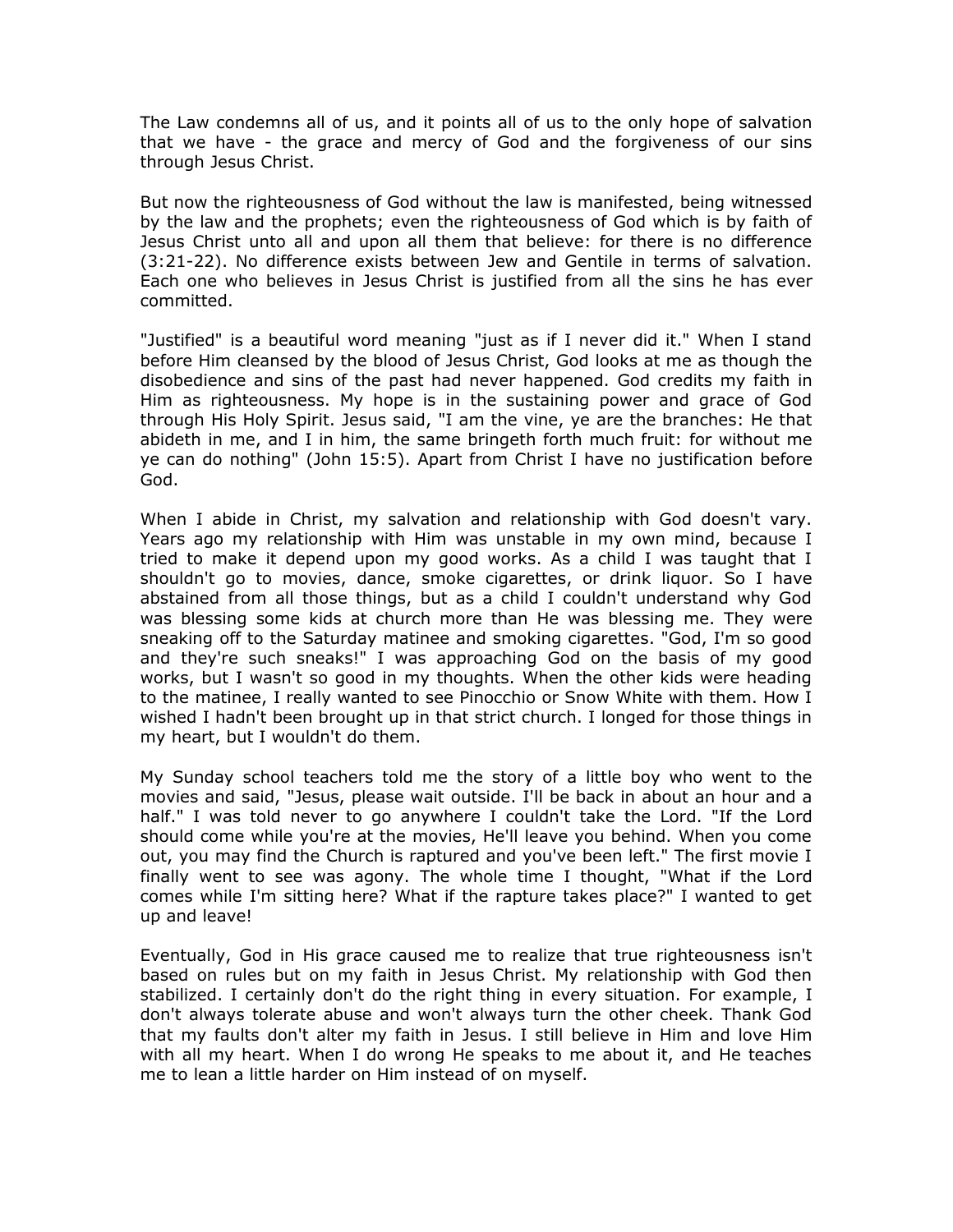God has brought me into a new righteousness based upon His faithfulness to keep His Word. There's never a problem on that basis, because I know that God is faithful and will always keep His word.

For all have sinned, and come short of the glory of God (3:23). Some may come closer than others, but all have come short of God's standard. As an illustration, suppose that we're sailing to Hawaii and the boat capsizes midway. We start swimming for shore. Some are very weak swimmers and sink within the first hundred yards. Some don't go down until the first mile. Some are strong enough to swim five miles before they go down. But all come short of reaching land.

Being justified freely by his grace through the redemption that is in Christ Jesus (3:24). We can only be justified before God by His grace in the redemption purchased for us by Jesus Christ.

Whom God has set forth to be a propitiation through faith in his blood, to declare his righteousness for the remission of sins that are past, through the forbearance of God; to declare, I say, at this time his righteousness: that he might be just, and the justifier of him which believeth in Jesus (3:25-26).

In order to forgive you, God must have a just basis of forgiveness. That basis of forgiveness is the substitution of Christ for you, the sinner. Jesus took your sins and bore your guilt. God had declared, "The soul that sinneth, it shall die" (Ezekiel 18:20). Jesus died in your place and bore the judgment of your guilt. Thus, He can offer the forgiveness of your sins and the cleansing of your past. He can justify you before God of any wrong you have ever done. That's God's good news. Paul said, "For I am not ashamed of the gospel of Christ: for it is the power of God unto salvation" (Romans 1:16a).

Where is boasting then? It is excluded. By what law? of works? Nay: but by the law of faith. Therefore, we conclude that a man is justified by faith without the deeds of the law (3:27-28). Salvation is by faith and it completely eliminates any boasting by us.

And when, before the throne, I stand in Him complete, "Jesus died my soul to save," my lips shall still repeat. Jesus paid it all, all to Him I owe; Sin had left a crimson stain, He washed it white as snow. [1]

What a glorious day it will be when Jesus presents me "faultless before the presence of his glory with exceeding joy" (Jude 24b). I won't be able to say, "I was such a faithful and strong Christian! I really held on to the end!" No! Boasting is eliminated, because my salvation has become God's work.

The Bible says, "Ye are complete in him" (Colossians 2:10a). "Complete" means "perfect" You can't improve on perfection. Having begun in the Spirit, you must continue to walk in faith. God sees you in that state of perfection as you abide in Christ.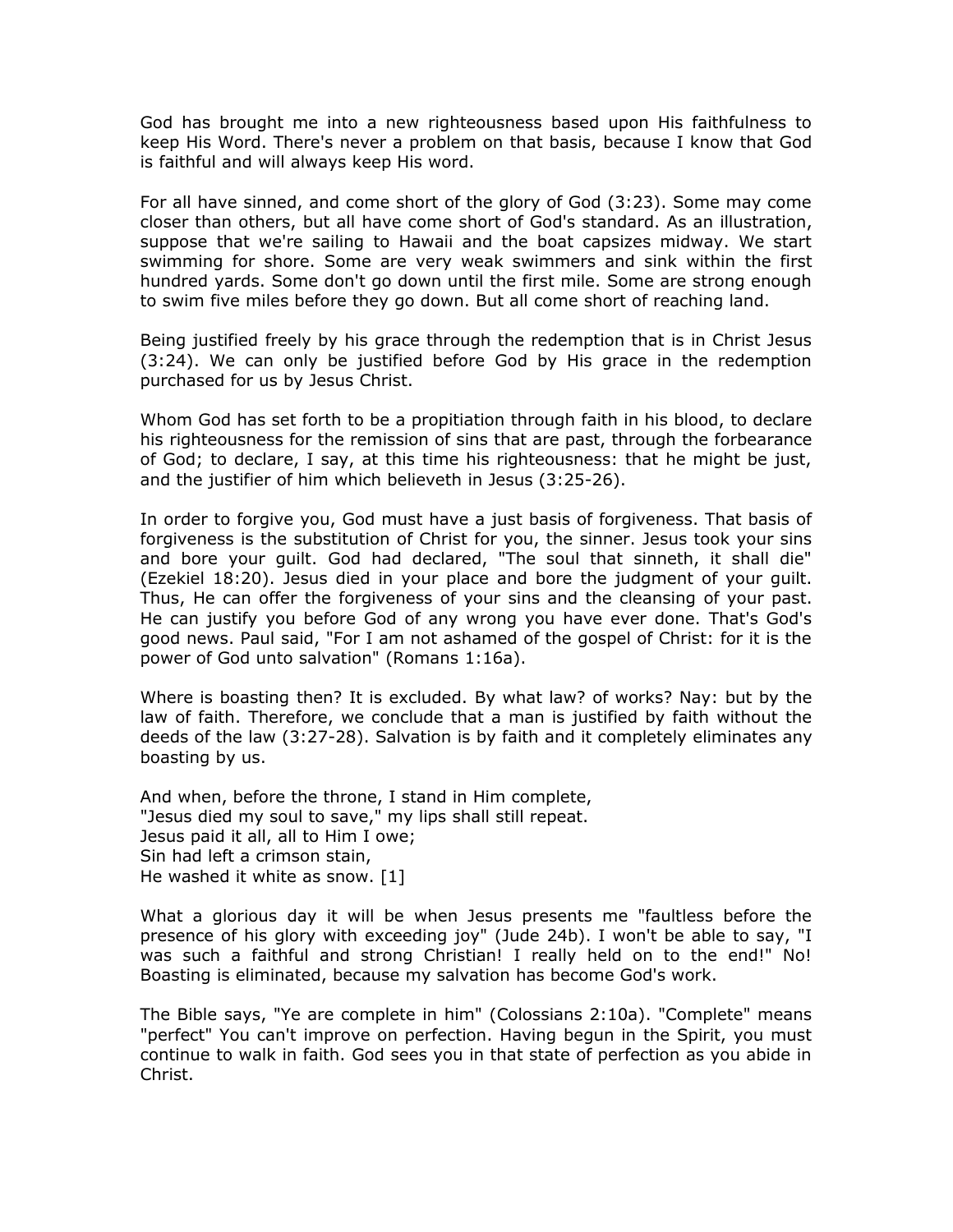Is he the God of the Jews only? Is he not also of the Gentiles? Yes, of the Gentiles also: seeing it is one God, who shall justify the circumcision by faith, and uncircumcision through faith (3:29-30). The Jews thought that they possessed God exclusively. Not so. All men may approach God now. The rituals of the past no longer matter, for faith in Christ is the key to justification.

However, faith doesn't cancel the Law of Moses. It actually supports the purpose of the Law. Do we then make void the law through faith? God forbid: yea, we establish the law (3:31). The Law was given to show that all the world stands guilty before God. Salvation by faith eliminates all human boasting and shows us that we cannot save ourselves by works. Faith brings us to the same realization as the Law, and so it establishes the Law.

[1] From Jesus Paid It All by Mrs. H.M. Hall.

## 4. Abraham and Faith

In Chapter 4 of Romans Paul talks about the righteousness that God has established through faith. This righteousness isn't accomplished by outward obedience to the Law of Moses, but upon the principle of faith. Righteousness through faith eliminates any boasting on man's behalf. "Where is boasting then? It is excluded. By what law? of works? Nay: but by the law of faith" (Romans 3:27).

My salvation is a work of God. I can't boast in my own works, because my salvation is God's work in me. He did it and I believed it. God counts my faith in the righteousness of Christ as my own righteousness.

In Chapter 4 Paul also emphasizes that justification by faith isn't a new concept with God. He explains that God had established the principle of faith with Abraham, the father of the Jewish nation, long before the Mosaic Law was ever given.

What shall we say then that Abraham our father, as pertaining to the flesh, hath found? (4:1). What did Abraham, the physical father of the Jews, discover about faith and justification?

For if Abraham were justified by works, he hath whereof to glory; but not before God. For what saith the scripture? Abraham believed God, and it was counted unto him for righteousness (4:2-3). If Abraham was justified by obediently leaving his home by Babylon to look for the Promised Land or by offering his son Isaac as a sacrifice, then he would have been able to boast in himself. He could have said, "I left my home and was willing to give up everything, even my son, to follow God. I'm really righteous!" However, Abraham was justified solely by faith, not by works.

This same principle of justification by faith is true in our own salvation. If we were justified by our works, we could glory in ourselves and, thus, our boasting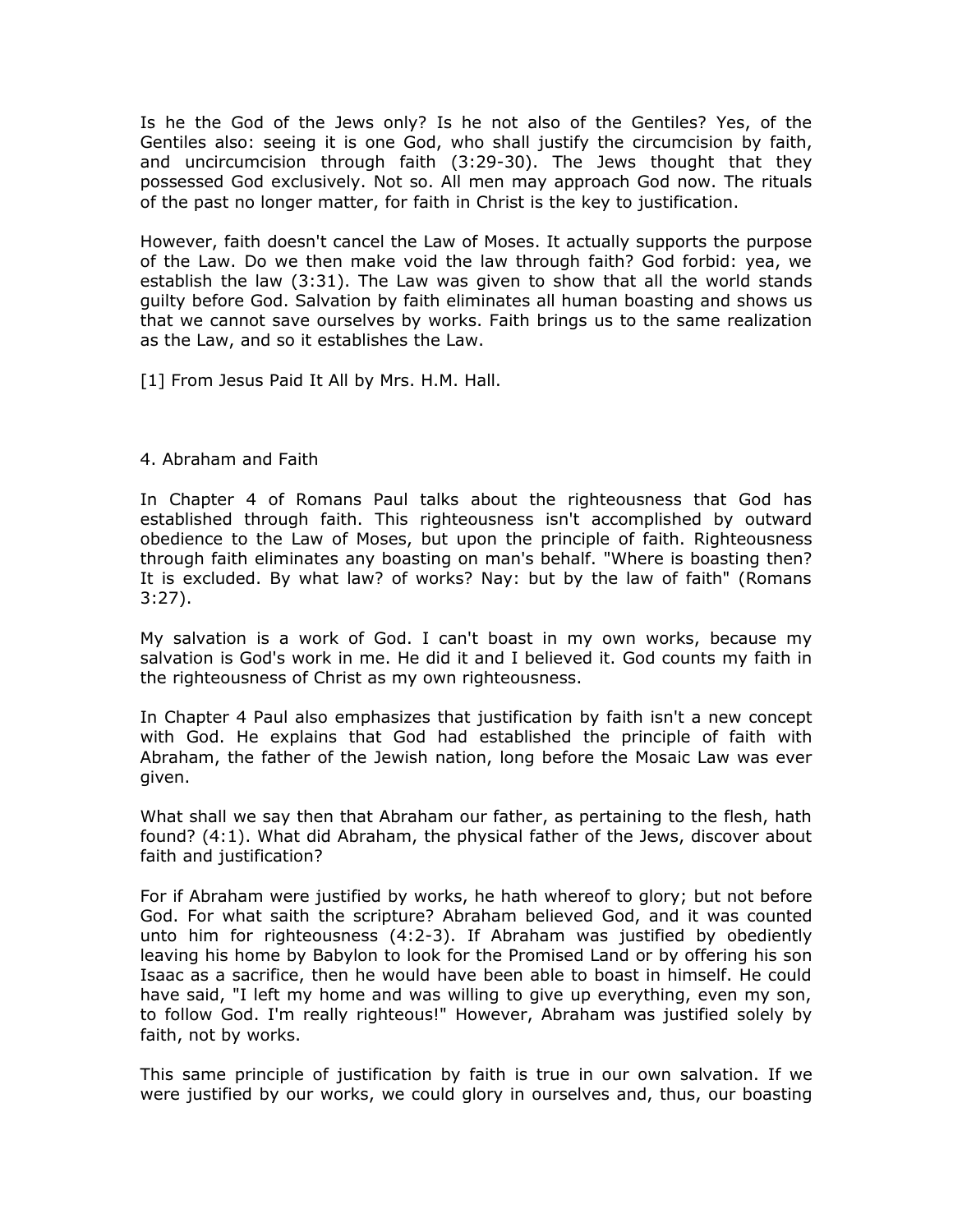wouldn't be in God's work. For this reason Paul said, "God forbid that I should glory, save in the cross of our Lord Jesus Christ" (Galatians 6:14a). Our only place of boasting is in the Cross. Jesus said, "So you also, when you have done everything you were commanded to do, should say, We are unworthy servants, for we have done only what was our duty" (Luke 17:10).

Glory for my salvation should always be given to God, yet my flesh delights in self-glory. How I'd love to take credit for my salvation, and I keep trying! Every time I say, "God, there must be some good in me somewhere!" He lets me fall flat on my face. There's nothing in my flesh about which I can glory.

Paul repeats this same truth in Chapter 7. "I know that in me (that is, in my flesh) dwelleth no good thing" (Romans 7:18a). If you haven't discovered this fact yet, you will. God doesn't plan to redeem your flesh; He condemns your flesh to the Cross. He must change you from this corruptible body into an incorruptible one before you can enter into the eternal kingdom. "This corruptible [perishable] must put on incorruption [imperishable], and this mortal must put on immortality" (I Corinthians 15:53).

Even when I know that no good dwells in my flesh, I often say, "Lord, surely I can conquer this problem. Give me a chance and I'll do better. I promise that I won't fail again." Every promise of doing better and being more faithful is doomed to failure, because it's rooted in the confidence of my flesh. My boasting and confidence must be in Jesus Christ and His finished work for me.

The concept of righteousness by faith is quite foreign to us. We often attempt to achieve righteousness by the do's and don'ts of Christian behavior, and we're soon legislating our own religious laws. Since there are always amendments and modifications, the list eventually becomes so long that no one can keep up with it.

If I have followed the rule of keeping my temper and have blessed others when I was abused, I feel very confident and begin to boast of conquering another area of my old nature. I feel very good, until I lose my cool and yell at my kids. Then I cry, "O God! I'm a miserable failure! I promised that I'd never do that again." I now feel so miserable and alienated from God.

Why did God establish the principle of righteousness by faith? It's the only way that my relationship with Him can remain constant in spite of my human failures.

The Mosaic Law failed to bring righteousness because its benefits depended upon man's obedience. "The man who obeys them will live by them" (Leviticus 18:5). The Law's fulfillment was based on man's flesh, but his flesh is weak. The Law didn't fail. Man failed. So God has established a new basis for righteousness: faith in Jesus Christ. Jesus has promised to cleanse a man from all sin and to present him faultless before the Father.

This New Covenant is based on God's faithfulness to keep His word. I fulfill my part of the bargain by trusting in God through faith in Jesus Christ. My righteous standing is complete once I stop trying to justify myself before God and rest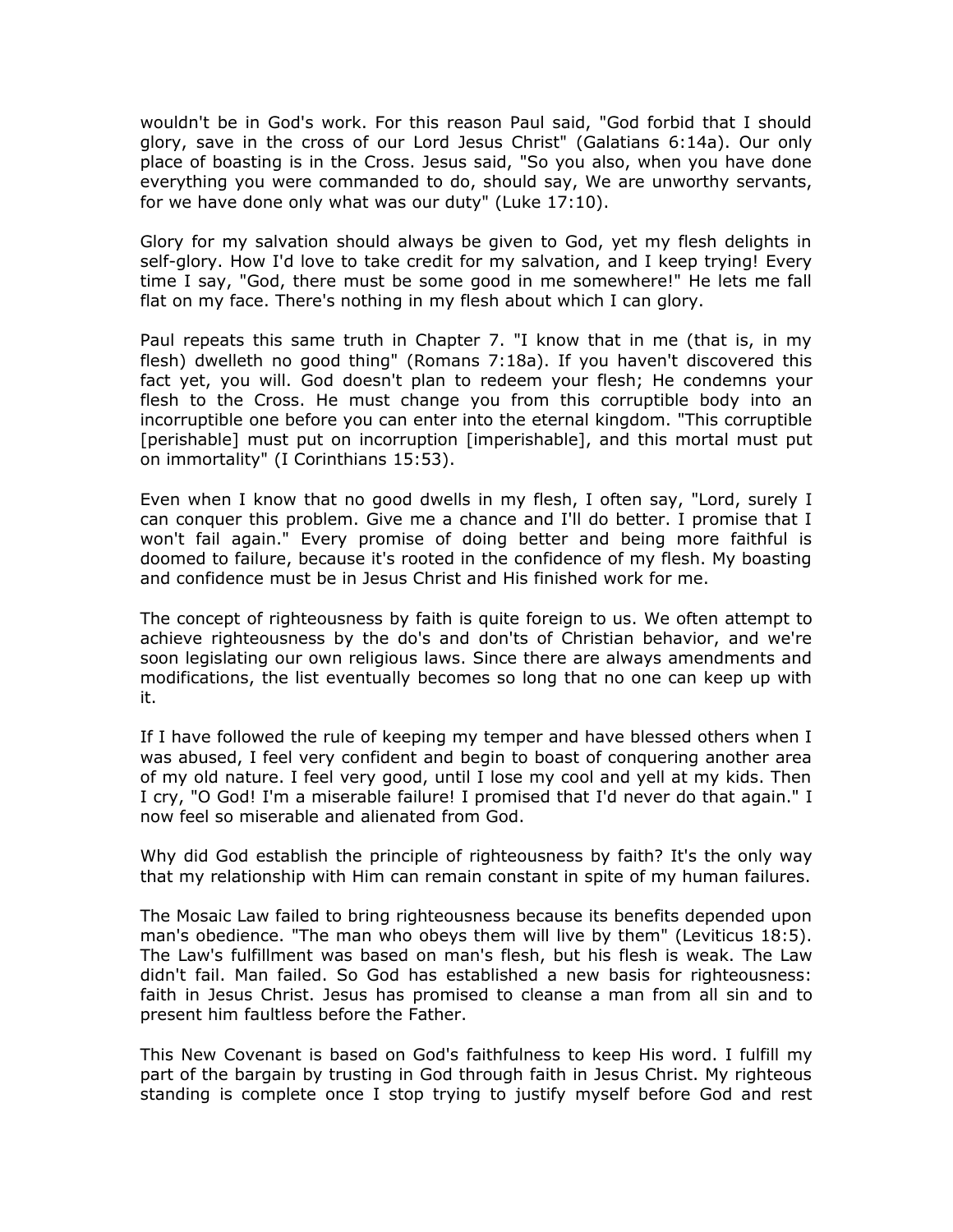where God is resting - in the finished work of Jesus Christ. (The Bible explains more about this "rest" in Hebrews 4.)

Now to him that worketh is the reward not reckoned of grace, but of debt (4:4). If righteousness was credited to a man for his works, then God would owe him the reward of salvation. The Jehovah's Witnesses believe that they can work for their righteousness by door-to-door witnessing. Trusting in a righteousness that goes back to the Law, they seek to put God in debt to them. However, God will never be any man's debtor.

When I work for an employer, he is legally obligated to pay me my wages. But a right relationship with God is a gift that I do not, cannot, and never will deserve. This gift demonstrates the grace of God, as He gives me what I could never earn: perfect righteousness.

But to him that worketh not, but believeth on him that justifieth the ungodly, his faith is counted for righteousness (4:5). Some people may look at this statement as almost heretical, but it's scriptural. They may protest that justification by faith is a dangerous thing to preach. "Christians will become lazy. They'll sit around believing in the Lord and do nothing." However, it's impossible to believe in Jesus Christ and do nothing. True faith will spark a tremendous response in a man.

The works of a Christian are in no way intended to make him holier or more righteous before God. One of the curses in the Church throughout the centuries has been the holier-than-thou attitude. They come to you with dreamy eyes and say, "Brother, are you ready for the secrets of God that have been made known to me?" That super-spiritual attitude is a curse among Christians.

My works don't add a whit to my righteousness. God has imputed to me the righteousness of Jesus Christ, and trying to improve on it is sheer folly. The fullness of the Godhead bodily dwells in Christ, and I'm complete in Him. (Colossians 2:9-10)

Then what are my works as a believer? Just the glorious and natural response of my heart to the goodness, grace, and love of God. Paul said, "The love of Christ constraineth [compels] me" (II Corinthians 5:14). Love drives me to do whatever I can for Him.

Love is the highest motivating force, and it's the only acceptable motive for any true service for God. If love doesn't motivate me in my service for God, I might as well stop. If I think that my Christian service is making me holier or more righteous than others, I'm badly mistaken. "And though I bestow all my goods to feed the poor, and though I give my body to be burned, and have not love, it profiteth me nothing" (I Corinthians 13:3).

Many times the urgings from the pulpit prompt people to serve the Lord for rewards. I was guilty of doing that for years. "I'll give you a giant lollipop if you bring ten kids to Sunday school." However, the entire work-reward concept is carnal, not spiritual. By appealing to this carnal motive, many pastors have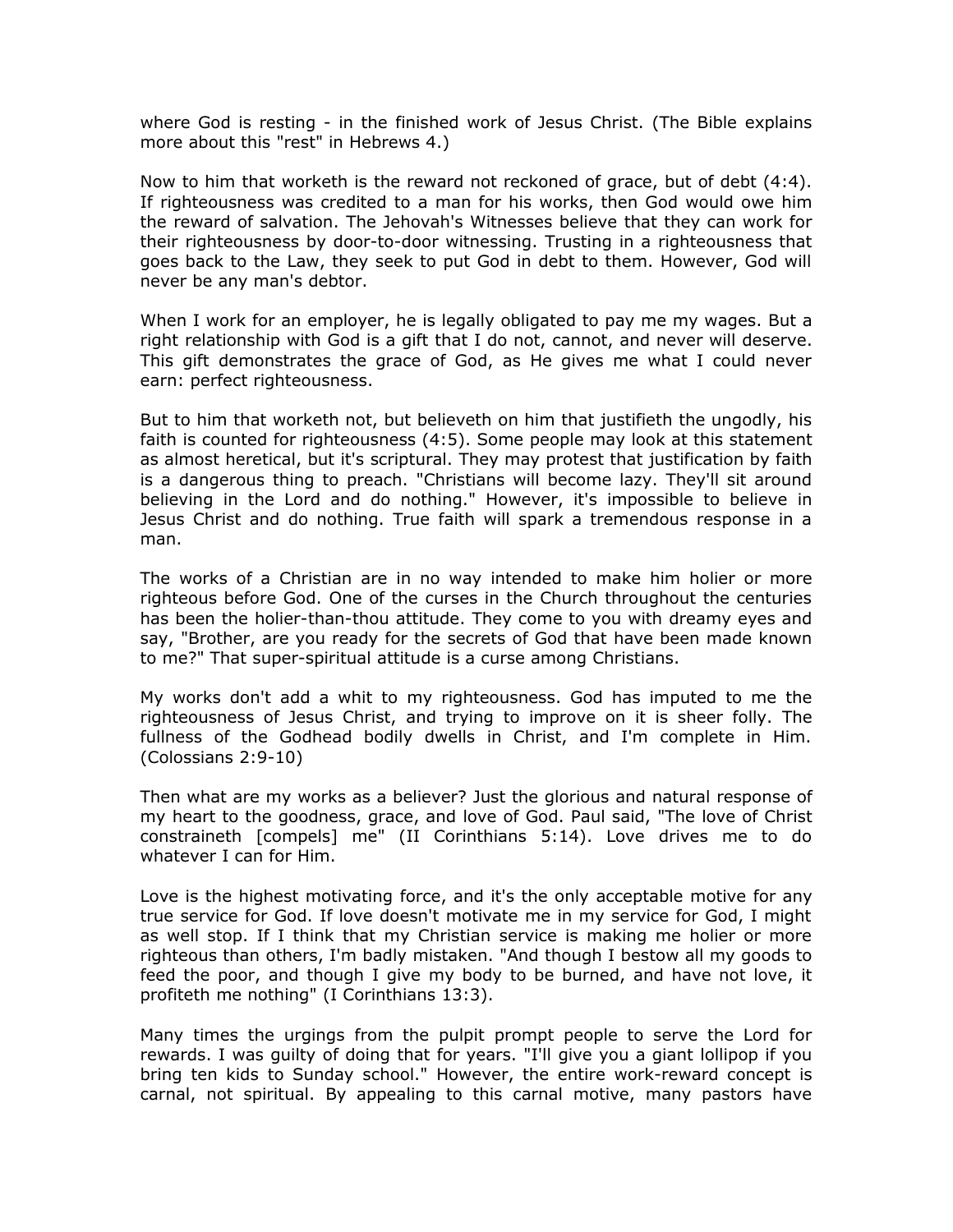created a spirit of competitiveness within their congregations. Though a person may work himself to death, he'll receive nothing for his carnal efforts, except perhaps some personal glory and applause when he collects his giant lollipop.

Not striving to do God's work doesn't mean that I'm spiritually lazy. It usually means that I'm doing more than ever, but my motivation is God's great love. Rewards could never have prompted me to do the things I've done. As Paul said, "Neither count I my life dear unto myself" (Acts 20:24a). To please and serve Christ becomes the joy, desire, and delight of my life, because He loves me so much.

Even as David also describeth the blessedness of the man, unto whom God imputeth righteousness without works, saying, Blessed are they whose iniquities are forgiven, and whose sins are covered. Blessed is the man to whom the Lord will not impute sin (4:6-8). The word "blessed" means "Oh, how happy!" How happy is the man to whom the Lord will not impute iniquity.

Did you know that God no longer charges sin against you if you're believing in Jesus Christ? "If we walk in the light, as he is in the light, we have fellowship one with another, and the blood of Jesus Christ his Son continually cleanses us from all sin... If any man sin, we have an advocate with the Father, Jesus Christ the righteous: and he is the propitiation for our sins" (I John 1:7, 2:1b-2a).

Cometh this blessedness then upon the circumcision only? (4:9a). Is this blessedness of divine forgiveness just for the Jew? Or in uncircumcision? Not in circumcision, but in uncircumcision (4:10b). To the Jews circumcision was the most important ritual that a man could experience. According to their teaching, God wouldn't accept an uncircumcised man. Yet Paul says that faith, not circumcision, gave Abraham his standing before God. God credited his faith for righteousness while Abraham was still uncircumcised.

And he received the sign of circumcision, a seal of the righteousness of the faith which he had yet being uncircumcised: that he might be the father of all them that believe, though they be not circumcised; that righteousness might be imputed unto them [Gentiles] also: and the father of circumcision to them who are not of the circumcision only, but who also walk in the steps of that faith of our father Abraham, which he had being yet uncircumcised (4:11-12).

God has imparted perfect righteousness to me, a sinner, totally apart from works and rituals. The bread and wine of the Lord's Supper are only a memorial. They will not save me. The water of baptism is only a symbol. It will not save me. Salvation is the work of God within my heart through faith in Jesus Christ alone.

For the promise, that he should be the heir of the world, was not to Abraham, or to his seed, through the law (4:13a). Abraham lived 400 years before the Mosaic Law was given. His righteousness must have been apart from the Law, since the Law didn't even exist yet.

But through the righteousness of faith. For if they which are of the law be heirs, faith is made void, and the promise made of none effect: because the law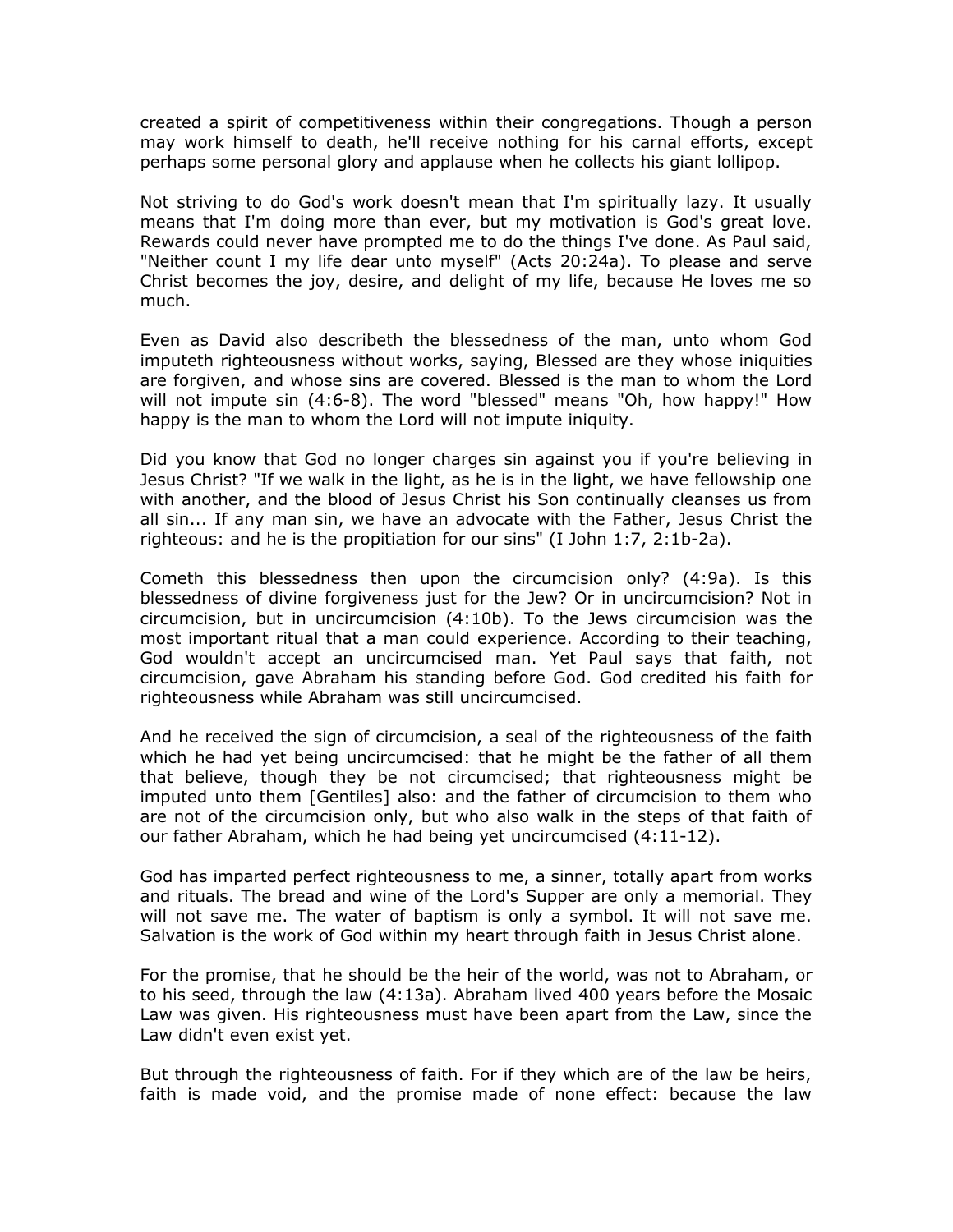worketh wrath: for where no law is, there is no transgression (4:13b-15). A man can't transgress a law that doesn't exist. So, mankind couldn't violate the Law until it had been given.

Therefore it [our righteousness] is of faith, that it might be by grace; to the end the promise might be sure (4:16a). A righteousness predicated upon your works could never be sure. Neither could it be sure if it depended upon your faithfulness. Because God wants you to be assured of your salvation, He promises to save you if you'll just believe in His Son Jesus Christ and His finished work for you on the cross. Salvation isn't premised on your works but on His work, not on your faithfulness but on His faithfulness. Only thus can your salvation be sure.

The guarantee of your salvation is certain. You don't need to constantly worry yourself with doubts and questions, such as, "Did I confess everything today? Forgive everybody? Love everybody? If I go to sleep and die tonight, will I find myself in hell?" Not knowing for certain whether you're saved would be miserable. Your attitude would be, "I hope I've done my best. I hope I haven't sinned. I hope..." You'd never have any confidence in your salvation, whereas God wants you to have confidence and certainty. So, He has established His New Covenant on the basis of faith in the complete work of Christ. Your salvation is secure and you don't have to worry, because Jesus has covered your sins of the past, present, and future.

To the end the promise might be sure to all the seed; not to that only which is of the law, but to that also which is of the faith of Abraham; who is the father of us all (4:16). Abraham is my father not in an ethnic but in a spiritual sense. He's the father of all who believe in God and are accounted righteous by their faith in Christ.

(As it is written, I have made thee a father of many nations,) before him whom he believed, even God, who quickeneth the dead, and calleth those things which be not as though they were (4:17).

Long before Abraham had fathered Isaac, God spoke to him as though his son already existed. I'm greatly comforted when God speaks about me as righteous, justified, glorified, holy, pure, and sanctified completely. God can talk about such things before they exist, because He knows they will exist. Jesus Christ will present me before the Father "faultless... with exceeding joy" (Jude 24). In the Bible God talks about my future state as a certainty. My dwelling with Him eternally is a fact to Him, just as Abraham's unborn son was a fact. Abraham against hope believed in hope, that he might become the father of many nations, according to that which was spoken, So shall thy seed be (4:18).

We now come to the four keys of Abraham's faith. And being not weak in faith, he considered not his own body now dead, when he was about an hundred years old, neither yet the deadness of Sarah's womb (4:19). Ignoring the physical limitations of the situation was the first key of Abraham's faith.

Whenever I'm faced with a problem, I usually try to work out my own solution.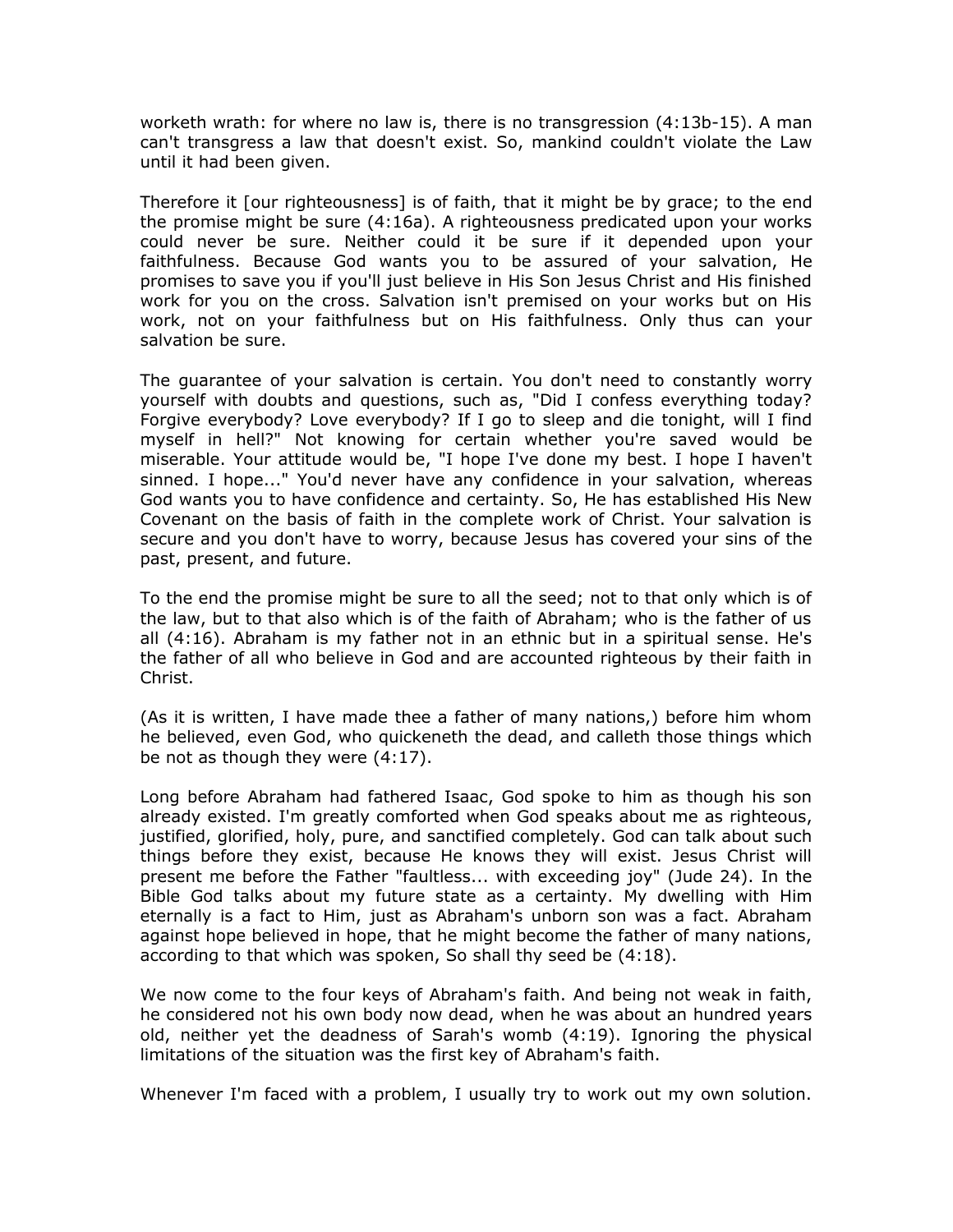As long as I can devise a plan, I feel confident. However, when a situation seems to have no solution, I start to worry. If I can't figure it out, how will God be able to solve it?

So often when I've worked out a possible solution in my mind, I then begin to direct God in my prayers according to my planned solution. At this point my prayers become direction prayers rather than direct prayers. God does answer prayer, but He often refuses to follow my directions.

Too often we trust in human evaluations and the analysis from the laboratory. Is the tumor malignant? The report says that it's benign, so we praise the Lord. But should word of malignancy come, we panic and give up all hope. We're only seeing the human possibilities.

Sarah could have called on the doctor and said, "My husband and I want a son of our own. However, I went through menopause about 30 years ago."

The doctor would have said, "Sarah, you're dreaming!"

Can you imagine Abraham coming in for his annual check-up saying, "Sarah and I want a son. Can you give us some vitamins or something?"

"No chance," the doctor says. "You're almost 100 years old and your wife is past 90. A son now? Abraham, forget it. That's humanly impossible!" God's promise to Abraham was humanly impossible to fulfill, but Abraham simply ignored the natural considerations.

When God is the working agent, any talk of limitations or difficulty is absurd. For example, consider the events in II Kings 7:1-20. When the Syrians besieged the city of Samaria and cut off all their supplies, the conditions became hopeless. The people, starving to death, resorted to eating their own children. A donkey's head sold for 80 shekels on about two pounds of silver.

When the king and his officer visited the home of Elisha, the prophet promised a complete reversal of circumstances. He said, "Tomorrow, about this time, a seah [seven quarts] of flour will sell for a shekel [65 cents] and two seahs of barley for a shekel at the gate of Samaria. "

The king's officer said, "Elisha, even if the Lord would make windows in heaven, could such a thing ever be?" The prophet replied, "Behold, you will see it with your own eyes, but you will not eat it." Such a provision sounded so impossible under the circumstances that the officer didn't believe it.

Such is the price of unbelief. It robs you of the blessings God has already provided. So often we look for the ways that God might work - "If God would open windows in heaven" - but we don't need to understand the ways of the Lord. All we need is to believe and trust in Him.

The second key to Abraham's faith was not staggering in unbelief at the promises of God. He staggered not at the promise of God through unbelief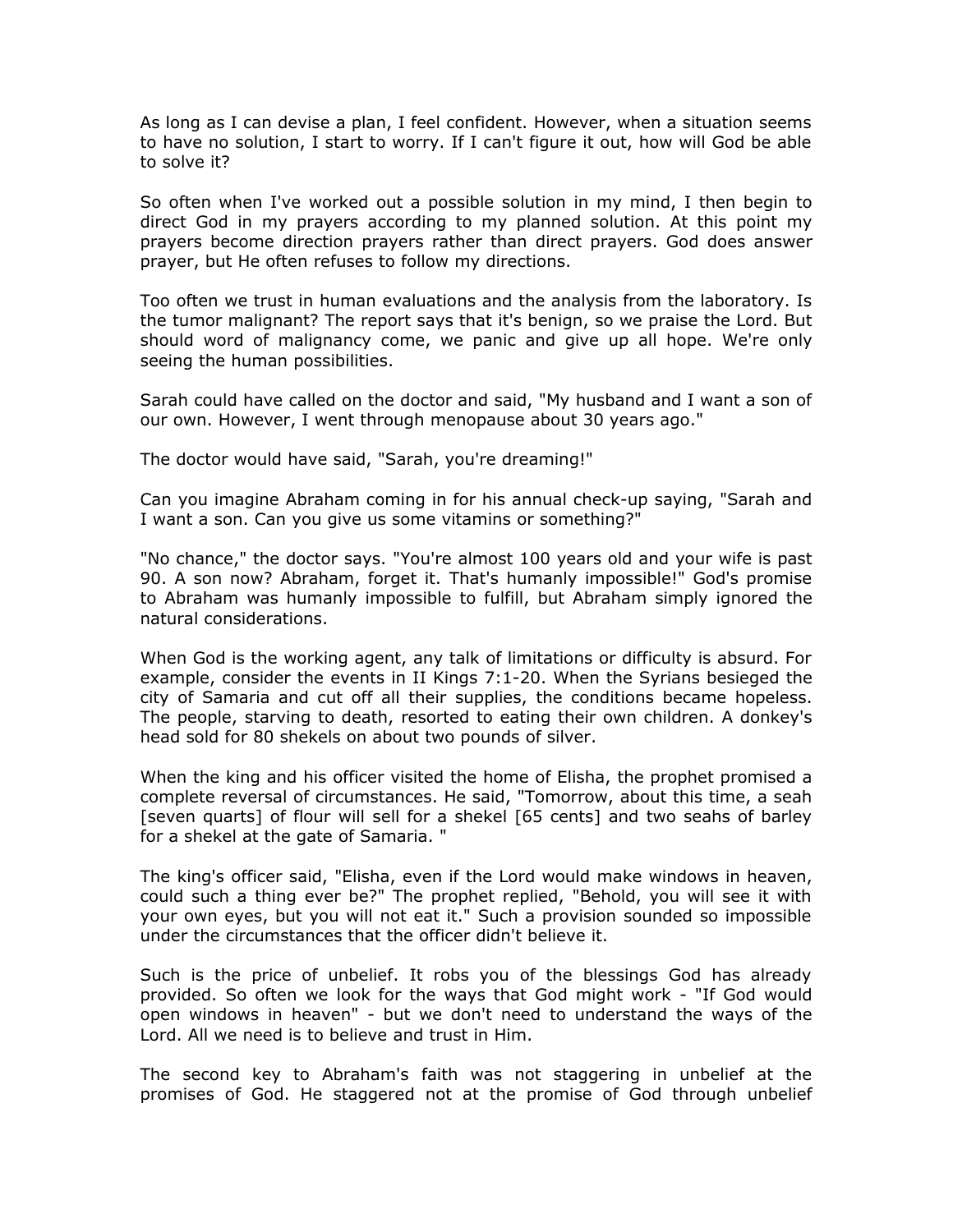(4:20a). How many times we stagger at God's promises through unbelief! God's promises often seem too good to be true. I can accept what God did for Elijah and Paul, but I can't believe that He would do it for me.

The Bible says, "He has given us exceeding great and precious promises" (II Peter 1:4a). One of these promises is "My God will meet all your needs according to his riches in glory by Christ Jesus" (Philippians 4:19). The promises of God are so great that our belief in them is prone to waver, and we hesitate rather than confidently claim them.

Abraham didn't waver, but was strong in faith, giving glory to God (4:20b). This was the third key to Abraham's faith. He was praising and thanking God for a son even before Sarah was pregnant.

Years ago while pastoring in another area, I was working at a supermarket to meet the family's needs. We had three children and the church only paid twenty dollars a week.

My mother-in-law had died in Phoenix, and we went there to take care of the funeral arrangements. While I was gone my union dues at the supermarket lapsed. When I returned to pay them, the union had attached a fifty dollar fine. I couldn't afford to pay the fine plus the dues. I was in a bind, because the union wouldn't let me work, and I couldn't get the money without the work.

Since my income from the supermarket had stopped, things were pretty tough and I became discouraged. I've always believed in keeping my accounts up to date as a witness for Jesus Christ. Now for the first time in my life I started receiving letters from my creditors.

One morning I got up and totaled our debts. They came to \$416.00. I laid them before the Lord, but I was very disheartened. "Where in the world am I ever going to get \$416.00?" About that time the phone rang. I picked it up, and a friend said, "Chuck, I'm calling to let you know that I put a check in the mail for you. I sent it special delivery, and you should get it tomorrow morning. It's for \$425.00."

Was I ever elated! I ran into the kitchen, grabbed my wife, and danced her around the room. I was praising the Lord. "Victory! Bless God! Hallelujah! We'll be out of debt! We even have enough money to go out for dinner!"

Later, after I had settled down again, God began speaking to me. "How do you know that he sent the money to you?"

"Lord, I've known my friend for many years. He wouldn't call me unless he'd done it. I trust his word, Lord."

"Very interesting," said the Lord. "You had My word this morning that I would provide the money, but I didn't see you dancing your wife around the kitchen. Instead, you were down in the mouth and blue. Now that you have a man's word for the money, you're all excited. Tell Me, whose word is greater?" I had to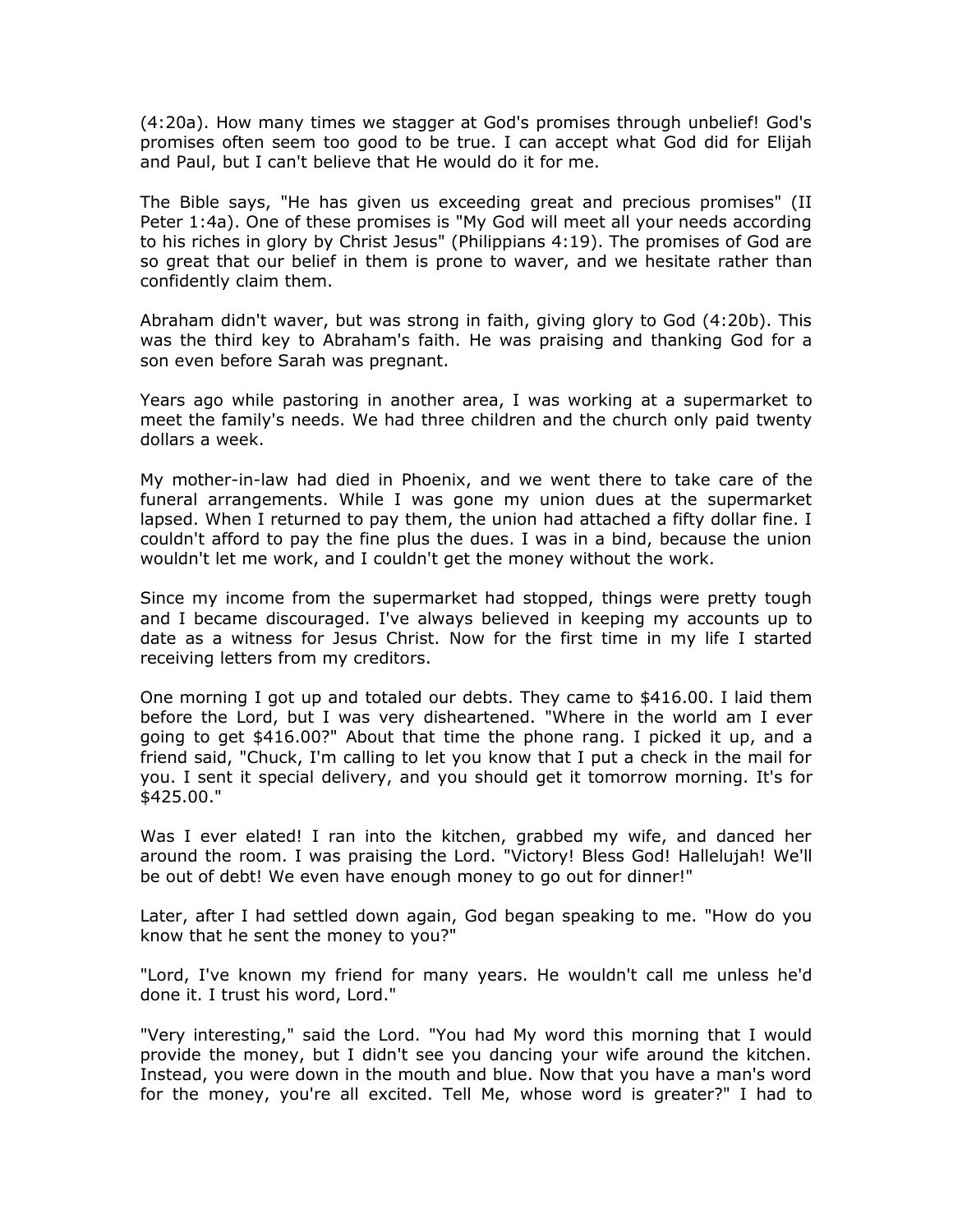repent. My faith didn't include praising God for His promise before it was fulfilled.

We often become defeated and discouraged even though we have God's guarantee of victory and success. Abraham was strong in faith and gave glory to God before Sarah conceived, because he had the promise of God.

The final key to Abraham's faith was being fully persuaded that, what he had promised, he was able also to perform (4:21). How big is your God? Is your God able? Many times God is too small for our problems, because He is the product of our imaginations.

The God of the Scriptures is eternal and almighty. He measures the heavens with the span of His hand, and to Him "the nations are as a drop of a bucket, and are counted as the small dust of the balance" (Isaiah 40:12,15). Oh, the greatness of the God we serve! "Now unto him that is able to do exceeding abundantly above all that we ask or think" (Ephesians 3:20a). Abraham simply believed that God would fulfill His promises, and therefore it [his faith] was imputed [credited] to him for righteousness (4:22).

Now it was not written for his sake alone, that it was imputed to him; but for us also, to whom it shall be imputed, if we believe on him that raised up Jesus our Lord from the dead; who was delivered for our offences, and was raised again for our justification (4:23-25).

#### 5. Just as if I Never Did It

Therefore being justified by faith, we have peace with God (5:1a). "Justified" means "just as if I never did it." The first result of justification by faith is peace with God. If justification depended on my works, some days this peace would be present and some days not, depending on my performance.

We have peace with God through our Lord Jesus Christ: by whom also we have access by faith into this grace wherein we stand (5:1b-2a). The second result of justification by faith is access to God. The door is always open. If we were righteous by our works, then the door would usually be closed because of our failures. Our relationship with God is established on His faithfulness to His promises and on our belief that He'll keep His word.

Satan has bound up many people by accusing them of a lack of righteousness by works. When we begin to pray for a need, he comes and says, "A fine one you are! You pray when you're in trouble, but where were you all week when things were going well? You ought to be ashamed of yourself. God isn't going to listen!" Satan troubles us constantly by claiming that the door is closed. "God doesn't want you to come. You failed to be righteous."

However, my righteousness isn't based on keeping laws but on my belief in Jesus Christ. The door is never closed, even after I've been a miserable failure. I come to Him through the righteousness given me by faith in Jesus Christ, and I can be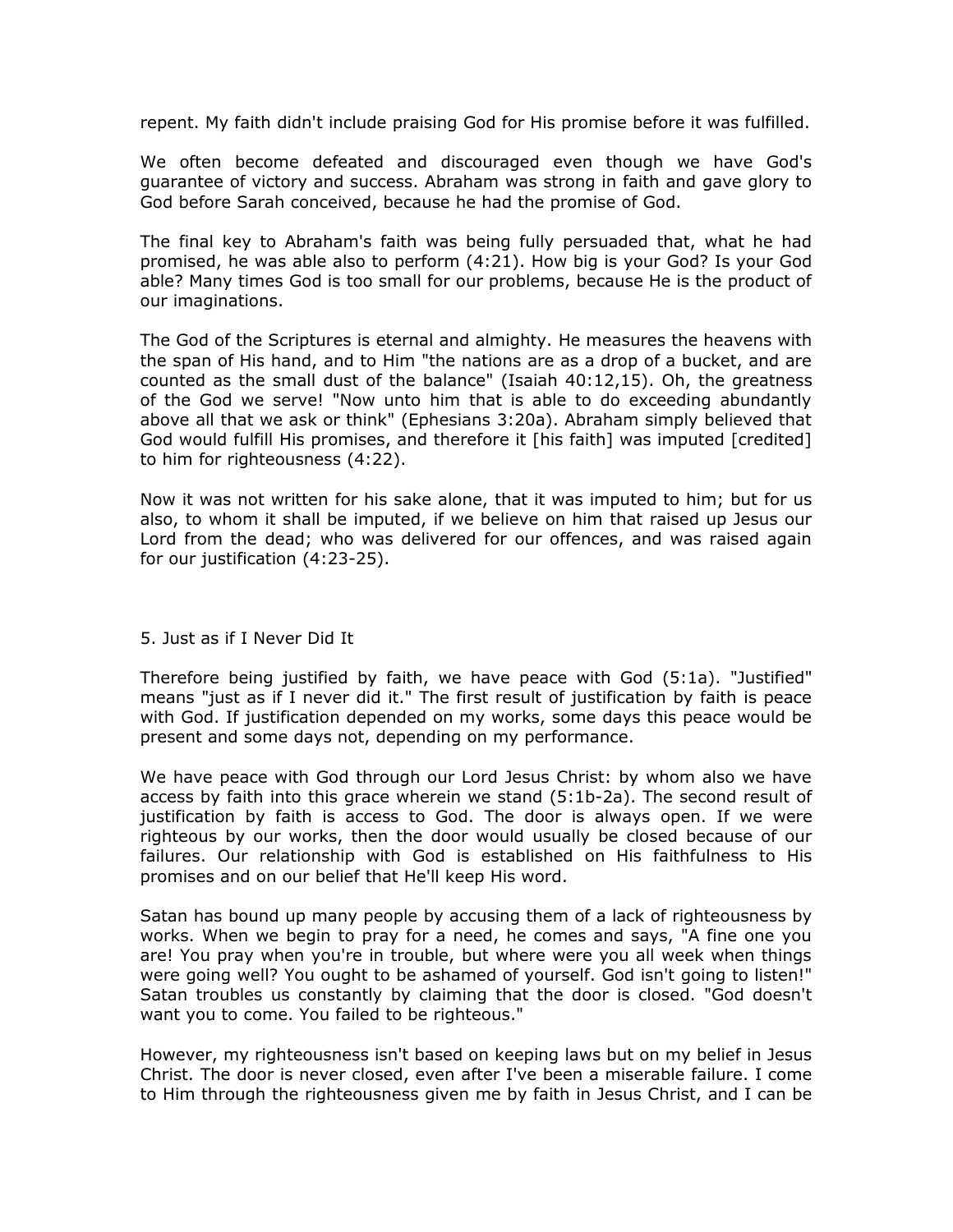confident of my standing with God.

And [we] rejoice in hope of the glory of God (5:2b). God's glory will be revealed in my life, and I rejoice in that!

And not only so, but we glory in tribulations also (5:3a). This verse defines real spiritual growth. To rejoice in the hope of His glory is much easier than rejoicing in tribulations. Can I be glad even in hardship? Yes, when I know that my life is governed by God and that this hardship is producing patience, one of the greatest needs in my life. "Ye have need of patience, that, after ye have done the will of God, ye might receive the promise" (Hebrews 10:36).

I've heard people advise others against praying for patience because God will then send them tribulations. If that's the way patience comes then, "God, bring on the troubles." I need patience!

Difficult times cause me to seek God. When all is well, I don't always respond to Him immediately; but when I'm in trouble, I want God now. David prayed much the same way when he was in difficulty. "Answer me speedily" (Psalm 102:2b).

Tribulation worketh patience; and patience, experience; and experience, hope (5:3b-4). In my difficulty I begin to realize that God will provide relief, perhaps not as soon as I'd like, but in His time. Thus, the experience of trusting in Him during tribulation produces hope within me.

And hope maketh not ashamed; because the love of God is shed abroad in our hearts by the Holy Ghost which is given unto us. For when we were yet without strength, in due time Christ died for the ungodly (5:5-6). It's important for us to note our condition when God loved us and allowed His Son to die for us "ungodly." We find it difficult to get away from the idea that we must be good so God will love us. God's love for us stems from His nature, not our lovableness.

For scarcely for a righteous man will one die: yet peradventure [perhaps] for a good man some would even dare to die. But God commendeth [demonstrates] his love toward us, in that, while we were yet sinners, Christ died for us (5:7-8). If Christ had died only for good people, we could understand His dying for them. However, Jesus didn't die for the honorable and upright. He died for the ungodly and sinners. By this act God displayed His unconditional love for us.

Much more then, being now justified by his blood, we shall be saved from wrath through him (5:9). If Christ died for us while we were still sinners in rebellion against God, how much more is He willing to save us from the wrath to come?

For if, when we were enemies, we were reconciled to God by the death of his Son, much more, being reconciled, we shall be saved by his life (5:10). These "much mores" are wonderful. While still an enemy of God I was reconciled to Him through the blood of Jesus Christ. If His death could reconcile me as an enemy, how much more will His life establish this loving relationship between God and me.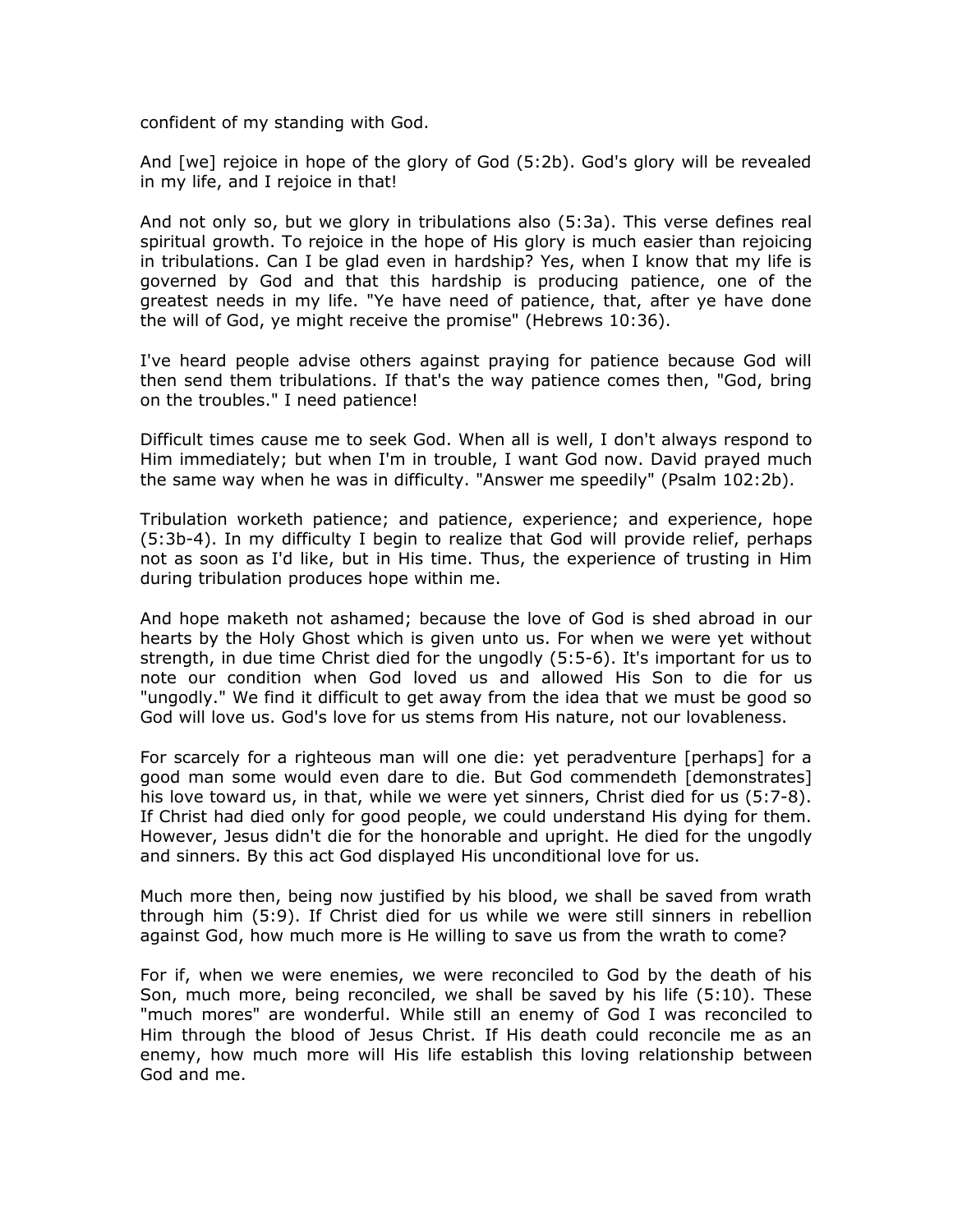And not only so, but we also joy in God through our Lord Jesus Christ, by whom we have now received the atonement (5:11). The Old and New Testament words translated "atonement" differ in meaning. Atonement in Hebrew is "kaphar", which means "covering." The Old Testament sacrifices of goats and bulls covered sin but didn't put away sin. The Greek New Testament word for atonement, "katallage", literally means "making one" and would be better translated "reconciliation." Becoming one with God was impossible through the Old Testament sacrifices; it took the sacrifice of Jesus Christ to reconcile man with God.

Wherefore, as by one man sin entered into the world, and death by sin; and so death passed upon all men, for that all have sinned (5:12). The word "have" is added in the King James Version; the original Greek reads, "...because all sinned." Paul is saying that when Adam sinned, he sinned for the whole human race. Just as Adam became a sinful creature, spiritually dead and separated from God, so did his children. Adam couldn't pass along any fellowship with God to his children, because he had lost it; and because he acted as our federal head, we came into this world separated from God.

(For until the law sin was in the world: but sin is not imputed when there is no law (5:13). Though sin was in the world before Moses gave the Law, it wasn't imputed to men until then.

Nevertheless death reigned from Adam to Moses, even over them that had not sinned after the similitude of Adam's transgression, who is the figure of him that was to come (5:14). Physical death came as the result of spiritual death. Though God wasn't imputing sin to men before the Law, sin was present through Adam. Death reigned because he sinned for us all.

A dangerous doctrine taught by Jehovah's Witnesses and other groups is that Adam only sinned for himself. This view takes away the truth that Paul brings out: since by one man's sin all could be made sinners, then by one man's righteousness all can be made righteous (see Romans 5:19). This corollary is the basis of the doctrine of justification by faith. One man can act for an entire body of people, as Adam acted for the entire human race when he sinned. Even so the second Adam, Jesus Christ, acted for all of us in His righteousness. It is imputed to all of us who believe in Him. If one man couldn't have sinned for all, then one man couldn't be righteous for all. If that were the case, we would have to establish our own righteousness. That would leave us out in the cold, because "our righteous acts are as filthy rags" in the eyes of God (Isaiah 64:6).

The doctrine that sin passed upon all of us by one man, Adam, is vitally important. I continually warn against the pernicious heresy that says a man is a sinner because he has sinned. Such a concept implies that a man could possibly live and die without sinning. Thus, he wouldn't need Christ. The biblical revelation teaches that a man has sinned because he is a sinner. "By one man sin entered into the world, and death by sin; and so death passed upon all men, for that all have sinned" (5:12).

But not as the offence, so also is the free gift. For if through the offence of one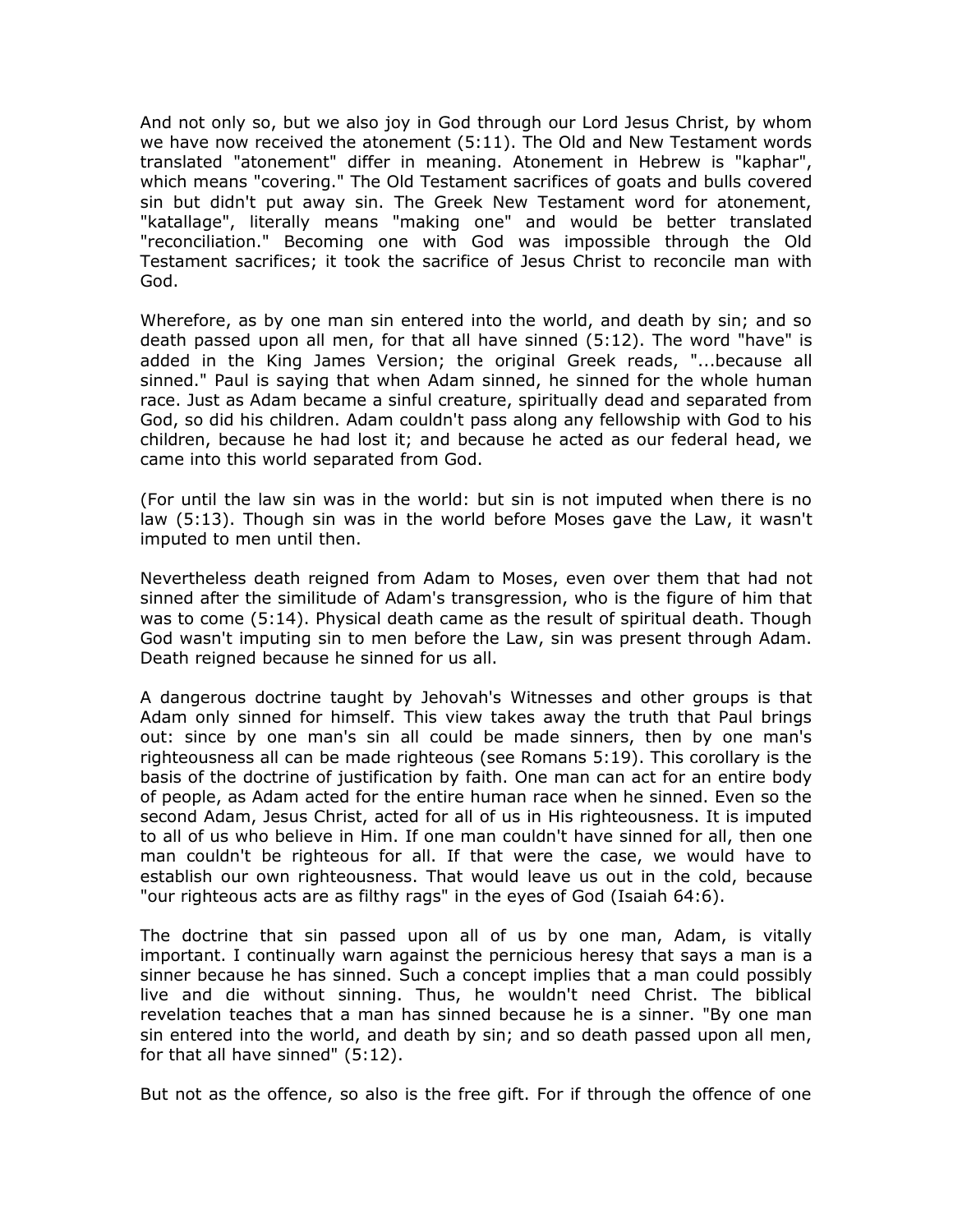many be dead, much more the grace of God, and the gift by grace, which is by one man, Jesus Christ, hath abounded unto many (5:15). If one man can make us guilty before God, then how much more can Jesus Christ through God's grace make us righteous.

And not as it was by one that sinned, so is the gift: for the judgment was by one to condemnation, but the free gift is of many offences unto justification. For if by one man's offence death reigned by one; much more they which receive abundance of grace and of the gift of righteousness shall reign in life by one, Jesus Christ) (5:16-17). Death reigned from Adam. Life reigns from Christ. If one man can cause the world to die, then how much more can the triumph of Jesus over death bring life to those in Him. "And whosoever liveth and believeth in me shall never die. Believest thou this?" (John 11:26).

Therefore as by the offence of one judgment came upon all men to condemnation; even so by the righteousness of one the free gift came upon all men unto justification of life (5:18). Adam's sin brought condemnation to all men. Christ's sacrifice brought justification to all who believe.

For as by one man's disobedience many were made sinners, so by the obedience of one shall many be made righteous. Moreover the law entered, that the offence might abound. But where sin abounded, grace did much more abound: that as sin hath reigned unto death, even so might grace reign through righteousness unto eternal life by Jesus Christ our Lord (5:19-21).

Thank God for the abounding grace! One version translates verse 20 as "Where sin did abound, grace overflowed." We seem to have great difficulty accepting the grace of God. We're always trying to give God a reason to love us, accept us, or forgive us. But God loves, accepts, and forgives those who are miserable, rotten, and without merit. All we must do is cast ourselves upon Him and cry, "God, be merciful to me a sinner." To him who does not work but simply believes, God imputes his faith for righteousness (Romans 4:5). God accounts me just as righteous as His own dear Son.

#### 6. Victory Over Sin

What shall we say then? Shall we continue in sin, that grace may abound?  $(6:1)$ . Since grace overflows wherever sin abounds, should we live in sin so we might see more of the abounding grace of God? Perish the thought!

God forbid. How shall we, that are dead to sin, live any longer therein? (6:2). Here Paul states a fundamental principle about our walk with Christ. The new life in Christ has brought death to the old. "If any man be in Christ, he is a new creature: old things are passed away; behold, all things are become new" (II Corinthians 5:17). We're dead to sin so we might be alive to God through the Spirit. How can a Spirit-filled being live any longer in sin?

Know ye not, that so many of us as were baptized into Jesus Christ were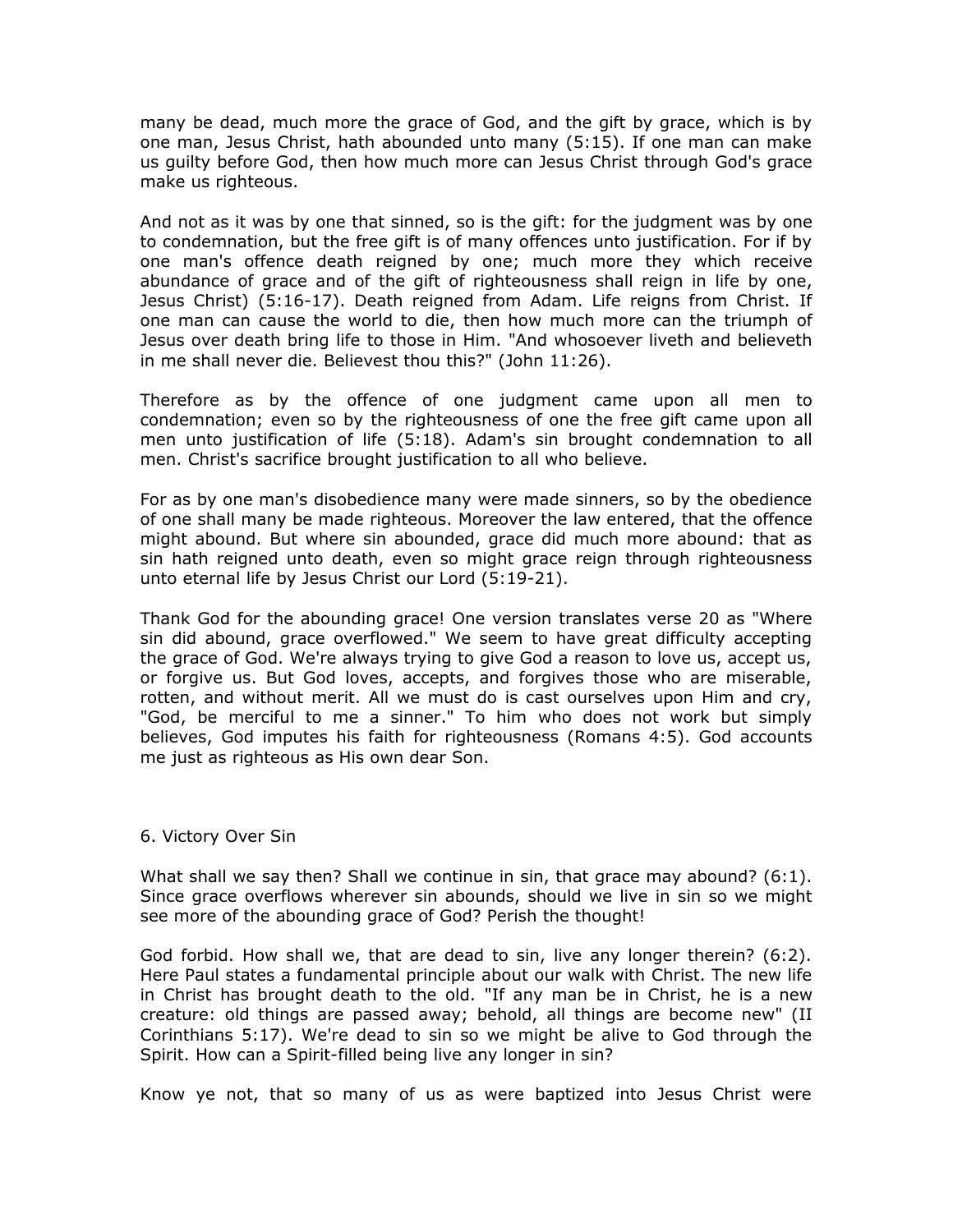baptized into his death? Therefore we are buried with him by baptism into death: that like as Christ was raised up from the dead by the glory of the Father, even so we also should walk in newness of life (6:34). When you went down in the waters of baptism, you were actually buried with Christ. As you came up from the waters, you were a new creature - ruled no longer by the flesh but by the Spirit.

For if we have been planted together in the likeness of his death, we shall be also in the likeness of his resurrection: knowing this, that our old man was [past tense in the Greek] crucified with him, that the body of sin might be destroyed, that henceforth we should not serve sin (6:5-6). The word translated "destroyed" means "put out of business." My body of sin has been put out of business! If I want forgiveness for my sins, I must see Christ on the cross dying for me. If I want power over sin in my life, I must see myself crucified and risen again with Him.

Paul said, "I am crucified with Christ: nevertheless I live; yet not I, but Christ liveth in me" (Galatians 2:20a). Your old flesh-dominated nature was crucified, died, and was buried with Christ. Now you're living after the Spirit-dominated life. As a child of God, you cannot serve sin and follow after the weakness of your flesh. God has freed you from its tyranny, and you need to reckon your old nature as dead.

For he that is dead is freed from sin. Now if we be dead with Christ, we believe that we shall also live with him: knowing that Christ being raised from the dead dieth no more; death hath no more dominion over him. For in that he died, he died unto sin once: but in that he liveth, he liveth unto God. Likewise reckon ye also yourselves to be dead indeed unto sin, but alive unto God through Jesus Christ our Lord (6:7-1 1).

We're to reckon ourselves to be dead unto sin. The word "reckon" means "to account." This accounting is a position of faith. As long as we're in this body of flesh, we have to deal with our flesh which desires to rule over us. Our old nature was crucified with Christ, and we constantly have to assert this position of faith. Crucifixion is a slow and tortuous death, as the flesh doesn't die easily. So, the two positions of faith we must take are that the old sinful nature is dead and that we're now spiritually alive unto God through Christ.

Let not sin therefore reign in your mortal body, that ye should obey it in the lusts thereof (6:12). Man is an inferior trinity made of body, soul, and spirit. These are set in a vertical order. In the natural man the body is on top, dominating the soul (mind), and the spirit lies underneath, dead, because it's alienated from God. When a man becomes born again by the Spirit, his spirit comes alive and takes reign over the soul, and the desires of the body yield to the spirit. The true child of God is no longer ruled by his flesh.

Neither yield ye your members as instruments [tools or weapons] of unrighteousness unto sin: but yield yourselves unto God, as those that are alive from the dead, and your members as instruments of righteousness unto God (6:13). You have the option of serving the flesh or the Spirit. As a child of God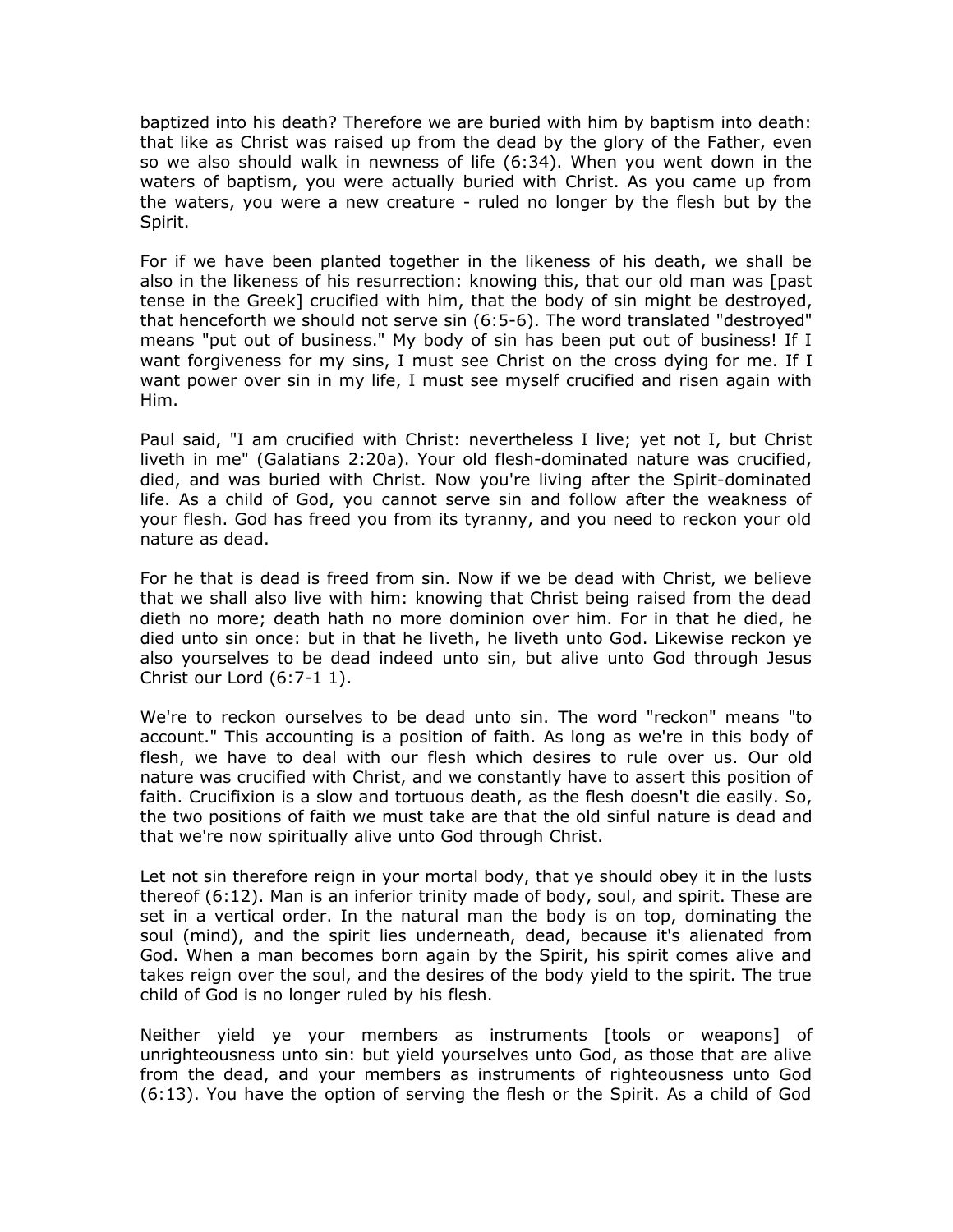you must yield to the influences of the Spirit and allow your body to be an instrument in God's hands. Don't let the flesh reign over you anymore.

For sin shall not have dominion over you: for ye are not under the law, but under grace (6:14). Grace is the basis of your new relationship with God, and sin does not and cannot have dominion over you.

What then? shall we sin, because we are not under the law, but under grace? God forbid. Know ye not, that to whom ye yield yourselves servants to obey, his servants ye are to whom ye obey; whether of sin unto death, or of obedience unto righteousness? (6:15-16). If you yield to the lust of the flesh, you cannot be a servant of God. You'll become enslaved by your flesh, and it will rule your life, eventually destroying you.

When Adam yielded to temptation and ate of the forbidden fruit, he obeyed Satan's suggestion and became his servant. No man can serve two masters. We cannot serve God and mammon (Matthew 6:24). As we walk in obedience to God, we become the servants of God.

But God be thanked, that ye were the servants of sin, but ye have obeyed from the heart that form of doctrine which was delivered you. Being then made fm from sin, ye became the servants of righteousness (6:17-18). We were once the servants of sin, but now we're the servants of God.

I speak, Paul said, after the manner of men because of the infirmity of your flesh: for as ye have yielded your members servants to uncleanness and to iniquity unto iniquity; even so now yield your members servants to righteousness unto holiness (6:19).

Again, we face the choice. We must make a willful and deliberate decision not to conform to this world but rather to yield to the Spirit of God. We must reckon the old man to be dead. Christ has set us free. That freedom marks the difference between us and the world. The unbeliever yields to the flesh, because he has no choice. He's under sin's power and has no control over it. Many sinners hate their sins and would like to be set free. Some of them even go to clinics for help. Though their sins gave pleasure for a time, these sins are now ruling and destroying their lives. In contrast, the Christian has been set free from the bondage of corruption. He has come to Jesus Christ in faith and yielded his body as an instrument of God to be controlled by His Spirit.

For when ye were the servants of sin, ye were free from righteousness. What fruit had ye then in those things whereof ye are now ashamed? for the end of those things is death (6:20-21). The way of the flesh is the path of death.

But now being made free from sin, and become servants to God, ye have your fruit unto holiness, and the end everlasting life. For the wages of sin is death; but the gift of God is eternal life through Jesus Christ our Lord (6:22-23). In a later chapter Paul asks, "What shall we then say to these things? If God be for us, who can be against us?" (Romans 8:31). What "things"? The blessings of eternal life in Christ, God's glorious gift, spoken of here in Chapter 6.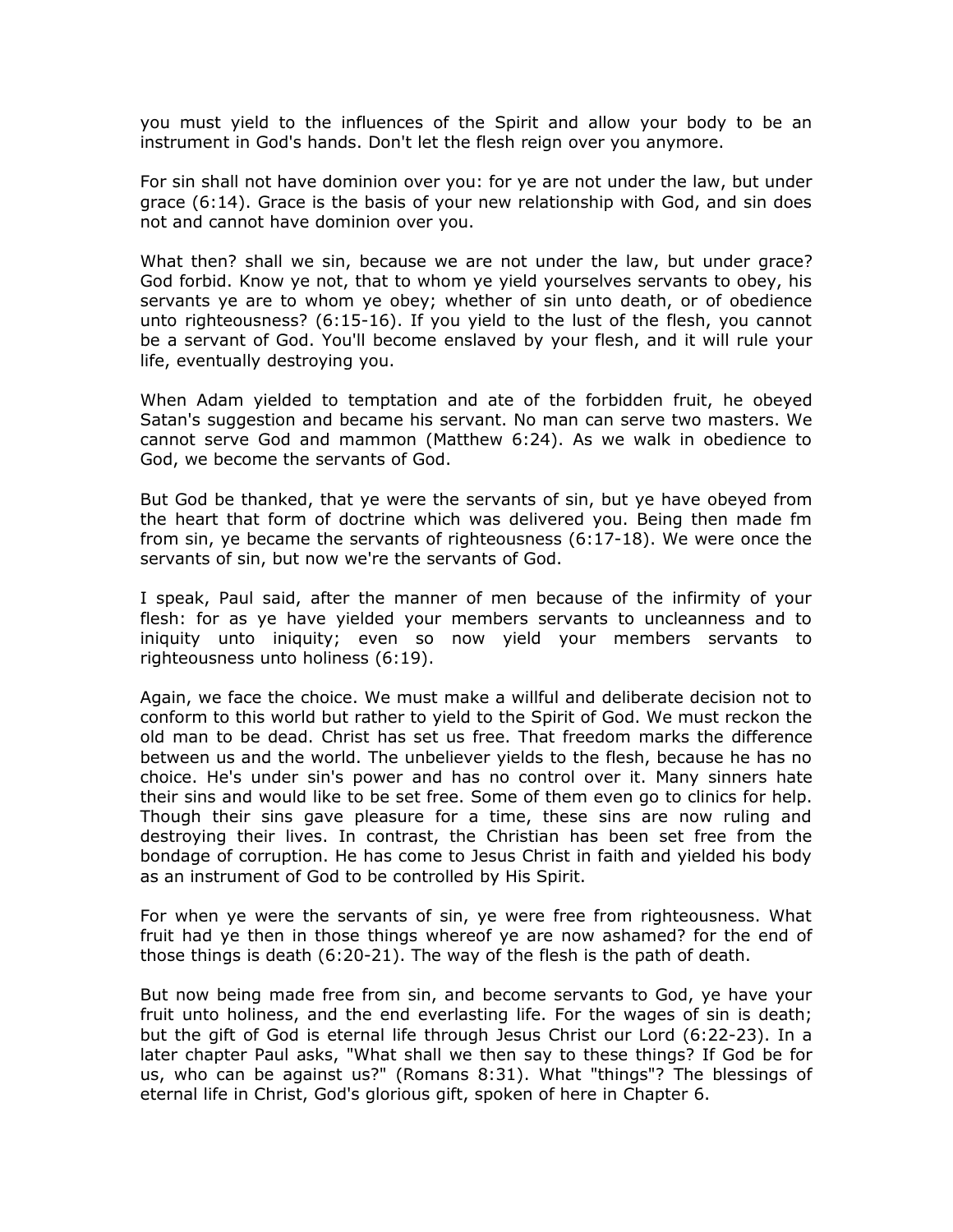Paul also said, "Not that we are sufficient of ourselves to think any thing as of ourselves; but our sufficiency is of God" (II Corinthians 3:5). God's work in my life is sufficient to bring me to victory. Whenever the flesh rises up and seeks to draw me away, I reckon the old man to be dead, yield my body to God in faith, and receive victory.

Death, sin, and the flesh are always related. To live after the flesh is to miss God's mark for your life. Even so, spirit, righteousness, and life are related. The right God-ordained order for your life is to live after the spirit.

God is a superior Trinity of Father, Son, and Spirit. Man is an inferior trinity of spirit, soul (mind), and body (flesh). If a man's spirit is alive and uppermost, he has fellowship with God. If a man's flesh is uppermost, his fellowship with God is broken, because God wants nothing to do with his sinful flesh. Man can only meet God in the spirit. "God is a Spirit: and they that worship him must worship him in spirit and in truth" (John 4:24). "The Spirit itself beareth witness with our spirit" (Romans 8:16).

#### 7. Flesh vs. Spirit

Here in Chapter 7 we see Paul's agony over trying to personally apply the truths of the previous chapters. A man may know the truth, but its application can cause intense problems.

Paul addresses the opening verses to Jewish believers, not to the general body of Gentile believers. Know ye not, brethren, (for I speak to them that know the law,) how that the law hath dominion over a man as long as he liveth? (7:1). The point here is that the Mosaic Law held power over a Jew as long as he lived.

For the woman which hath an husband is bound by the law to her husband so long as he liveth; but if the husband be dead, she is loosed from the law of her husband. So then if, while her husband liveth, she be married to another man, she shall be called an adulteress: but if her husband be dead, she is free from that law; so that she is no adulteress, though she be married to another man. Wherefore, my brethren, ye also are become dead to the law by the body of Christ; that ye should be married to another, even to him who is raised from the dead, that we should bring forth fruit unto God (7:24).

A married woman was bound to her husband as long as he lived or until he divorced her. (In Judaism a woman had no right to divorce her husband. The bride's father would demand a substantial dowry before the marriage to support the woman in case the husband put her away. This was actually alimony in advance.)

Gentiles have never been under the Mosaic Law. Even the early Church fathers decided not to impose the bondage of the Law upon the Gentile believers, since they weren't able to bear it themselves (Acts 15:13-24).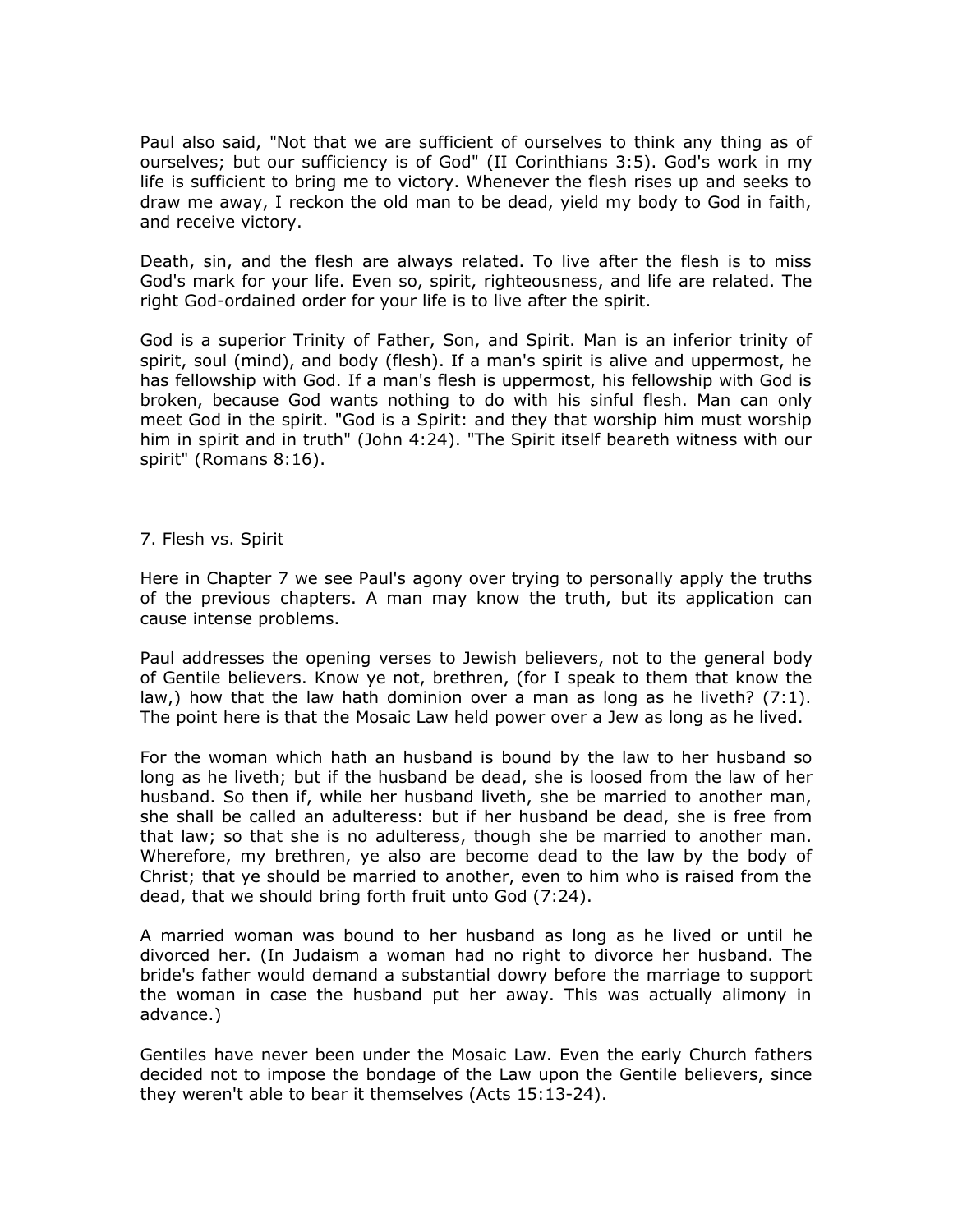Paul is showing the Jewish believers that death brought freedom from the Law and as Christians they had died with Christ. Therefore, the Jewish believers were set free from the Law. They had been freed from the Old Covenant by death and joined to the New Covenant through Jesus Christ.

For when we were in the flesh, the motions [passions] of sins, which were by the law, did work in our members to bring forth fruit unto death. But now we are delivered from the law, that being dead wherein we were held; that we should serve in newness of spirit, and not in the oldness of the letter (7:5-6). The Law worked in a man's body to bring forth fruit leading to death. Now he has been delivered from the Law and a New Covenant has been established. The Law was never intended to make a man righteous, for if righteousness could come by the Law then Christ died in vain (Galatians 2:21). God gave the Law to show man his sin and to condemn him. It exposes the guilt of the whole world by revealing man's failure to meet God's standards.

Paul goes on to tell us, What shall we say then? Is the law sin? God forbid. Nay, I had not known sin, but by the law: for I had not known lust I was a sinner, except the law had said, Thou shalt not covet. But sin, taking occasion by the commandment, wrought in me all manner of concupiscence. For without the law sin was dead (7:7-8). In a tragic misinterpretation of the Law, the Jews had tried to keep it as their claim to righteousness. This error persists in Judaism to this day. The modern Jew tries to outweigh his evil deeds with good ones. Yom Kippur, the Day of Atonement, is now a day to reflect over his past actions. However, there's no sacrifice to cover or put away his sin and guilt.

The Law isn't sin, but it certainly brings a man to the awareness of sin. Paul said that he didn't know what sin was until the Law revealed it to him, for without the Law sin was dead.

For I was alive without the law once: but when the commandment came, sin revived, and I died. And the commandment, which was ordained to life, I found to be unto death. For sin, taking occasion by the commandment, deceived me, and by it slew me. Wherefore the law is holy, and the commandment holy, and just, and good. Was then that which is good made death unto me? God forbid. But sin, that it might appear sin, working death in me by that which is good; that sin by the commandment might become exceeding sinful. For we know that the law is spiritual: but I am carnal, sold under sin (7:9-14).

The problem is me. I agree that I should obey the Law. I should love the Lord my God with all my heart, soul, mind, and strength. I should love my neighbor as myself and shouldn't break any of the commandments. The Law is good, right, and just. But with the Law comes the consciousness of God's requirement, and I become aware of how far short I have fallen.

Paul said, "The law is spiritual" (7:14a). By interpreting the Law in a physical sense, the Pharisees believed that they had attained righteousness. As a Pharisee, Paul was blameless in keeping the Law's outward observances. However, when he came to the realization that the Law was spiritual, he stood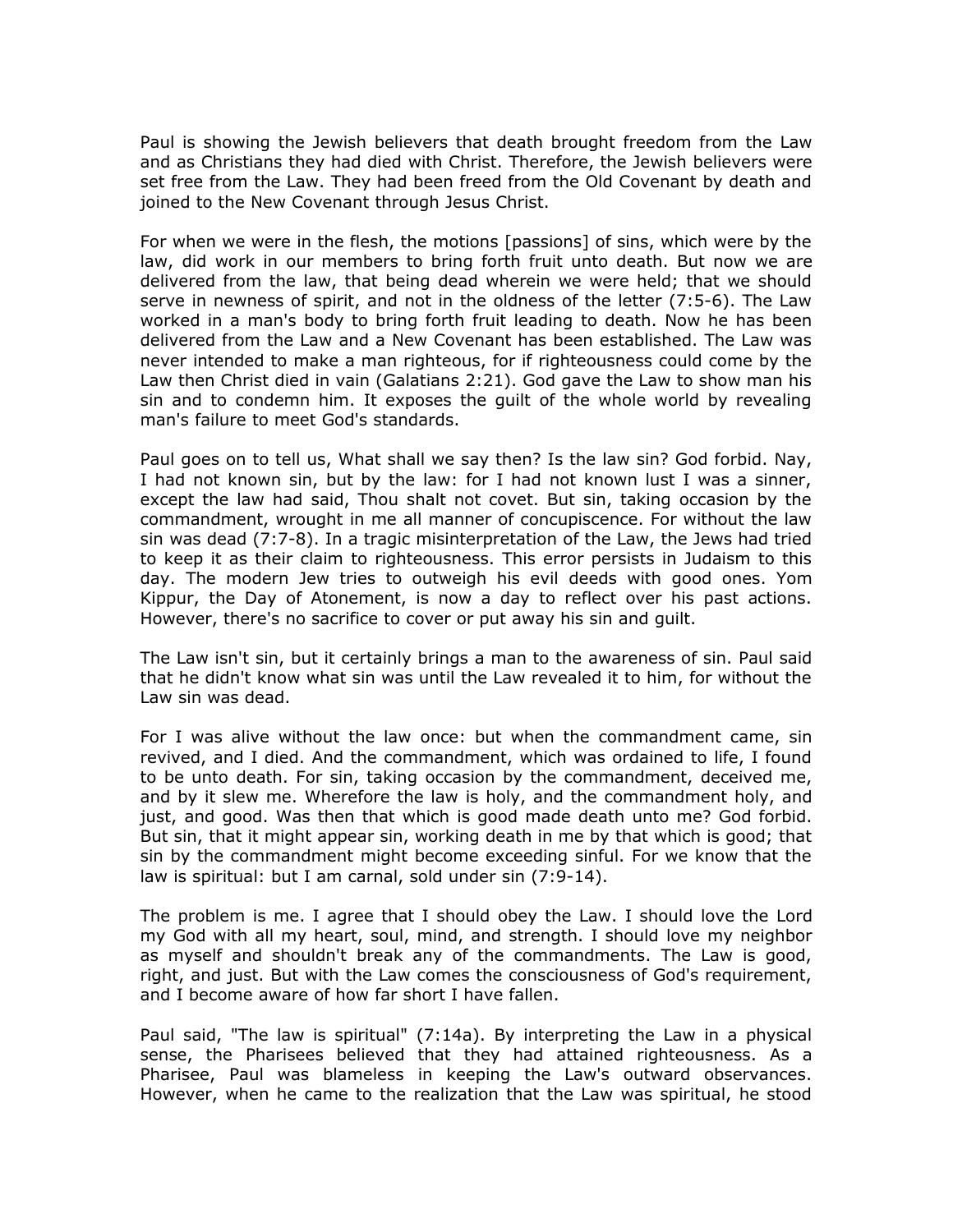condemned. He had violated the spirit of the Law many times. The Law, intended to govern the attitudes of men, showed that all were guilty before God. "There is none righteous, no, not one" (Romans 3:10).

Now we need help! The Law brings us to a point of despair and hopelessness. It forces us to look for help beyond ourselves. Any religious system teaching that help can be found within us is bound to fail. Our nature is sinful, in rebellion to God, and not subject to His will. The weakness of the Law isn't in the Law. It is in us.

The first covenant that God established with man was based on rules "which if a man do, he shall live in them" (Leviticus 18:5b). However, man was so sinful that this Old Covenant broke down. So, God established a second covenant with man, the New Covenant based not on keeping rules but on believing in His Son.

Jesus took upon Himself all your guilt and died in your place. For believing in Him, God credits you with the righteousness of Christ. This New Covenant differs diametrically from the old one. The Law depended upon man's faithfulness, and it failed because man was unfaithful. The New Covenant depends upon God's faithfulness, and it stands because God is totally faithful. So, you stand by the grace of God!

For we know that the law is spiritual: but I am carnal, sold under sin. For that which I do I allow [know] not: for what I would, that do I not; but what I hate, that do I (7:14-15). When Paul first realized that the Law was spiritual, he began trying to fulfill the spirit of the Law in his own strength.

Many Christians still try to establish a legal relationship with God. I struggled with this problem for years, because I grew up in a "holiness church". We were always pledging to do good works for God. We'd never smoke, drink, or go to the movies. Our rules weren't the Ten Commandments as such, but regulations set up by our church leaders emphasizing a legal relationship with God.

However, God doesn't want a legal relationship with us. He wants a love relationship. Legal contracts are impersonal and formal, but God wants a love that cannot come by the Law. Paul discovered this truth when he came to the knowledge of Jesus Christ, but he still struggled with his instincts from the old experience. He said, "The things that I really want to do, I don't do; and the things that I don't want to do, I do. And I hate it!"

If then I do that which I would not, I consent unto the law that it is good. Now then it is no more I that do it, but sin that dwelleth in me (7:16-17). The desire to sin isn't the new me, it's my old sinful nature. "For the flesh lusteth against the Spirit, and the Spirit against the flesh: and these are contrary the one to the other: so that ye cannot do the things that ye would" (Galatians 5:17). The non-Christian lives after his flesh and has no conflict with it. The Christian's desires have changed, but he's still in his body of flesh. He wants to please God in his flesh and tries to conform it to the will of God. However, he finds himself doing things that he doesn't want to do.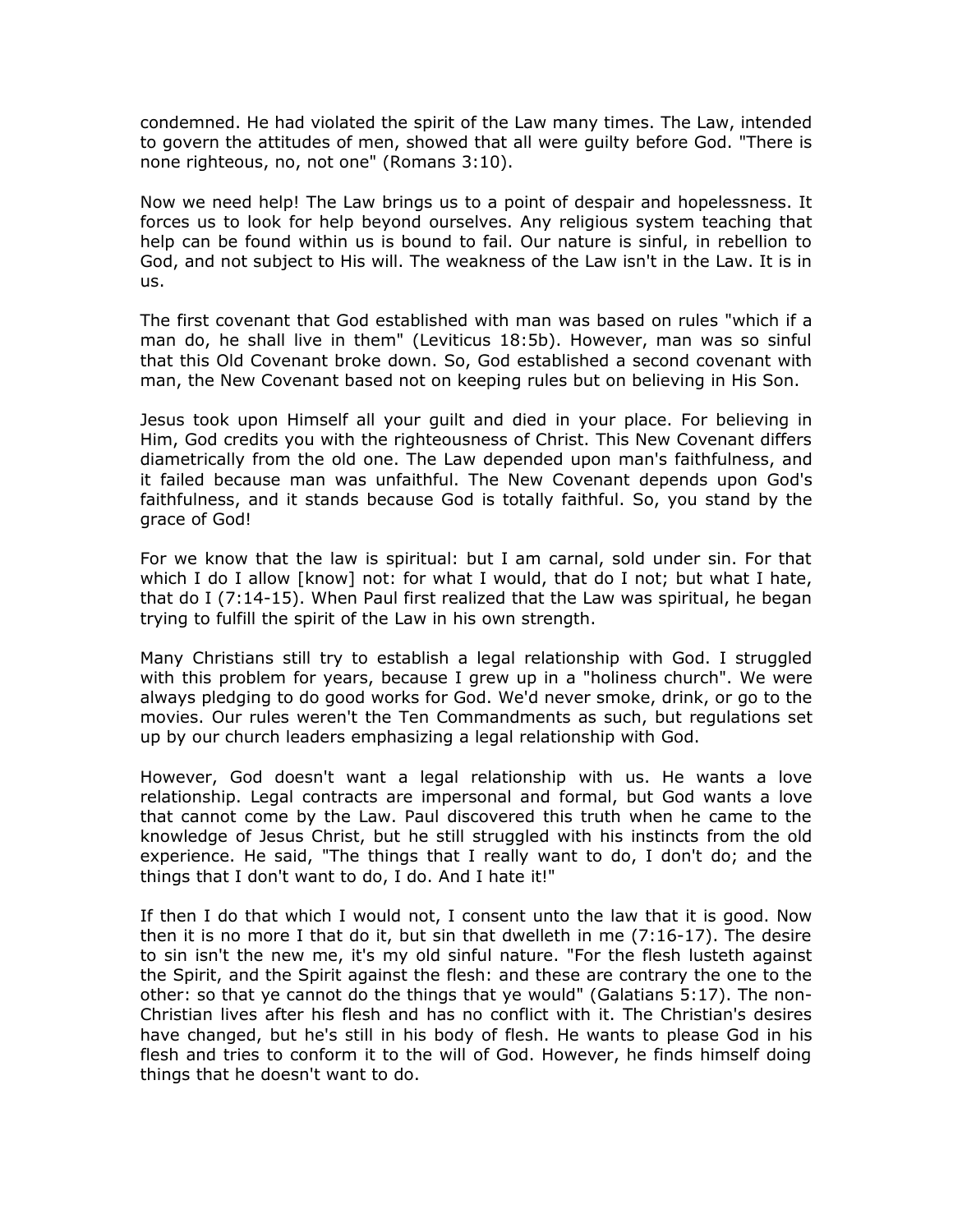How many times had I promised God, "I'm going to read ten chapters of the Bible and pray one hour every day this week." Yet I didn't do it. I found myself breaking vows and promises to God, because the good that I wanted to do I couldn't do.

Now then it is no more I that do it, but sin that dwelleth in me. For I know that in me (that is, in my flesh,) dwelleth no good thing: for to will is present with me; but how to perform that which is good I find not (7:17-18). It has taken me many years to come to this truth, and I'm not sure that I completely live by it yet. Sometimes I think that there's some good within me, but more and more I agree with Paul: "in my flesh dwells no good thing. "

God passes only one sentence upon our flesh: death. He doesn't remodel the "old man," because the old nature is beyond repair. God has condemned the life of the flesh to death on the Cross.

The will to do good is present within me, but that's not the problem. The problem is my performance. Remember Jesus' words when He came to Peter and found him sleeping: "Could you not watch with me one hour?... The spirit indeed is willing, but the flesh is weak" (Matthew 26:40b,41b).

For the good that I would I do not: but the evil which I would not, that I do. Now if I do that I would not, it is no more I that do it, but sin that dwelleth in me. I find then a law, that, when I would do good, evil is present with me. For I delight in the law of God after the inward man (7:19-22). Inwardly I consent to obey the Law of God and delight in it. "Lord, I want communion and fellowship with You. I want to be Yours completely."

But I see another law in my members [body], warring against the law of my mind, and bringing me into captivity to the law of sin which is in my members (7:23). This is real spiritual conflict. "For we wrestle not against flesh and blood, but against principalities," against those strong forces working within our flesh (Ephesians 6:12a).

O wretched man that I am! who shall deliver me from the body of this death? (7:24). You struggle, you try to overcome, you fight against the lusts of the flesh. But you're not making any progress!

As a possible example, let's say that you're overweight. You try every diet that exists. You admit that dieting is good. "I want to get rid of these extra twenty pounds. I'm not going to eat any more hot fudge sundaes." But by next Saturday you can't resist. "The good that I would I do not" (7:19). This body of flesh is still in opposition to your own will, continuing to bring areas of your life into captivity. If this wasn't the case, you would weigh twenty pounds less.

All Christians experience the battle of flesh against spirit. We're chained to a dead man, and wherever we go we drag this old carcass with us. It's smelly, corrupt, and we hate it, yet we're bound to it. In the next chapter of Romans Paul says that we "groan within ourselves, waiting for the adoption, to wit, the redemption of our body" (Romans 8:23b). Oh, how we long to live in a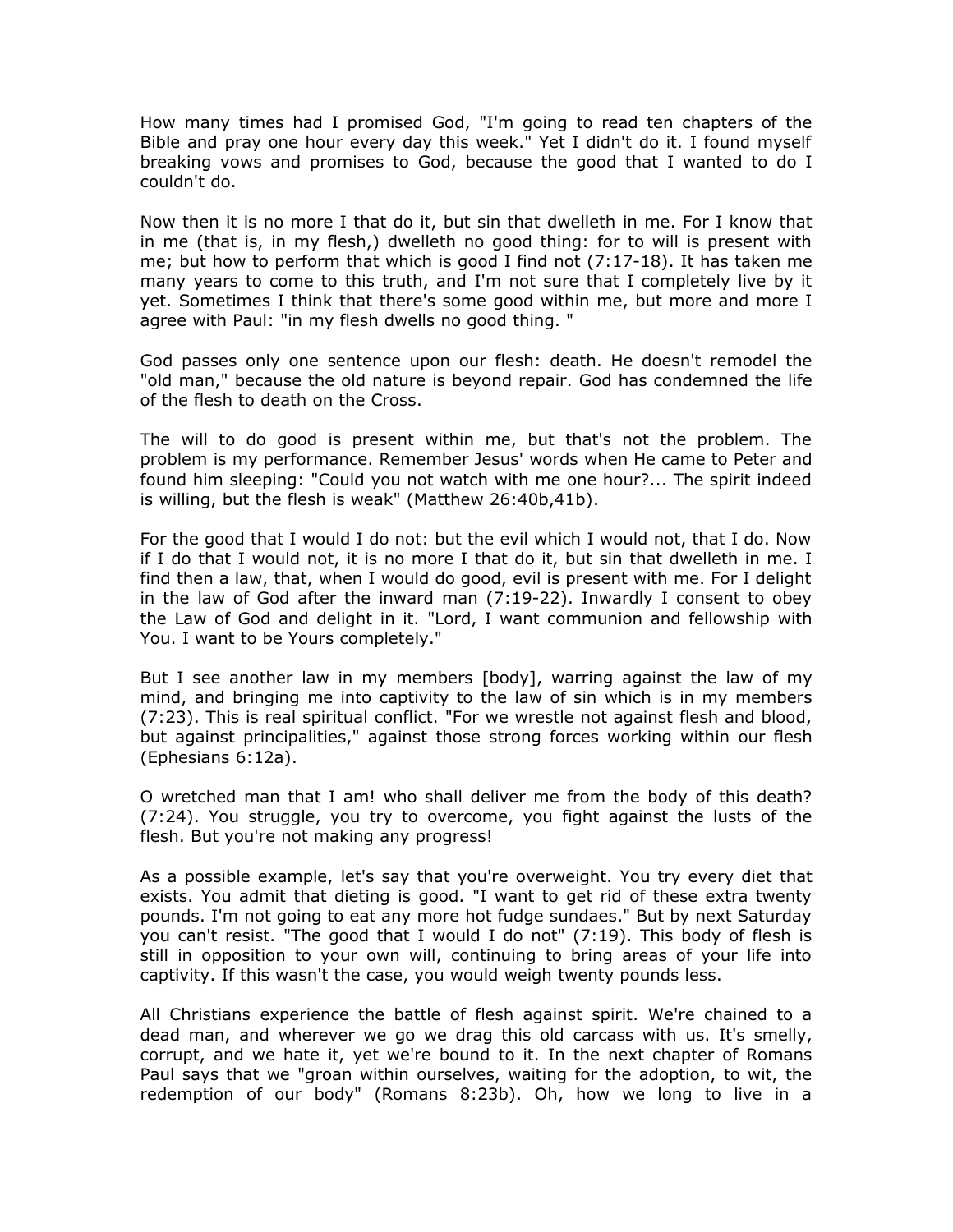redeemed body! Then we won't have this struggle anymore.

At this point in his walk Paul was struggling with the desires of the body. He found that his flesh brought him into captivity, and he was acting in ways that he didn't want to. There was great conflict between his will and actions, between his spirit and flesh. In desperation he finally cried out, "Who shall deliver me?" When we cry out like this, help is near.

The highly effective Alcoholics Anonymous program recognizes and teaches this principle. First, the member must recognize that he has a problem. Second, he must seek help beyond himself. This is the key for real deliverance.

I'm living in this body of the flesh which has a tremendous influence on me. However, I can't overcome its power by myself. "Who shall deliver me?" By reaching out and taking hold of God, I begin to experience the overcoming power of His Spirit. Now I find that God can do what I can't do for myself.

As long as you're trying to deliver yourself, the Christian life will be one frustration and defeat after another. With the mind I myself serve the law of God; but with the flesh the law of sin (7:25b). You want to do good and serve God, yet you're overcome by the impulses and desires of the flesh. As long as you're striving on your own, you'll find yourself living in the anguish described in Chapter 7 of Romans.

In despair I cry out for help. "Who shall deliver me from the body of this death?" Paul said, I thank God through Jesus Christ our Lord (7:25a). Must I forever struggle, fight, and be defeated by my flesh? No. Through Jesus Christ our Lord, God has given me a way out. I don't have to be overcome by my fleshly nature anymore, for in Him I find true deliverance.

#### 8. Set Free!

In Chapter 8 Paul explains how God looks upon the mind and heart of the Christian who desires to serve and follow after Him. God sees his faith in Jesus Christ, and There is therefore now no condemnation to them who are in Christ Jesus, who walk not after the flesh, but after the Spirit. For the law of the Spirit of life in Christ Jesus hath made me free from the law of sin and death (8:1-2).

For years mankind was under the law of sin and death. When we would want to do good, evil was present. We were bound by sin and death just as we're bound by the law of gravity. It was holding us earthbound or, more accurately, fleshbound.

However, the law of gravity can be overcome by the proper application of certain natural laws, such as the principle of aerodynamics. Though aerodynamics doesn't negate gravity, it can overcome its force. Likewise, the application of certain spiritual laws can overcome the law of sin and death.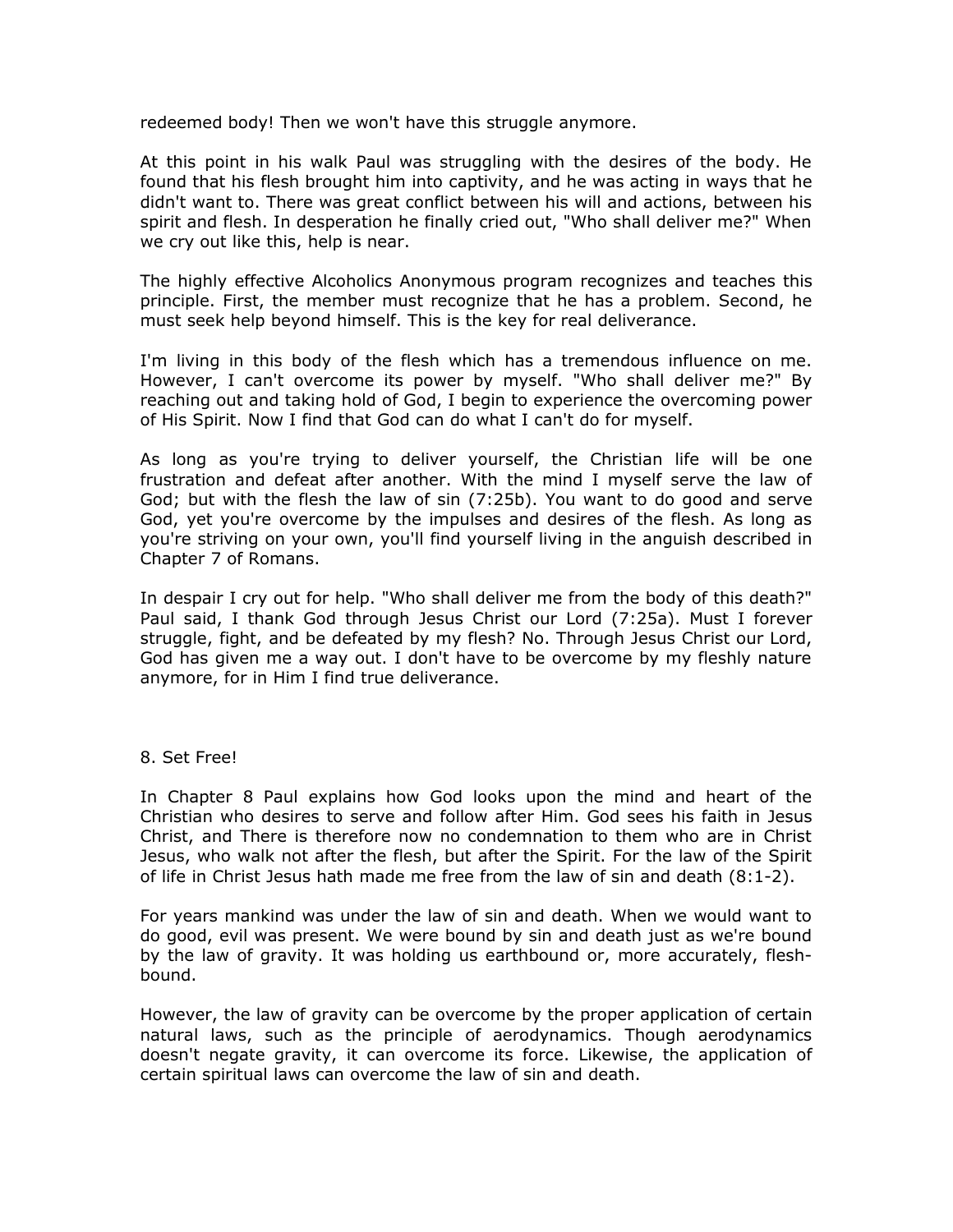I'm no longer condemned by the Law of Moses, because the new law of faith operates in my life. I enter this new relationship with God through Jesus Christ and experience the life of Christ, which sets me free from the old Law. This new law of faith in Christ overcomes the effects of the old Law of condemnation.

For what the law could not do, in that it was weak through the flesh, God sending his own Son in the likeness of sinful flesh, and for sin, condemned sin in the flesh (8:3). The Mosaic Law couldn't make me righteous, because my sinful nature prevented true obedience.

In contrast, this new law of life makes me righteous before God. That the righteousness of the law might be fulfilled in us, not by us (8:4a). I no longer try to attain my righteousness by observing the Law of Moses. The Law and its righteousness is fulfilled in me, because Jesus Christ has fulfilled it for me.

Who walk not after the flesh, but after the Spirit (8:4b). The requirements for fulfilling the righteousness of the Law are met by living according to the Spirit and not walking after the flesh.

For they that are after the flesh do mind the things of the flesh; but they that are after the Spirit the things of the Spirit. For to be carnally minded is death; but to be spiritually minded is life and peace (8:5-6). Since I'm walking after the Spirit, I now live according to the things of the Spirit. With this spiritualmindedness I have life and peace.

The two main parts of man's nature are flesh and spirit. He also possesses a consciousness, his mind, which is controlled by either his body or spirit. If he walks after the flesh, his mind is controlled by the flesh; if he walks after the Spirit, it's controlled by the Spirit.

When God created Adam, He formed the body from the dust of the earth. At first Adam's body had no life. Then God breathed into that figure "and man became a living soul" (Genesis 2:7c), a trinity of spirit, mind, and body.

Because God's breath was in him, man became a spiritual creature with a consciousness governed by God. Since Adam had the mind of the Spirit, he walked and communed with God in the Garden of Eden. Though he had his bodily appetites, he wasn't ruled by them. When he disobeyed God and obeyed the lust of his flesh by eating the forbidden fruit, his nature was turned around. Its order became body, soul, and spirit. The flesh took control of his mind, and he lost the consciousness of fellowship with God. Coming to the Garden to commune with him, God cried, "Adam, where are you?" Adam was hiding because he had alienated himself from God.

Even today, every man dominated by his body is alienated from God and the life of God. The mind of the flesh is death (8:6), and such a mind has no awareness of the presence or love of God. It is dead to God and the things of the Spirit.

Jesus said, "Whatever is born of flesh is flesh. To be born of the Spirit, you must be born again" (John 3:3, 6). When I'm born again, the old things pass away and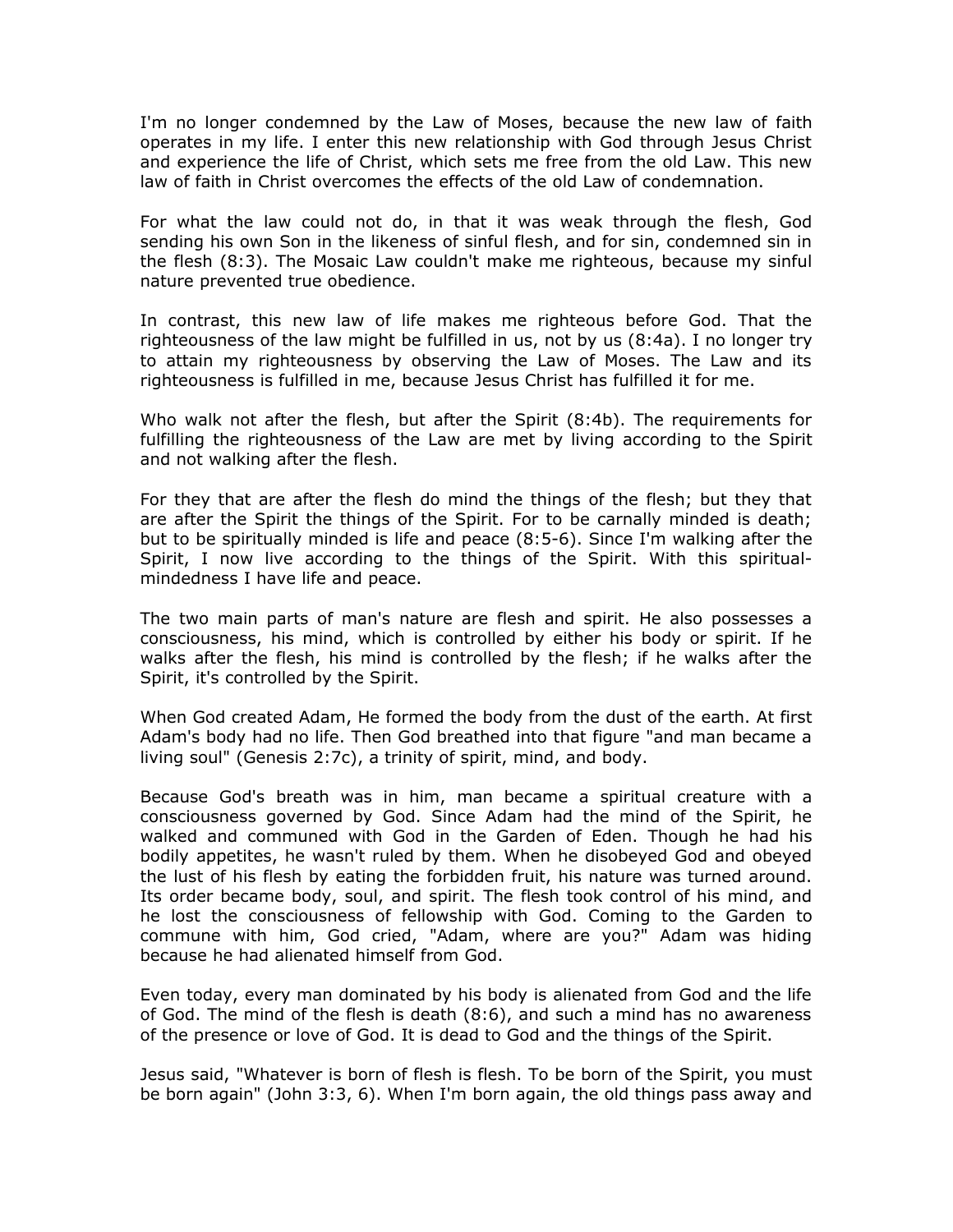all things become new. Conversion takes place by the Spirit of God, and I become as new as when God created Adam.

The order of my nature is now spirit, soul, and body, the order that God intended for man. I begin to have the mind of the Spirit, which is life. The awareness of God's presence pervades my life and I desire more of Him and the things of God. Peace with God, peace within myself, and peace with my brothers now fills me, because God has brought me back to life.

For they that are after the flesh do mind the things of the flesh (8:5a). Jesus described the people of the world as always concerned with eating, drinking, and clothing themselves. "What shall we eat? What shall we drink? What shall we wear?" (Matthew 6:31).

But they that are after the Spirit do mind [have their minds set on] the things of the Spirit (8:5b). Those who are born again are absorbed with the ways of God, His love, and His Word. They seek Him first.

For to be carnally minded is death; but to be spiritually minded is life and peace. Because the carnal mind is enmity against God: for it is not subject to the law of God, neither indeed can be. So then they that are in the flesh cannot please God (8:6-8). The carnal mind brings death, because it's in a losing war with God. The mind of the flesh doesn't yield to God's Law, since it's in rebellion. Thus it cannot please God.

But ye are not in the flesh, but in the Spirit, if so be that the Spirit of God dwells in you. Now if any man have not the Spirit of Christ, he is none of his. And if Christ be in you, the body is dead because of sin; but the Spirit is life because of righteousness (8:9-10). We find the delivering power of the Spirit through the indwelling of Jesus Christ. What we cannot do for ourselves He does for us.

Bob Munger wrote a wonderful booklet, "My Heart Christ's Home" (Inter Varsity Press, 1954). In it he describes a Christian who invites Christ to come in, settle down, and make Himself at home in his heart. The day this fellow invited Christ into his heart was glorious. Every morning the Lord and he would rise early, sit together, plan the day, and talk in beautiful, warm fellowship. As the days went by, the Christian gradually began getting up too late to enjoy this fellowship. Seeing Jesus sitting and waiting for him, he'd say, "Lord, I'm in a hurry today. But I'll be back tomorrow." Then he'd rush out the door.

After many days passed, the man longed for real fellowship with the Lord. Early one morning he stopped by, sat down, and said, "Oh, Lord, I've missed this!" He was surprised to hear Him say, "I've missed it, too."

One day the Christian came home from work and the Lord said, "There's a horrible smell in this house. I located it in the closet upstairs, but the closet door is locked."

The man said, "I've given You the whole house. All I've kept for myself is that little closet upstairs. Why can't You just ignore it?"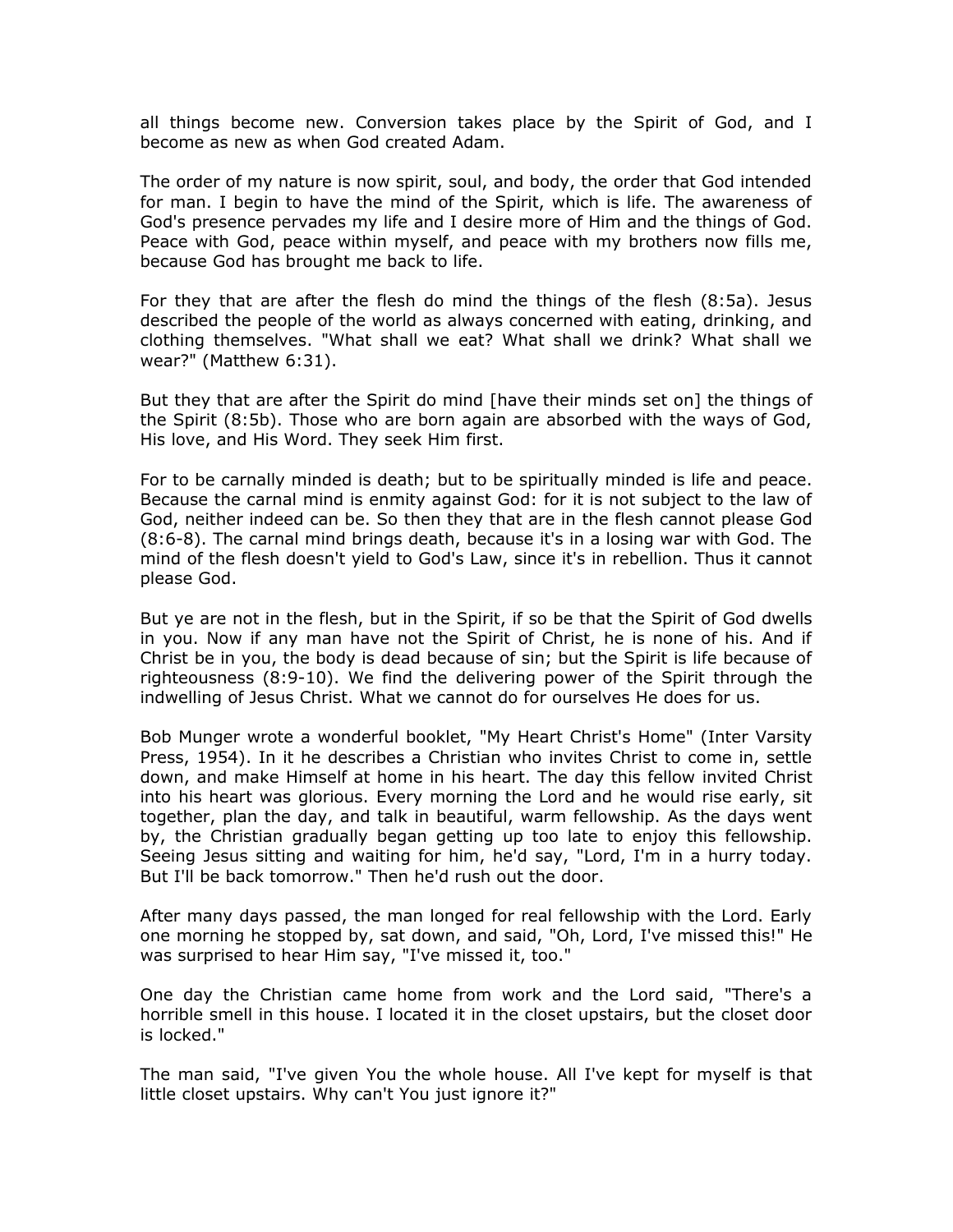"I can't live in the same house with that smell," Jesus said. "Either it goes or I go."

The man softened. "Actually, I've tried to clean that up for a long time, but I don't think I can, Lord."

The Lord said, "Will you give me the permission to clean it up for you? Just give me the key, and I'll take care of it."

The man reluctantly handed over the key. The Lord went to work. He cleaned and scrubbed until He got rid of the stink and filth in that closet. Though the Christian was unable to do the job himself, he discovered that the Lord would do it, if only he would yield. After the work was done, fellowship between the two was better than ever.

Maybe you have a locked closet in your heart. The Lord is saying, "This area of the flesh that you still serve must go." Simply give Him the key. He'll do a terrific job of cleaning the mess in that old, smelly closet.

And if Christ be in you, the body [old nature] is dead because of sin; but the Spirit is life because of righteousness. But if the Spirit of him that raised up Jesus from the dead dwell in you, he that raised up Christ from the dead shall also quicken your mortal bodies by his Spirit that dwelleth in you (8:1-11). As Jesus was raised from the dead by the power of the Holy Spirit, we also are made alive by the Holy Spirit. We have a new life, the resurrected life of Christ.

As a Christian, I need to recognize that my old nature was crucified. I'm now living according to my new nature and walking after the Spirit. With the Spirit of God dwelling in me, I'm not following after the flesh but after the Spirit.

Therefore, brethren, we are debtors, not to the flesh, to live after the flesh (8:12). I don't owe my old nature anything, because I've been freed from that bondage.

For if ye live after the flesh, ye shall die: but if ye through the Spirit do mortify the deeds of the body, ye shall live (8:13). Who will deliver me from the deeds of the body? God has provided the plan of victory through the Holy Spirit. The disciples were promised, "You will receive power when the Holy Spirit comes upon you" (Acts 1:8). He gives us the power to live as He wants us to live, freeing us from the bondage of the flesh.

For as many as are led by the Spirit of God, they are the sons of God (8:14). Many people claim to be children of God; but it's not what they claim that counts, it's what they are (see I John 4:20-21). Do they follow the Spirit of God, or do they live without seeking His will?

For ye have not received the spirit of bondage again to fear; but ye have received the Spirit of adoption, whereby we cry, Abba, Father. The Spirit itself beareth witness with our spirit, that we are the children of God (8:15-16). Abba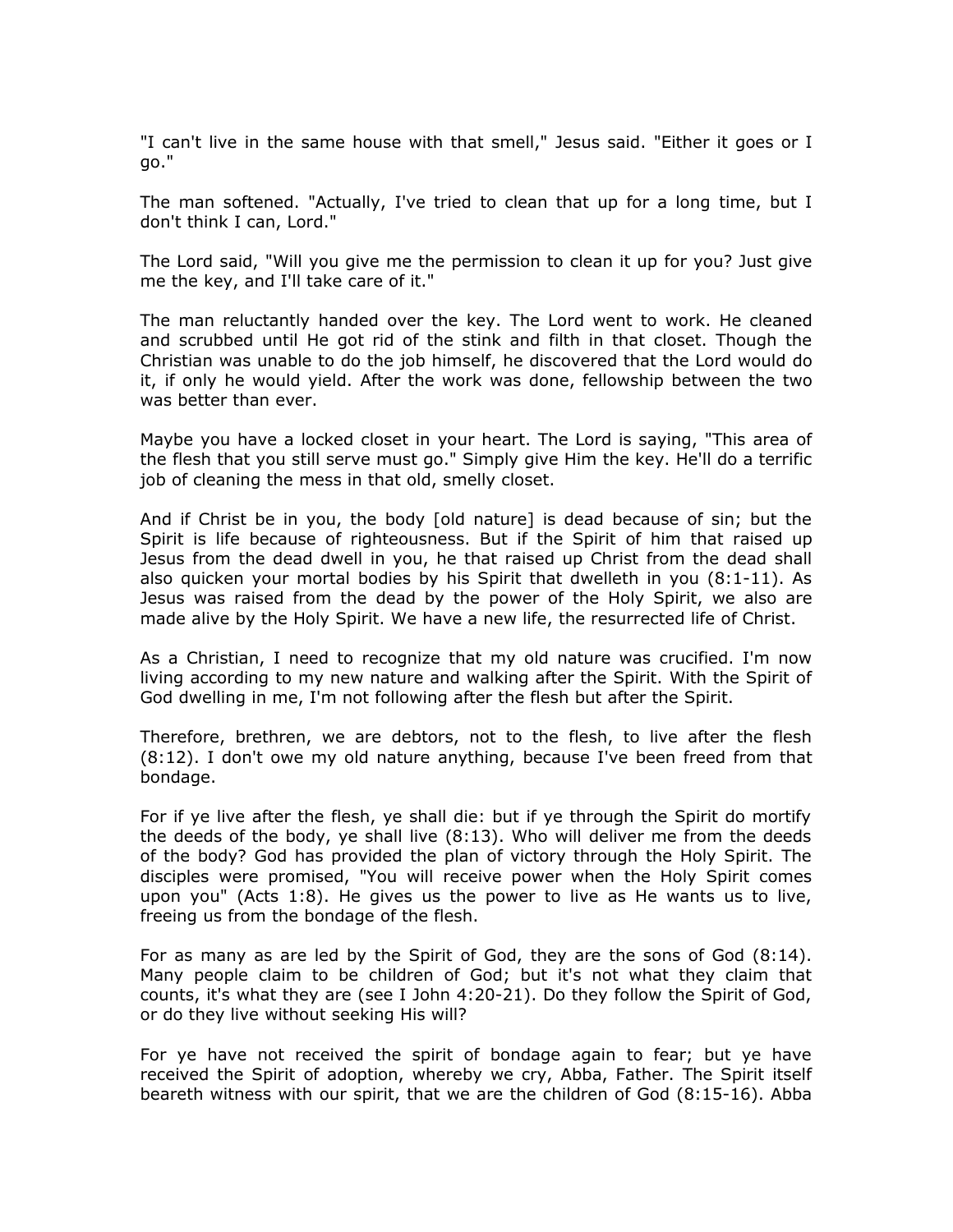is Aramaic for "father." I've been adopted by God into His family, and His Spirit bears witness with mine that I'm His son. So, it's only natural for me to cry, "Father! Father!"

And if children, then heirs; heirs of God, and joint-heirs with Christ (8:17a). God has given Christ everything because He is the Son. Becoming a child of God through Jesus Christ makes me a joint-heir of all things with Him. Jesus said, "Then shall the King say unto them on his right hand, Come, ye blessed of my Father, inherit the kingdom prepared for you from the foundation of the world" (Matthew 25:34). As a child of God, all the Father owns belongs to me, potentially.

If so be that we suffer with him, that we may be also glorified together (8:17b). When Moses came of age, the Egyptian throne was his for the taking. He chose "to suffer affliction with the people of God, [rather] than to enjoy the pleasures of sin for a season; esteeming the reproach of Christ greater riches than the treasures in Egypt: for he had respect unto the recompense of the reward" (Hebrews 11:25-26).

Moses could have been the Pharaoh of Egypt, spending all the years of this life in pomp and glory; or he could choose to suffer with the children of God on earth and spend eternity in the glory of God's kingdom. Moses made a wise decision. He chose the worst that the Lord had to offer, the reproach of Christ, rather than the best the world had to offer, the kingdom of man. If you were to ask him about it today, he'd say, "I made the right choice. For the past 3800 years I've been enjoying its benefits. I have no regrets!"

For enduring the reproach of Christ we'll be glorified together. For I reckon that the sufferings of this present time are not worthy to be compared with the glory which shall be revealed in us (8:18). Paul wrote to the Corinthians, "Our light affliction, which is but for a moment, worketh for us a far more exceeding and eternal weight of glory" (II Corinthians 4:17). Notice the contrast between "light affliction" and "eternal weight," affliction for a "moment" and "eternal glory." Our present sufferings aren't worth comparing with the glory to be revealed.

For the earnest expectation of the creature [creation] waiteth for the manifestation of the sons of God (8:19). Certain egotistic Christians apply this Scripture to their own fellowships, claiming that the world is waiting for their manifestation. I can understand their self-centered feelings. When I graduated from seminary I thought the world was waiting for me, too. After years in school, I was thrilled to get my diploma, receive my assignment, and head out to save the world. I was shocked. Nobody was waiting for me. I had to bribe people to attend church by giving them lollipops. The fact is that the world isn't waiting for any group to be manifested. Besides, Paul isn't talking about such a manifestation here.

Paul explains the meaning. For the creature [referring to us] was made subject to vanity [emptiness], not willingly, but by reason of him who hath subjected the same in hope (8:20). For His own reasons God created man with an emptiness. This spiritual void causes man to seek after God, to find Him, and to fellowship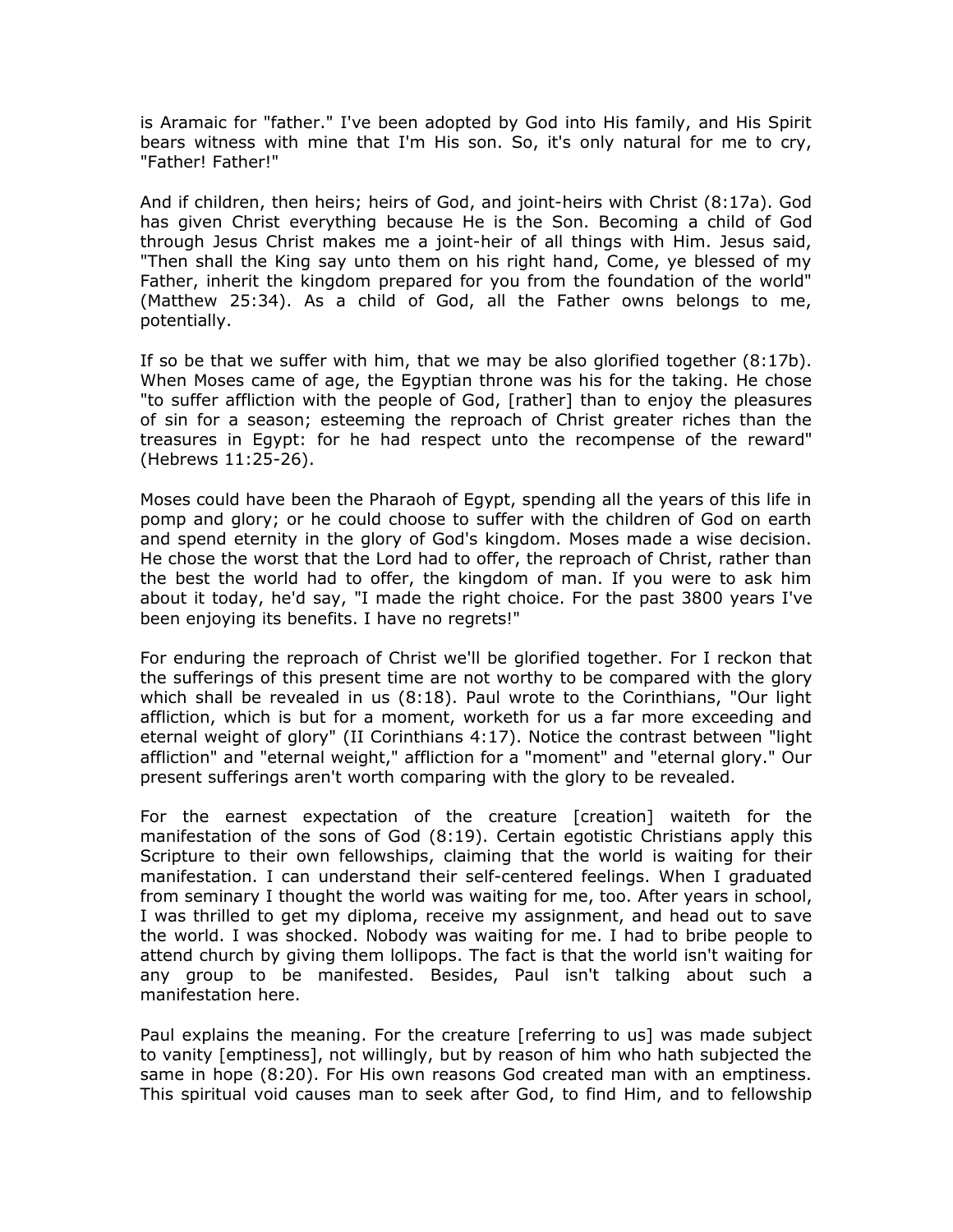with Him. Tragically, man often tries to fill that spiritual void with the things of this world. However, his physical and emotional experiences only lead to a greater sense of emptiness.

As man exists on the three levels of body, soul, and spirit, so his needs create drives on these three levels. We're all too familiar with our bodily drives, such as air, thirst, hunger, bowel and bladder or sex. We also recognize our soulish drives for security, love, the need to be needed, etc. What man so often tries to ignore is the crying need in his spirit for a meaningful relationship with God. As the psalmist David said, "My soul longs after thee, O God" (Psalm 84:2).

As long as you're trying to fill that spiritual void in your life with the things of this world, you'll find that the inner cry for God goes on. The moment you invite Jesus Christ to come and dwell in your spirit, you'll begin to experience the fullness that God desires you to know through Him.

Because the creature itself also shall be delivered from the bondage of corruption into the glorious liberty of the children of God. For we know that the whole creation groaneth and travaileth in pain together until now. And not only they [the world around us], but ourselves also, which have the firstfruits of the Spirit, even we ourselves groan within ourselves, waiting for the adoption, to wit, the redemption of our body (8:21-23).

Paul speaks of bringing the creation into the glorious freedom of the children of God. This doesn't mean that Christians will be manifested as sons of God taking over earthly governments and ushering in God's kingdom of righteousness and peace. Paul is saying that God will exchange my old body for a new one, and I'll be with Him when He returns in power and glory to establish the kingdom of God on earth. I'm waiting for a new body to be in perfect harmony with my redeemed spirit. Then the war against my flesh will finally be over. Oh, how I long for that day!

In I Corinthians 15:51 Paul speaks of a new revelation from God: we will not all sleep as in death, but "we shall all be changed" in a moment. This corruptible body will be changed into an incorruptible one; this mortal body will be exchanged for an immortal one. The greatest problems in my Christian life have come from the weakness of my flesh. Once I experience that glorious metamorphosis, my problems will be over. Even so, come quickly, Lord Jesus.

For we are saved by hope: but hope that is seen is not hope: for what a man seeth, why doth he yet hope for? But if we hope for that we see not, then do we with patience wait for it (8:24-25). If this body of flesh was already perfected and free of all worldly lusts, why would I hope for deliverance? My hope is in God's promise of His future work.

As long as I'm in this body, I'll be subject to its imperfections; but there's no condemnation against me, because I'm walking after the Spirit. I love Christ, and so God doesn't impute my unrighteousness to me. He has accounted me righteous, because with my mind I'm serving the law of the Spirit, even though with my flesh I'm still stumbled and sometimes fall. My failures are painful to me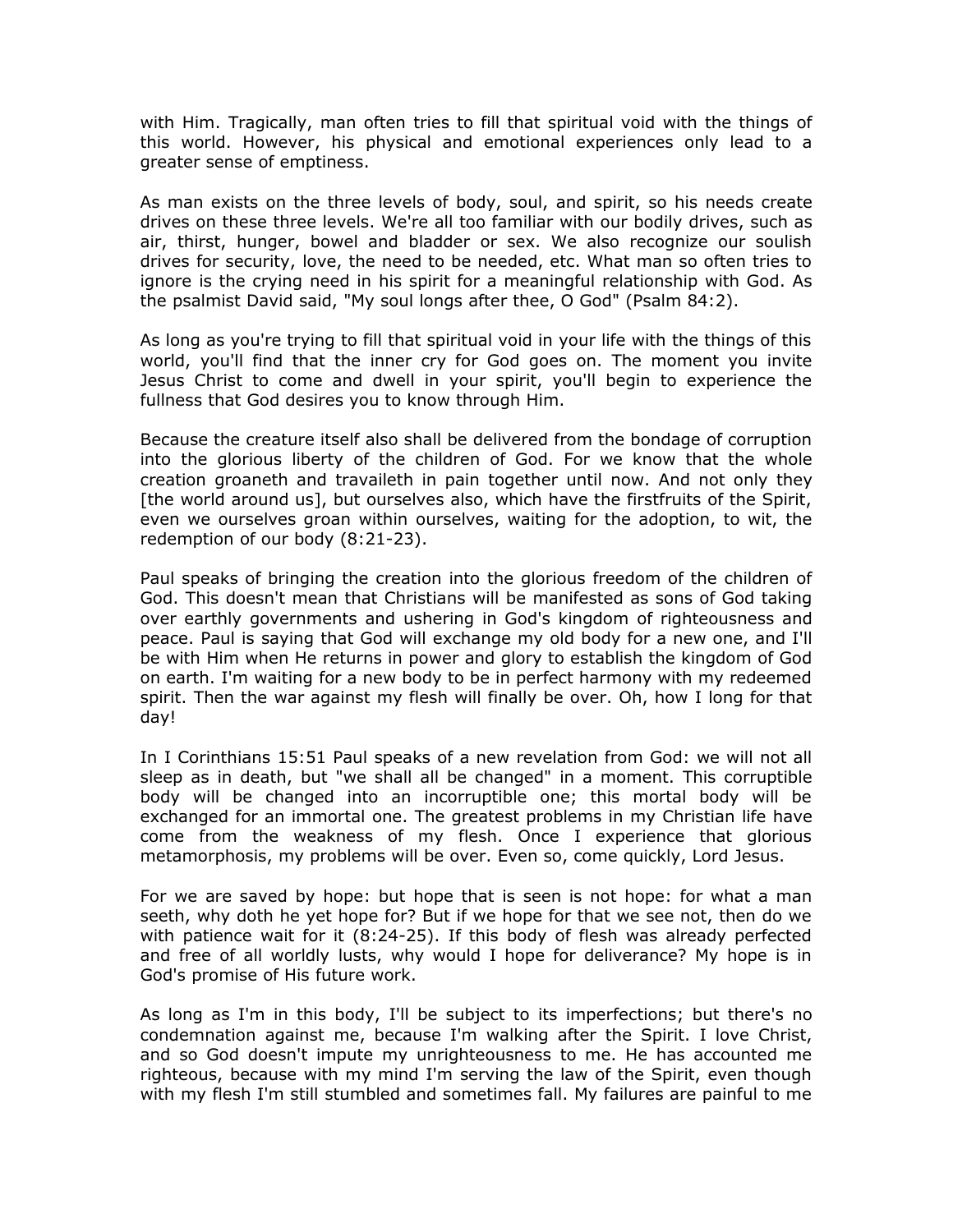just as they're painful to Him. Thank God that my anxiety will one day be over. Paul says that while we're locked in this body "we groan, earnestly desiring to be clothed upon with our house which is from heaven that mortality might be swallowed up by life" (II Corinthians 5:2,4b). Until the reality of that day, I hope and wait patiently for God to complete His work.

Likewise the Spirit also helpeth our infirmities: for we know not what we should pray for as we ought: but the Spirit itself maketh intercession for us with groanings which cannot be uttered (8:26). One weakness of this body is a lack of knowledge about God's will in every situation. Since the purpose of prayer is to open the doors for God's will to be done, how can I pray when I don't know His will? The Spirit helps me to overcome my ignorance.

Suppose that God is freeing a Christian from his old, natural ways through a series of trials. Seeing the man suffering, I pray, "Lord, deliver him from his trials." However, the worst thing in the world for that man would be deliverance from his trials before the work of God was completed. So, I could be praying in opposition to the will of God in my brother's life.

Enter the Spirit, who "maketh intercession for us with groanings which cannot be uttered." To God the deep, wordless utterances of heartfelt prayer aren't unintelligible sounds, but powerful supplications. God understands them completely, for the Spirit within the believer prays according to the will of God.

Such divine intercession can seemingly insult my intelligence. After all, I want to understand the situation, but these unintelligible groanings affront my natural understanding. However, by faith I pray in the Spirit. For we're told, He that searcheth the hearts knoweth what is the mind of the Spirit, because he maketh intercession for the saints according to the will of God (8:27). The Spirit intercedes according to God's will, for God knows "what is the mind of the Spirit." Surely we should talk less and "groan" more!

And we know that all things work together for good (8:28a). A variation of this Scripture has become popular in many Christian circles: "We know that some things work together for good." They think that God has a purpose for some things, but not all things. "Why did God allow me to go through that difficult experience? What possible good can come from that?" Yet God's Word remains true and unchanging.

For whom do all things work together for good? For every man and woman on the street? No. To them that love God, to them who are the called according to his purpose (8:28b). Only a child of God can have this wonderful assurance.

Romans 8:28 has sustained me through some of the most difficult experiences of my life. When everything comes apart and I don't understand the events around me, I fall back on this verse. "All things work together for good..." God has a good purpose for everything I experience, because I love Him and He has called me according to His plan. This gives me peace in chaotic circumstances and strength in the hour of great testing. How this buoys me up when my intellect is exhausted from struggling to understand. What blessed assurance for the saints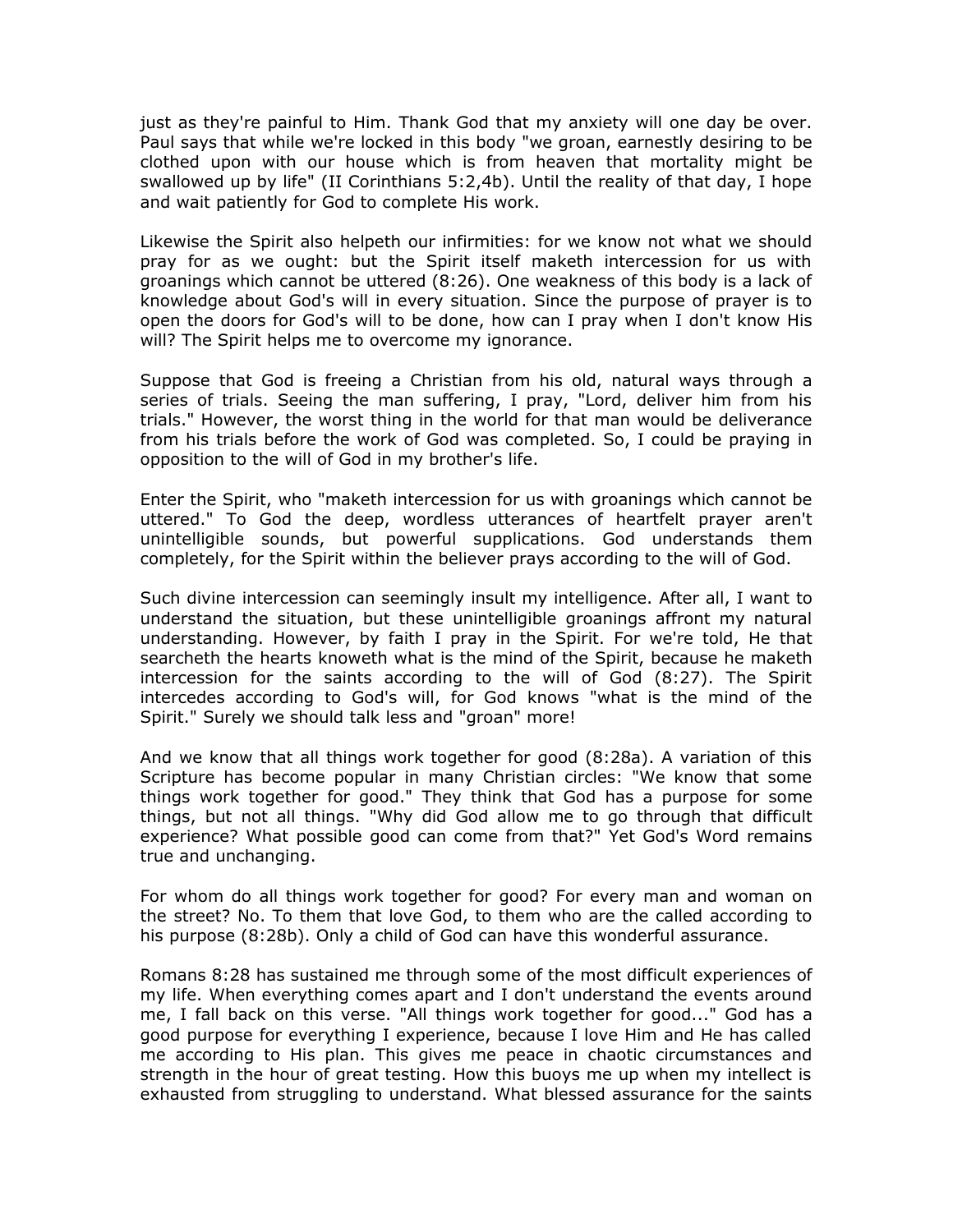### of God!

For whom he did foreknow, he also did predestinate to be conformed to the image of his Son, that he might be the firstborn among many brethren (8:29). A subject such as predestination can create quite a problem within the Church. The difficulty usually arises from pressing a truth of God to a seemingly logical conclusion.

The problem about predestination can be stated like this: "If God has already predestined those who are saved, then He must have also predestined those who are lost. In that case, why should we do anything to save the lost? Those predestined to be saved surely will be saved. And there's nothing we can do about those who are predestined to be lost. So, why worry about it? Why witness? Why support missionaries? Why pray?" See how far astray human reasoning can go on a simple truth of God.

You must have all the facts about a case in order to make a reasoned judgment, but you don't and can't know all the facts about predestination. "For whom he did foreknow" Do you have foreknowledge?

God knew in advance who would respond to His love and grace, and these He predestined to be conformed to the image of His Son. The example of a football game rerun might be helpful in understanding this concept. If you saw the game in person, you already know what happened. You won't get excited watching the rerun on TV, even in the tension-packed closing minutes. You know which team won.

In the Psalms Moses declared that our lives are spent as a tale that is told (Psalm 90:9b). From God's point of view our lives are like a rerun. He knows in advance every decision, response, and reaction we'll make. So, I don't understand God's predestination because I don't look at life as He does. I don't know the end from the beginning, for I only "see through a glass darkly" (I Corinthians 13:12).

The difficulty lies in trying to understand how an omnipotent God makes His choices. I hear people say that His choices aren't fair. But what do they know about it? Nothing! The ways of the Lord are beyond man's understanding, and His mind is far beyond man's ability to comprehend (Romans 11:34).

Of course I believe in predestination, since it's plainly taught in the Scriptures. The doctrine could be assumed, even if the word was never explicitly used. It's a thrilling truth that doesn't upset me at all. The fact that He chose me and began a good work in me proves that He'll continue to perform it. He wouldn't bring me this far and then dump me.

When did God choose me? When I surrendered my life to Jesus? No. When I decided to serve Him? No. When He saw that He could do some work in me? No. God chose me before He ever formed the foundations of this world (Ephesians 1:4). He established the glorious plan for my life millenniums ago. My future with Him is as good as accomplished, because He knows it'll be worked out perfectly.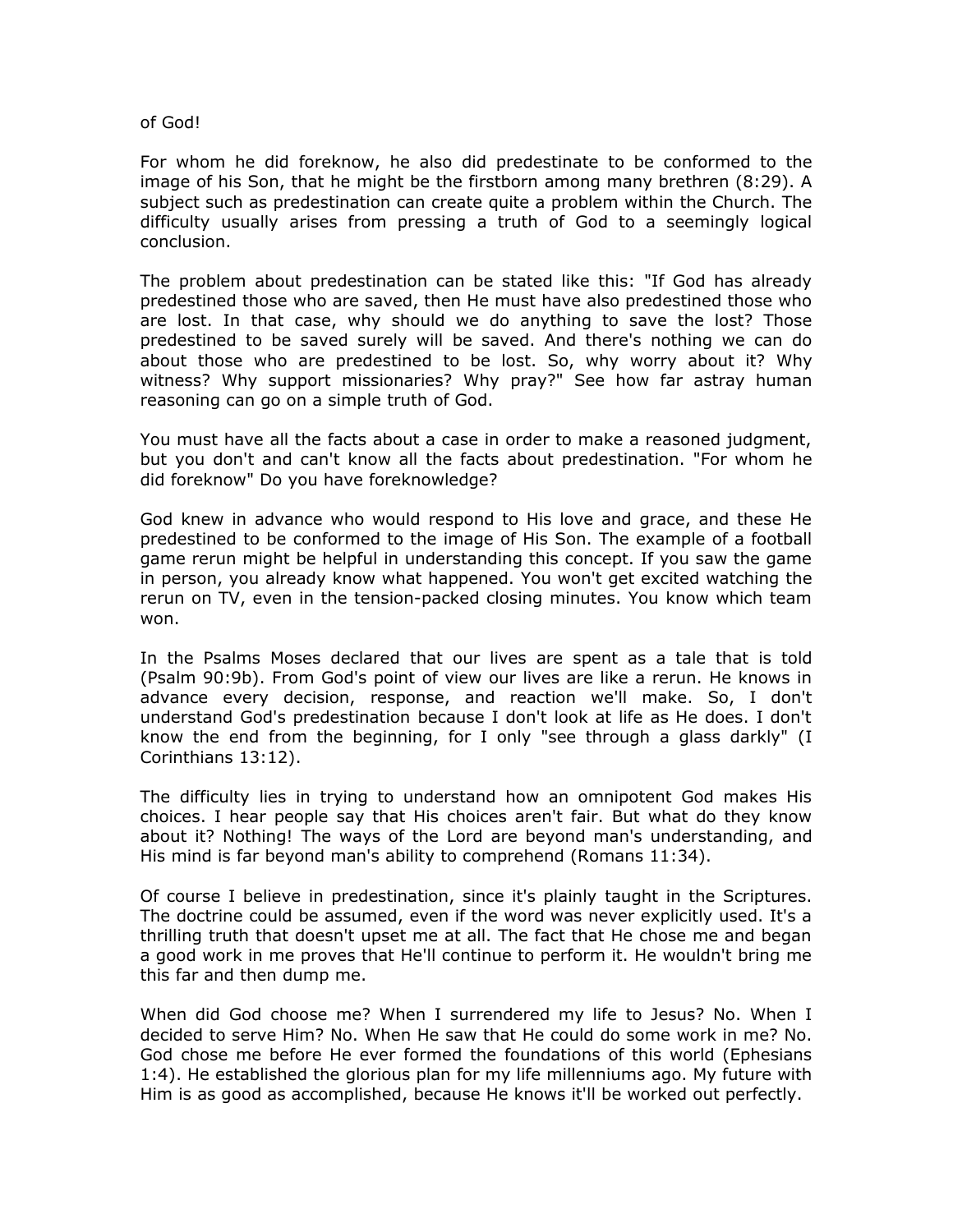Moreover whom he did predestinate, them he also called: and whom he called, them he also justified: and whom he justified, them he also glorified (8:30). This verse takes me from the past to the future, showing God's complete work of predestination, calling, justification, and glorification. Although my glorification is yet to come, God speaks of it as past history. What glorious assurance is mine in Christ Jesus. God - who speaks of things before they are as though they were, because He knows all things and knows they shall be, and as far as He is concerned they are already - has spoken of my glorification. It's as certain as His Word.

What shall we then say to these things? (8:31a). I say, "Hallelujah!" I love the wonderful truth of what God has done for me.

If God be for us, who can be against us? (8:31b). God is for you. He's planned your journey through life from the beginning of the ages, and now He's working it out before your eyes.

During the early years of my Christian experience, I thought that God was against me. I imagined that He was making a list and checking it twice, and He would punish me because I hadn't been very nice. God was waiting for me to make a mistake, so He could order me out of the game. I was terrified. O what joy I found when I learned that God was for me! I rejoice because He has made all the powers of heaven to strengthen and sustain me, not to destroy me. The powers of God are working for me, and they're much greater and stronger than the powers that are working against me.

If God is for me, who can be against me? Satan can, but who is he to God? He isn't on an equal level with God. We sometimes think of him as God's opposite, but he isn't. As a created being Satan cannot be compared to God in any area. The vast disparity between the finite and the infinite defies comparison. More like the demonic equivalent of an archangel, Satan might give Michael or Gabriel a bad time (Daniel 10:13-14), but he's no match for God.

Who can be against me? The world, the flesh, and the devil are against me. But these are no match for God who helps me, strengthens me, and works to present me faultless before His glorious presence with great joy (Jude 24).

He that spared not his own Son, but delivered him up for us all, how shall he not with him also freely give us all things? (8:32). Here Paul encourages us by moving from the greater to the lesser. What do you need from God? "Lord, my needs are so many. How will You ever supply them?" For starters, look what He's already given you. The things that you presently need are nothing by comparison. He loves you so much that He spared not His own Son. You were redeemed not with perishable things such as silver and gold from the empty life you used to lead, but with the precious blood of Jesus Christ, who was slain as a lamb without spot or blemish (I Peter 1:18-19).

Who shall lay any thing to the charge of God's elect? It is God that justifieth (8:33). Is God charging me with sin? No. "Blessed is the man to whom the Lord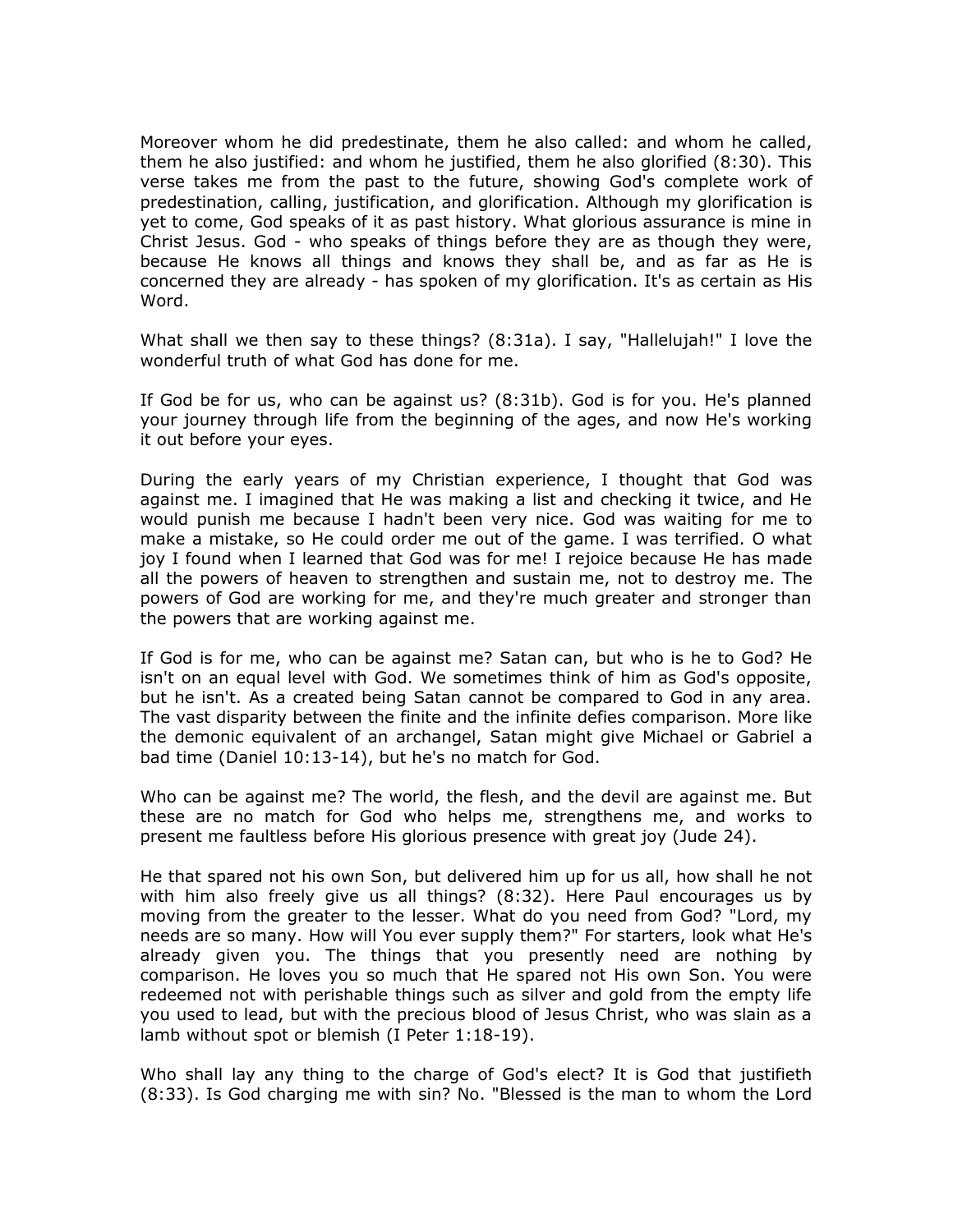does not impute sin" (Psalm 32:2). However, Satan accuses me day and night. He charges me with failure, incompetence, and countless horrible offenses. Yet God has justified me, and He cannot accuse me and justify me at the same time. So why should I worry?

Who is he that condemneth? (8:34a). Not God. The Holy Spirit may be convicting me of sin, but He isn't condemning me. Condemnation is the work of Satan.

What's the difference between the condemnation of Satan and the conviction of the Holy Spirit? When Satan condemns me, I want to run from God. "You've failed God so miserably and completely!" Satan says. "You have no right to ask for His help. He's tired of you and your failures. Why don't you do Him a favor and drop dead?" I often find myself agreeing with Satan and becoming alienated from God. His condemnation drives me from God. Whenever I think, "I shouldn't approach God because of what I've done," Satan is condemning me.

When the Spirit convicts me, I can't wait to come to God. The Spirit of God deals with me by drawing me to Him. "Lord, I want to confess this sin!"

"Who is he that condemneth?" Satan condemns me, people often condemn me, and I condemn myself; but none of these count. Jesus is the one who counts, and He is far from condemning me. He intercedes on my behalf.

It is Christ that died, yea rather, that is risen again, who is even at the right hand of God, who also maketh intercession for us (8:34b). Jesus stands before God and says, "Father, there's Chuck. Forgive him for My sake. I paid for all his sins." Jesus never says, "Father, I'm tired of Chuck! Why don't we just shove him out?" Jesus is interceding for me, not condemning me.

Paul now bursts forth with a glorious statement. Who shall separate us from the love of Christ? shall tribulation, or distress, or persecution, or famine, or nakedness, or peril, or sword? As it is written, For thy sake we are killed all the day long; we are accounted as sheep for the slaughter. Nay, in all these things we are more than conquerors through him that loved us. For I am persuaded, that neither death, nor life, nor angels, nor principalities, nor powers, nor things present, nor things to come, nor height, nor depth, nor any other creature, shall be able to separate us from the love of God, which is in Christ Jesus our Lord (8:35-39). I'm tied in so tightly to God that nothing can remove me from His love.

Blessed assurance, Jesus is mine! Oh, what a foretaste of glory divine! Heir of salvation, purchase of God, Born of His Spirit, washed in His blood. This is my story, this is my song, Praising my Savior all the day long. [1]

God loved me before the foundation of the world. He loved me when I was a wretch who hated Him and rebelled against Him. How much more does He love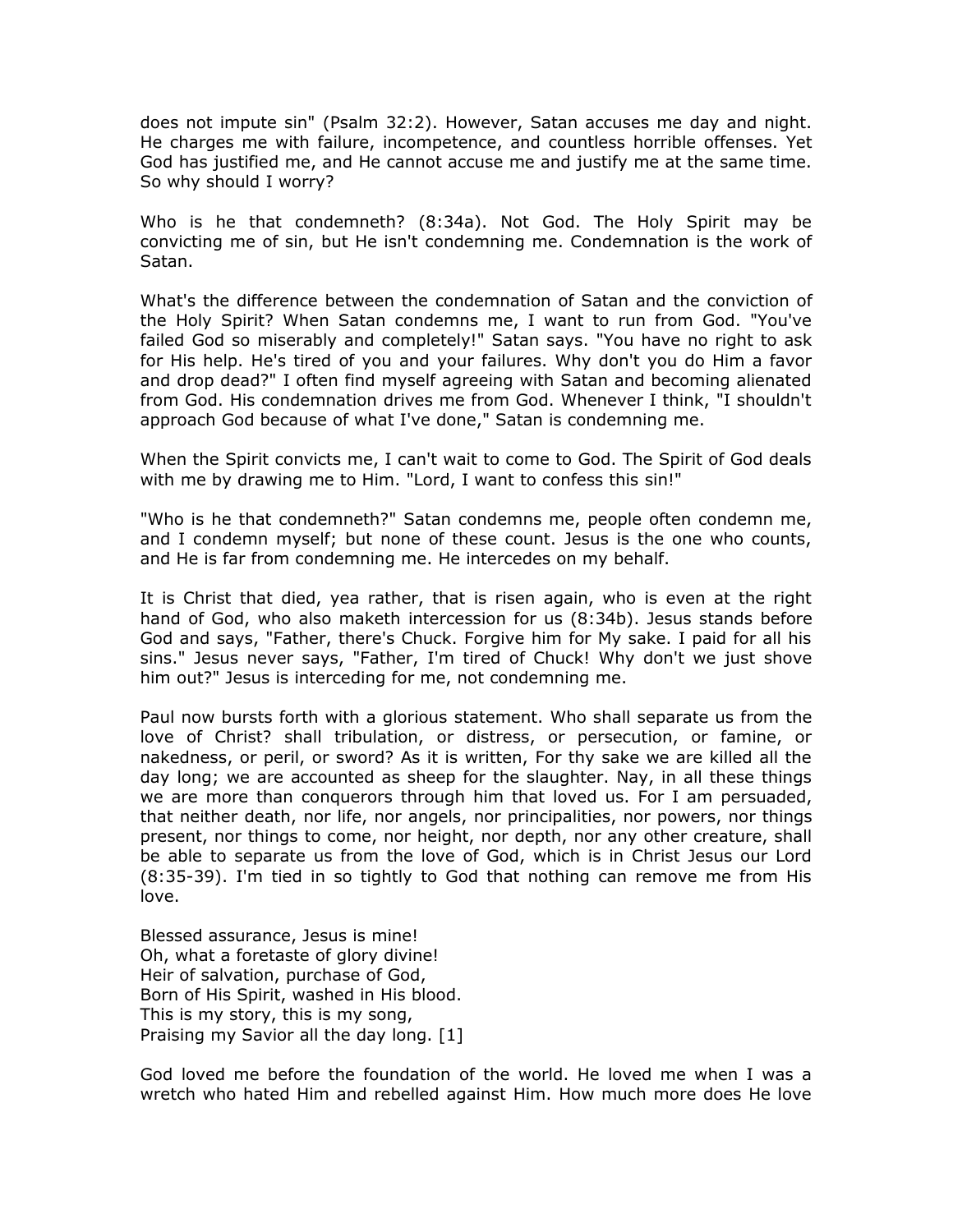me now that I'm fumbling, struggling, and seeking to do my best to serve Him. Now my heart is open to Him, my desires are toward Him, and I love Him and want to serve Him. How much more will He sustain me through my weaknesses, strengthen me in my desperate hour, draw me daily to Himself, and grant me His victory within my life. The principalities and powers of darkness cannot overthrow me, because I'm more than a conqueror through Him that loves me. I belong to Jesus now and forever.

I'm sure of my relationship with God and my eternal life in Him. I have nothing to fear or to worry about. I simply cling to my Lord Jesus Christ. He has loved me and I love Him because of His love. He has filled me with His Spirit, given me His power, and strengthened me day by day. Glory to God forever and ever!

[1] From Blessed Assurance by Fanny J. Crosby.

## 9. Chosen

At this point in his letter Paul explains that God has removed the national privileges and blessings from Israel. The Jews had enjoyed a most-favorednation status with God. However, by rejecting the righteousness provided for them through Jesus the Messiah, the "natural branch" of Israel has been cut off for a time.

In matters of salvation, Israel no longer retains a privileged status. Jew and Gentile alike must come to Jesus, for He is God's answer for every man's sin. "All have sinned, and come short of the glory of God; being justified freely by his grace through the redemption that is in Christ Jesus" (Romans 3:23-24).

As he speaks of Israel's severance from its divine privileges, Paul realizes that many will accuse him of bitterness against the Jews because they rejected him. Lest he be charged with contempt toward his own race, he begins by affirming his love for the Jews, a love as strong as Moses'. "Please forgive their sin," Moses interceded after Israel had made the golden calf. "And if not, blot me, I pray thee, out of thy book which thou hast written" (Exodus 32:32). Like Moses, Paul was willing to give up his own salvation for the sake of his fellow Jews, and with this deep concern he begins his discussion of Israel.

I say the truth in Christ, I lie not, my conscience also bearing me witness in the Holy Ghost, that I have great heaviness and continual sorrow in my heart. For I could wish that myself were accursed from Christ for my brethren, my kinsmen according to the flesh: who are Israelites (9:1-4a).

Paul's great burden for the Jews weighs heavily upon his heart. He grieves that they're neglecting the righteousness provided by God in Jesus Christ. He grieves, too, that his brothers by heritage have now been cut off from God's fellowship and denied the blessings and favors which were once upon them. He describes these blessings: to whom pertaineth the adoption, and the glory, and the covenants, and the giving of the law, and the service of God, and the promises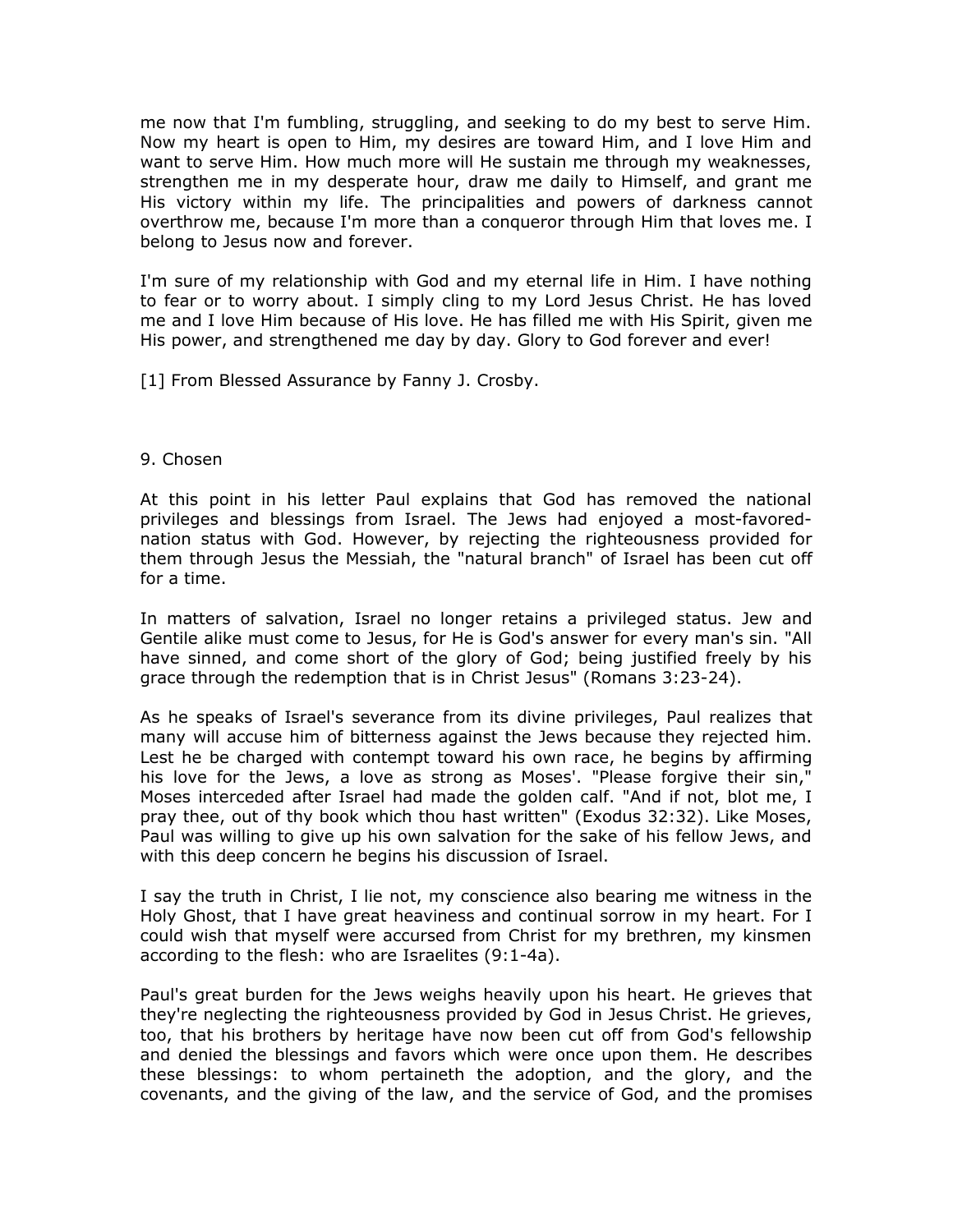(9:4b). Let's look at these more closely.

First, the Jews had been adopted by God as His own people, because Abraham believed by faith that God would do as He promised. "I will make of thee a great nation" (Genesis 12:2a). God made a nation from Abraham through which the Messiah came. He watched over, cared for, and nurtured the children of Abraham as His own. God's adoption of the Jews eventually included the Gentiles. In thee [Abraham] shall all families of the earth be blessed" (Genesis 12:3b).

Second, the glory of God rested upon Israel. When the Jews left Egypt, the glory of God went with them in the form of a cloud by day and a pillar of fire by night (Exodus 13:22). The consciousness of His presence was constantly with Israel. In the wilderness the glory of God filled the Holy of Holies in the tabernacle (Exodus 29:43), and He dwelt in the midst of His people. The glory of God descended on their place of worship when Solomon built the temple in Jerusalem (I Kings 8:10-11). The glory of God's presence was their privilege.

Third, God had made a covenant with Abraham. He then established that covenant with the nation through the Law of Moses. He would be their God through the giving of the Law, and they would be His people through their service to Him.

Finally, God had made promises to this nation, promises that are still valid. Today, we see the Lord fulfilling His word to His people. He said He would bring the Jews back into their land from all nations (Ezekiel 34:13,36:24). As the whole world knows, the Jews are back in their land. God promised, "Israel shall blossom and bud, and fill the face of the world with fruit" (Isaiah 27:6). Israel is the world's third largest exporter of fruit and does indeed "fill the face of the world with fruit." Exporting flowers is also a major Israeli industry. The country continues to literally "blossom and bud" as God fulfills His word.

Paul goes on to say that to Israel belong the fathers [patriarchs] and of whom as concerning the flesh Christ came, who is over all, God blessed forever. Amen (9:5).

There have been several poor translations of this verse by scholars who deny the deity of Jesus Christ. In fact, the Revised Standard Version (RSV) handles the translation so blasphemously that it cannot even be considered an accurate rendering. In Greek verse five reads, "...as concerning the flesh Christ came, who is God over all, blessed forever." Here Paul plainly declares that Christ is God over all. The RSV turns this verse into a doxology, and so removes the force of Paul's declaration of Christ's deity: "...according to the flesh, is the Christ. God who is over all be blessed forever." This interpretation changes the meaning of the text. Paul affirms Christ's deity throughout his Epistles, and this verse is one of his strongest and clearest affirmations.

Not as though the word of God hath taken none effect. For they are not all Israel, which are of Israel (9:6). Not all the descendants of Jacob are truly of Israel. To find out what Paul means, let's look at the story of Jacob in the Old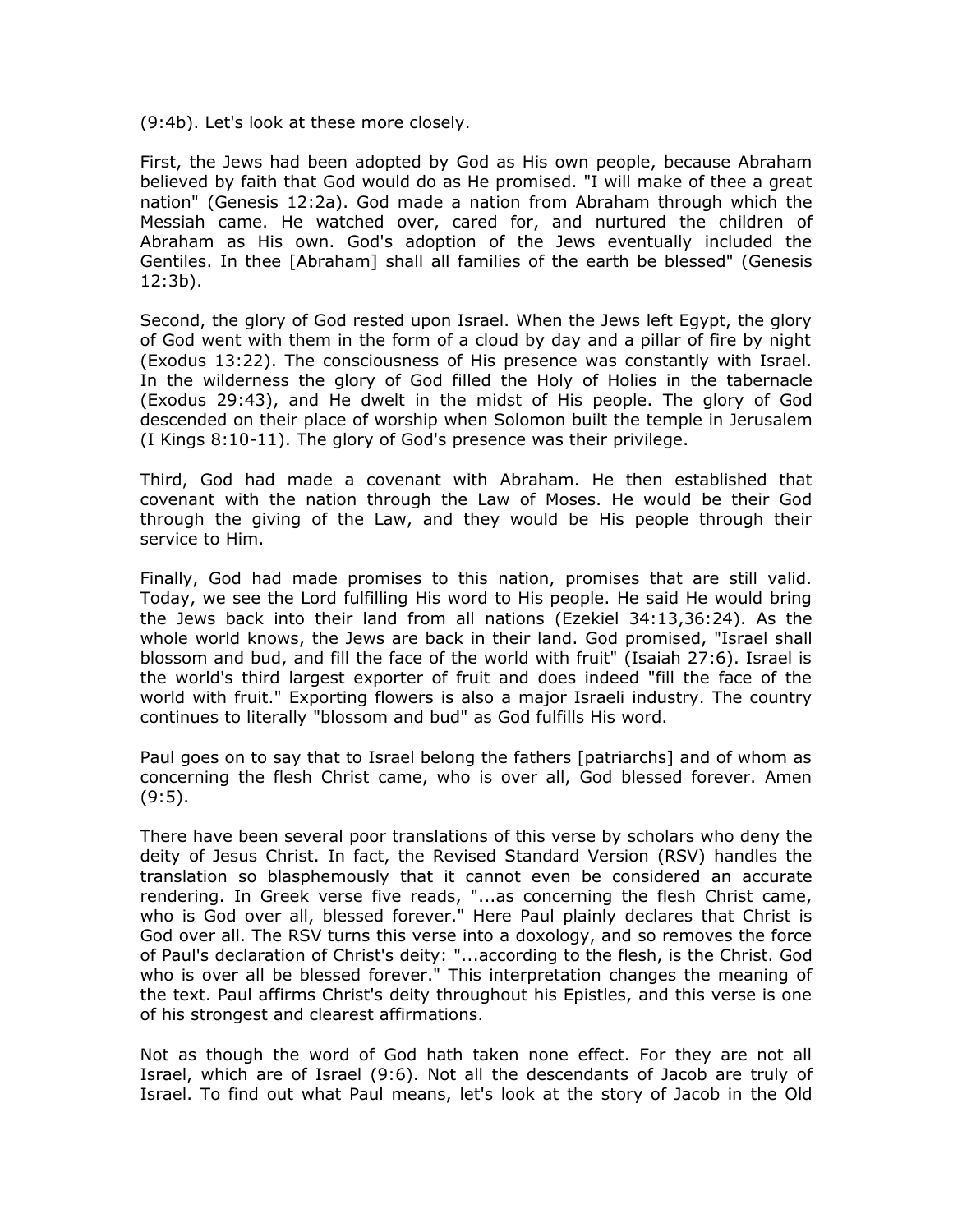Testament.

Jacob and Esau, the sons of Isaac, were twins, Esau being born first. He looked like a hairy, red garment, so his parents named him Hairy, in Hebrew "Esau." Jacob grabbed his brother's heel during birth, so they named him Heel-catcher, which is "Jacob" in Hebrew (a name that came to mean "deceiver" or "supplanter").

As the oldest son, Esau stood to inherit the birthright. One day, Jacob took advantage of his brother's great hunger and traded Esau a mess of pottage for the birthright. Later, when their father Isaac was to place the family blessing on Esau, Jacob tricked his old, blind father and received the blessing intended for his brother. When Esau discovered that Jacob had cheated him out of his blessing, he threatened to kill him. Afraid, Jacob fled to his uncle who lived far away.

After many years, Jacob decided to return home. He had only traveled partway when he received news that Esau was coming to him with a large company of men. Fear gripped Jacob's heart and he really prayed!

That night an angel of the Lord wrestled with Jacob. When the angel saw that he couldn't prevail against Jacob, he touched his hip and it slipped out of joint. In this crippled condition Jacob cried, "I won't let you go until you bless me!"

"What is your name?" the angel asked.

"Heel-catcher," said Jacob.

The angel replied, "Your name will no longer be Heel-catcher, but Israel" (Genesis 32:2-28). Jacob's new name meant "governed by God." Paul said, "For they are not all Israel, which are of Israel." In other words, not all the descendants of Jacob are governed by God.

In biblical times most names had significance, because the people related them to the personal characteristics of the individual. Paul tells us that no one is truly Israel unless he is governed by God. We have a parallel situation with the word "Christian." Not everyone who is called a Christian is truly a follower of Christ.

Neither, because they are the seed of Abraham, are they all children: but, In Isaac shall thy seed be called (9:7). Ishmael, a son of Abraham who became the father of the Arabs, didn't inherit the promises. So, not all of the descendants of Abraham are God's chosen people.

God promised Abraham a son through Sarah. "I will bless her, and give thee a son also of her" (Genesis 17:16a). However, Abraham wanted God to accept the work of his flesh with Ishmael, so he said, "O that Ishmael might live before thee!" (Genesis 17:18). But God refused to honor Abraham's request.

Ishmael represents the man of the flesh and Isaac the man of the spirit. Ishmael, the result of Abraham's attempt to help God, wasn't recognized,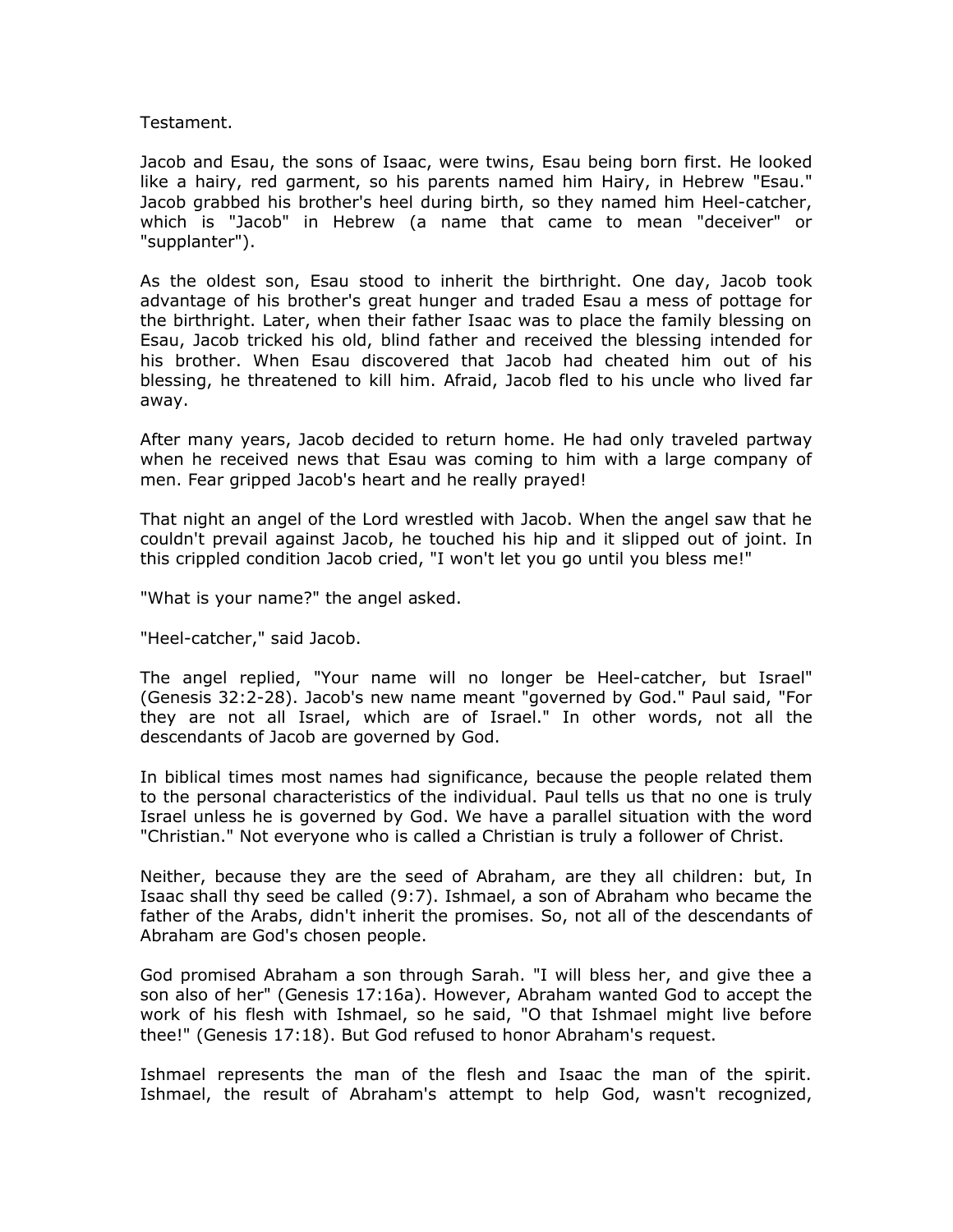because God doesn't recognize the works of our flesh. God told Abraham, "Take now thy son, thine only son Isaac" (Genesis 22:2a). God didn't even acknowledge Ishmael as Abraham's son.

How often we serve God in the energies of our flesh. Many ministers try building their churches through publicity campaigns, promotions, and financial analysis. They're using the efforts of the flesh to promote God's work.

For example, let's say that we wanted to raise a million dollars for our church. For a ten percent commission, professionals specializing in fund-raising drives for churches will raise the money for us, guaranteed. Many churches use such services.

This is just one tragic testimony of the Church's failure to walk in the Spirit. Following the ways of the world, she tries to do the work of God. But God doesn't want works in the energies and power of the flesh offered to Him. He refuses them. The Church's only hope of survival is to be led and energized by the Spirit of God. The Church is too big to push with the flesh, and unless the Spirit of God keeps working, she's finished.

God's promises to Abraham greatly affect today's Mideast situation. When Abraham first settled in the land, God said, "Lift up now thine eyes, and look from the place where thou art northward, and southward, and eastward, and westward: for all the land which thou seest, to thee will I give it, and to thy seed forever" (Genesis 13:14-15). This promise wasn't made to Ishmael and his descendants, the Arabs. It was made to the chosen heir, Isaac, and his descendants, the Jews.

That is, They which are the children of the flesh, these are not the children of God: but the children of the promise are counted for the seed. For this is the word of promise, At this time will I come, and Sarah shall have a son. And not only this; but when Rebecca also had conceived by one, even by our father Isaac; (for the children being not yet born, neither having done any good or evil, that the purpose of God according to election might stand, not of works, but of him that calleth;) it was said unto her, The elder shall serve the younger (9:8- 12).

As God made a distinction between Isaac and Ishmael, the sons of Abraham, so He distinguished between Jacob and Esau, the sons of Isaac. Jacob was accepted, and through him the promises and the Messiah came. Esau was rejected, and prophecies speak of his descendants being cut off as a nation (Genesis 36:9 with Obadiah 9-10).

As it is written, Jacob have I loved, but Esau have I hated (9:13). This is difficult for us to understand. Why, before Jacob and Esau were ever born, would God accept one and reject the other? The reason is that salvation stands by election alone and not by works. God calls and elects whomever He wishes.

I can't honestly look at myself and say that God elected me because I'm so good. God simply acted on the basis of His own divine sovereignty. The fact that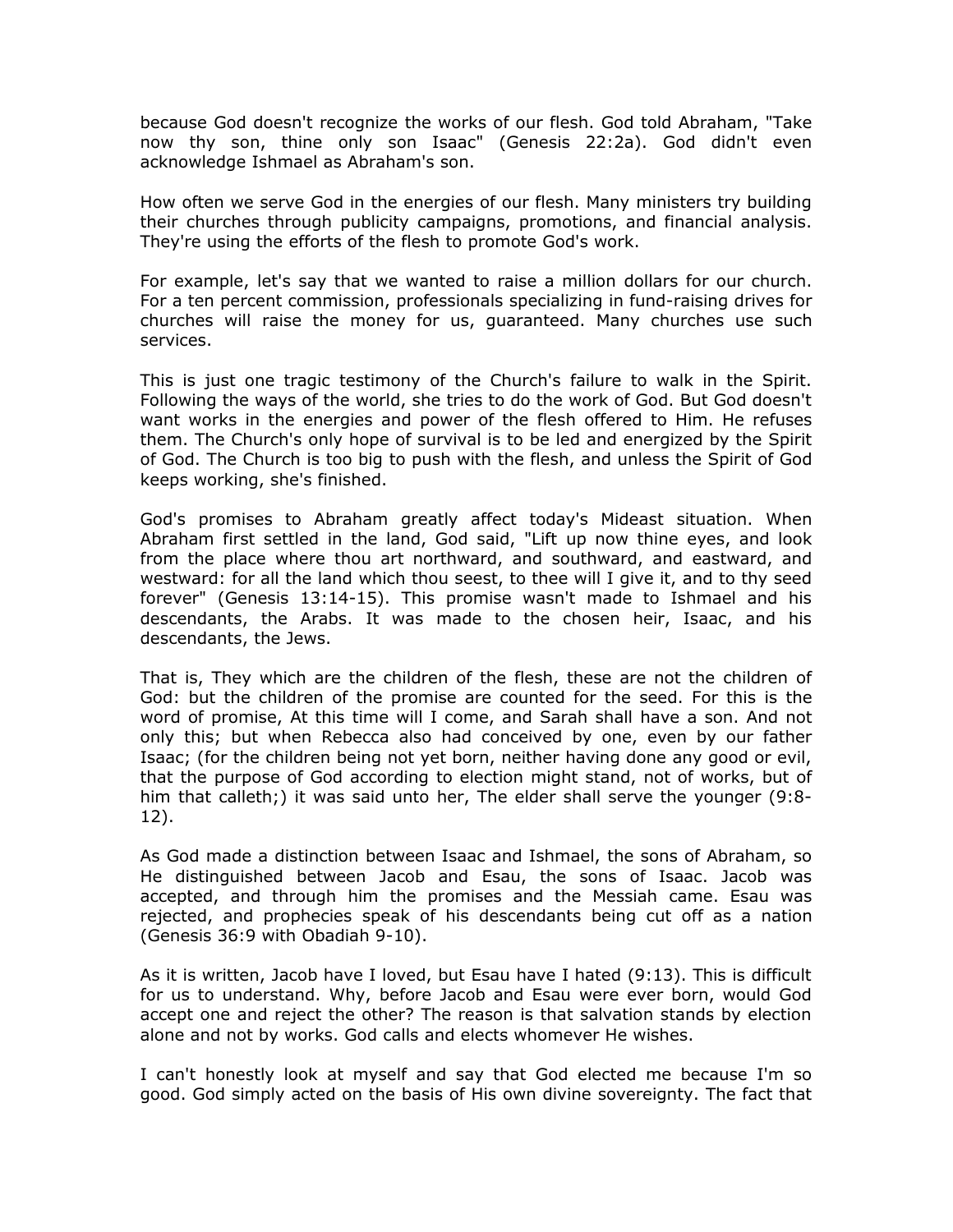God chose to elect me thrills me and makes me ever grateful to Him.

God chose between Jacob and Esau before they were born. While they were still in the womb, He said, "The elder shall serve the younger" (Genesis 25:23b; Romans 9:12). Of course, God foreknew the attitudes and responses of each son before he was born. God made His choice with the knowledge that Jacob would be a spiritual man and Esau a fleshly one. Yet, no one can say that Jacob was elected because he was so wonderful, kind, or generous. God simply chose him.

What shall we say then? Is there unrighteousness with God? (9:14). Our logical conclusion to this is that God is unfair. However, as we said before, carrying the truths of God to our own logical conclusions is dangerous. There are facts about each case that we don't know or understand, because our knowledge is limited. We cannot reason as God or know all the things He knows.

Is there unrighteousness with God? God forbid (9:14). God does what is right. His selections are perfectly justified. He bestows His love and grace upon whom He wills, and He has the right to do so. Thank God that He chose me!

You may say, "God didn't choose me."

"How do you know you're not chosen?"

"Because I'm not a Christian."

"Why don't you accept Jesus?"

"I don't want to."

Isn't it amazing that you don't want to choose God, yet you want to find fault with Him because He didn't choose you? The only way to know whether or not He chose you is to believe. You'll then discover that He had chosen you before you were even born. No one has ever called upon the name of the Lord and been told, "Sorry, your name isn't on the list."

I have even more difficulty when He says, "Jacob have I loved." Jacob wasn't so lovable. I have some difficulty when God says, "Esau have I hated."

My greatest difficulty comes when God says that He loves me. I'm not at all lovable! God's glorious grace is manifested in His love for any of us - Jacob, me, or you.

"For all have sinned, and come short of the glory of God" (Romans 3:23). God would be justified in destroying all men. If God wiped out the human race, no one could point a finger of accusation at Him. So why are we accusing God of unfairness when He chooses to redeem some from destruction?

Again, we cannot enter into God's reasoning processes. God operates on a level far above ours. "For who hath known the mind of the Lord? or who hath been his counsellor?" (Isaiah 40:13; Romans 11:34). On occasion, we've all tried to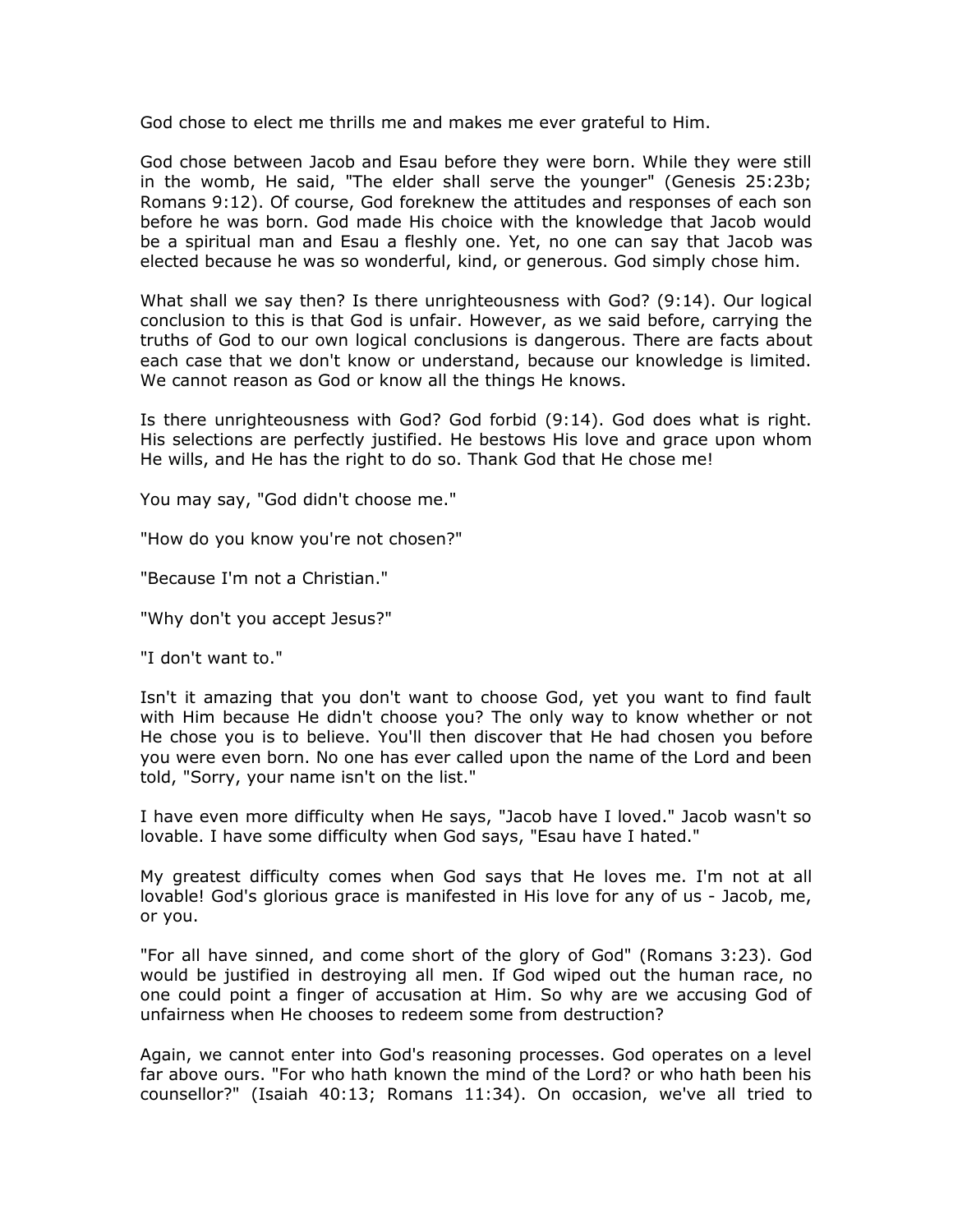counsel God about how to run this world. He doesn't seem to be very interested in our ideas. How foolish for us to think that we can counsel Him. "My thoughts are not your thoughts, neither are your ways my ways, saith the Lord. For as the heavens are higher than the earth, so are my ways higher than your ways, and my thoughts than your thoughts" (Isaiah 55:8-9).

For he saith to Moses, I will have mercy on whom I will have mercy, and I will have compassion on whom I will have compassion (9:15). God has the right to do whatever He wishes. If He has mercy or compassion on some people, no one can fault Him for that. I thank Him for His mercy and compassion on me.

So then it is not of him that willeth, nor of him that runneth, but of God that showeth mercy (9:16). The work of God's favor is out of my hands. It isn't found by desire or effort "of him that willeth." I may have worked hard for the Lord, but God's favor isn't found "of him that runneth." "To God be the glory, great things He hath done," says the hymn. Salvation is of the Lord.

For the scripture saith unto Pharaoh, Even for this same purpose have I raised thee up, that I might show my power in thee, and that my name might be declared throughout all the earth. Therefore hath he mercy on whom he will have mercy, and whom he will he hardeneth. Thou wilt say then unto me, Why doth he yet find fault? For who hath resisted his will? (9:17-19).

How can God blame me for being what I am, since I'm only what He's made me? If God has chosen to harden my heart, how can He punish me for it? Since He hardened Pharaoh's heart, how could He hold Pharaoh responsible for his evil? Who can resist God's will?

The Book of Exodus tells us that "the Lord hardened the heart of Pharaoh." The Hebrew word for "hardened" means "made firm." God simply confirmed Pharaoh's own decision, but He didn't make the decision for him. If you should harden your heart against God and choose to go to hell, God will make firm your decision. You say, "That's unfair! I want Him to break me down and change my mind." However, it is fair. If you're uncomfortable around God and want nothing to do with Him, why should He force you to live in His presence forever? If you're miserable around Him, God won't save you. He'll let you spend eternity in the abysmal darkness far from heaven. Yet you object, "That's unfair!"

Nay but, O man, who art thou that repliest against God? (9:20a). A good question. Who are you to argue with God?

Shall the thing formed say to him that formed it, Why hast thou made me thus? Hath not the potter power over the clay, of the same lump to make one vessel unto honour, and another unto dishonour? (9:20b-21). A potter puts the clay on his wheel and cuts it in half. With one half he can make a beautiful vessel to hold roses, and with the other half he can make a spittoon. The potter has the right to make whatever he wants with his clay. Can the clay that was made into a spittoon say, "Why did you make me like this?" The clay has no power over its destiny. It's in the hands of the potter.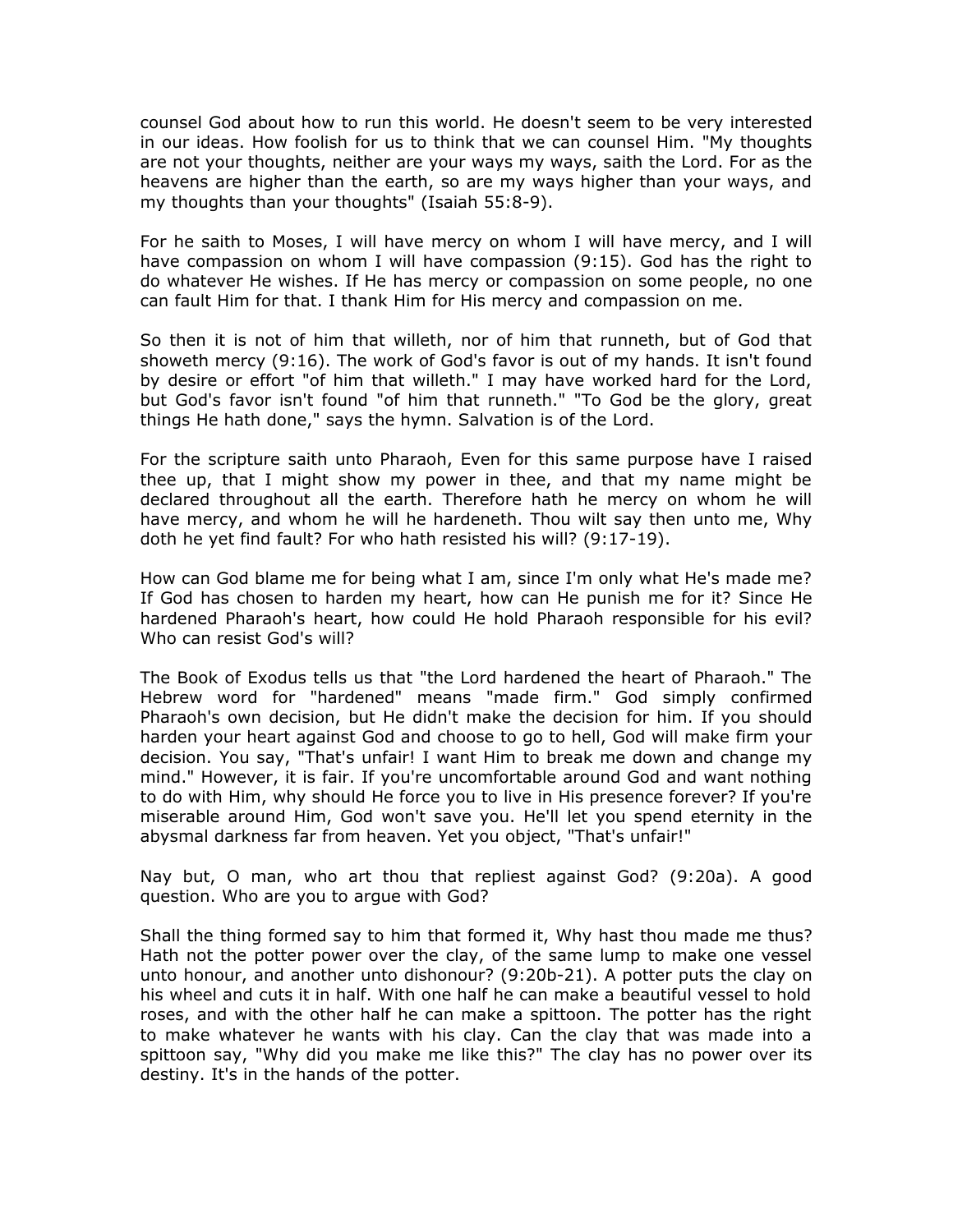The thought of God's sovereignty is frightening. In fact, the doctrine of the sovereignty of God would terrify me if I didn't know the full truth. When I realize that God is love, all fear is suddenly gone. Without this knowledge, I would resist God and His touch. "Will you make me into a garbage pail?" Only when I know that God loves me and chooses the best for me can I yield to the Master Potter.

The potter knows what he wants to make when he begins to work on a lump of clay. The clay only discovers the intent of the potter by yielding to the potter's touch. God has a concept of what He wants me to be when He starts to work in my life. I can only find the mind of God by yielding to His touch.

What if God, willing to show his wrath, and to make his power known, endured with much longsuffering the vessels of wrath fitted to destruction (9:22). God had such patience with Pharaoh! He endured Pharaoh's rebukes and stubbornness to show the world both His patience with the rebellious and His wrath on them.

And that he might make known the riches of his glory on the vessels of mercy, which he had afore prepared unto glory (9:23). Since God can do what He wants, He can make some vessels fit for destruction by His wrath and others fit for glory by His mercy.

God wants to bestow His mercy upon you as a vessel. He prepares, molds, and fits you for the glory He wants you to experience in the presence of His love. The ball is in your court. God offers you His mercy through Jesus Christ, and you can accept it or reject it.

To avoid heresy, these two truths - God's sovereignty and the responsibility of man - need to be kept in balance. In Chapter 10 we'll take a closer look at the second truth, man's responsibility to God's call.

Even us, whom he hath called, not of the Jews only, but also of the Gentiles (9:24). As God promised through the prophets, the Gentiles now equally share His mercy with the Jews.

As he saith also in Hosea, I will call them my people, which were not my people; and her beloved, which was not beloved. And it shall come to pass, that in the place where it was said unto them, Ye are not my people; there shall they be called the children of the living God. Isaiah also crieth concerning Israel, Though the number of the children of Israel be as the sand of the sea, a remnant shall be saved (9:25-27). A Jew has no guarantee of salvation and not all of Israel shall be saved.

For he will finish the work, and cut it short in righteousness: because a short work will the Lord make upon the earth. And as Isaiah said before, Except the Lord of Sabbath had left us a seed, we had been as Sodoma, and been made like unto Gomorrha. What shall we say then? That the Gentiles, which followed not after righteousness, have attained to righteousness, even the righteousness which is of faith. But Israel, which followed after the law of righteousness, hath not attained to the law of righteousness. Wherefore? Because they sought it not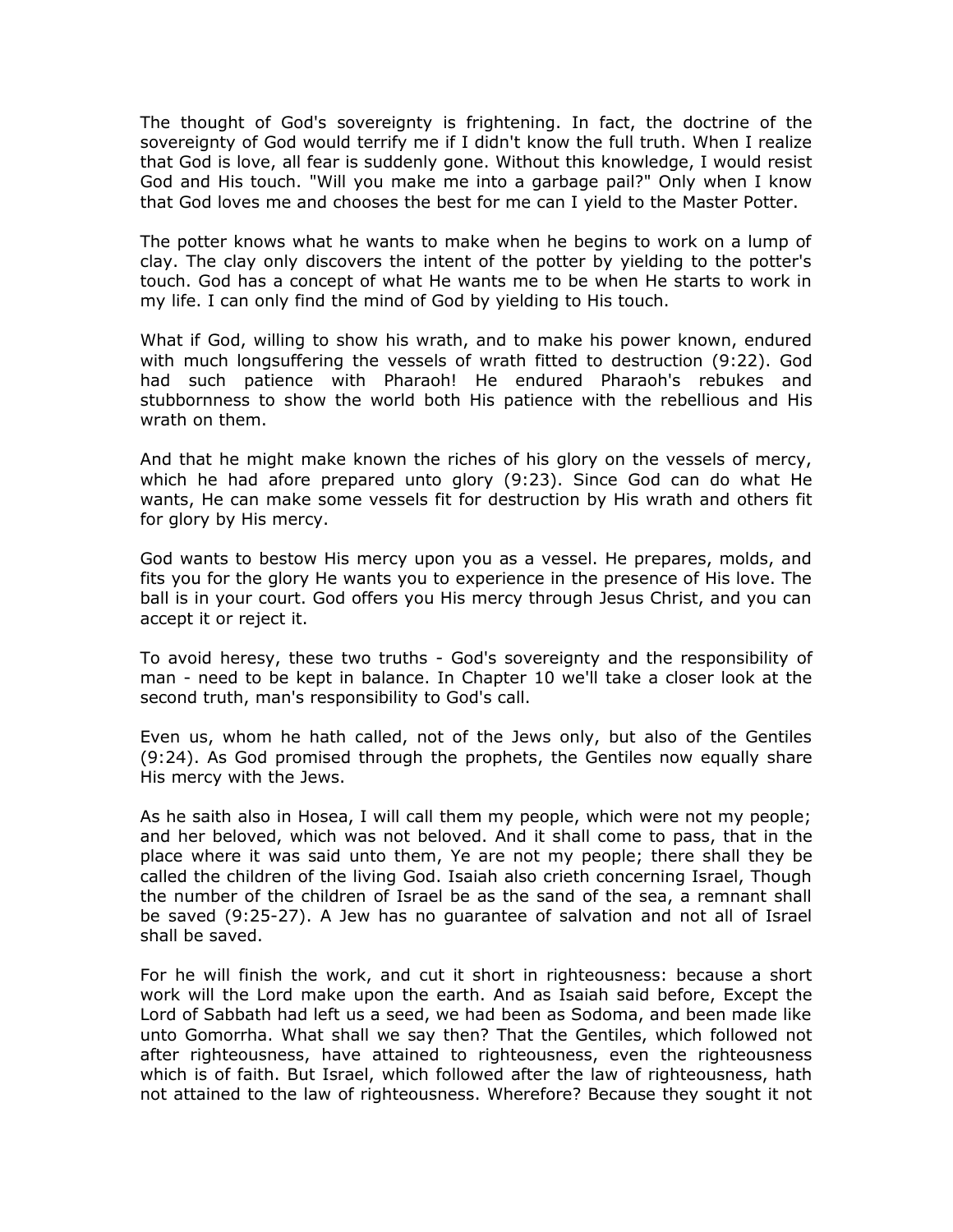by faith, but as it were by the works of the law. For they stumbled at that stumblingstone; as it is written, Behold, I lay in Sion a stumblingstone and rock of offence: and whosoever believeth on him shall not be ashamed (9:28-33).

Jesus is the "stumblingstone." The whole idea of righteousness by faith simply confounded the legalistic Jews. They continued to seek righteousness by the Law, even after the Cross of Calvary. However, no man has kept the Law perfectly and attained to righteousness by it. As Peter said about the Law, "Why...put a yoke upon the neck of the disciples, which neither our fathers nor we were able to bear?" (Acts 15:10). Its fulfillment is beyond the best of men.

In this last section of Chapter 9 Paul says that the Gentiles, who don't even know the Law of Moses, have found the righteousness of God through faith in Jesus Christ. The Jews, continuing to seek righteousness through the Law, have never been able to attain it. How glorious is this righteousness credited to the sinner who believes in Jesus Christ!

Paul had written to the Philippians about his past advantages as a Jew. "If any other man thinketh that he hath whereof he might trust in the flesh, I more: circumcised the eighth day, of the stock of Israel, of the tribe of Benjamin, an Hebrew of the Hebrews; as touching the law, a Pharisee; concerning zeal, persecuting the church; touching the righteousness which is in the law, blameless. But what thing were gain to me, those I counted loss... for the excellency of the knowledge of Christ Jesus my Lord: for whom I have suffered the loss of all things, and do count them but refuse, that I may win Christ, and be found in him, not having mine own righteousness, which is of the law, but that which is through the faith of Christ, the righteousness which is of God by faith" (Philippians 3:4-9).

The Jews of the Old Testament couldn't approach God When Moses went up to Mount Sinai, they told him, "Go up and talk to God, then tell us what He said. We're afraid to go near the place." Seeing the thunder, lightning, and fire rolling around the mountain, the Jews had reason to fear the presence of God. They even cordoned off the mountain and forbade anyone to come near lest he be killed.

The Law that God established with the Jews was one of exclusion, separating them from His presence. An ordinary Jew wouldn't dare enter the Holy Place of the temple; only a true priest had access to it. The common Jew would never dream of entering the Holy of Holies. Only the high priest after many ritual washings and sacrifices could approach it once a year. As a precaution during the high priest's yearly service, the other priests tied a rope around his foot and attached bells to the base of his robe. Should the ringing of the bells ever stop while he was in the Holy of Holies, those outside knew that he had been struck dead. They would then pull him out with the end of the rope.

Under the Law God was unapproachable and man was excluded from His presence. Why? Because a sinful man would be consumed in the presence of a righteous God. Only one thing today prevents a man from dying in God's presence - Jesus Christ.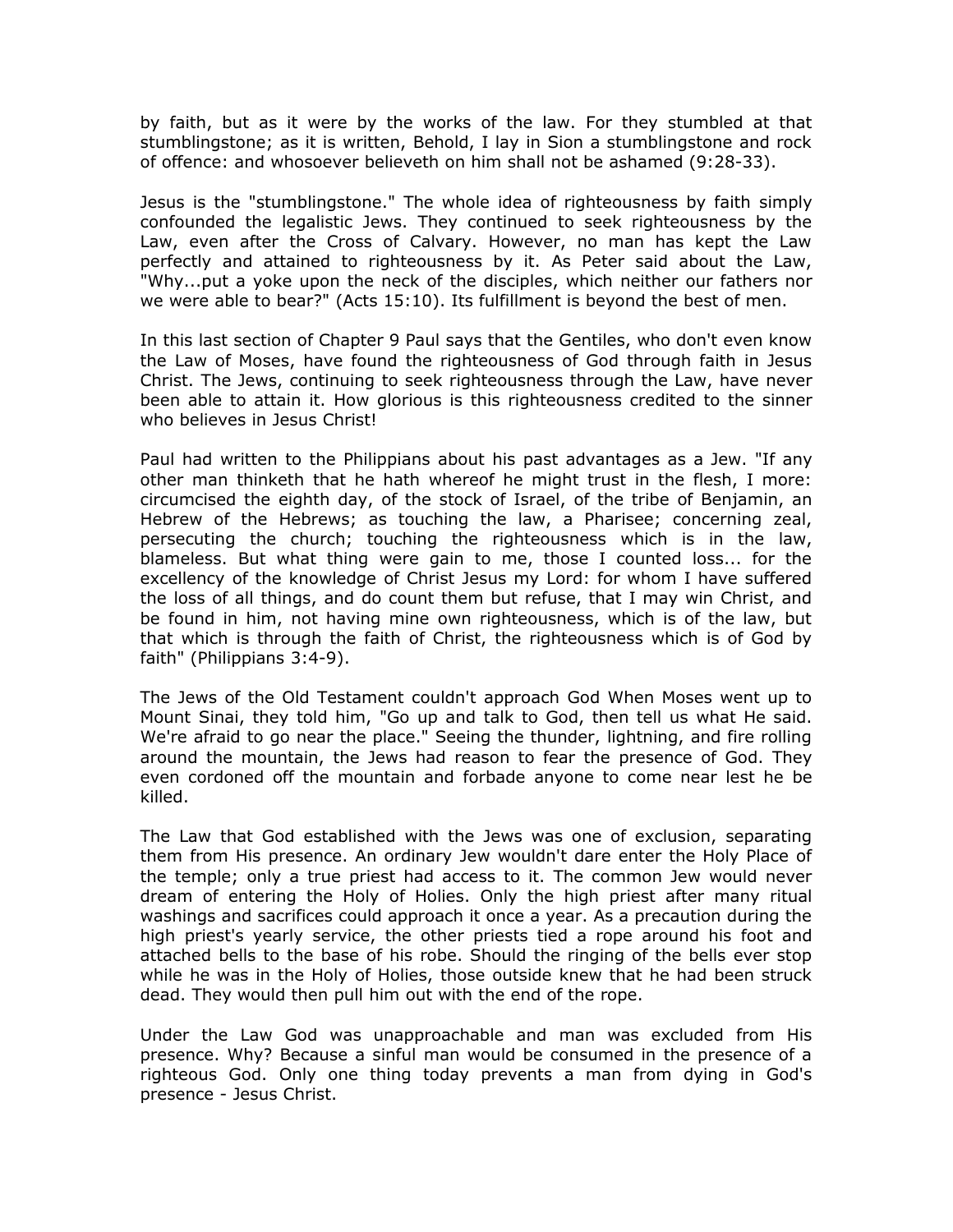God has accounted me as righteous, and I have access to Him at any time. I have attained the righteousness of the Law through my faith in Jesus Christ. The Jews under the Law are excluded, for they futilely try to find righteousness through the works of the Law. "As it is written, Behold, I lay in Sion a stumblingstone and rock of offence: and whosoever believeth on him shall not be ashamed" (Romans 9:33; cf. Isaiah 28:16).

The Jews have stumbled over the stumbling stone for two millenniums. "But we preach Christ crucified," Paul said, "unto the Jews a stumblingblock, and unto the Greeks foolishness; but unto them which are called, both Jews and Greeks, Christ the power of God" to salvation (I Corinthians 1:23-24).

## 10. Saved

Brethren, my heart's desire and prayer to God for Israel is, that they might be saved (10:1). "I'm not bitter against the Jews," Paul is saying. "My heart's desire and prayer for these people is for their salvation."

"For I bear them record that they have a zeal of God, but not according to knowledge (10:2). Even today the orthodox Jews have an extreme zeal toward God. When some young Israelis near Rosh Pina recently accepted Jesus Christ as their Messiah, several orthodox Jews broke into their home, beat them up, and damaged their house. Such zeal for God certainly isn't according to knowledge.

For they being ignorant of God's righteousness, and going about to establish their own righteousness, have not submitted themselves unto the righteousness of God (10:3). God has established a righteousness for all men through faith in Jesus Christ. Without Him, men seek righteousness by their own rules and standards. "I think that this is the right thing to do in this situation. I believe that that is the wrong thing to do." However, the guidelines of men don't meet God's requirements.

All men have standards they live by, even those men who teach situational ethics. Let's say that a professor stands before a class. He claims that there are no absolutes - all standards depend upon the mores of society, truth must be experienced by the individual, and right and wrong must be personally interpreted. Should a student get up in the middle of the lecture, walk to the front, sit at the professor's desk, and start rummaging through his papers, the professor would shout, "Stop that! You're out of order!"

"Do you mean that I'm doing something wrong?" the student could ask. "Who says it's wrong? There's no absolute basis of right and wrong. Every man has to experience truth for himself." In reality, all men have certain basic concepts that define actions as right or wrong, even though some deny this fact. Men live by the standards they have set, but their standards, no matter how high, are unacceptable to God.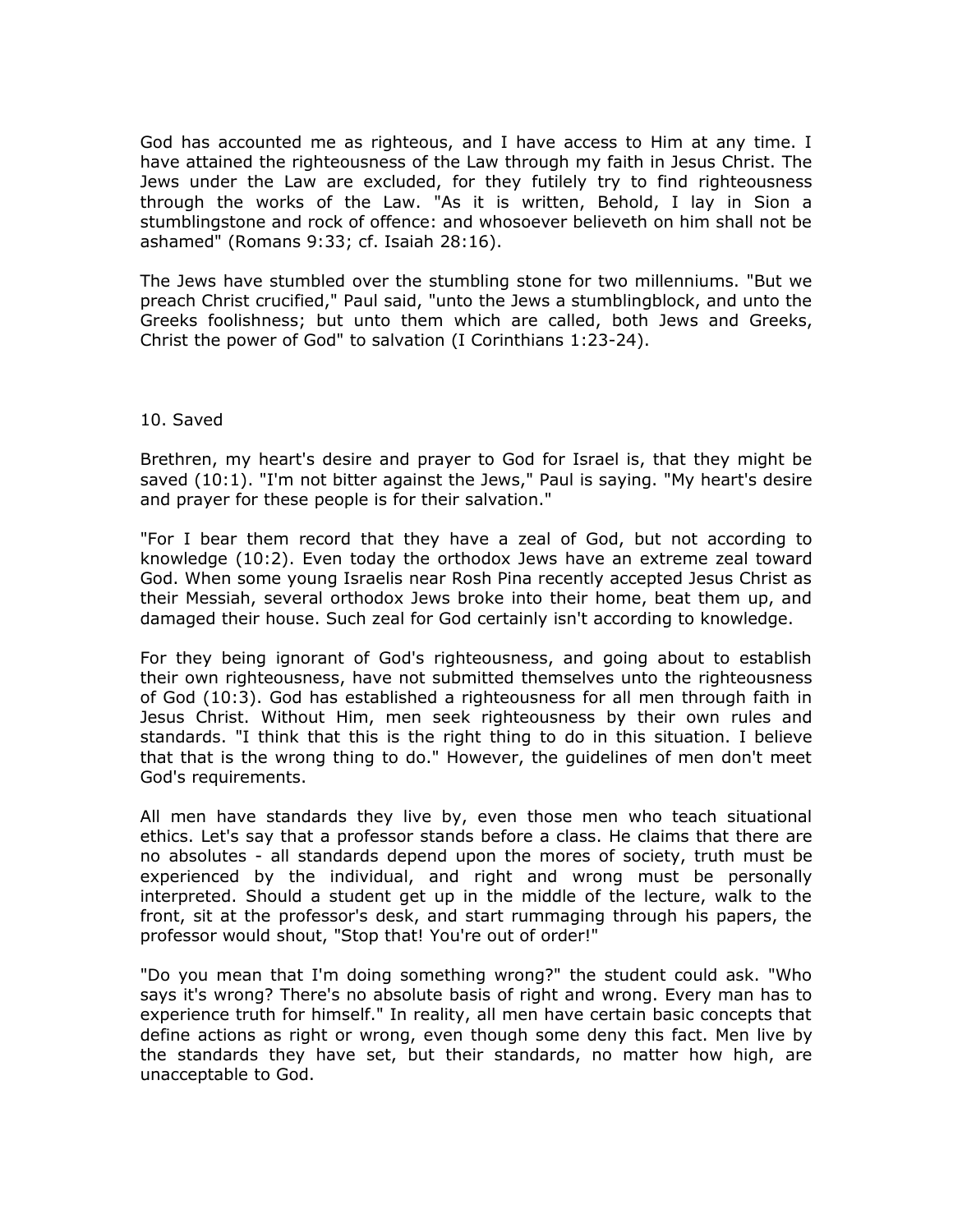The Bible says that our righteous acts are as filthy rags in the sight of God (Isaiah 64:6). I can parade my good deeds before God. "Look at me! How do you like this new suit?" Filthy rags! Paul said that he wanted to "be found in him, not having mine own righteousness, which is of the law, but that which is through the faith of Christ, the righteousness which is of God by faith" (Philippians 3:9).

For Christ is the end of the law for righteousness to every one that believeth (10:4). Laws or rules cannot make me righteous. Only one thing can do so: my faith in Jesus Christ. God imparts His righteousness to me by my faith. If anyone thinks he can improve on that, good luck!

For Moses describeth the righteousness which is of the law, That the man which doeth those things shall live by them (10:5). The righteousness of the Law was based on what man must do. The righteousness of faith is based on what Jesus Christ has done. The finished work of Christ forms the basis of my righteous standing before God. His work is completed, whereas my righteousness by the Law is continually in progress.

You may obey the Law for 85 years and then make one mistake. What a shame! The Bible says, "Cursed be he that confirmeth [upholds] not all the words of this law to do them" (Deuteronomy 27:26a). "For whosoever shall keep the whole law, and yet offend in one point, he is guilty of all" (James 2:10). If you're seeking righteousness by the Law, you're in a dangerous place. If you're seeking righteousness by Jesus Christ, you're in the only safe place. God has finished the work for you.

But the righteousness which is of faith speaketh on this wise, Say not in thine heart, Who shall ascend into heaven? (that is, to bring Christ down from above:) or, Who shall descend into the deep? (that is, to bring up Christ again from the dead.) But what saith it? The word is nigh thee, even in thy mouth, and in thy heart: that is, the word of faith, which we preach; that if thou shalt confess with thy mouth the Lord Jesus, and shalt believe in thine heart that God hath raised him from the dead, thou shalt be saved (10:6-9).

How close are you to true righteousness? "Oh, it's so difficult! I must practically ascend into heaven, perform glorious deeds, and bring Christ down from above. I must descend into the deep and raise Him again from the dead." No such rigid requirements have been given, for true righteousness is as near to you as your mouth. If thou shalt confess with thy mouth that Jesus Christ is Lord, and shalt believe in thine heart that God hath raised him from the dead, thou shalt be saved. For with the heart man believeth unto righteousness; and with the mouth confession is made unto salvation (10:9-10). With the confession of your mouth God regards your past sinful deeds as nonexistent. When you're that close to salvation, it's folly to be lost. Confess with your mouth that Jesus Christ is the Lord, believe in your heart that God raised Him from the dead, and you'll be saved.

For whosoever shall call upon the name of the Lord shall be saved (10:13). We discussed the sovereignty of God in the last chapter. Now we come to the matter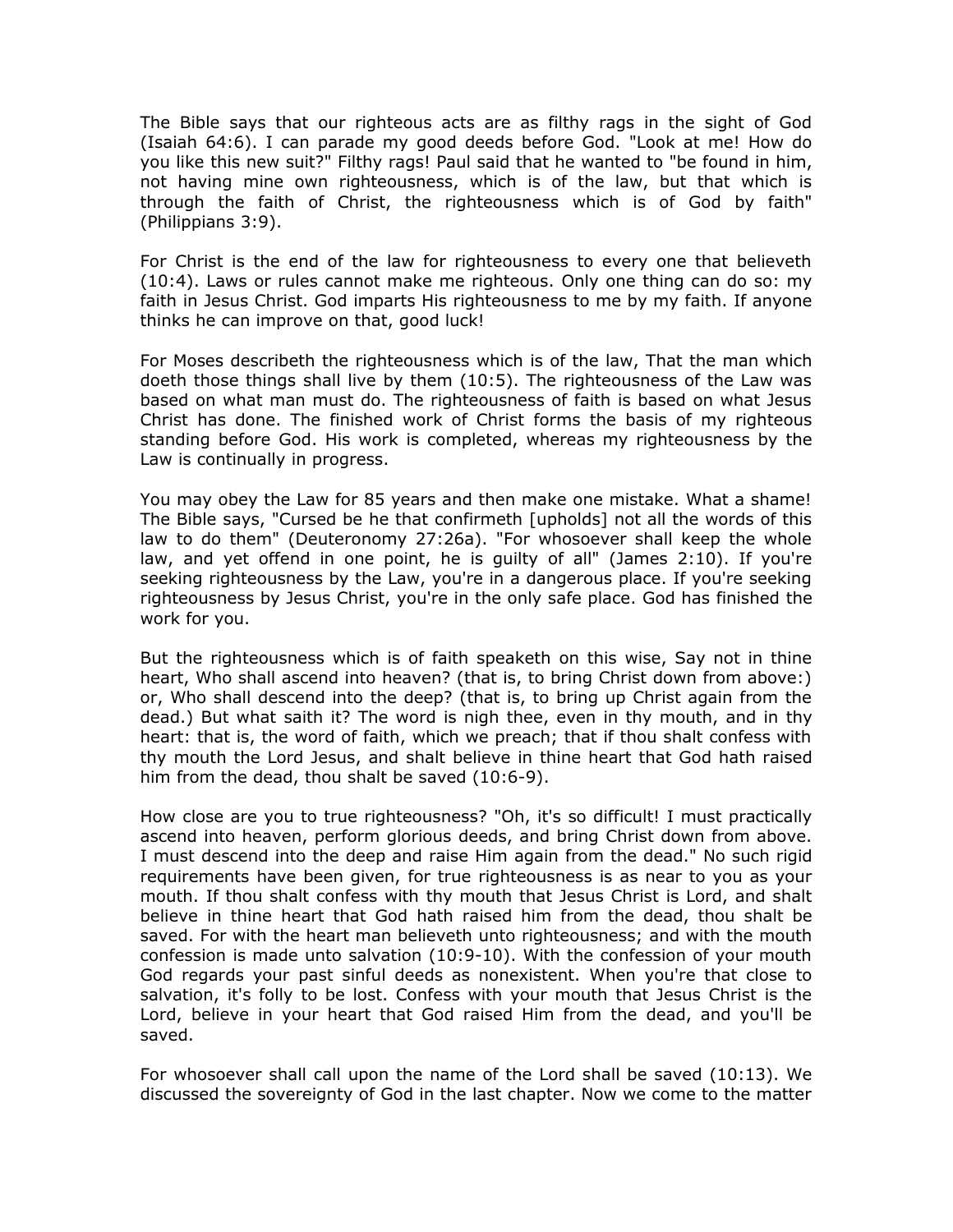of human responsibility. Here the truth finds balance. If you confess Him and believe in Him, He'll save you, because He keeps His word. "But what if I'm not predestined?" You'll be saved anyhow. No one who has called upon the name of the Lord has been turned away. "God be merciful to me a sinner" (Luke 18:13b) is a prayer that has always been answered, for God delights to show mercy. So, you're responsible for calling upon the name of the Lord. And when you do, you'll be saved.

For the scripture saith, Whosoever believeth on him shall not be ashamed. For there is no difference between the Jew and the Greek: for the same Lord over all is rich unto all that call upon him (10:11-12). God is no less eager to save a Gentile than to save a Jew. Sometimes we show a preference toward the Jews, because we're so anxious to have their spiritual eyes opened again. But God isn't placing any special emphasis upon them today. For whosoever shall call upon the name of the Lord shall be saved (10:13). All men are equal in His eyes. However, God will deal again with Israel, as we'll see in the next chapter.

How then shall they call on him in whom they have not believed? How can people call upon Him unless they have believed in Him? And how shall they believe in him of whom they have not heard? and how shall they hear without a preacher? and how shall they preach, except they be sent? (10:14-15a). Here Paul follows a chain of thought. Why would men call upon someone in whom they don't believe? How can they believe in Him unless they hear about Him? How can they hear about Him unless a preacher has been sent?

The whole missionary thrust of the Church is expressed in these verses. We send out missionaries for people to hear, believe, and be saved. As it is written, How beautiful are the feet of them that preach the gospel of peace, and bring glad tidings of good things! (10:15b). All Christians share the good things of the Gospel of Christ with a hopeless world.

But they have not all obeyed the gospel. For Isaiah saith, Lord, who hath believed our report? So then faith cometh by hearing, and hearing by the word of God (10:16-17). The term in verse 17 translated as "word" isn't logos, which often refers to Christ the living Word, but rhema, the spoken word of God.

But I say, Have they not heard? Yes verily, their sound went into all the earth, and their words unto the ends of the world (10:18). Paul is quoting from the Psalms. "The heavens declare the glory of God; and the firmament showeth his handiwork. Day unto day uttereth speech, and night unto night showeth knowledge. There is no speech nor language, where their voice is not heard" (Psalm 19:1-3). What does this passage mean? Nature testifies to man about the existence of God. "Have they not heard?" (10:18). Yes, they surely have heard!

But I say, Did not Israel know? First Moses saith, I will provoke you to jealousy by them that are no people, and by a foolish nation I will anger you. But Isaiah is very bold, and saith, I was found of them that sought me not; I was made manifest unto them that asked not after me. But to Israel he saith, All day long I have stretched forth my hands unto a disobedient and gainsaying [obstinate] people (10:19-21). Paul tosses back to the Jews their own Scriptures. Even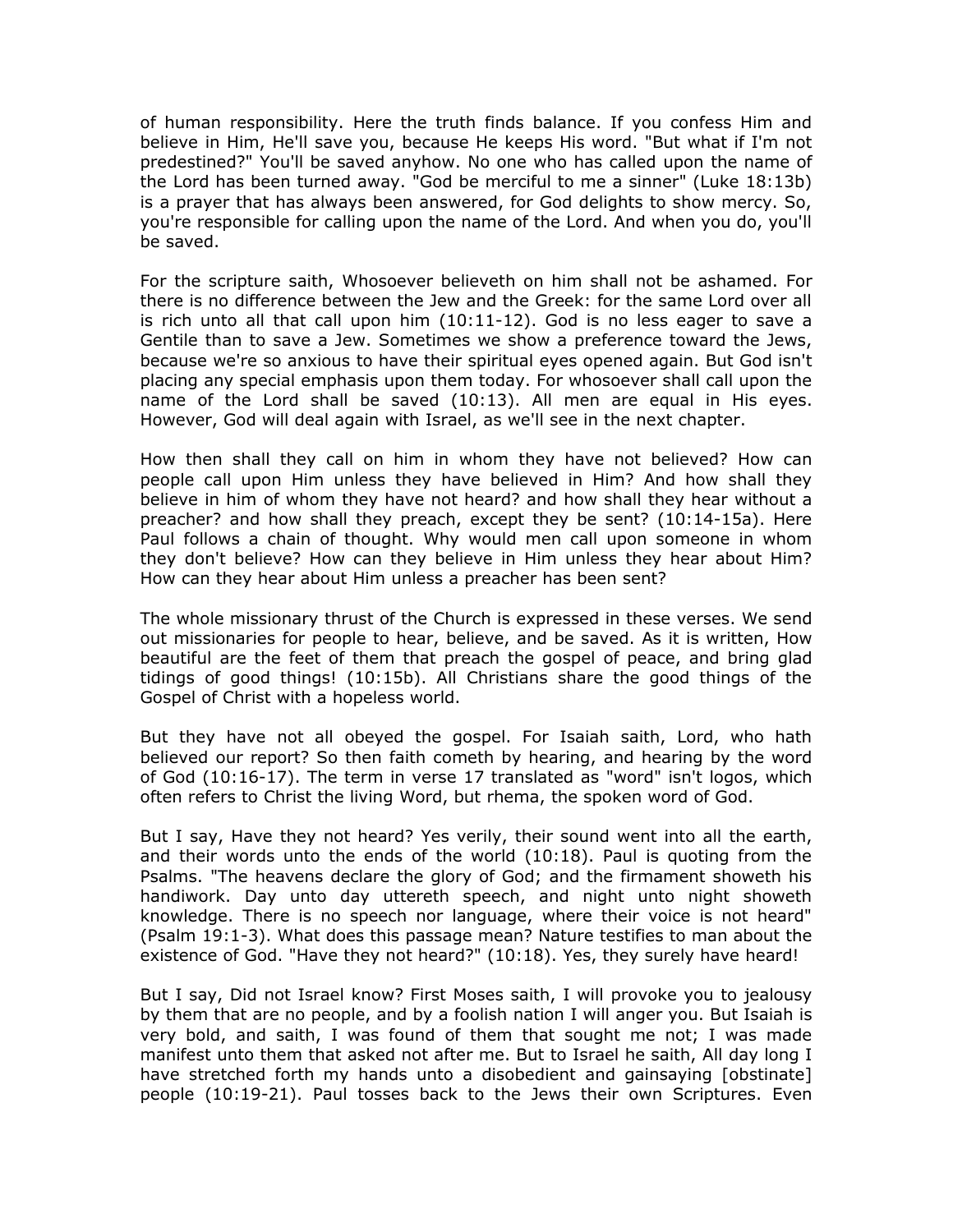Moses, their father and greatest leader, prophesied that God would stretch out His hand to the Gentiles (Deuteronomy 32:21). God did this to provoke the Jews to jealousy, as they see His grace and goodness bestowed upon Gentiles, the outcasts.

Rather than condemn the Jews for their legalistic attitude toward God, we should demonstrate His love in our midst, the power of the Spirit, and the joy of our Redeemer and Messiah. In our efforts to evangelize the Jews, we should show such a love and excitement about the Messiah that the Jews are provoked to jealousy. Let them stop and say, "He's our Messiah, you know!" And He is.

## 11. Natural and Spiritual Israel

I say then, Hath God cast away his people? (11:1a). This is an important question. Some preachers today are saying, "God has cast away His people." They claim that all the prophecies concerning the natural branch of Israel were fulfilled when Titus destroyed the nation in A.D. 70. They believe that God is now through with the Jews.

I receive many letters from people who read my books and try to correct me for what they think is my misunderstanding of prophecy. They believe that the Israel of the Old Testament is the Church of today and the Jews of the Bible are now the Christians. In their minds all the present and future prophecies for Israel and the Jews find fulfillment in the Church. Such an interpretation leads these people to an incorrect view of biblical prophecy. Almost without exception, everyone who teaches that the Jews have had their chance and God has cut them off also teaches that the Church will go through the Great Tribulation.

But God hasn't cut off His people. Hath God cast away his people? God forbid [perish the thought]. For I also am an Israelite, of the seed of Abraham, of the tribe of Benjamin. God hath not cast away his people which he foreknew (11:1- 2a).

Wot [know] ye not what the scripture saith of Elijah? how he maketh intercession to God against Israel (11:2b). Notice that Elijah made intercession against Israel, not for her. How would you feel if a pastor prayed against you? Elijah prayed, Lord, they [Israelites] have killed thy prophets, and digged down thine altars; and I am left alone, and they seek my life (11:3). Elijah thought things couldn't get worse. "They've killed everybody who loves You. I'm the only one left, and they're trying to kill me. You're almost out of troops, Lord!"

How did God answer the distraught prophet? I have reserved to myself seven thousand men, who have not bowed the knee to the image of Baal. Even so then at this present time also there is a remnant according to the election of grace (11:4-5). That "present time" holds to our day. God has a remnant among the Jews who believe and trust in Jesus as their Messiah. They share in the glorious blessings of God just as we Christians do.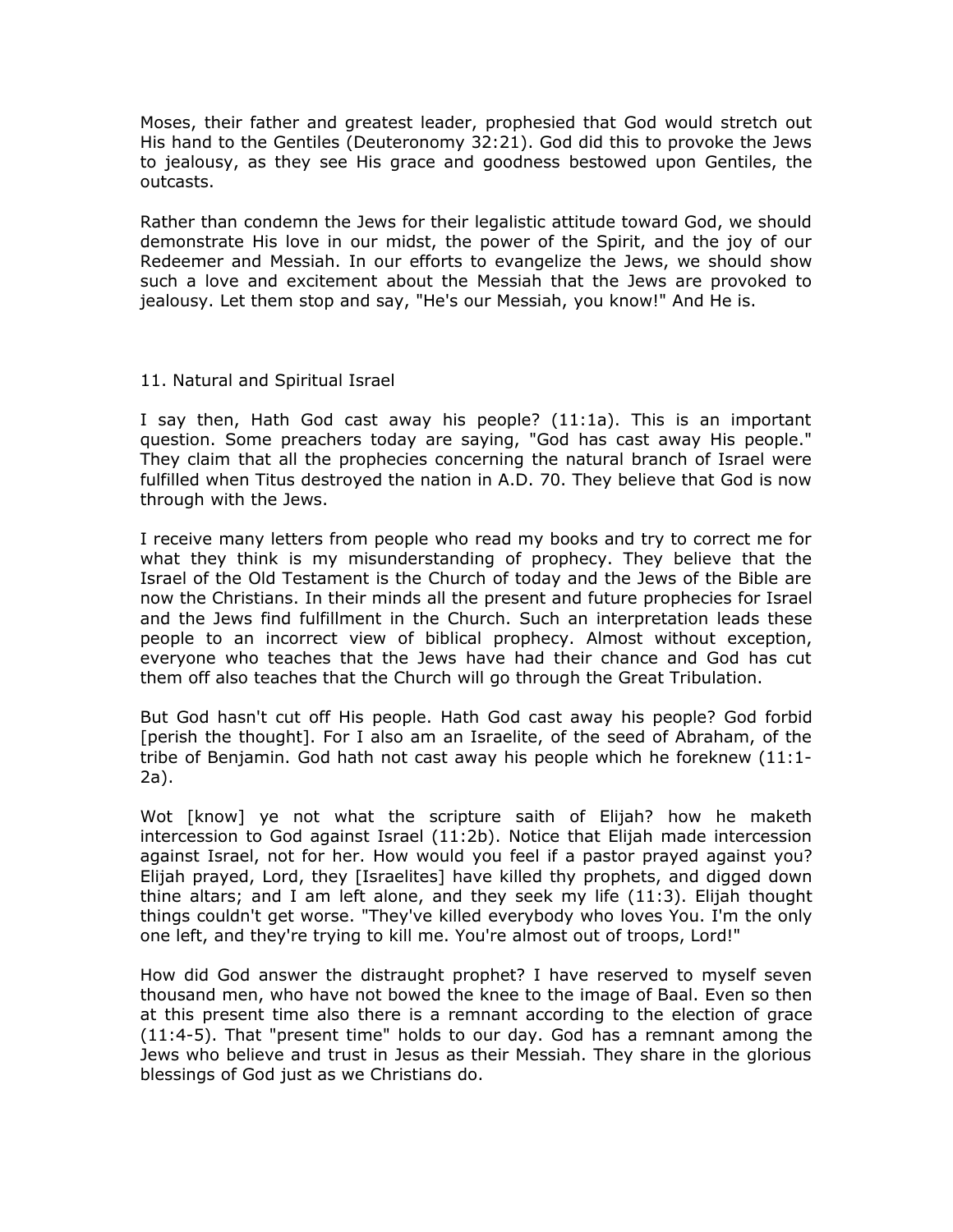And if by grace, then is it no more of works: otherwise grace is no more grace. But if it be of works, then is it no more grace: otherwise work is no more work (11:6). I'm accepted by God either wholly by my works or wholly by His grace. I can't be accepted partly by one and partly by the other. If I'm accepted by grace then works have nothing to do with my salvation. The Good News is that my acceptance is wholly by His grace.

What then? Israel hath not obtained that which he seeketh for; but the election hath obtained it, and the rest were blinded (according as it is written, God hath given them the spirit of slumber, eyes that they should not see, and ears that they should not hear;) unto this day (11:7-8). Israel has been blinded by God. Those Jews still trying to relate to God through the Law haven't yet received His grace.

In fact, the Jews don't even keep the covenant of the Law anymore. You say, "They observe the Sabbath, light their candles, eat their kosher meals, have their washings, and such." Yes, but where are the sacrifices for their sins? They have none. They seek to approach God totally through works. Their religion is the same as Cain's, presenting the works of their hands. As God rejected Cain, so He's rejecting the Jews and the works offered in atonement for their sins. Good works never cover a man's sins. The Jews have been blinded, because they have rejected the grace offered by God through Jesus the Messiah.

And David saith, Let their table be made a snare, and a trap, and a stumblingblock, and a recompense unto them: let their eyes be darkened, that they may not see, and bow down their back always (11:9-10). Paul quotes from one of the messianic psalms prophesying the death of Jesus Christ. "In my thirst they gave me vinegar to drink" (Psalm 69:21b). This psalm prophesies the words of Christ, and these words have been fulfilled upon Israel. The "table" of communion by which the Jews once came to God has become a stumbling block, because they reject the significance of Christ's Last Supper. Their backs are bowed down and their eyes are darkened to His truth.

I say then, Have they stumbled that they should fall? God forbid: but rather through their fall salvation is come unto the Gentiles, for to provoke them to jealousy (11:11). Are the Jews entirely removed from God's plan? No. They've been broken off temporarily from the good olive tree, but they'll be grafted in again. While the Jews are temporarily cut off, the door has been opened for the Gentiles to enter into God's grace.

Now if the fall of them be the riches of the world, and the diminishing of them the riches of the Gentiles; how much more their fulness? (11:12). If blessings have come to us through their fall, how much greater the blessings when the Jews enter their fullness. What will this blessing be? The Kingdom Age.

God will restore the Jews to His love and favor when He opens their eyes and they receive Christ. The fullness of the glorious kingdom of God will then be come. Zechariah testified to this day, saying, "And one shall say unto him, What are these wounds in thine hands? Then he shall answer, Those with which I was wounded in the house of my friends" (Zechariah 13:6). Again the prophet said,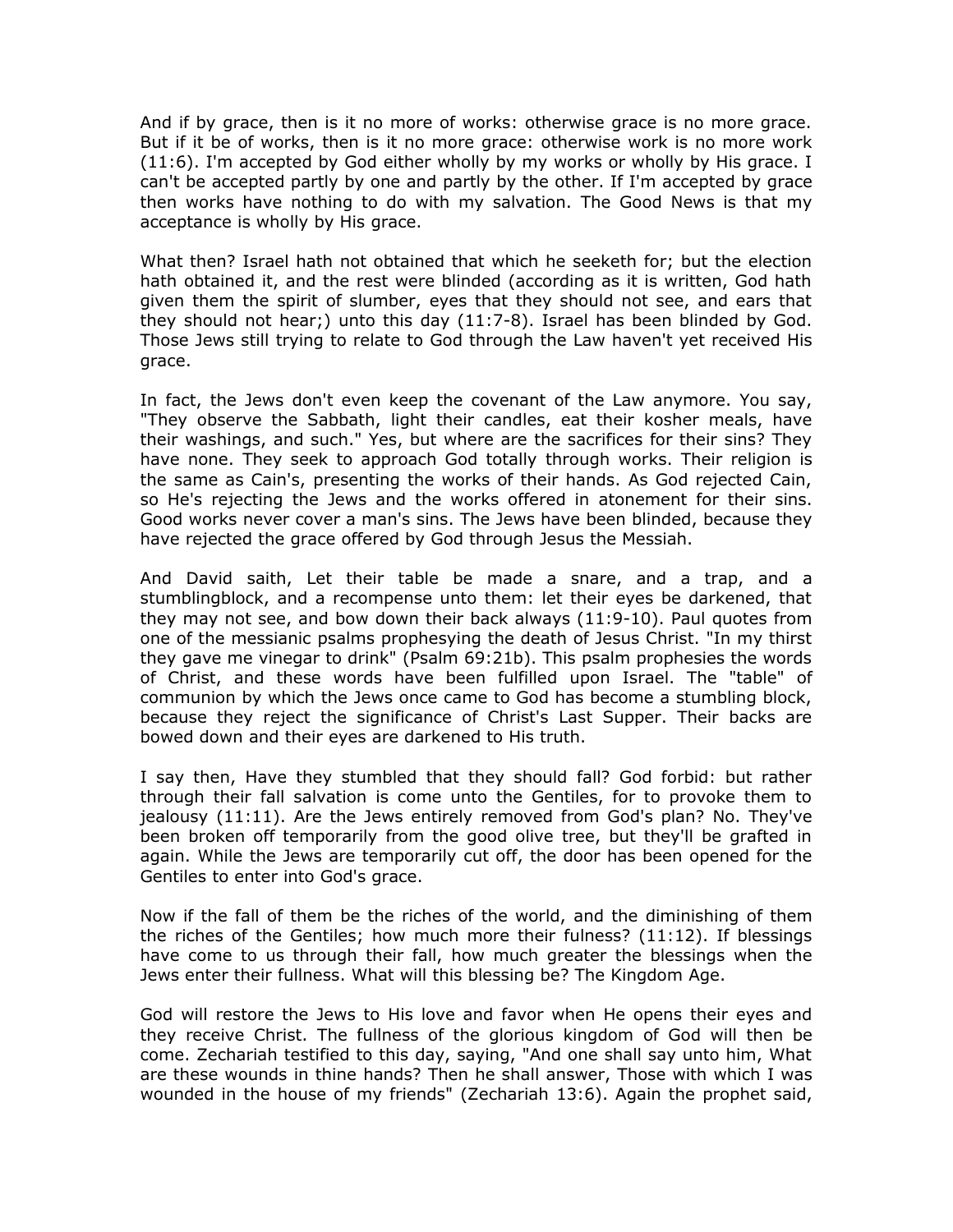"And they shall look upon me whom they have pierced, and they shall mourn for him, as one mourneth for his only son, and shall be in bitterness for him, as one that is in bitterness for his firstborn" (Zechariah 12:10b). One day the Jews will realize their blindness and folly. They'll accept Jesus Christ, and the glorious national restoration of these people will bring in the Kingdom Age.

For I speak to you Gentiles, inasmuch as I am the apostle of the Gentiles, I magnify mine office: if by any means I may provoke to emulation [jealousy] them which are my flesh, and might save some of them (11:13-14). Paul certainly did arouse their emotions. The Jews considered his ministry to the Gentiles as sacrilegious.

Just his presence in the temple once provoked the Jews into trying to kill Paul. When order had been restored by the soldiers, Paul began talking to the Jews in their tongue. "Brothers, listen to me! I've lived all my life as a good Jew. I was zealous just like you. I understand your feelings. I tried to stop this new heresy. I persecuted these Christians. The high priest and all the Council can testify of my zeal."

"In fact, I was on my way to Damascus to persecute the Church there. About noon as I neared the city, a light came from heaven. I fell on the ground and heard a voice saying, 'Why do you persecute me?' I said, 'Who are you, Lord? I want to serve you.' The voice answered, 'I am Jesus whom you are persecuting. I am going to send you to the Gentiles."

When the Jews heard this, they began to scream, taking their coats off and throwing dirt in the air. "Kill him! Rid the earth of him! He doesn't deserve to live!" (Acts 21:27-22:23). Why? Because Paul claimed that God had sent him to the Gentiles with the message of salvation. Such a claim provoked the Jews to frenzy.

For if the casting away of them be the reconciling of the world - if God was able to reconcile the Gentile world to Himself by their rejection - what shall the receiving of them be, but life from the dead? (11:15). God's future acceptance of the Jews will bring life, the Kingdom Age, to the world.

For if the firstfruit be holy, the lump is also holy: and if the root be holy, so are the branches. And if some of the branches [Jews] be broken off, and thou, being a wild olive tree [Gentiles], were grafted in among them, and with them partakest of the root and fatness of the olive tree (11:16-17). As a Gentile, a wild branch, I've been grafted into the tree of the promises, covenants, and blessings of God. By being grafted into Christ, I'm a partaker of God's promises and a beneficiary of all the promises to Israel.

Boast not against the branches. But if thou boast, thou bearest not the root, but the root thee (11:18). You're not holding yourself up, the root is supporting you. So don't boast. You stand only by the grace of God and the mercies of Jesus Christ.

Thou wilt say, then, The branches were broken off, that I might be grafted in.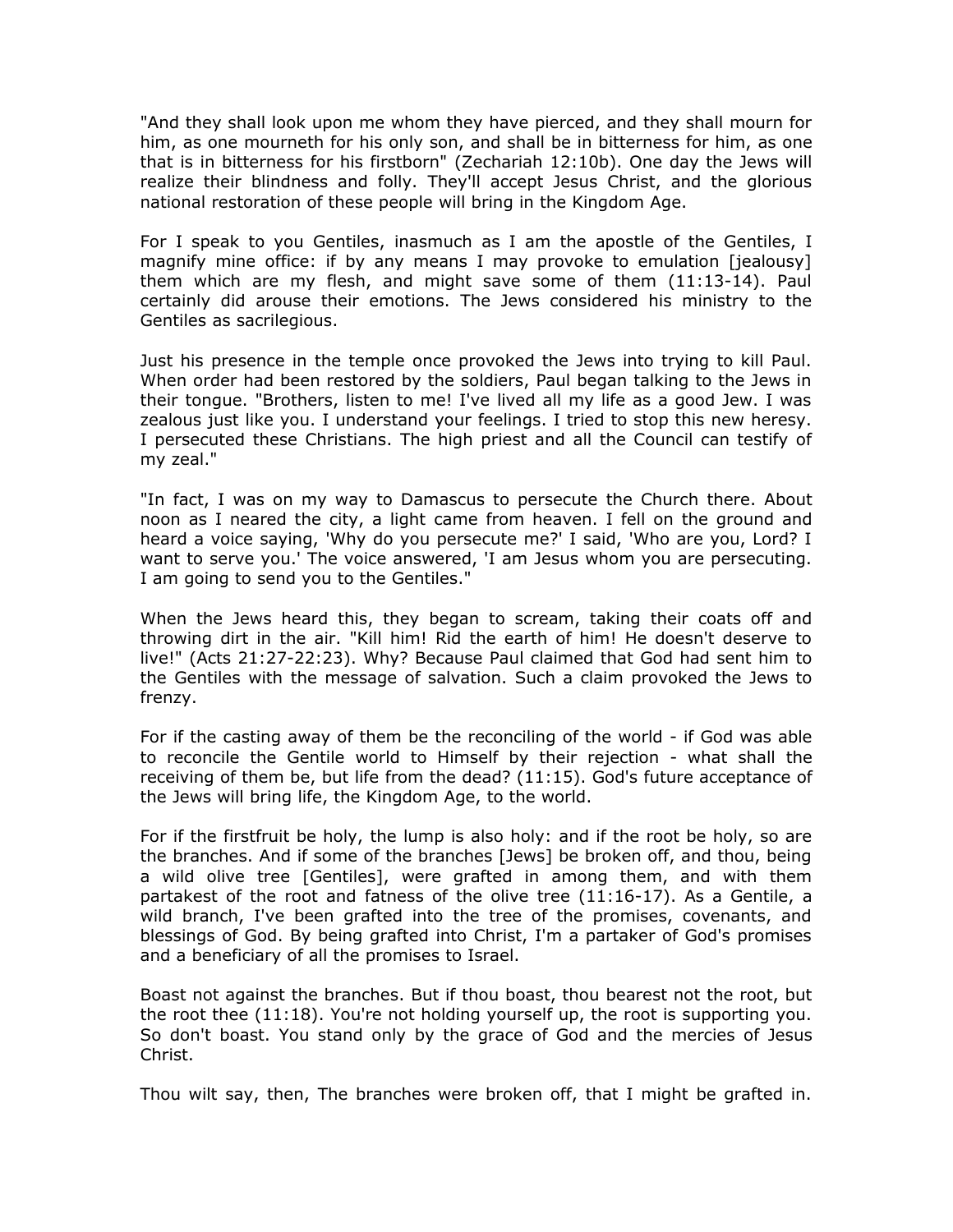Well; because of unbelief they were broken off, and thou standest by faith. Be not highminded, but fear (11:19-20). We must not boast against the Jews or look down on them. We should never think, "God cut them off so that I might be grafted in." We've been grafted in by faith - not because we're worthy, or deserving, or because God saw something special in us. We stand by faith. They were cut off because of unbelief.

For if God spared not the natural branches, take heed lest He also spare not thee (11:21). Since God cut off the natural branches, then the wild branch that's been grafted in can also be cut off.

Behold therefore the goodness and severity of God: on them which fell, severity; but toward thee, goodness, if thou continue in his goodness: otherwise thou also shalt be cut off (11:22). Your standing with God appears conditional; you must continue in His goodness. Jesus said, "Abide in me, and I in you. As the branch cannot bear fruit of itself, except it abide in the vine; no more can ye, except ye abide in me... If a man abide not in me, he is cast forth as a branch, and is withered; and men gather them, and cast them into the fire, and they are burned" (John 15:4,6).

And they also, if they abide not still in unbelief - if the Jews cease in their unbelief of Christ - shall be grafted in: for God is able to graft them in again. For if thou wert cut out of the olive tree which is wild by nature, and wert grafted contrary to nature into a good olive tree: how much more shall these, which be the natural branches, be grafted into their own olive tree? For I would not, brethren, that ye should be ignorant of this mystery, lest ye should be wise in your own conceits; that blindness in part is happened to Israel, until the fullness of the Gentiles be come in (11:23-25).

This blindness has happened to Israel until "the fullness of the Gentiles be come in." This indicates that God has chosen a certain number among the Gentiles to believe. They constitute the fullness of the Gentiles. I believe that the moment the last Gentile chosen by God surrenders his life to Jesus Christ and is born again that this dispensation will come to an immediate close. The Lord will then gather His Church to Himself, and God will once again deal with the nation Israel as His people.

In Daniel 9 the angel told Daniel that there were 70 sevens determined upon the nation Israel. From the time that the commandment goes forth to restore and rebuild Jerusalem to the coming of the Messiah the Prince would be 69 sevens. The angel then said that the Messiah would be cut off without receiving for Himself (the kingdom). The seventieth seven-year cycle of Daniel is yet future. Jesus referred to it in Matthew 24 as the time when the Antichrist will stand in the Holy Place. In II Thessalonians 2:4 Paul said that this Antichrist will there declare that he is God. This has not yet happened, so it's yet to come. Thus, we're still in the time of the Gentiles, waiting for the fullness of the Gentiles to come in.

And so all Israel shall be saved: as it is written, There shall come out of Sion the Deliverer, and shall turn away ungodliness from Jacob: for this is my covenant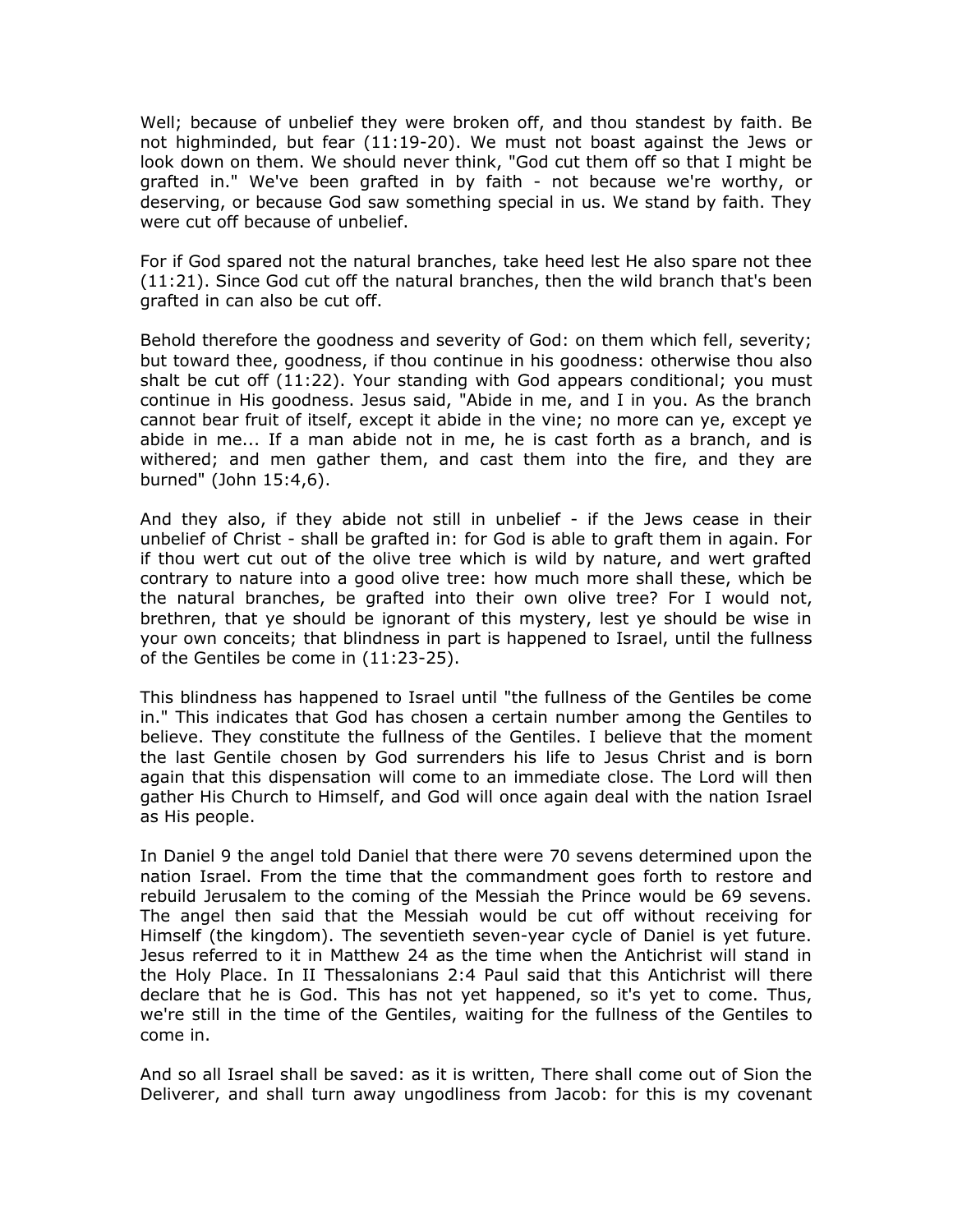unto them, when I shall take away their sins. As concerning the gospel, they are enemies for your sakes: but as touching the election, they are beloved for the fathers' sakes. For the gifts and calling of God are without repentance (11:26- 29). God hasn't changed. He has called the Jews, and they're still His elect.

Notice that God calls these future Jewish believers His "election." This helps us to understand the prophecy in Matthew's gospel. "Immediately after the tribulation of those days they shall see the Son of man coming in the clouds of heaven with power and great glory. And he shall send his angels with a great sound of a trumpet, and they shall gather together his elect from the four winds, from one end of heaven to the other" (Matthew 24:29-31). The "elect" refers to Jewish believers, and these prophecies in Matthew 24 are on Jewish ground.

Some Christians use Matthew 24 as proof that the Church won't be gathered to Christ until after the Tribulation and the return of Jesus. Not so. This passage will be the fulfillment of God's promise to His elect people, the Jews.

Jesus said, "Pray ye that your flight be not in the winter, neither on the Sabbath day" (Matthew 24:20). How many Christians would hesitate to travel on a Saturday, the Sabbath? We're free to travel as much as we want in all directions on Saturday. However, a Jew seeking righteousness by the Law cannot walk more than two-thirds of a mile on the Sabbath day.

Some people say that God has cut off Israel and is finished with them. No, "God forbid." As Augustine said, "If you understand the dispensations, everything else is simple." Thinking that God is finished with Israel brings confusion. The greatest revival in the world is yet to take place, as God again draws these people to Himself, opens their eyes, and they recognize Him. What a beautiful day that will be!

For as ye in times past have not believed God, yet have now obtained mercy through their unbelief: even so have these also now not believed, that through your mercy they also may obtain mercy. For God hath concluded them all in unbelief, that he might have mercy upon all (11:30-32). The mercy of God has now been extended to all men. The Jews are now in unbelief. In this position they're able to receive the mercy of God.

O the depth of the riches both of the wisdom and knowledge of God! how unsearchable are his judgments, and his ways past finding out! (11:33). We've been looking at the ways of God - His sovereignty, calling, election - and we find these difficult to understand. For years I sought to reconcile divine sovereignty and human responsibility, eternal security and free moral agency. I pondered them, but I found it futile to search the judgments of God.

One day in exasperation I slammed down my fist and said, "God, I cannot reconcile Your sovereignty with my responsibility!" God spoke to my heart clearly and said, "I never asked you to reconcile it. I only asked you to believe it." I've had peace ever since.

I still cannot reconcile the difficulties, but I don't have to. I just accept and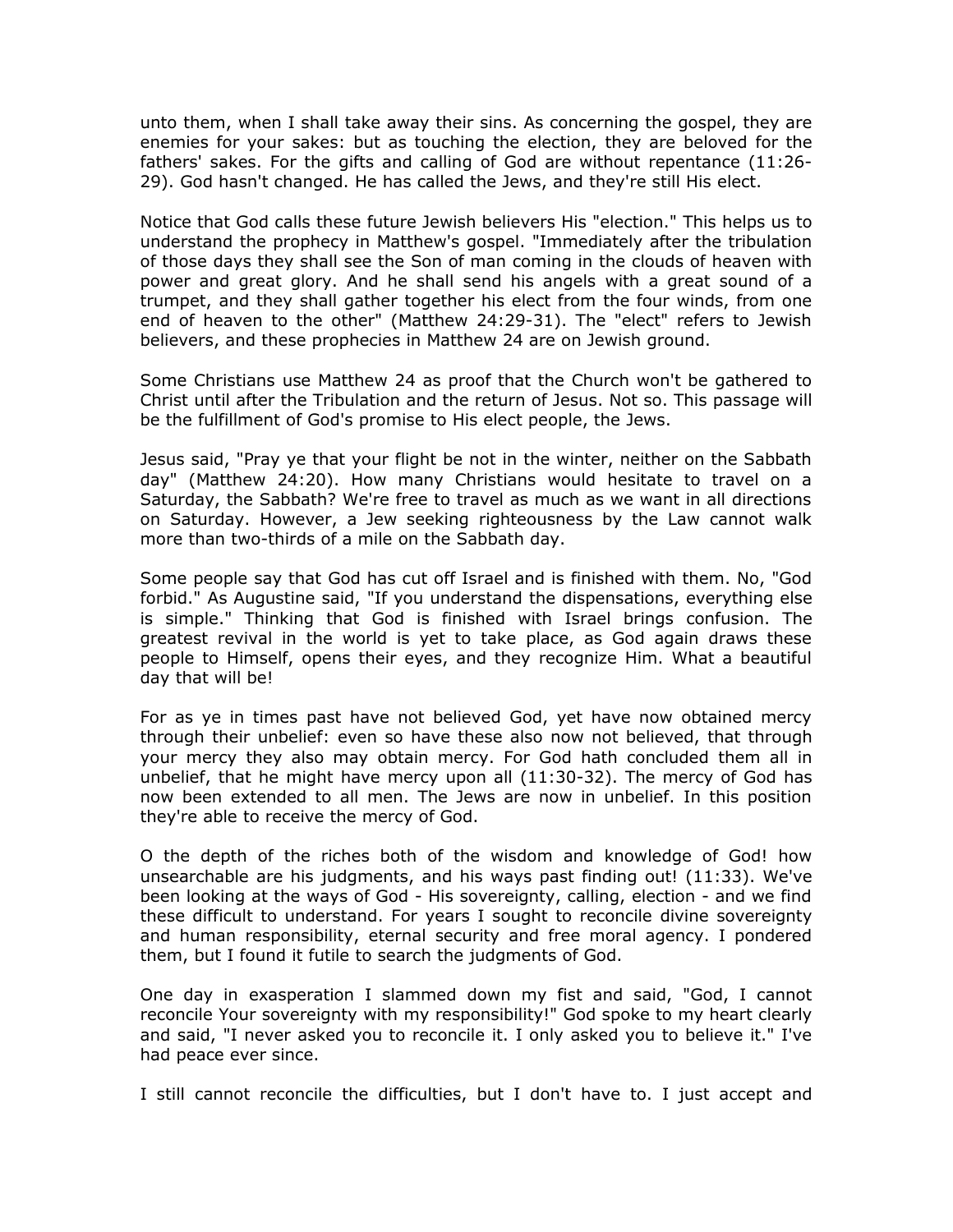believe in these truths which remain to me irreconcilable. God is absolutely sovereign and can do whatever He wants. He can harden my heart, show me mercy, damn me, or save me. I believe that I can choose to call upon the Lord and be saved. He is sovereign, yet I have the choice. Though I cannot reconcile that, I believe it.

For who hath known the mind of the Lord? (11:34a). How can I understand the mind of God or think as He thinks? "Such knowledge is too wonderful for me; it is high, I cannot attain unto it" (Psalm 139:6). Or who hath been his counselor? (11:34b). God doesn't need my advice. He can run the universe without me telling Him how to do it. How many times have I been so foolish as to try to counsel God?

Or who hath first given to him, and it shall be recompensed unto him again? (11:35). God will not be a debtor to any man. Jesus said, "Give, and it shall be given unto you; good measure, pressed down, and shaken together, and running over" (Luke 6:38). This is one of the spiritual laws that God has established in the world. We're familiar with the natural laws of the universe, such as electricity, magnetism, and gravity, and we've learned to use them for our advantage. Though I don't understand how the law of electricity functions, it doesn't keep me from turning on the lights.

People often fail to realize that God has also established spiritual laws as predictable in cause and effect as natural laws. We cannot give to God without Him multiplying back to us. Because we cannot understand how the spiritual laws operate, we often fail to use them. I cannot understand why the more I give to God the more I'll receive, but I know that it works.

For of Him, and through Him, and to Him, are all things: to whom be glory for ever. Amen (11:36). Paul ends Chapter 11 with this wonderful doxology. To God be glory forever! For it's all wrapped up in Him. The universe with all its processes, all the realms of understanding and logic, all the love, mercy, and grace belong to Him.

## 12. The Living Sacrifice

In several of his Epistles Paul gently but earnestly uses the phrase, "I beseech you." This is the way God talks to us. He doesn't say, "I demand this!" Rather, He speaks to us quite tenderly. I beseech you therefore, brethren (12:1a).

"Therefore" always refers to a prior thought and links the present statement with it. This "therefore" takes us back to the comments on the love, mercy, and grace of God which have provided our election, calling, justification, and glorification. Because we're now justified, Paul urges, by the mercies of God, that ye present your bodies a living sacrifice, holy, acceptable unto God, which is your reasonable service (12:1b).

"Reasonable" is translated from a Greek word meaning "logical." To commit my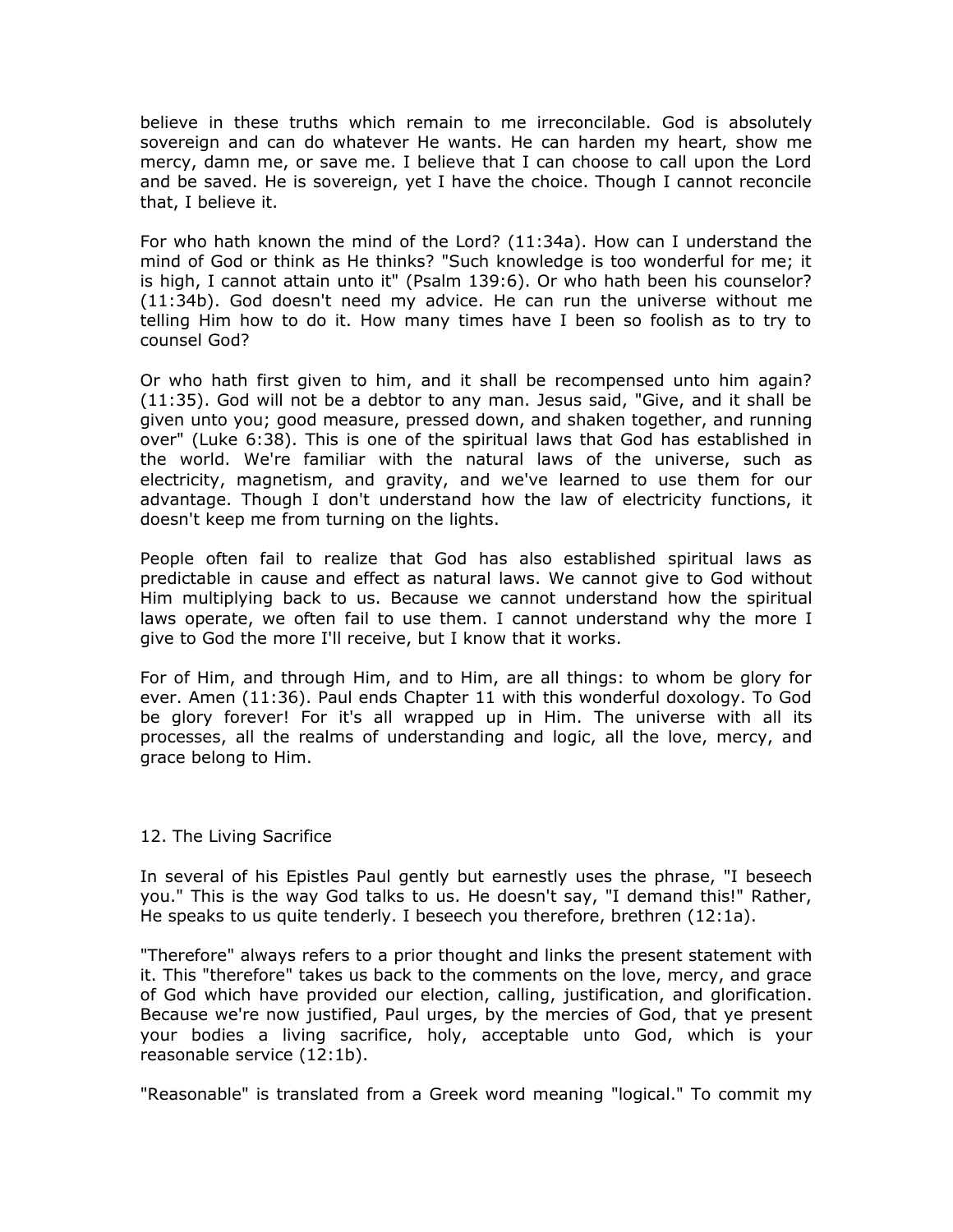life to God for Him to direct is logical, because God knows the end of a matter from the beginning. God's wisdom is so much greater than mine. He has never made a mistake and never will. I have made many mistakes and still do. It makes good sense to seek His counsel and guidance and to give my life to His direction.

God could work apart from human instruments. He could use angels to do His work, and they could probably do a much better job. I wish He would use His angels instead of some of the hucksters I've seen on television. In any event, God has chosen to use people like you and me to do His work.

Rather than offer a slain sacrifice as in the Old Testament, you're to offer your body as a living sacrifice. Present your body as an instrument in God's hands, and He'll use you to accomplish His work in the hearts and lives of those around you.

And be not conformed to this world (12:2a). Immense pressures are working to conform you to this world's system. If you don't conform, the advertising agencies make you think that you're missing out on life. Peer pressure and the mores of society are powerful instruments in Satan's hands. Yet we're told, Be ye transformed by the renewing of your mind (12:2b).

A great difference exists between "conformed" and "transformed." Earlier in Romans Paul said, "Ye are not in the flesh, but in the Spirit, if so be that the Spirit of God dwell in you. Now if any man have not the Spirit of Christ, he is none of his" (Romans 8:9). Paul was explaining the two sides of man's nature, flesh and spirit. Being "Transformed by the renewing of your mind" means that your mind is no longer occupied with the fleshly side of your nature.

Many people seek to relate man to animals, because they want to live like animals. Animals don't possess a spirit and live solely on a body-conscious level. So, the man who wants to feel free of any responsibility to God disclaims his spiritual capacities and proclaims himself a highly evolved animal. He's constantly searching for the missing link between himself and the ape. Natural man does have a missing link, but it's not between him and the animal kingdom. It's between him and God. Man, created in the image of God, has fallen from the spirit-controlled being he once was to the flesh-controlled creature he has become. Now God seeks to restore man into His image by the new birth.

Jesus said, "That which is born of the flesh is flesh; and that which is born of the Spirit is spirit. Marvel not that I said unto thee, Ye must be born again" (John 3:6-7). The mind of the flesh is death, but the mind of the Spirit is life and peace (Romans 8:6). By living on the spiritual side of life, your mind is occupied with the things of God. By this transformation from flesh to spirit, you're born again and your mind is renewed.

That ye may prove what is that good, and acceptable, and perfect, will of God (12:2c). The desire expressed in many hearts is: "If I only knew God's will for my life." So many want to do the perfect will of God, but unfortunately don't know what it is.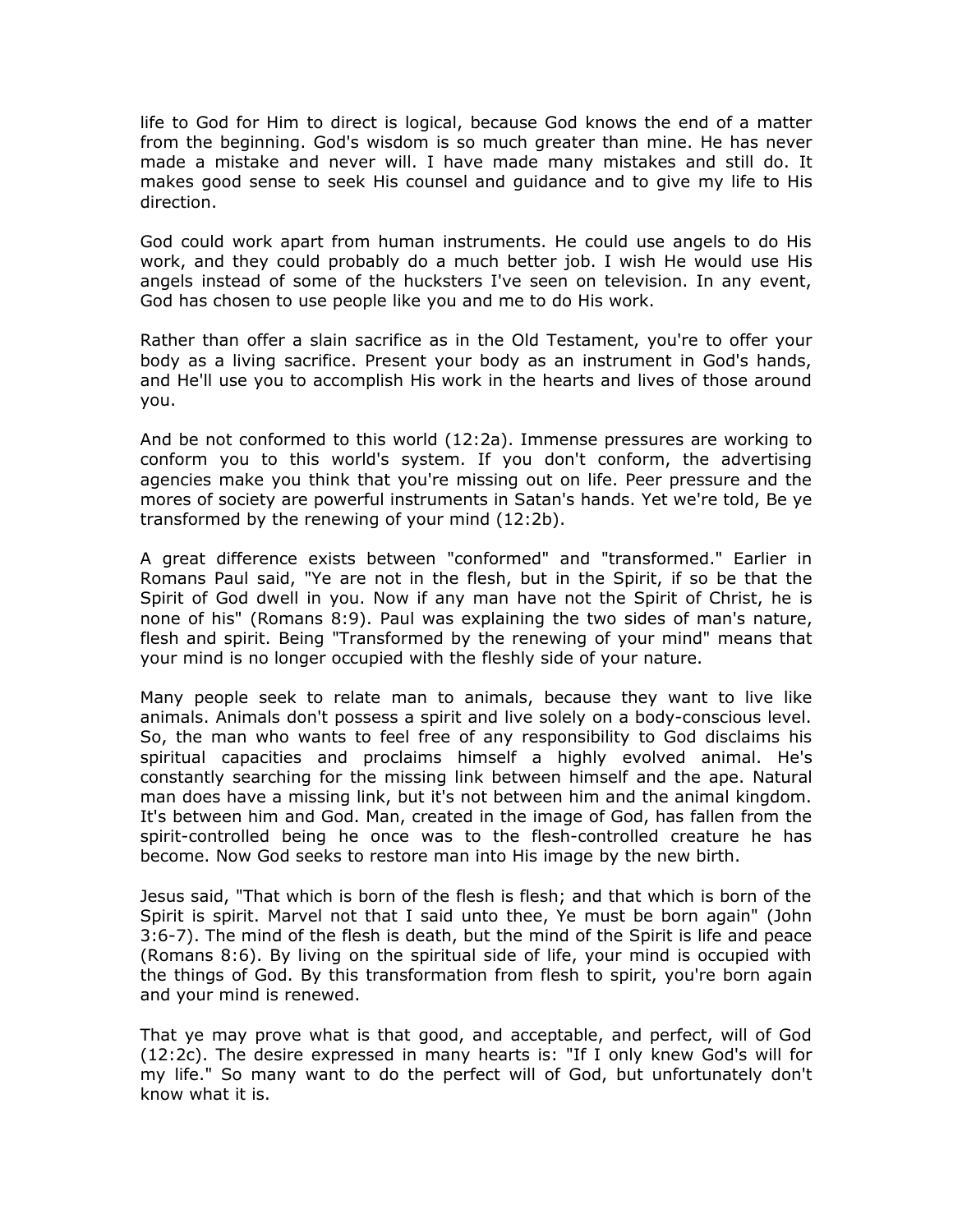Here Paul gives a two-step method for knowing the will of God for your life. First, present your body to God. Writing to the Corinthians, Paul asked, "Don't you know that your body is the temple of the Holy Spirit?" (I Corinthians 6:19). God has made a claim on your body, and He wants you to yield it to Him so that it's under the control of His Spirit. Second, you must not be conformed to this dead world, but be transformed in your mind to the world of the Spirit. When you present your body as an instrument in God's hand, you become a nonconformist to this world of sin and you're transformed by His Spirit. Then you find God's will for your life.

I believe that God reveals His will to me daily. I get up in the morning and say, "God, today my life is Yours. My body is available for You to use as You see fit. Lead me, guide me, and work out Your perfect will in my life." God reveals His will to me, because I've asked Him and trust Him to do just that.

Too often we assume that God only reveals His will in exotic ways such as tinglings down the spine or fiery letters in the sky. When I entered Bible college, I learned that some students had seen visions or messages emblazoned in the sky calling them into the ministry. I didn't have any such experiences. Actually, I had the least spectacular call to the ministry of anyone in school. All I had was a desire to serve God by learning more of His Word.

After all these years I'm one of the few from my class still in the ministry. Many former classmates are selling cars or working in some such occupation. I sometimes wonder what happened to those fiery letters in the sky.

When we expect the will or call of God to come in dramatic ways, we don't anticipate the natural ways by which He so often leads us. Many times during the day God's hand is leading me, but I'm not even aware of it.

Some people expect a divine signal system to give them directions. "Turn left! Beep! Beep! Go forward" They're looking for the spectacular, so they bemoan the fact that they've never been led by God. In looking over my life's situations, I realize that God has worked out things with perfect timing. My hindsight shows me that my promptings to do a particular thing had come from God.

God leads us in natural ways. He said that He would write His Law on the tablets of our hearts (II Corinthians 3:3). He places in our hearts the desire to do a particular thing. After we do it, we realize that the prompting came from God. It's wonderful to realize that we were listening to God, got His message straight, and played a part in a particular circumstance for His glory. The awareness of God's hand upon our lives is an overwhelming and humbling experience.

So often God leads us one step at a time. In the midst of a successful revival in Samaria, Philip was told by God, "Go down to Gaza, which is desert." Philip obeyed the prompting of God, and when he came to Gaza he saw the chariot with the Ethiopian eunuch. The Lord said, "Go near and join him" (Acts 8:26-29). The second step in the leading didn't come until Philip had obeyed the first. If he had disobeyed the first command, he never would have received the second.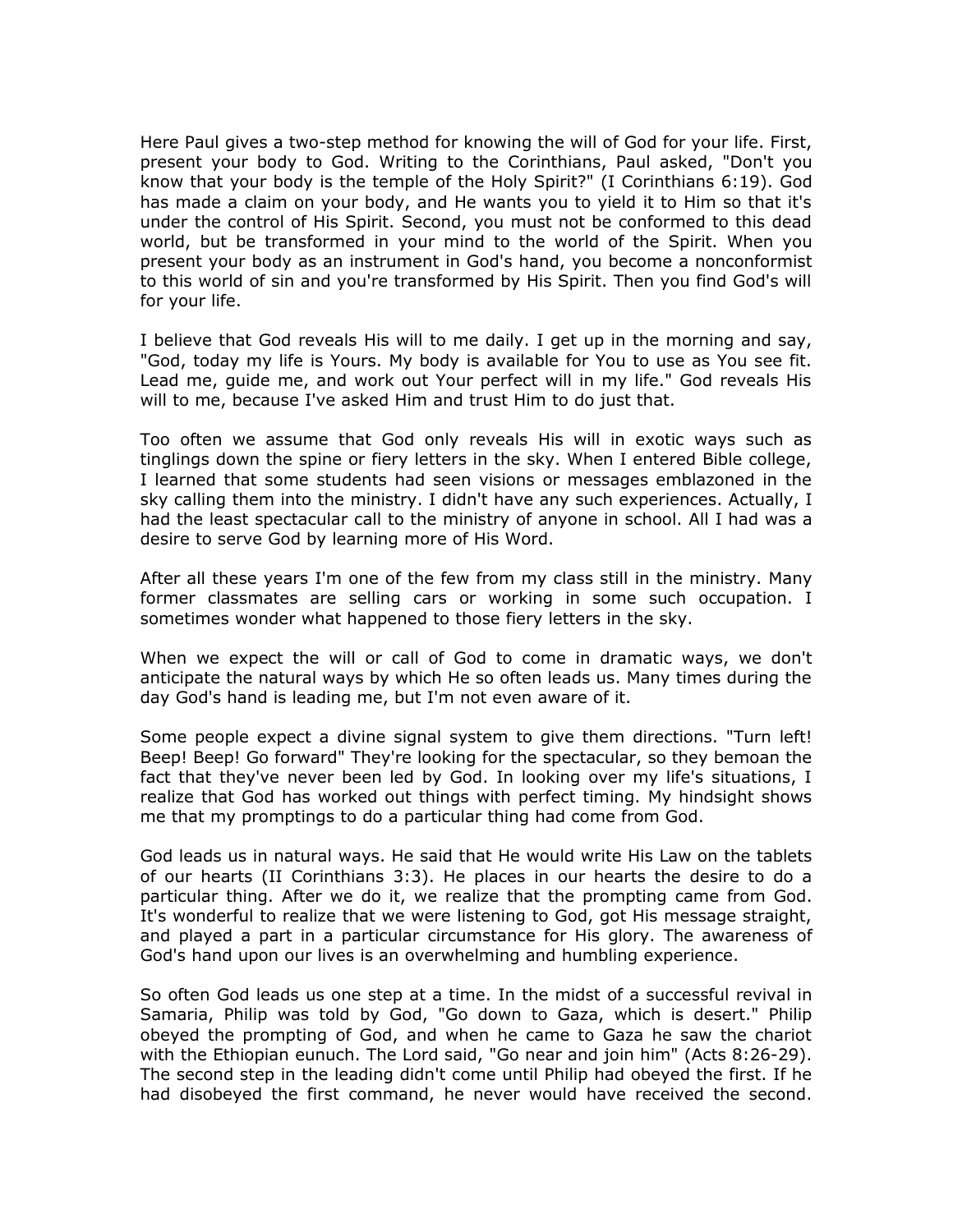Thus, he never would have known what God's will was for him in Gaza. We often demand to know God's reasoning; but the revelation of His will to our lives is progressive, as we obey step by step.

For I say, through the grace given unto me, to every man that is among you, not to think of himself more highly than he ought to think; but to think soberly, according as God hath dealt to every man the measure of faith (12:3). Thinking more highly of myself than I ought is one of my greatest problems in serving God. In trying to find the reasons why God chose me, I sometimes think that He knew He could trust me. However, God uses me simply because He wants to. As a human instrument, I must beware the danger of accepting the glory that belongs to God. Lest I ever be puffed up because God uses me, I remember the instrument that He chose to speak to Balaam: a simple donkey (Numbers 22:22- 33).

When God places the anointing of His Spirit on you as His instrument, people will oftentimes magnify you as someone special. You can't stop them, but you can refuse to accept their plaudits. When Peter and John were used by God to heal the lame man in the temple, the people gathered around Peter. They looked at him in awe, as if to say, "You must be a very holy man for God to use you. "

Peter pointed to the healed man and said, "Men of Israel, why do you marvel at this? Why do you stare at us as though we through our own power or godliness have made this fellow walk? This is the power of Jesus Christ demonstrated to you. Glorify Him!" (Acts 3:1-16).

Peter knew that he was a blunderer and a weakling. Jesus had told him, "The spirit indeed is willing, but the flesh is weak" (Matthew 26:41b). So when the Lord anointed and used him, Peter wasn't about to take any credit for it.

When God begins to anoint you, don't take the credit. Paul asked, "What do you have that you did not receive?" (I Corinthians 4:7b). If you've been given a talent, ability, or gift, why go around as though it came from you? If God didn't put intelligence in you, you'd be a babbling idiot. You can think and reason only because He has given you the ability. So never magnify yourself or your abilities.

Because of the beautiful inspiration of the Spirit, I'll occasionally deliver a really good sermon. Once, after an especially good one, I was walking toward the back of the church and the devil was on my shoulder. He said, "You gave a great sermon! You really blessed the people today!"

The Lord was speaking to me also. He said, "What did you give but what you received?" I said, "Nothing, Lord." He said, "Then you won't take credit for it, will you?" I said, "No way, Lord!" Whatever I have has come from God. Paul says that every man ought to think soberly, according as God hath dealt to every man the measure of faith (12:3b). Man has a tendency to exalt the idea of faith, and this can easily become a matter of spiritual pride. "God does such wonderful things through me because of my great faith." As though a man's faith was at the center of God's great work!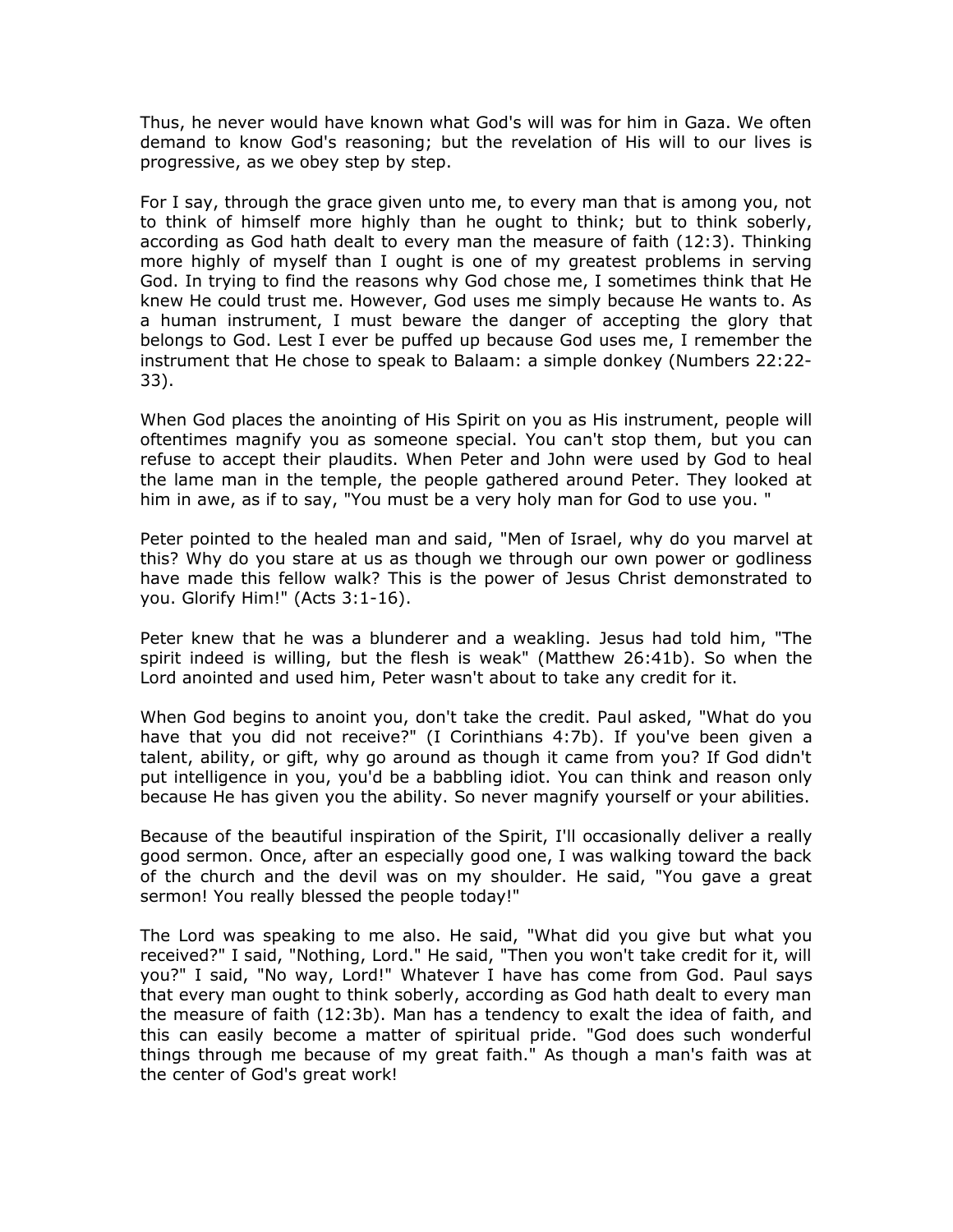Paul said, "By grace are ye saved through faith; and that not of yourselves: it is the gift of God" (Ephesians 2:8). You may say, "What? We don't get any credit?" No. God gave us the necessary measure of faith to believe in the grace that He was offering. If He hadn't given us that faith, we couldn't believe. We'd still be out in the dark, looking in.

Peter explained to the wondering throng how the lame man was walking and leaping: "Yes, the faith which is by Him" (Acts 3:16). The faith for the miracle had come by Jesus Christ. Peter wasn't even claiming the faith as his own. This is quite revealing in light of all the proddings we receive nowadays to greater faith. Faith is God's gift to us, and He has given to each man a measure of faith.

For as we have many members in one body, and all members have not the same office: so we, being many, are one body in Christ, and every one members one of another (12:4-5). After going to such great lengths to bring Christians together, God must grieve over a body that is so divided, splintered, and antagonistic. Be thankful that your body isn't in the same shape as the Church body, where one eye wants nothing to do with the other because it doesn't see things exactly the same way. At times the body of Christ must look spastic with its fightings, jealousies, and divisions. How tragic to see members tearing one another down.

What does a non-Christian think when he sees the division in the body of Christ? He goes away with the impression that the body of Christ is sick.

Though it is one, the body has many members, and every part has a different purpose. We're members one of another. In a sense, the Holy Spirit is the nervous system coordinating the work of the body. Under His direction the parts work together smoothly to make a strong witness to the world. I thank God for the body's witness when the Spirit is directing it. As Paul wrote to the Romans, "Your faith is spoken of throughout the whole world" (Romans 1:8b). Our faith is known worldwide when the body is functioning properly. If only we'd forget our denominational allegiances!

I don't think that all Christians should meet in the same church. The variety of gatherings with the different modes of worship is important, as it meets the many particular needs within the body of Christ. However, we shouldn't develop our own exclusive club where we look down on others and say, "They don't worship or teach like we do." Remember, we're one body, and God uses each fellowship as a light to reach the world around it.

Everyone has a function within the body. The ear is as important as the mouth. God has called me to be a mouth, but if you don't have ears to hear, what good is a mouth? The body must have input as well as output.

Having then gifts differing according to the grace that is given to us (12:6a). God gives each one a gift suitable for his ministry within the body. We often ask for gifts, as the Scripture says, "Covet earnestly the best gifts" (I Corinthians 12:31a). For a long time I desired certain gifts that I didn't have. I fasted, prayed, and promised to use them in the right way, but God hasn't seen fit to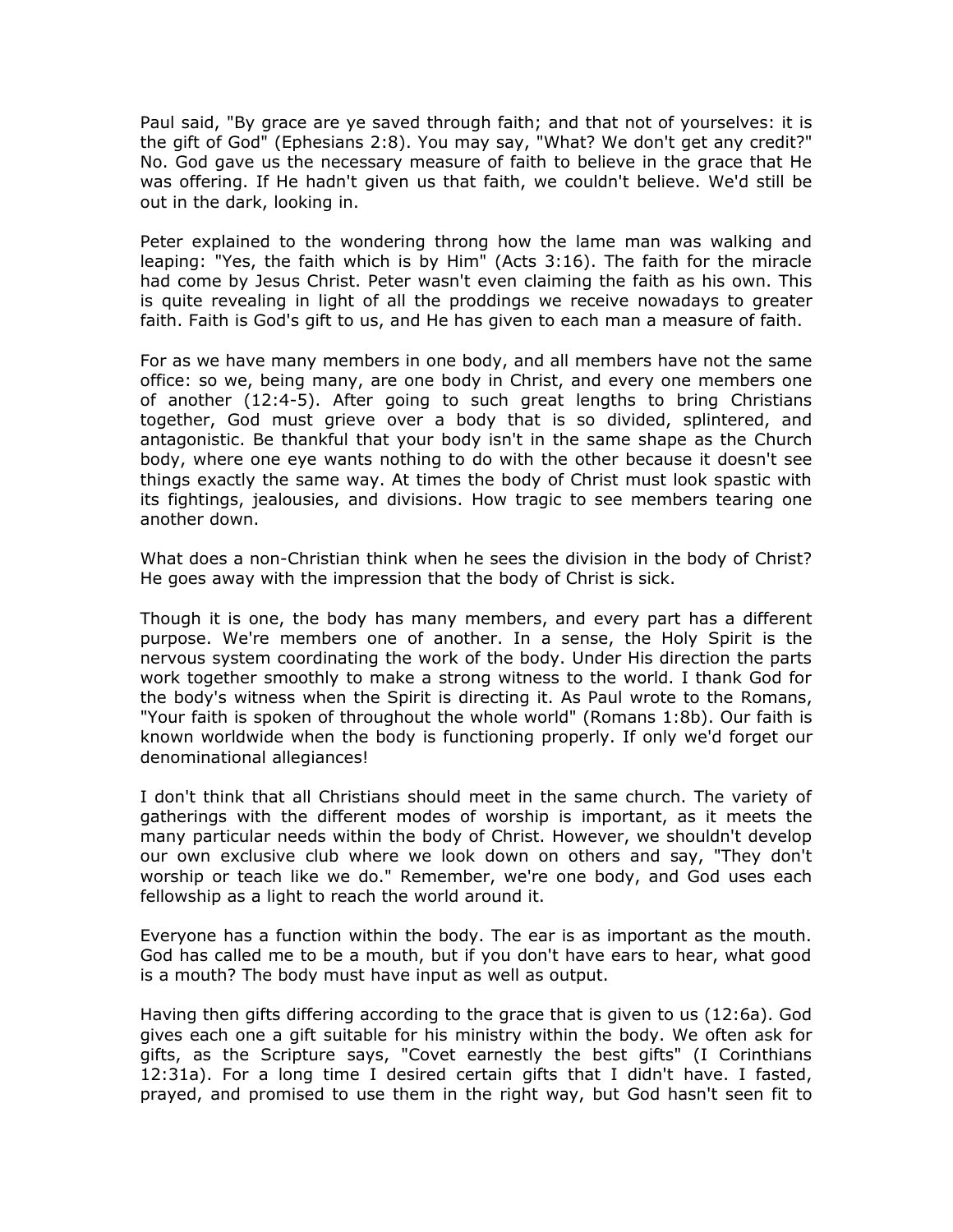give them to me. The last time I talked to Him about it, He let me know what my gift was and told me to be satisfied with that.

"But Lord, I want the gift of healing. Think of what I could do with it!"

He said, "Charles, I called you to teach."

God impressed His answer upon my heart, and He told me that He had already bestowed upon me the more excellent way. I said, "Thank You, Lord. I'll take it." It's so exciting to be an instrument through which God shows His love!

If you have the gift of prophecy, then you should prophesy according to the proportion of faith (12:6b). What does that mean? Sometimes the Lord will give you an unusual prophecy and you may not have enough faith to speak it. "Lord, is this really from You? What if I speak it and it doesn't happen?" I've been in that boat many times. The Lord has given me prophecies on numerous occasions, but I didn't utter them due to a lack of faith. Once the unspoken prophecy had come true, I wished I had uttered it.

The gift of prophecy must be exercised according to your proportion of faith. Of course, you're putting your gift on the line by speaking. If you utter something in the name of the Lord and it doesn't come to pass, then you - not the Lord made a mistake.

Or ministry, let us wait on our ministering (12:7a). We often make a mistake by thinking that the ministry means standing behind the pulpit. No, that isn't where real ministry takes place. True ministry means serving one another. Some people have a wonderful way of exercising this gift. Others exercise it so you feel obligated to them, because they keep reminding you of their service. Actually, all the gifts can be exercised in good or bad ways. We need the guidance of the Spirit in using His gifts.

Or he that teacheth, on teaching (12:7b). If your gift is teaching, I believe that you should be first and foremost a student. The Bible says that the Holy Spirit will bring to your remembrance "whatsoever I have said unto you" (John 14:26b). This means that you must have learned His sayings. Thus, the gift of teaching requires diligent study of the Word of God.

Or he that exhorteth, on exhortation (12:8a). Exhortation is an extremely important gift in the Church. Sometimes we need to be pushed in the right direction, like the little boy on the diving board. He wants to jump. Everybody is yelling "Jump!" But he's too scared. He walks off the board, then back on again. He needs someone to come up and give him a push.

The exhorter gives us a little shove in the right direction. He encourages us to trust the Lord, believe the promises of God, and open our hearts in worship and praise to Him. He exhorts us to action by applying the truths of God in our particular walk.

He that giveth, let him do it with simplicity (12:8b). Did you know that there is a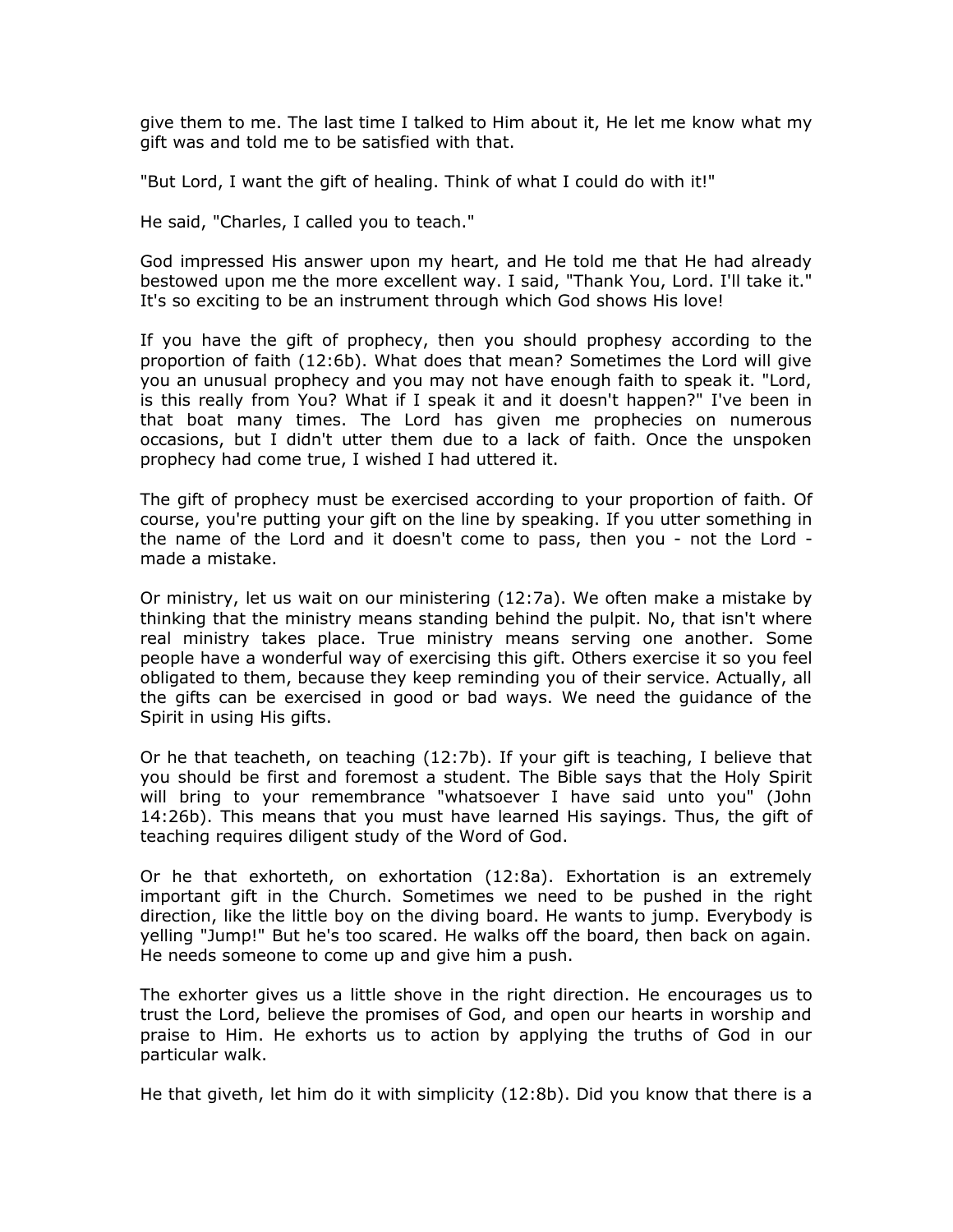gift of giving? Some Christians have this special touch from God. If that is your gift, "do it with simplicity." Otherwise, you can make your giving a complicated matter by wrapping strings around it.

There is also the gift of ruling. He that ruleth, with diligence (12:8c). A person with this gift should diligently govern those under his authority.

He that sheweth mercy, with cheerfulness (12:8d). What a valuable gift! When I'm going through a bad time, I don't want to talk with someone who won't sympathize. I need understanding and comfort, so I look for a Christian with the gift of mercy. If you have this gift, exercise it with cheerfulness. Enter into the person's suffering and then lift him with the cheerfulness of the Spirit.

Let love be without dissimulation [be sincere]. Abhor that which is evil (12:9). One of the major weaknesses of the Church is a great tolerance for evil. We've practically established peaceful coexistence with the works of darkness. However, we're supposed to resist them. We need to hate evil and cleave to that which is good (12:9b).

Be kindly affectioned one to another with brotherly love; in honour preferring one another (12:10). Each verse in Chapter 12 is a complete message in itself and displays Paul's gift of exhortation in operation.

Not slothful in business; fervent in spirit; serving the Lord (12:11). Christians must consciously do all things as unto the Lord. It hurts me when a Christian separates his business from his spiritual life. Once I did business with a fellow in the church. When I questioned him about the product, he gave me a line that I'd expect to hear from a con man. I also grieve whenever one of the sheep is cheated by another member of the church. The whole concept behind a business operated by a Christian is to serve the Lord. Whatever he does in word or deed should be for God (Colossians 3:17). You can't cheat a brother for the glory of God. Anyone guilty of this is deceived by his own greed. Many divisions sprout up within the body because of these unethical business practices.

Rejoicing in hope (12:12a). It's impossible to rejoice in all circumstances. However, I can always rejoice in the Lord, lifting myself above circumstances and fixing my eyes on Him. I can always rejoice in hope, because I can always hope that the circumstances will improve. "I can't get any lower, but the Lord will see me through!"

The Word of God never tells us to rejoice in circumstances themselves. Some people encourage us to do that, but it's unrealistic. I like practical Christianity, and that's what the Bible gives us.

Be patient in tribulation (12:12b). "Tribulation worketh patience" (Romans 5:3). As we said before, these two are often tied together. When we pray for patience, we usually experience tribulation. This teaches us the very patience we need.

Continuing instant in prayer; distributing to the necessity of saints; given to hospitality. Bless them which persecute you: bless, and curse not. Rejoice with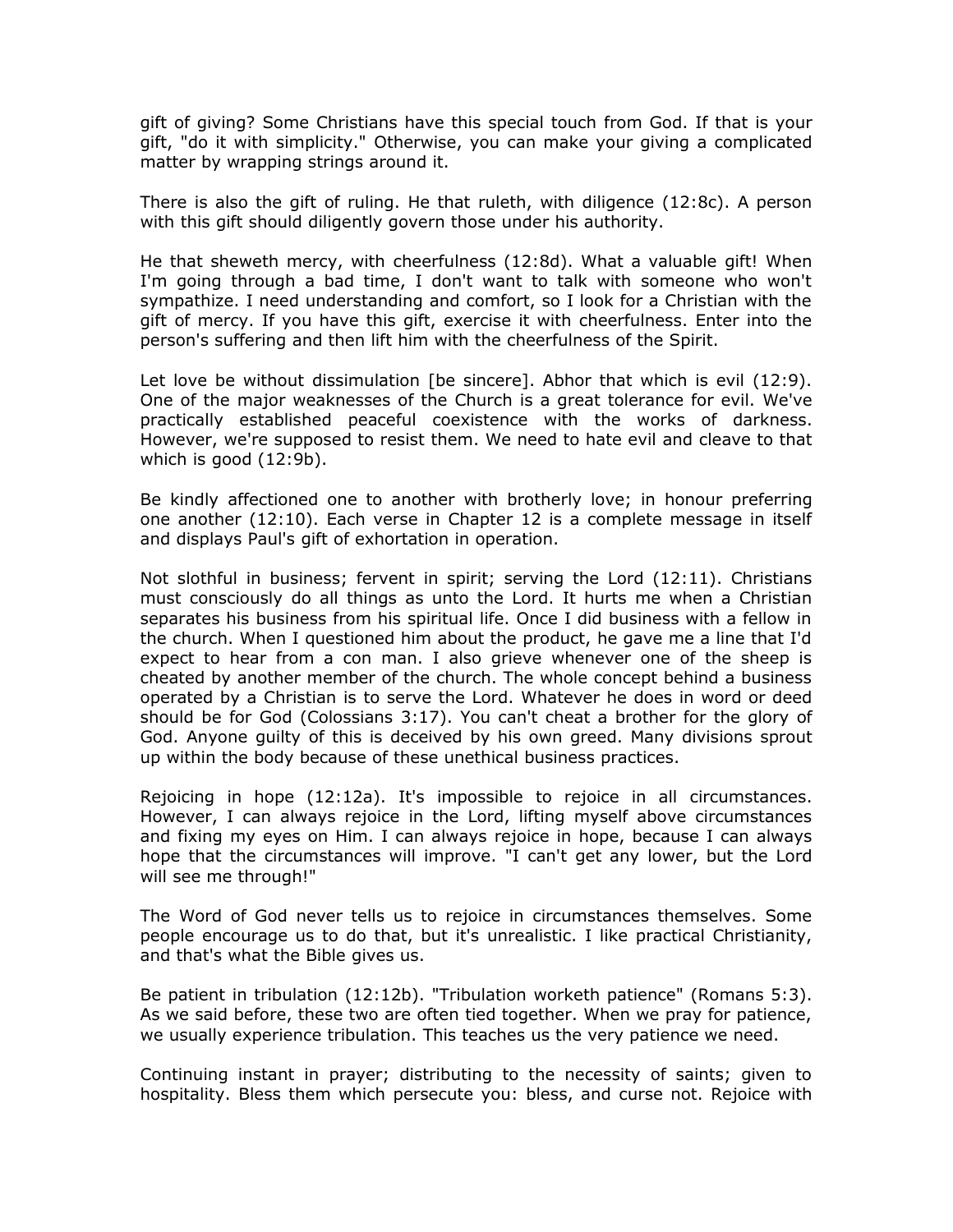them that do rejoice, and weep with them that weep. Be of the same mind one toward another. Mind not high things, but condescend to men of low estate. Be not wise in your own conceits. Recompense to no man evil for evil. Provide things honest in the sight of all men (12:12b-17). This is Paul's exhortation to practical Christianity.

If it be possible, as much as lieth in you, live peaceably with all men (12:18). I'm glad that Paul admits that this is sometimes impossible. Still, we must never be the cause for strife with others. Living peaceably with all men means that we overlook things, ignore statements, and pass off irritations. Sometimes it's much better to pretend that we didn't hear a certain remark. Unfortunately, some people spill out their poison louder a second time. Then we know that peace is impossible. In any case, we're never to curse or lash back at them. Certain people are crude, but that's no excuse for us to act the same way. If they want to have their say, let them. Don't recompense evil for evil.

Paul continues, Dearly beloved, avenge not yourselves, but rather give place unto wrath: for it is written, Vengeance is mine; I will repay, saith the Lord. Therefore if thine enemy hunger, feed him; if he thirst, give him drink: for in so doing thou shalt heap coals of fire on his head (12:19-20).

A Scripture may seem obscure because we're not familiar with the customs of the day. Heaping coals of fire on a person's head wasn't a cruel act. In biblical times people carried containers of charcoal on their heads. Sometimes they'd have to walk far to get live coals to start their fire at home. Heaping live coals on someone's head wasn't a curse but a favor.

Finally, Paul says, Be not overcome of evil, but overcome evil with good (12:21).

# 13. Obedience and Love

Let every soul be subject unto the higher powers. For there is no power but of God: the powers that be are ordained of God (13:1). I accept this Scripture as the truth, but I don't always agree with God's choices of those in power.

God ordains some leaders who bungle the job badly. Such rulers become instruments to ripen a nation for judgment. Their mismanagement and injustices totally manifest the country's corruption so that no one questions God's judgment when it falls.

We know that our country needs judgment today, and we're being ripened for it. The deteriorating moral climate in the United States is reflected in the decisions made by our courts. Judicial decisions have been one of the greatest factors in opening the floodgates of corruption and immorality upon our land.

I believe that God has given our judges the power to make these landmark decisions. Because of this, I believe that He wants to bring judgment upon our immoral society, and He'll be blameless when He does.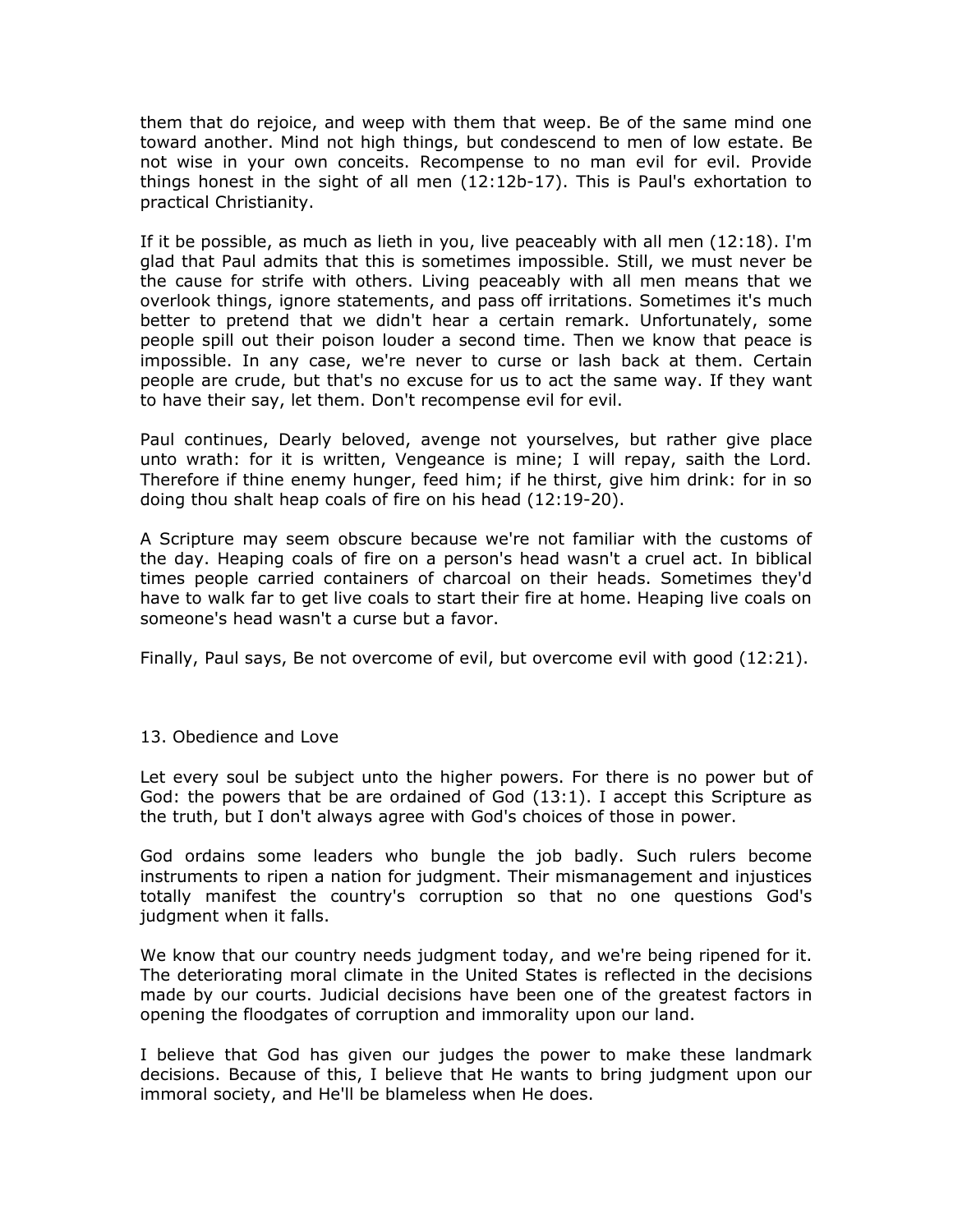When God told King Nebuchadnezzar of Babylon that his kingdom would fall to the Medo-Persian empire, the king built a ninety-foot golden image. He set up the statue in defiance of God's word and demanded that men worship it as a symbol of an eternal Babylon. "Is not this great Babylon that I have built for the house of the kingdom by the might of my power, and for the honour of my majesty?" (Daniel 4:30).

For these things God allowed Nebuchadnezzar to go insane. The king lived with the oxen for seven seasons. The dew of the heavens settled upon him, he ate grass in the fields, his nails grew like claws, and his hair like feathers covered his body - until he realized the truth. God in heaven establishes the kingdoms of men and puts in charge whomever He wishes.

Then Nebuchadnezzar made a proclamation about God. "He doeth according to his will in the army of heaven, and among the inhabitants of the earth: and none can stay his hand, or say unto him, What doest thou?" (Daniel 4:35). The king of Babylon came to his conclusion the difficult way. It's much easier just to believe that Romans 13:1 is true!

Whosoever therefore resisteth the power, resisteth the ordinance of God and they that resist shall receive unto themselves damnation. For rulers are not a terror to good works, but to the evil. Wilt thou then not be afraid of the power? do that which is good, and thou shalt have praise of the same (13:2-3). You don't need to fear the police as long as you obey the law. When you're traveling at the speed limit, you're not afraid. When you're traveling 25 miles-an-hour above the speed limit and pass a black-and-white car with a radar scanner in the side window, fear grips your heart.

Those who enforce the law aren't a threat or terror to you when you're obedient. Law-abiding citizens receive praise from the civil authorities. A police officer is only a terror to those who do evil works, for he is the minister of God to thee for good (13:4a). The next time you're stopped for speeding or violating the law, don't be nasty or angry. The officer may have saved your life. Be thankful for the police. If they weren't enforcing the laws, our society would be a much worse jungle than it is now.

But if thou do that which is evil, be afraid; for he beareth not the sword in vain: for he is the minister of God, a revenger to execute wrath upon him that doeth evil. Wherefore ye must needs be subject, not only for wrath, but also for conscience sake (13:4b-5). Be obedient to the law, not just because you're afraid of getting thrown in jail, but because of conscience.

For this cause pay ye tribute [taxes] also: for they are God's ministers, attending continually upon this very thing (13:6). Yes, they do "attend continually!" Christians should pay their taxes. Render therefore to all their dues: tribute to whom tribute is due; custom to whom custom (13:7a). Pay the taxes, pay the customs. If you bought a taxable item in another country, don't try to sneak it past customs.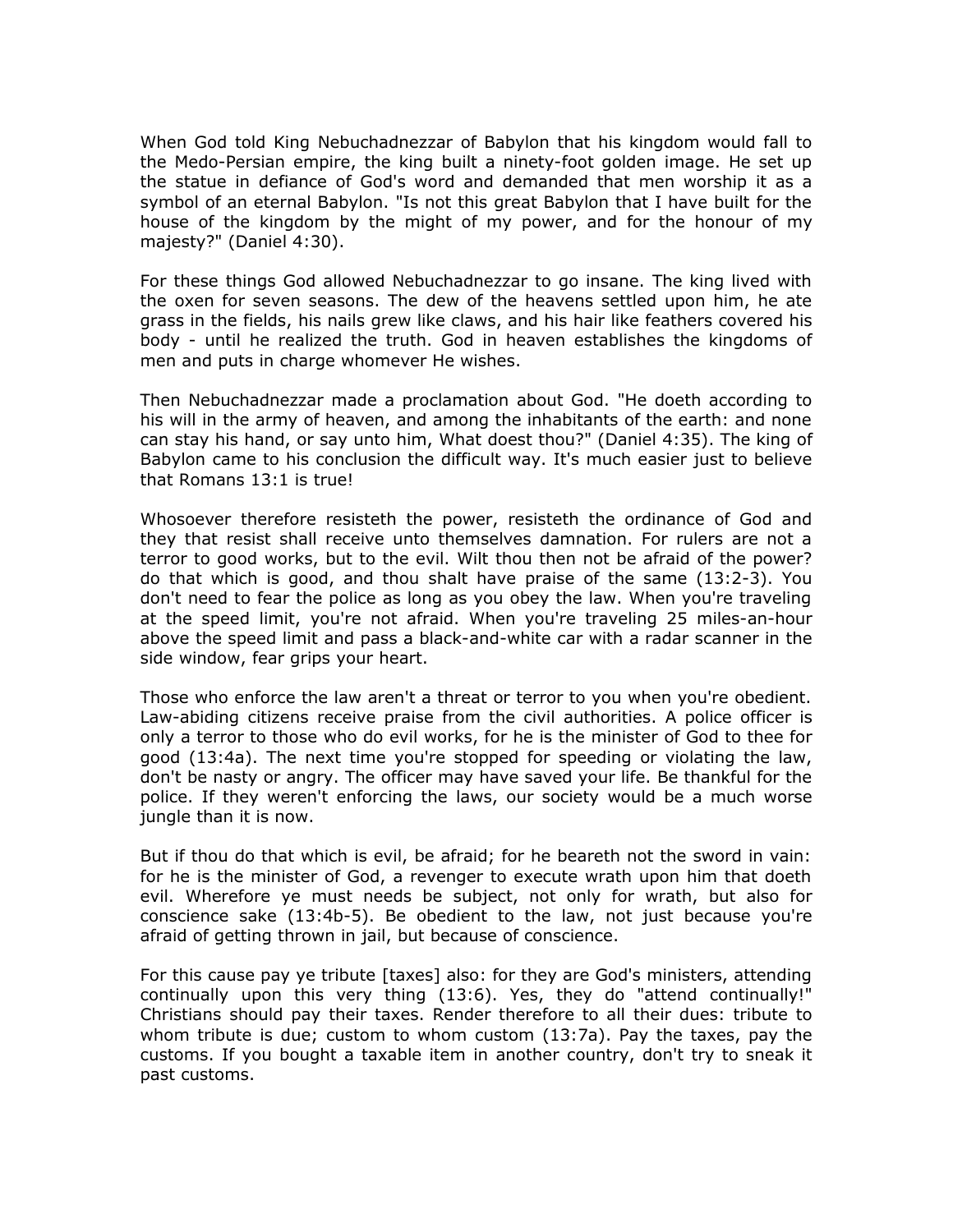Give fear to whom fear; honour to whom honour. Owe no man any thing, but to love one another: for he that loveth another hath fulfilled the law (13:7b-8). Jesus said basically the same thing. The lawyer asked Him, "What is the greatest commandment?" Jesus replied, "Love the Lord your God with all your heart, soul, and mind, and love your neighbor as yourself. On these two commandments hang all the law" (Matthew 22:35-40). The Law of God is simply summed up in love.

The Mosaic Law contained a negative note, "Thou shalt not..." (Deuteronomy 5:6-21). Jesus turned to a positive note: love God, love one another. We don't have to worry about the negatives.

Many people think that they're good because they don't do anything bad. It's much better to approach life with a positive attitude and let God's love flow through your heart. For this, Thou shalt not commit adultery, Thou shalt not kill, Thou shalt not steal. Thou shalt not bear false witness, Thou shalt not covet; and if there be any other commandment, it is briefly comprehended in this saying, namely, Thou shalt love (13:9). Once you have the positive, you can eliminate the negative. Love worketh no ill to his neighbour: therefore love is the fulfilling of the law (13:10). Everyone who loves has fulfilled the Law.

Now Paul gives the final thought of the chapter. And that, knowing the time, that now it is high time to awake out of sleep (13:11a). God doesn't want the coming of Christ to take you by surprise.

Jesus said, "Watch therefore: for ye know not what hour your Lord doth come. But know this, that if the goodman [owner] of the house had known in what watch the thief would come, he would have watched, and would not have suffered [allowed] his house to be broken up" (Matthew 24:42-43). He has given you the signs of His return, so it shouldn't catch you by surprise. For you're not children of "darkness, that that day should overtake you as a thief. Ye are all the children of light, and the children of the day" (I Thessalonians 5:4-5a). Therefore, "walk as children of light" (Ephesians 5:8b).

It's high time to wake up, look around at the world, and realize that this age is coming to an end. For now is our salvation nearer than when we believed (13:11b). Every day brings us that much closer to the return of Jesus Christ. The night is far spent, the day is at hand (13:12a). Satan has had control of the world since Adam turned it over to him, almost six thousand years ago. What a horrible night it's been!

Our nation has been corrupted by greed. Christopher Columbus believed that God was sending him as a light-bearer to a people in darkness. He wrote in his diary that the Holy Spirit led and directed his mission. When his crew saw the treasures of the Indians, the holy passion of reaching the natives for the Lord was turned into a lustful passion for gold. The explorers raped and murdered the Indians. Spain moved into Mexico, and so unfolded the horrible story of plundering, killing, and enslavement, all because of the greed for gold.

England's Jamestown colony was founded when English ministers encouraged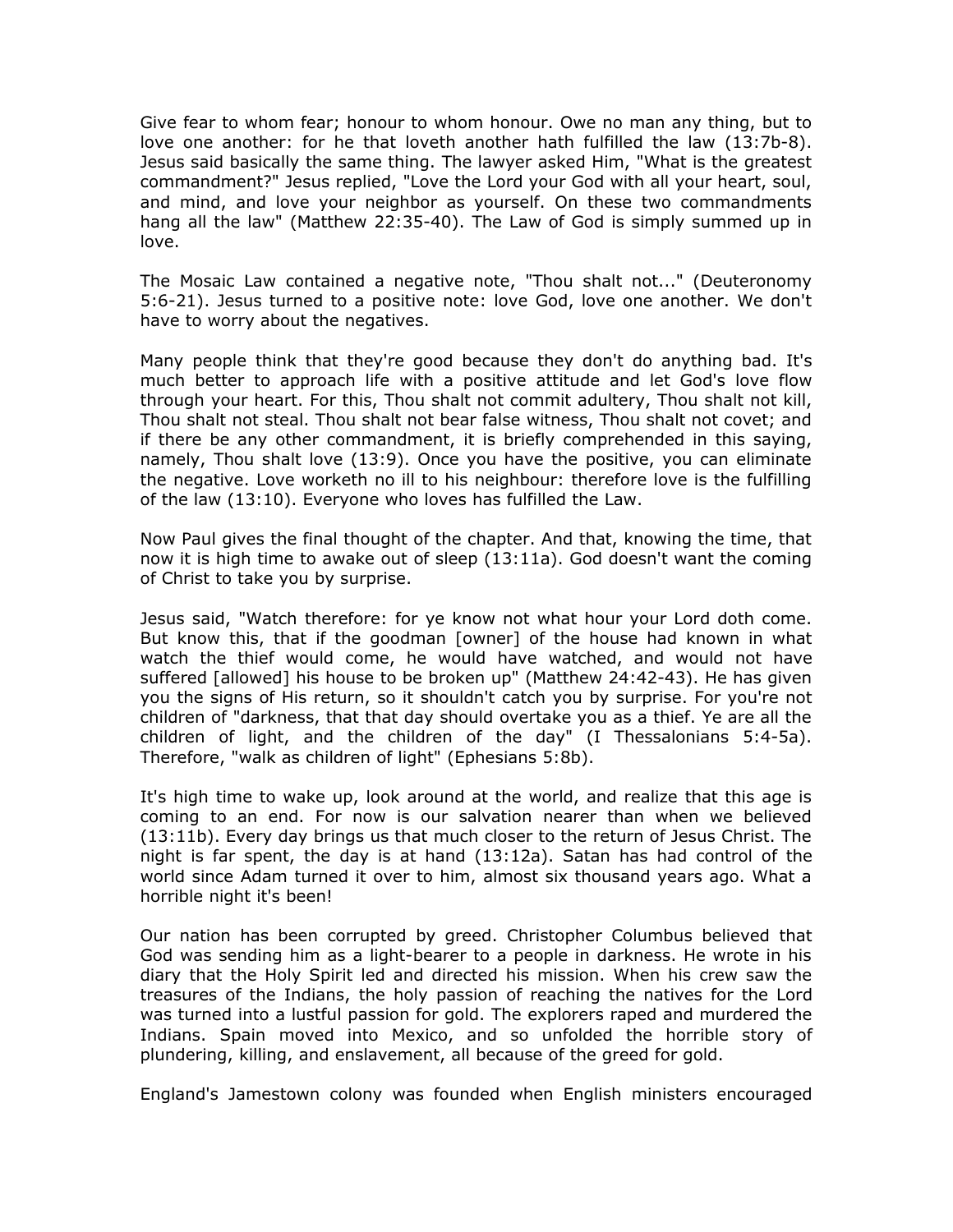their people to share the Gospel with the Indians in the New World. Again, greed overcame John Smith and his followers. The Indians were treated as inferiors, robbed, and murdered. The mission of the Jamestown community was doomed from the beginning.

Finally the Pilgrims came. They landed at Plymouth Rock and established the first successful colonization of the land. They shared the Gospel, made peace with the Indians, and maintained high moral standards. Their writings and colony prove that God's hand was upon them. Because these settlers were truly seeking to serve God, Plymouth Colony was a successful community.

On the first Thanksgiving Day the Pilgrims gave thanks to God for His care. Their provision hadn't been bountiful. During their first winter the daily ration of corn was five grains per person. However, God sustained them, and our nation was established on their religious and moral principles.

Today the term "Puritan" carries a negative connotation, but we need to be thankful for the puritan ethic established in America's early history. Were it not for these standards, our society would have collapsed long ago. When the light of the Gospel was fading in England and on the Continent, God began to raise up America as the new light of hope for all men. For a time the light did shine. Unfortunately, the darkness is moving in once again, and America has become a home for every kind of spiritual and moral blight. It's high time that we awoke, for the "night is far spent." There are no more frontiers to conquer where God can establish a new light. The day is at hand when God will once again intervene in the history of man.

Let us therefore cast off the works of darkness, and let us put on the armour of light. Let us walk honestly, as in the day; not in rioting and drunkenness, not in chambering and wantonness [sexual immorality and debauchery], not in strife and envying (13:12b-13). Let's live on life's positive side. Let us walk honestly... Put ye on the Lord Jesus Christ, and make not provision for the flesh, to fulfil the lusts thereof (13:13a,14). Don't gratify the desires of your flesh. We need to be caring about the Lord's business. There's so much to be accomplished... and the time is so short!

## 14. Judging Others

Paul now encourages us to receive those who are weak in the faith but not to doubtful disputations (14:1). If a person is weak in the faith, receive him, but don't get into any big arguments.

It's tragic that in some churches a Christian must prove himself before he's received into the fellowship. Paul tells us to accept all people, whether they're spiritually mature or babes in Christ.

Paul gives two examples of believers weak in the faith: those who refuse to eat meat and those who insist on a particular day of worship. These Christians don't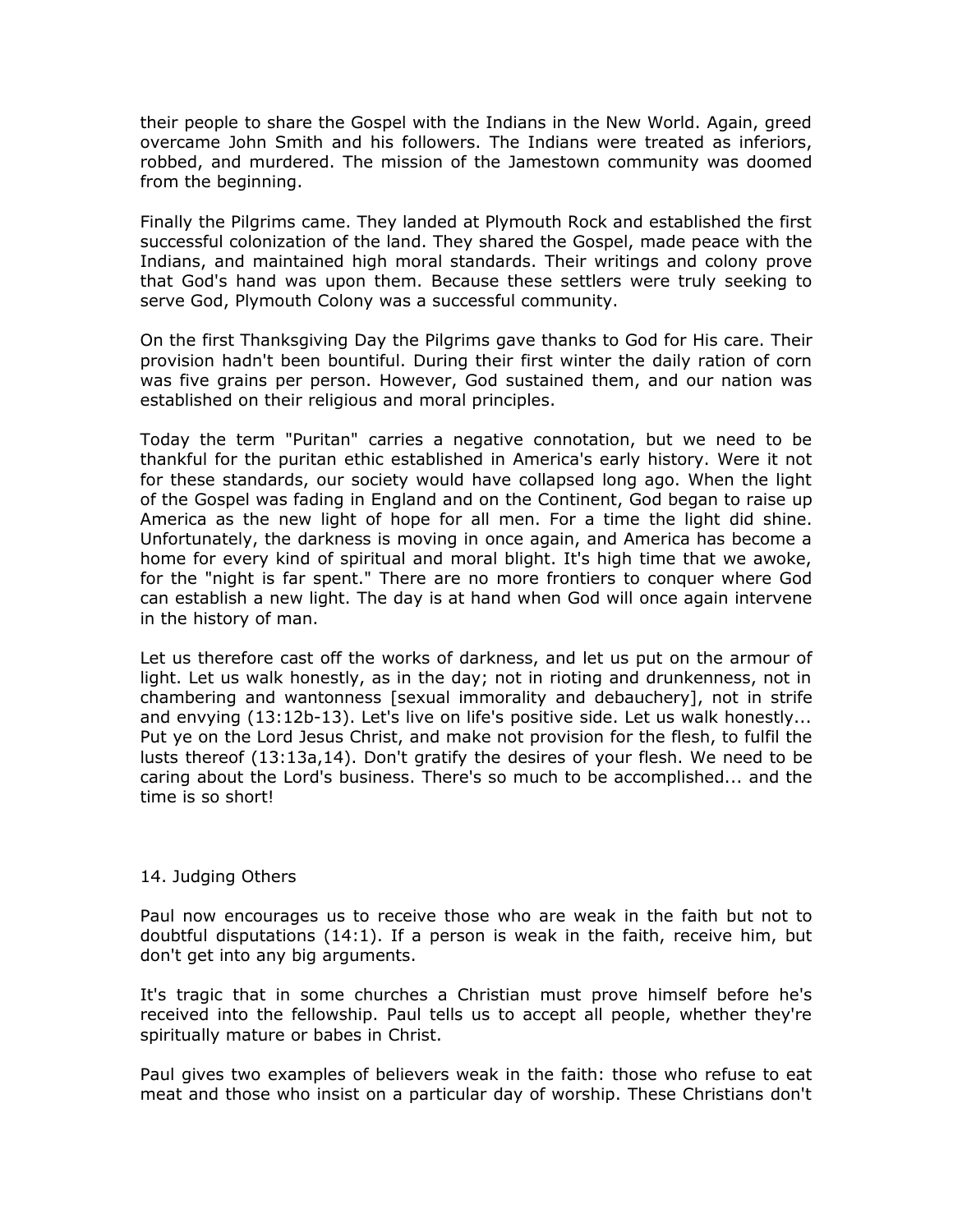have enough faith to trust in the Lord completely. They feel that their righteousness still depends on keeping certain ordinances. You should love them, but don't debate these issues with them.

For one believeth that he may eat all things: another, who is weak in the faith eateth herbs [vegetables]. Let not him that eateth despise him that eateth not; and let not him which eateth not judge him that eateth: for God hath received him (14:2-3).

Different people have different convictions. A particular conviction may be good for one individual and wrong for another. God doesn't deal with us in the same ways, but meets us at our own levels. Some Christians have a strong conviction against going to public beaches and think that all Christians should avoid them. If going to a beach brings you problems of lust, then you shouldn't go. But you shouldn't set a universal Christian standard because of your own personal hangup.

If God has convicted someone about eating meat, that person shouldn't eat meat. By the same token, he shouldn't assume that God has convicted everyone of the same thing and that anyone eating meat is a backslider. According to Paul, those who are weak in the faith eat vegetables; those who are strong in the faith eat anything. Paul said that all things are to be received with thanksgiving (Philippians 4:6). The New Testament prescribes no dietary restrictions as found in the Old Testament, and a Christian can eat pork or ham without violating any biblical precept.

If you have a strong conviction, don't judge those who lack it. Likewise, if you have no conviction, don't condemn those who are convicted. Simply accept and receive one another in love.

If you have an opinion on a Scripture that the rest of the church needs to know, then let them see how it works in your own life. As they see your belief conform you into the image of Christ, they'll be attracted to you. They'll approach you and ask questions. Then you'll have an opportunity to share your particular persuasion. Meanwhile, don't try to force your opinions on others or insist that they see things your way. The body of Christ needs to show greater latitude on these personal issues. Let's avoid divisions over the various ways we cross our 't's' and dot our 'i's'.

Who art thou that judgest another man's servant? to his own master he standeth or falleth (14:4a). We're not to judge one another because we're not the master. Every Christian belongs to God and serves Him. You have no business judging another man's servant. His own master will judge him, and before his master a servant stands or falls.

Yea, he shall be holden up: for God is able to make him stand (14:4b). Many people thought that I would never make it through Bible college, because I liked to get into mischief. However, they underestimated the power of God. He has sustained me and will continue to do so.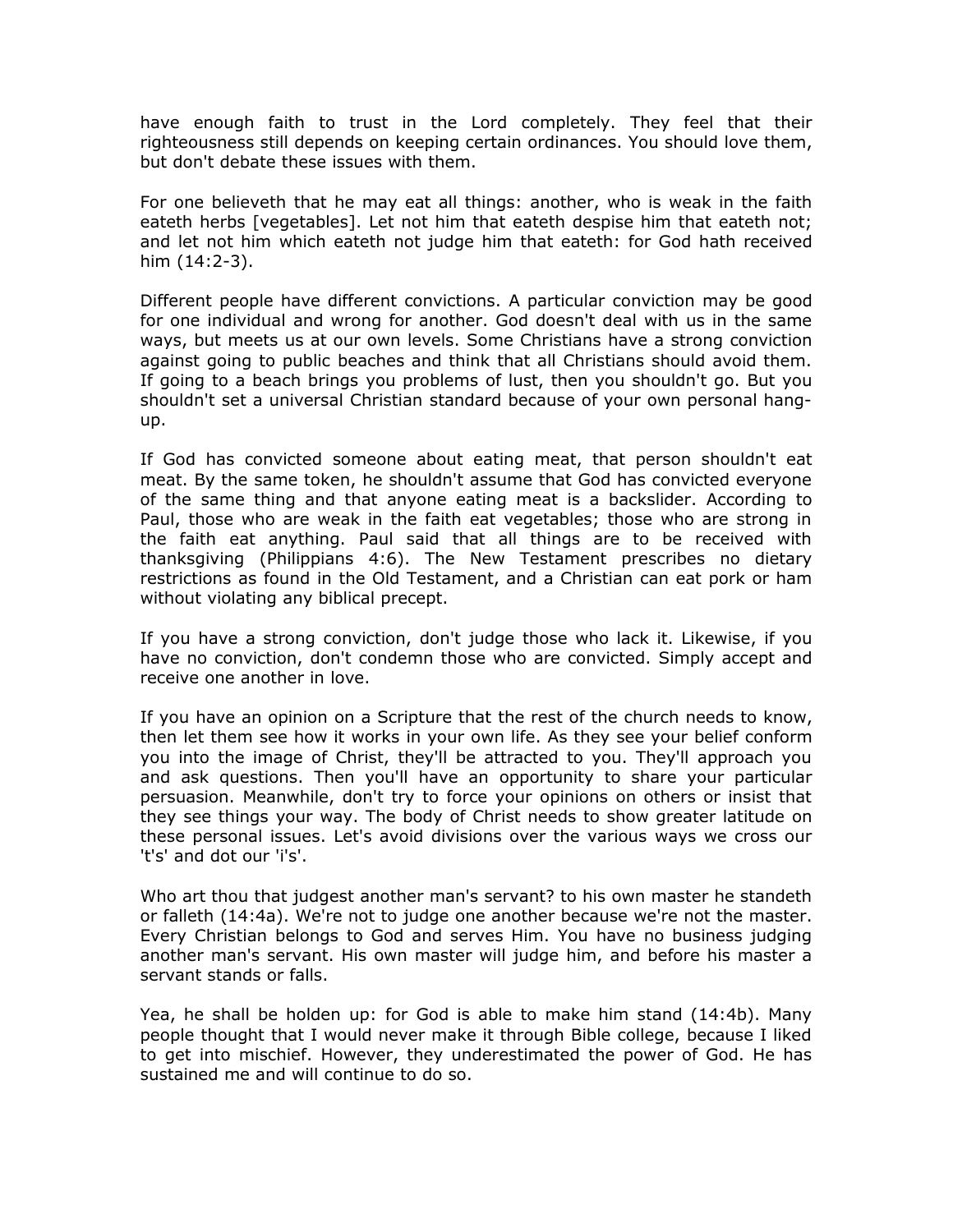One man esteemeth one day above another (14:5a). Basically, men have esteemed two days for worship: Sabbath day (the "seventh day," from sundown Friday to sundown Saturday), and Sunday (the first day of the week). Please note that the Sabbath doesn't fall on Sunday.

The Jews and some churches observe the Sabbath as the holy day of the week. Unfortunately, some of these churches condemn those who don't observe the Sabbath. At one time the Seventh-day Adventist church taught that worshiping on Sunday was the same as taking the mark of the beast and anyone with the mark of the beast had no hope of salvation. So, worshiping God on Sunday instead of on Saturday was condemning yourself to hell. I'm so thankful that God is broader than the narrowness of man. If our salvation was predicated on the concepts of man, none of us would make it. (Fortunately, the Seventh-day Adventist church has since modified its position.)

The Book of Acts records that Christians gathered to break bread on the first day of the week, Sunday (Acts 20:7). Paul told the Corinthians to bring their offerings together on the first day of the week (I Corinthians 16:2). Some of the early Church historians wrote about gathering to worship on Sunday. For example, Tertullian noted that many believers felt they should only break bread together on the first day of the week because Christ arose on that day.

Many who religiously observe the Sabbath claim that Sunday worship is linked with the Babylonian corruption of the Church during the time of Constantine. However, the practice of Sunday worship began long before Constantine.

Another esteemeth every day alike. Let every man be fully persuaded in his own mind (14:5b). Some people regard Sunday as a holy day and so refrain from certain activities on that day. Others regard every day as a day of worship, and to them Sunday isn't above another day.

Personally, I consider every day alike. My wife wishes that I'd be more observant of birthdays and anniversaries, but I esteem every day as the Lord's day, and I do the Lord's business. I don't say, "Today is the Lord's day and the rest of the week is mine." All my days belong to Him.

He that regardeth the day, regardeth it unto the Lord (14:6a). If you regard the Sabbath day, you're regarding it unto the Lord. And he that regardeth not the day, to the Lord he doth not regard it (14:6b). If you don't regard a particular day, then you're regarding every day as unto the Lord.

He that eateth, eateth to the Lord, for he giveth God thanks; and he that eateth not, to the Lord he eateth not, and giveth God thanks (14:6c). Whether we eat meat or abstain from meat and eat vegetables, we thank God for our food.

For none of us liveth to himself, and no man dieth to himself (14:7). We all have an influence on other people. We don't live in isolation chambers.

For whether we live, we live unto the Lord; and whether we die, we die unto the Lord: whether we live therefore, or die, we are the Lord's. For to this end Christ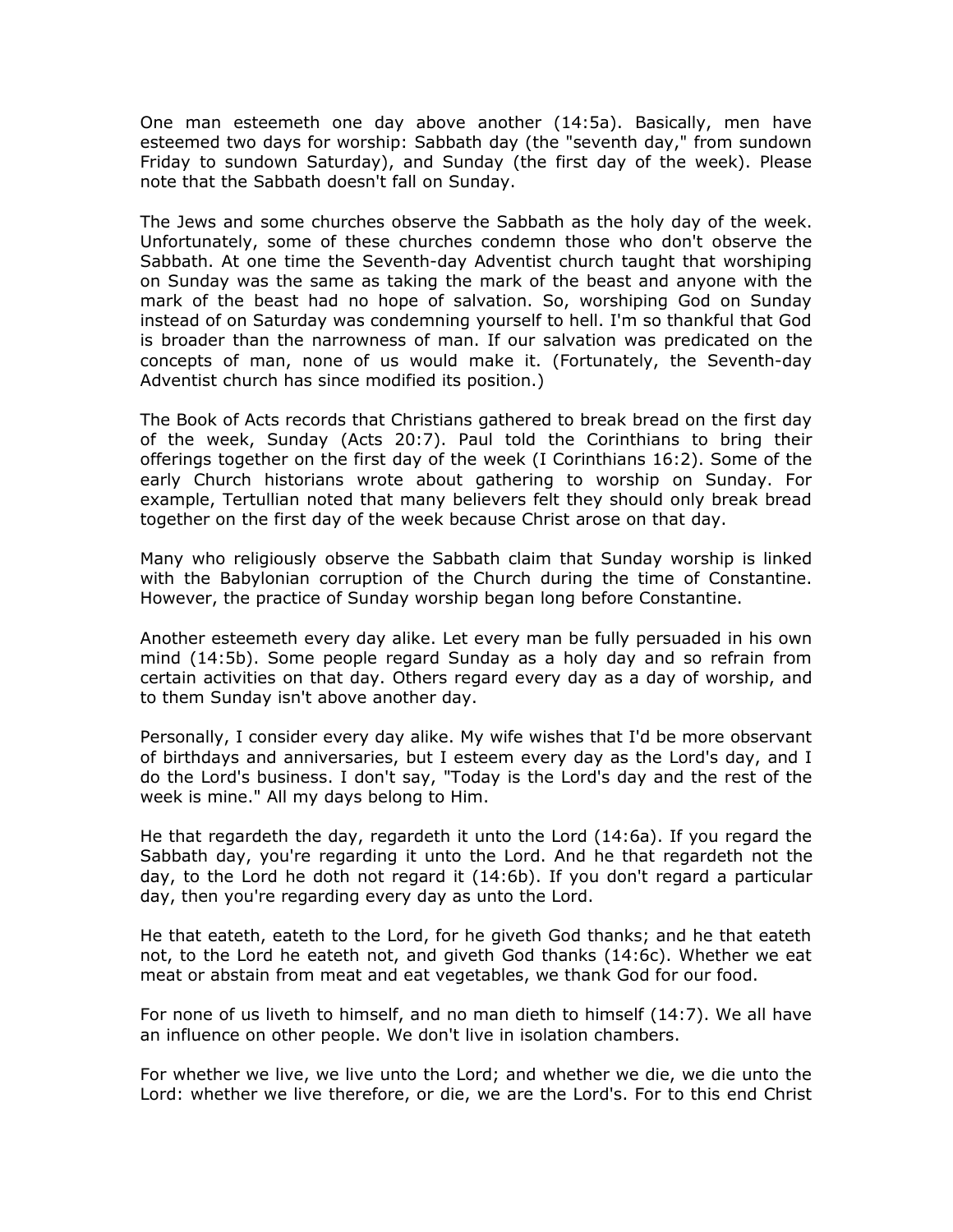both died, and rose, and revived, that he might be Lord both of the dead and living. But why dost thou judge thy brother? or why dost thou set at nought thy brother? for we shall all stand before the judgment seat of Christ (14:8-10).

We're not to judge one another. To "set at nought thy brother" is to declare that he isn't a Christian because of what he does. "He can't be a Christian because he worships on Sunday instead of on the Sabbath." We shouldn't judge our brothers, because one day we'll all stand before the judgment seat of Christ. "We must all appear before the judgment seat of Christ; that every one may receive the things done in his body... whether it be good or bad" (II Corinthians 5:10). As we stand before Jesus Christ to be judged, the standard by which we'll be judged is the same we use to judge others. He told us, "Judge not, that you be not judged. For with what judgment you judge, you will be judged" (Matthew 7:1-2).

A Christian is never under any condemnation. "There is therefore now no condemnation to them which are in Christ Jesus" (Romans 8:1a). However, several types of judgments are found in the Scriptures. There is the believer's self-judgment. Paul tells us to examine ourselves when we come to the Lord's table. "For if we would judge ourselves, we should not be judged" (I Corinthians 11:31).

There will also be the judgment of the believer before the judgment seat of Christ (14:10b). This is the bema seat, equivalent to the judge's seat in the Olympic Games. After each game, the winners came before the judge's seat to receive crowns for first, second, and third places. Likewise, the Christian's works will be tested by fire, and he'll be rewarded for those which remain. If the fire consumes all his works, he won't receive a reward, but he'll be saved "yet so as by fire" (I Corinthians 3:15). The judgment seat of Christ is only concerned with a Christian's rewards and position in the kingdom, not with his salvation.

The Lord will judge our works by our motives. What motivates us to serve the Lord? Are we looking for recognition from men? Jesus said, "Take heed that ye do not your alms [acts of righteousness] before men, to be seen of them" (Matthew 6:1a). If your motive is to be seen of man, then Jesus said, "You have your reward" (Matthew 6:2). Unfortunately, the praises of men are a powerful motivation, and much Christian work is done for such psychological reasons.

For it is written, As I live, saith the Lord, every knee shall bow to me, and every tongue shall confess to God (14:11). Paul also quotes this verse from Isaiah 45:23 in Philippians. Christ emptied himself and was "obedient unto death, even the death of the cross. Wherefore God also hath highly exalted him, and given him a name which is above every name: that at the name of Jesus every knee should bow...and that every tongue should confess that Jesus Christ is Lord, to the glory of God the Father" (Philippians 2:8b-11).

So then every one of us shall give account of himself to God (14:12). All will give an account of themselves before God. I'll be responsible for the things that I've done, and you'll be responsible for what you've done. I won't account for you, nor will you account for me.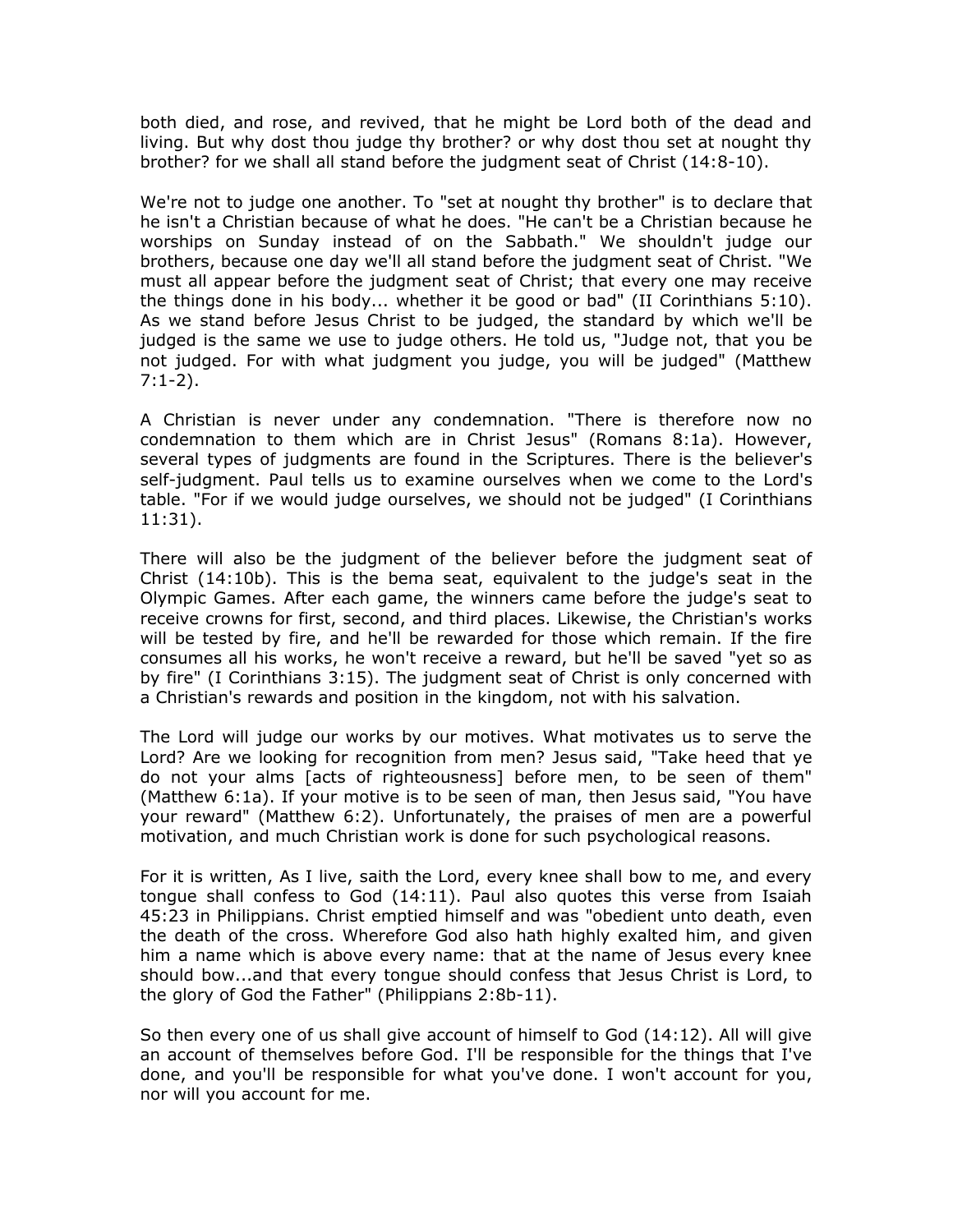Let us not therefore judge one another any more: but judge this rather, that no man put a stumblingblock or an occasion to fall in his brother's way (14:13). We stumble a weaker brother by flaunting our freedom in Christ before him. He may be emboldened to follow our example. Yet when he does, he offends his own conscience and is thereby stumbled. Let's do everything possible to avoid stumbling our brothers.

I know, and am persuaded by the Lord Jesus, that there is nothing unclean of itself: but to him that esteemeth any thing to be unclean, to him it is unclean (14:14). That's a powerful statement. Paul knows that nothing of itself is unclean. He could eat pork without any pangs of conscience. Jesus said, "It isn't what goes into a man's mouth that defiles a man" (Matthew 15:17-20).

Peter saw a sheet come down from heaven with both clean and unclean animals. The Lord said, "Rise, Peter. Kill and eat" He replied, "Lord, I've never eaten any unclean food". Jesus said, "Don't call that unclean which I have cleansed." This happened to Peter three times (Acts 10:9-16). Though the main significance of the vision was that the Gospel would be preached to the Gentiles, it also showed that nothing is unclean of itself. All things are to "be received with thanksgiving" (I Timothy 4:4).

Still, if I consider something to be unclean, then for me it is unclean. Why? Because my relationship to God is based upon faith.

Many things can hinder my faith, and one of the greatest hindrances is sin. Satan uses my sins to accuse me, condemn me, and keep me from those things God wants to give me. Satan points out my failures and weaknesses, claiming that I'm worthless in God's sight. Since I've been conditioned to believe that good boys are rewarded and bad boys are punished, it's difficult to believe that God would bless me unless I deserve it. Yet, God doesn't bless me on the basis of my goodness. He blesses me on the basis of His grace and love for me.

If I believe something to be true, then to me it becomes true. If I believe that God can't bless me because of my conduct, then I can't be blessed of God. Unfortunately, some people regard God's blessings as approval for all their actions, and that's dangerous. If God blesses me, He does so on the basis of my belief in Him, and I'm receiving by faith. God doesn't withhold His blessings from me every time I fail or stumble, but neither do His blessings necessarily mean He approves of my lifestyle.

Sadly, there's been a great deal of preaching against so-called unclean things. In some circles a person's salvation is questioned if he smokes cigarettes. A Christian can smoke cigarettes or even cigars and not affect his relationship with God in the least. Despite this truth, many people are lost due to their cigarette habit. They've tried to give up smoking, but failed. Because they've been taught that they can't be Christians as long as they smoke, they don't believe that God has washed and cleansed them from their sins. Thus, their belief becomes a tragic reality.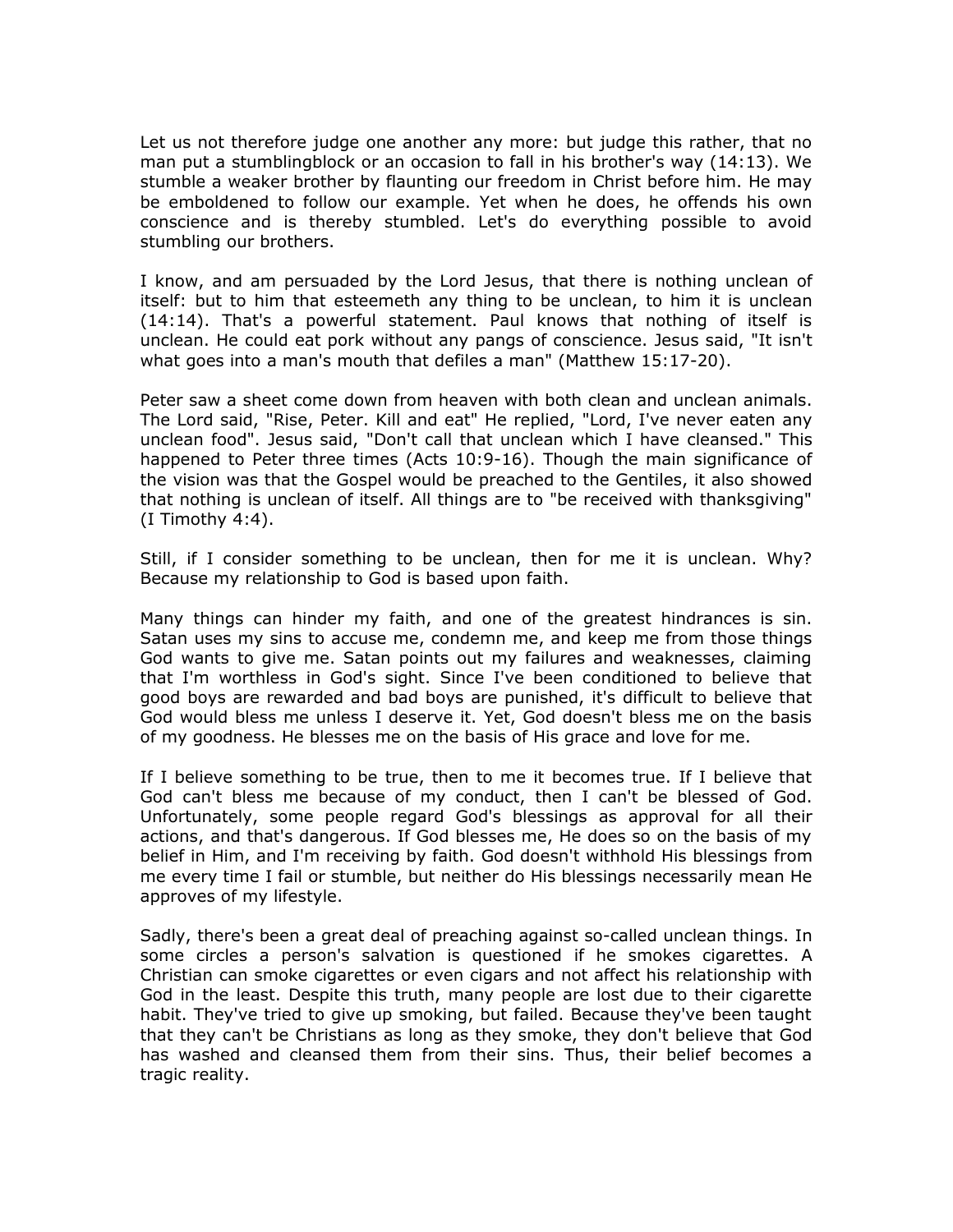One day a man came to me and said, "Chuck, I'd like to be a Christian. I believe in God and I'd love to go to church. But I need a can of beer when I get home. I work hard and it relaxes me." I asked him, "Who told you that you couldn't have a can of beer?" This man had a conviction against beer and considered it unclean. It kept him from true fellowship with God and from attending church. The Lord doesn't demand that we clean up our lives before coming to Him. He invites us to come just as we are - ungodly, unrighteous sinners. He accepts us as we are, then begins His work of transforming us into His image.

The Bible teaches us to be moderate in all things, and there are limits to our liberty. We shouldn't exercise our liberty so it brings us into bondage. A fellow who needs beer just to relax isn't a free person, even if a Christian. Anytime you're under the power of a thing, you're no longer free. Some people are under the control of a sport, such a surfing, water-skiing, or tennis. They go out to surf, but if the waves are small their day is ruined. Instead, I say, "Praise the Lord! Let's go jogging!" I love my freedom in Jesus Christ, and I wouldn't trade it for anything.

But if thy brother be grieved with thy meat [freedom], now walkest thou not charitably. Destroy not him with your meat, for whom Christ died (14:15). Paul gives us an important rule here. You have your freedom, but don't exercise it in front of a weak brother and stumble him. The work of Christ can be negated in an immature believer when you flaunt your freedom before him.

Let not then your good be evil spoken of (14:16). You're free to do many things. However, others may not understand this and will speak evil of you, because you're boasting of your liberty.

For the kingdom of God is not meat and drink (14:17a). The kingdom of God isn't a matter of what you can or cannot eat. Unfortunately, the rules of eating and drinking have become a major issue of the kingdom. But the kingdom of God is righteousness, and peace, and joy in the Holy Ghost (14:17b). Christians who are hung up about eating and drinking are roaming in the spiritual wilderness. They haven't entered the real kingdom, the fullness of God's Spirit with His glorious peace and joy.

For he that in these things serveth Christ is acceptable to God, and approved of men (14:18). God accepts you and men approve of you when you walk in the Spirit, filled with the peace and joy of God. Instead of stumbling people, you're a blessing to them.

Let us therefore follow after the things which make for peace, and things wherewith one may edify [build up] another  $(14:19)$ . Let's do things that bring us together as a body rather than divide us. Let's build up one another in the faith, especially the weaker brethren.

For meat destroy not the work of God (14:20a). Because you feel free to eat pork chops, don't destroy the work of God in some sensitive fellow, such as a Seventh-day Adventist who may be a vegetarian. He's also a Christian and loves the Lord. Don't argue with him about eating meat.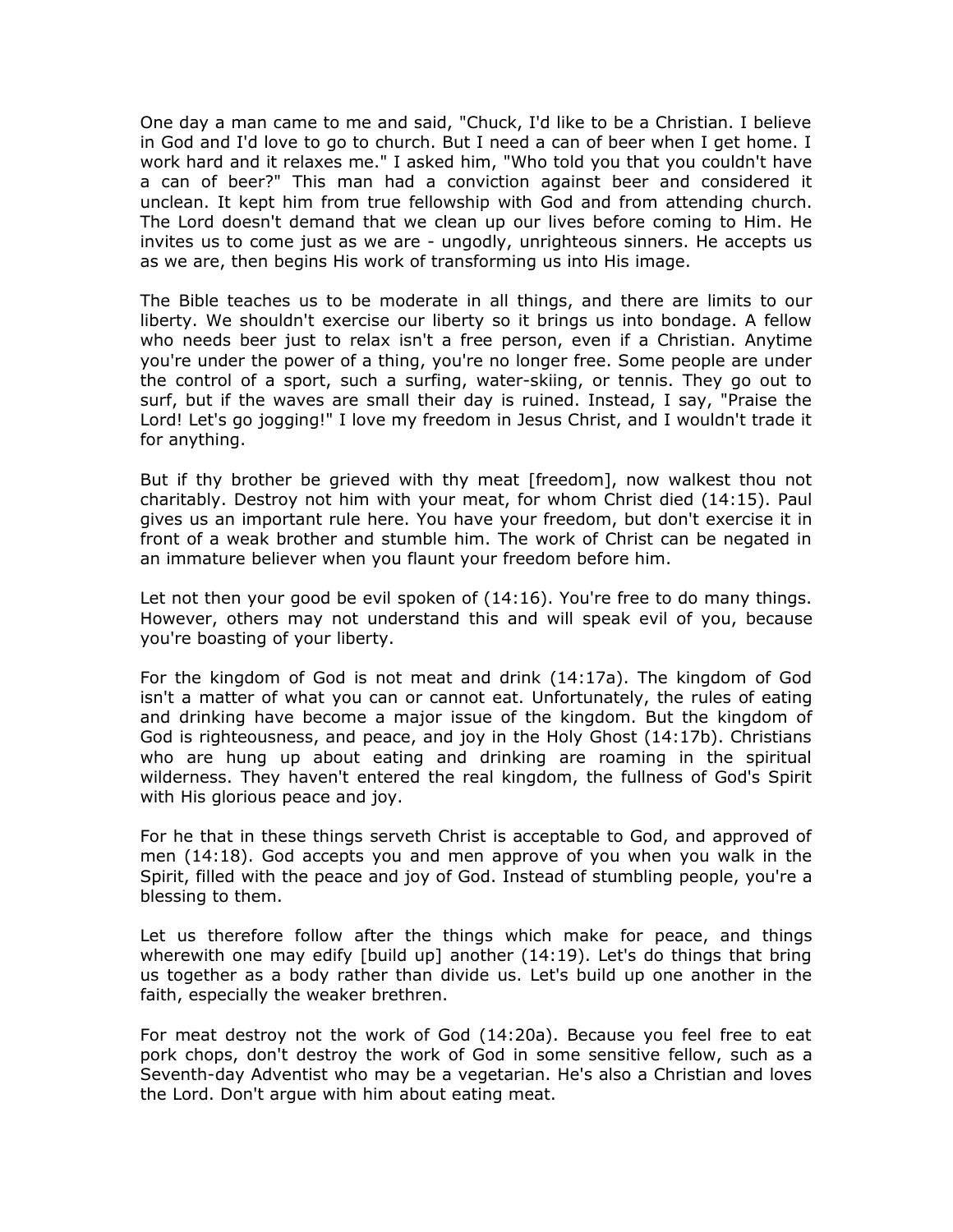I have some wonderful Seventh-day Adventist friends, including a dentist who would take advantage of me. He'd get me in the chair, prop open my mouth with hardware, and then talk to me. I listened because I had to. I still respect his opinion and consider him a friend to this day. I accept him as a Christian brother, though I don't share his views. I expect to see him in heaven, but I think he'll be surprised to see me there!

All things indeed are pure; but it is evil for that man who eateth with offence (14:20b). You can do a right thing in a wrong way. Your action may be all right, but you can do it offensively, and that is an act of evil. You're destroying the work of Christ in a person instead of building him up in love.

It is good neither to eat flesh, nor to drink wine, nor any thing whereby thy brother stumbleth, or is offended, or is made weak (14:21). If certain things offend or weaken my brother, I won't do them in front of him. Christian love causes me to live with more restraint than my own convictions demand. I gladly deny myself so as not to offend or stumble a weaker brother.

Hast thou faith [faith to eat meat without a guilty conscience]? have it to thyself before God. Happy is he that condemneth not himself in that thing which he alloweth (14:22). You're a happy man when your heart doesn't condemn you. Liberty in Christ has set you free from all bondage.

And he that doubteth is damned if he eat, because he eateth not of faith: for whatsoever is not of faith is sin (14:23). It's wrong to talk someone out of his convictions. When a person is pressured to act against his convictions, he feels condemned before God. His conscience will whip him, and Satan will take full advantage of his feelings. He'll try to make the weaker brother feel alienated from God. Be wary of becoming an unwitting tool in Satan's hands by urging a brother to act against his convictions. Let everyone serve God according to his own measure of faith.

## 15. Christian Unity

We then that are strong [strong in the faith] ought to bear the infirmities of the weak, and not to please ourselves (15:1). Your faith may be strong. Great! Use it to hold up the weaker brothers, not to please yourself. Your concern should always be to help others.

Let everyone of us please his neighbor for his good to edification. For even Christ pleased not himself; but, as it is written, The reproaches of them that reproached thee fell on me (15:2-3). Christ took upon Himself the reproaches aimed at God, because He didn't live to please Himself. In like manner, we take upon ourselves the reproaches directed against Christ. Many times we're reproached for being too narrow or restrictive, because we seek to deny our flesh to walk after Christ. Jesus set the example for us of living not to please ourselves. If we seek in all things to please God, we'll never go wrong.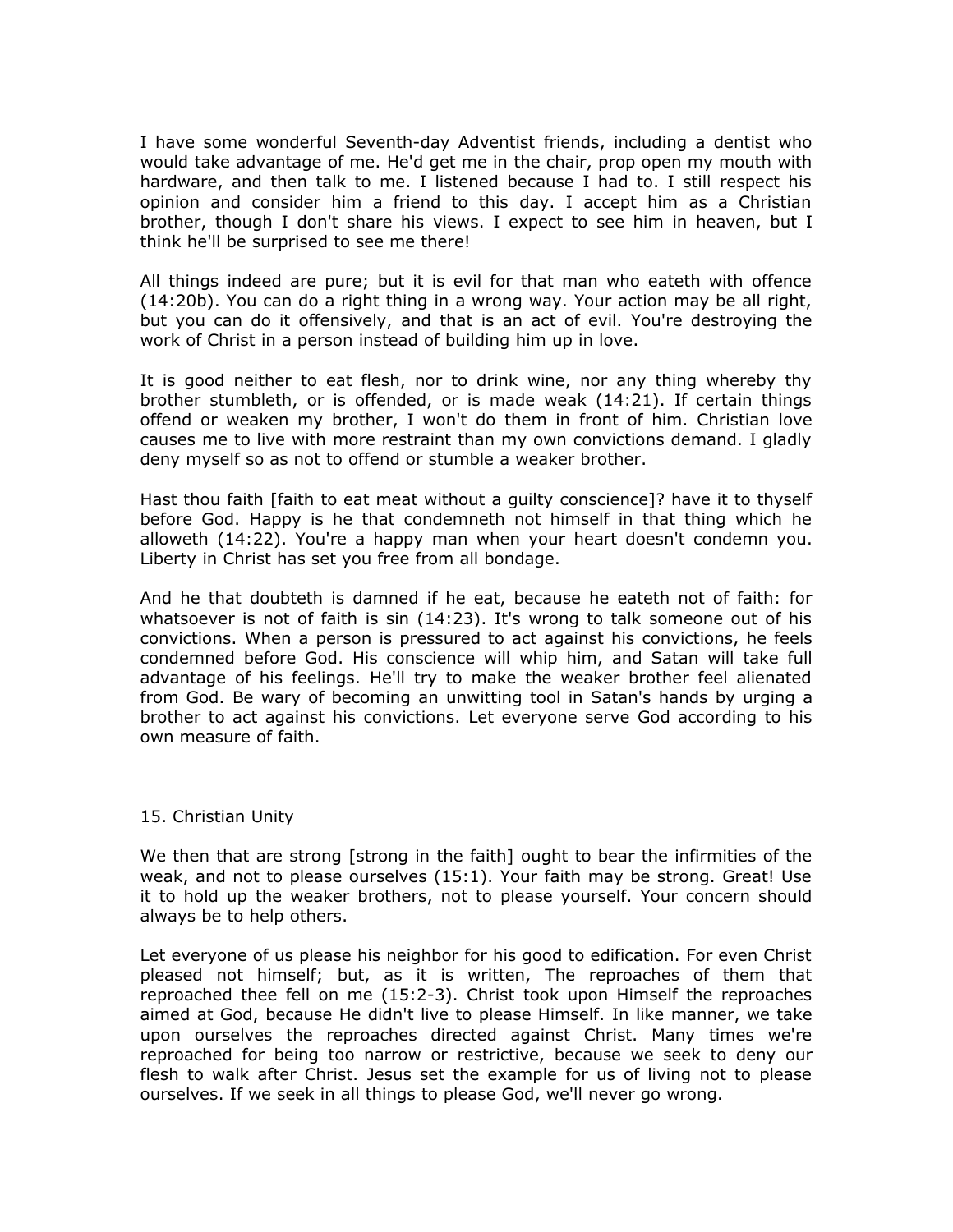For whatsoever things were written aforetime were written for our learning, that we through patience and comfort of the scriptures might have hope (15:4). The Scriptures were written for our learning, so we would have hope through their message of patience and comfort. Paul prayed for the Ephesians that God would open their eyes of understanding, that they might know the hope of their calling (Ephesians 1:18). If we only understood all that God has in store for us in His eternal kingdom, we would gladly sacrifice to deny our flesh now for the hope of that glorious future with Him.

Now the God of patience and consolation grant you to be likeminded one toward another according to Christ Jesus: that ye may with one mind and one mouth glorify God, even the Father of our Lord Jesus Christ. Wherefore receive ye one another, as Christ also received us to the glory of God (15:5-7). We should strive for unity of mind and heart, receiving one another and accepting our differences within the body of Christ. Differences do exist, but they need not divide us into splinter groups. We can accept one another in love, because Christ has received us all. This accepting love marks true spiritual maturity.

Now I say that Jesus Christ was a minister of the circumcision for the truth of God, to confirm the promises made unto the fathers (15:8). Jesus ministered to the Jews, the "circumcision," to fulfill God's promises to these people. When He first sent out His disciples, He said, "Don't go into the cities of the Gentiles" (Matthew 10:5). When the Gentile woman came to Jesus about her possessed daughter, He said, "I'm only sent to the lost sheep of the house of Israel" (Matthew 15:24). Christ came to fulfill the promises God made to the Jewish nation.

And that the Gentiles might glorify God for his mercy; as it is written, For this cause I will confess to thee among the Gentiles, and sing unto thy name. And again he saith, Rejoice, ye Gentiles, with his people. And again, Praise the Lord, all ye Gentiles; and laud him, all ye people. And again Isaiah saith, There shall be a root of Jesse, and he that shall rise to reign over the Gentiles (15:9-12a). The prophet Isaiah foretold that the Messiah would reign over the Gentiles.

Although Jesus ministered to the Jews in fulfillment of the promises of God, He opened the way for all to receive the forgiveness of their sins. Through His death and resurrection, the Gentiles have been brought into the mercies of God. In Him shall the Gentiles trust (15:12b).

Now the God of hope fill you with all joy and peace in believing - this peace comes by believing in the Lord - that ye may abound in hope, through the power of the Holy Ghost (15:13). As Paul closes his letter, he ministers with benedictions and prayers for his readers.

And I myself also am persuaded of you, my brethren, that ye also are full of goodness, filled with all knowledge, able also to admonish one another (15:14). The word "admonish" would better read "effectively minister" or "competently instruct." As Christians, we should be ministering God's truth to one another in love.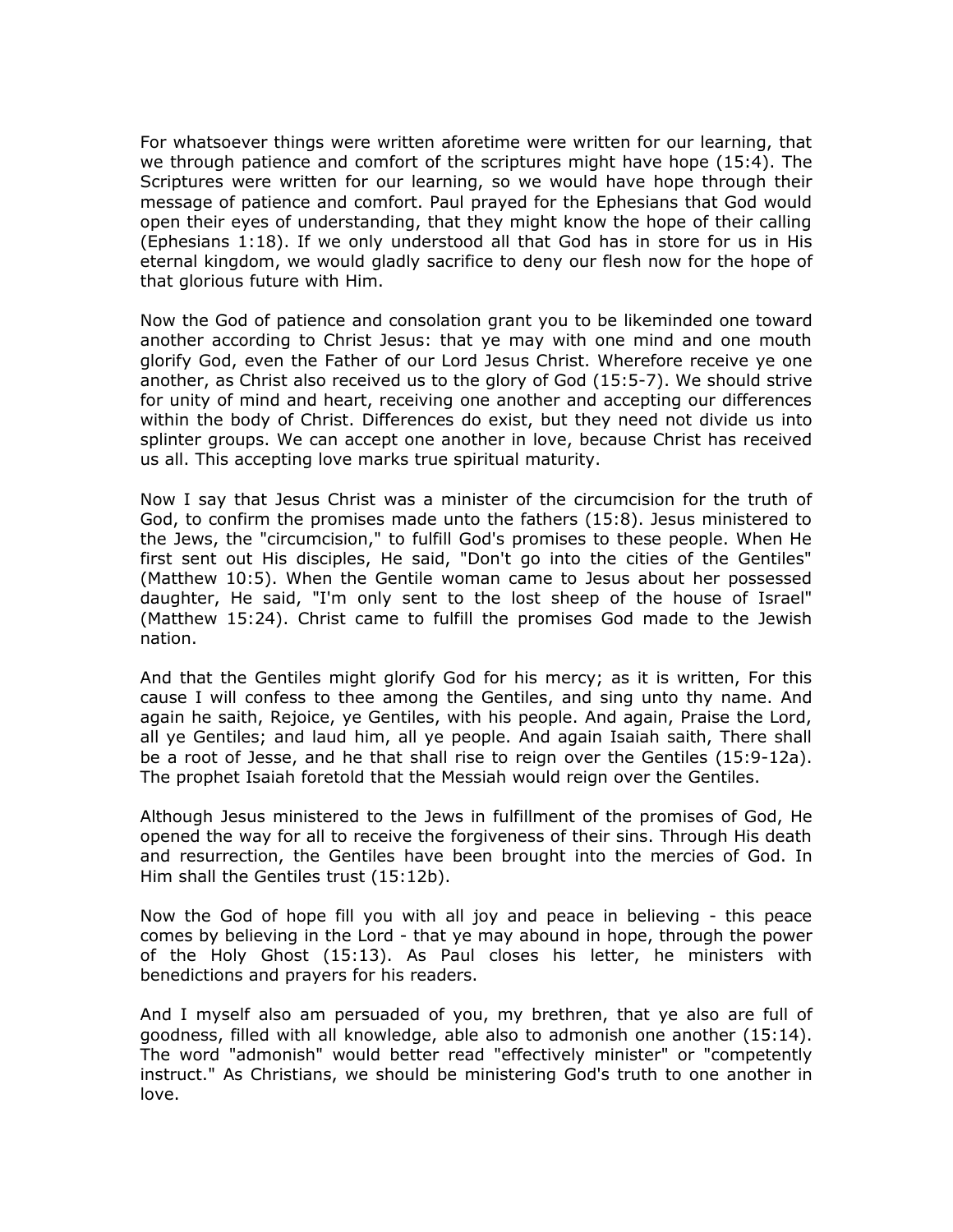Nevertheless, brethren, I have written the more boldly unto you in some sort, as putting you in mind, because of the grace that is given to me of God, that I should be the minister of Jesus Christ to the Gentiles, ministering the gospel of God, that the offering up of the Gentiles might be acceptable, being sanctified by the Holy Ghost (15:15-16). Paul speaks of his ministry to the Gentiles and his hope that their offerings, praises, and worship through the Holy Spirit might be acceptable to God.

I have therefore whereof I may glory through Jesus Christ in those things which pertain to God. For I will not dare to speak of any of those things which Christ hath not wrought by me, to make the Gentiles obedient, by word and deed, through mighty signs and wonders, by the power of the Spirit of God; so that from Jerusalem and round about into Illyricum, I have fully preached the gospel of Christ (15:17-19). Paul's ministry to the Gentiles was confirmed through the signs and by the power of the Holy Spirit.

The Jews believed that a Gentile could only be saved by proselytizing and becoming a Jew. The idea that God wanted to save the Gentiles was inconceivable. However, the power of the Holy Spirit soon changed the minds of the Hebrew Christians. When the church in Jerusalem gathered together to discuss the Gentiles, Peter testified. "And as I began to speak, the Holy Ghost fell on them, as on us at the beginning" (Acts 11:15). The work of the Holy Spirit on the Gentiles proved that God would save them, too (Acts 11:18).

Then Paul testified of the miracles that God had worked upon the Gentiles. The miracles confirmed that the Gentiles had received God's Word. Paul speaks of "fully preaching" the Gospel of Christ among the Gentiles (15:19), because it was accompanied by many signs and wonders by the Holy Spirit. The miracles of healing in the early Church were signs to the unbelievers confirming the truths declared by the followers of Jesus Christ. Miracles weren't limited to the apostles, as they also accompanied the ministries of Philip (Acts 8:6), Stephen (Acts 6:8), and others.

Yea, so have I strived to preach the gospel, not where Christ was named, lest I should build upon another man's foundation (15:20). Commendably, Paul didn't try to take over where someone else had started. He went to preach the Gospel where it hadn't been heard yet. As a result, Paul converted many people to Christ and discipled them. There were others who would then follow him around and seek to turn the new believers from Paul and his teaching. These men challenged Paul's apostleship and taught their own pernicious doctrines. They wouldn't evangelize but fed off the work of others. The same is true today. Many men go around with a message for the Church, bringing their false doctrines to the established body rather than going to the lost.

But as it is written, To whom he was not spoken of, they shall see: and they that have not heard shall understand. For which cause also I have been much hindered from coming to you. But now having no more place in these parts, and having a great desire these many years to come unto you; whensoever I take my journey into Spain, I will come to you: for I trust to see you in my journey,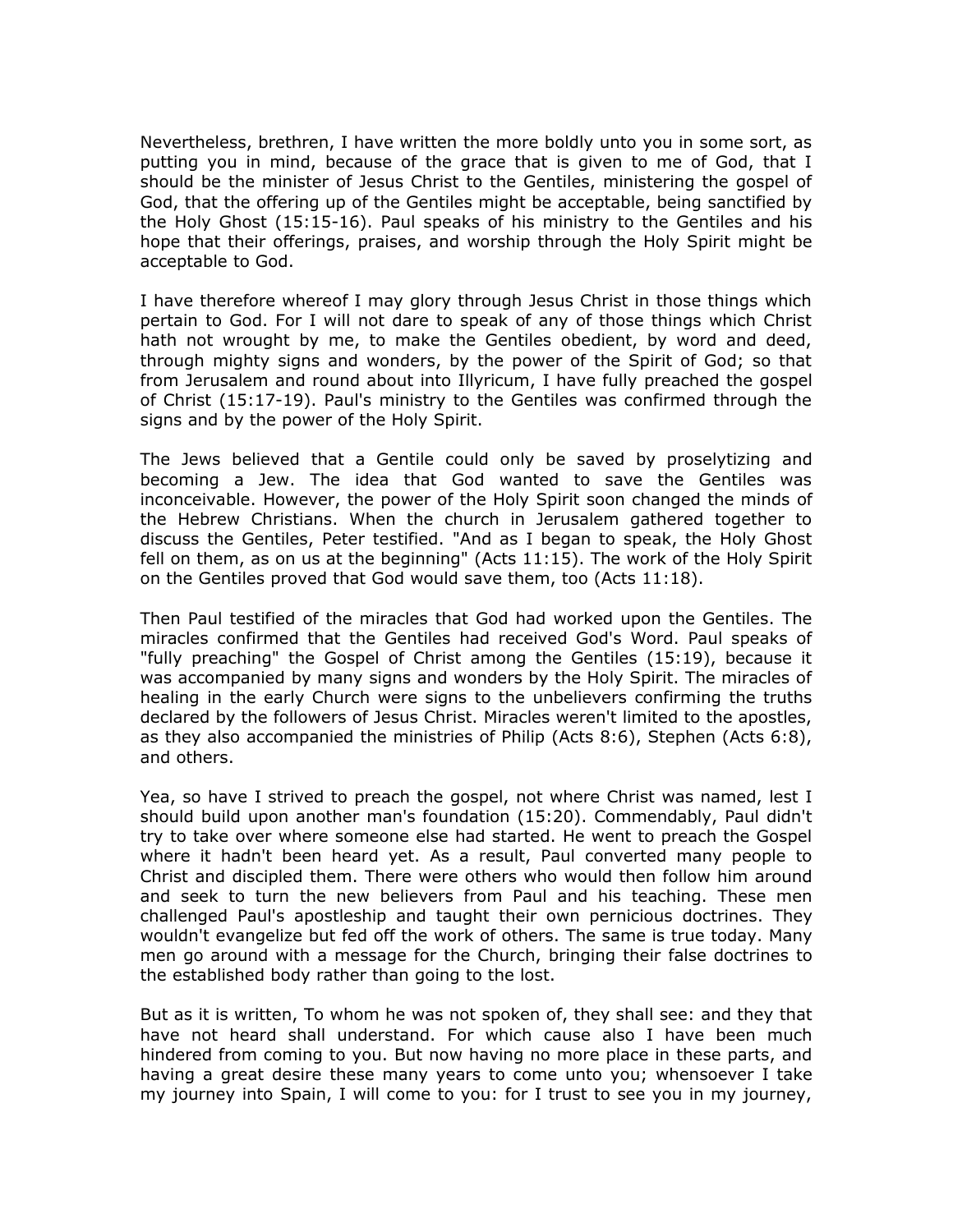and to be brought on my way thitherward by you, if first I be somewhat filled with your company (15:21-24).

Paul here writes on a more familiar level to the Roman Christians, expressing his personal desire to see them. At the time of this writing, Paul was delivering a gift from the Gentile believers to the saints in Jerusalem. He wasn't exactly sure about this visit to Jerusalem, for the Holy Spirit was warning him that bonds and imprisonment awaited him there (Acts 21:11).

Whether or not Paul ever went to Spain is a matter of conjecture. Certain legends tell of him preaching the Gospel in that land. These stories have never been confirmed and may simply spring from verse 24 in Romans 15.

Paul did journey to Rome as the result of his appeal to Caesar, when Festus was seeking to use him as a political pawn. He arrived in Rome under guard, but the believers in Rome came out to greet him. Paul had a powerful and effective ministry there, even though a prisoner.

But now I go unto Jerusalem to minister unto the saints (15:25). Paul's ministry included bringing an offering to the believers. For it hath pleased them of Macedonia and Achaia to make a certain contribution for the poor saints which are at Jerusalem (15:26). The saints of Jerusalem, who thought the Lord was coming back very soon, sold their possessions and placed the money into one common fund. When the money ran out, they were in a financial crisis. Paul took an offering among the Gentiles as an example of their love for them. As a pastor of a Gentile congregation, I find it thrilling to take offerings for the Jews in Israel as a witness for Jesus Christ. How wonderful to shock these people with our love for them and by not asking for anything in return.

It hath pleased them verily; and their debtors they are (15:27a). I don't know by what standard the Gentiles owed the gift to the Jerusalem church, yet Paul understood the situation that way.

For if the Gentiles have been made partakers of their spiritual things, their duty is also to minister unto them in carnal things (15:27b). When he wrote to the Corinthians, Paul told them to minister to the physical needs of their spiritual teachers. "For it is written in the law of Moses, thou shalt not muzzle the mouth of the ox that treadeth out the corn" (I Corinthians 9:9).

When therefore I have performed this, and have sealed to them this fruit, I will come by you [on my way] into Spain. And I am sure that, when I come unto you, I shall come in the fulness of the blessing of the gospel of Christ (15:28- 29). Paul didn't realize that he'd soon enter Rome as a prisoner, but he did know that he'd come in the fullness of the Gospel of Christ. That's the only way Paul ever traveled!

Now I beseech you, brethren, for the Lord Jesus Christ's sake, and for the love of the Spirit, that ye strive together with me in your prayers to God for me (15:30). Paul requests that the believers agonize and strive in their prayers. The Greek word for "strive" in verse 30 is translated "press" in Philippians: "I press towards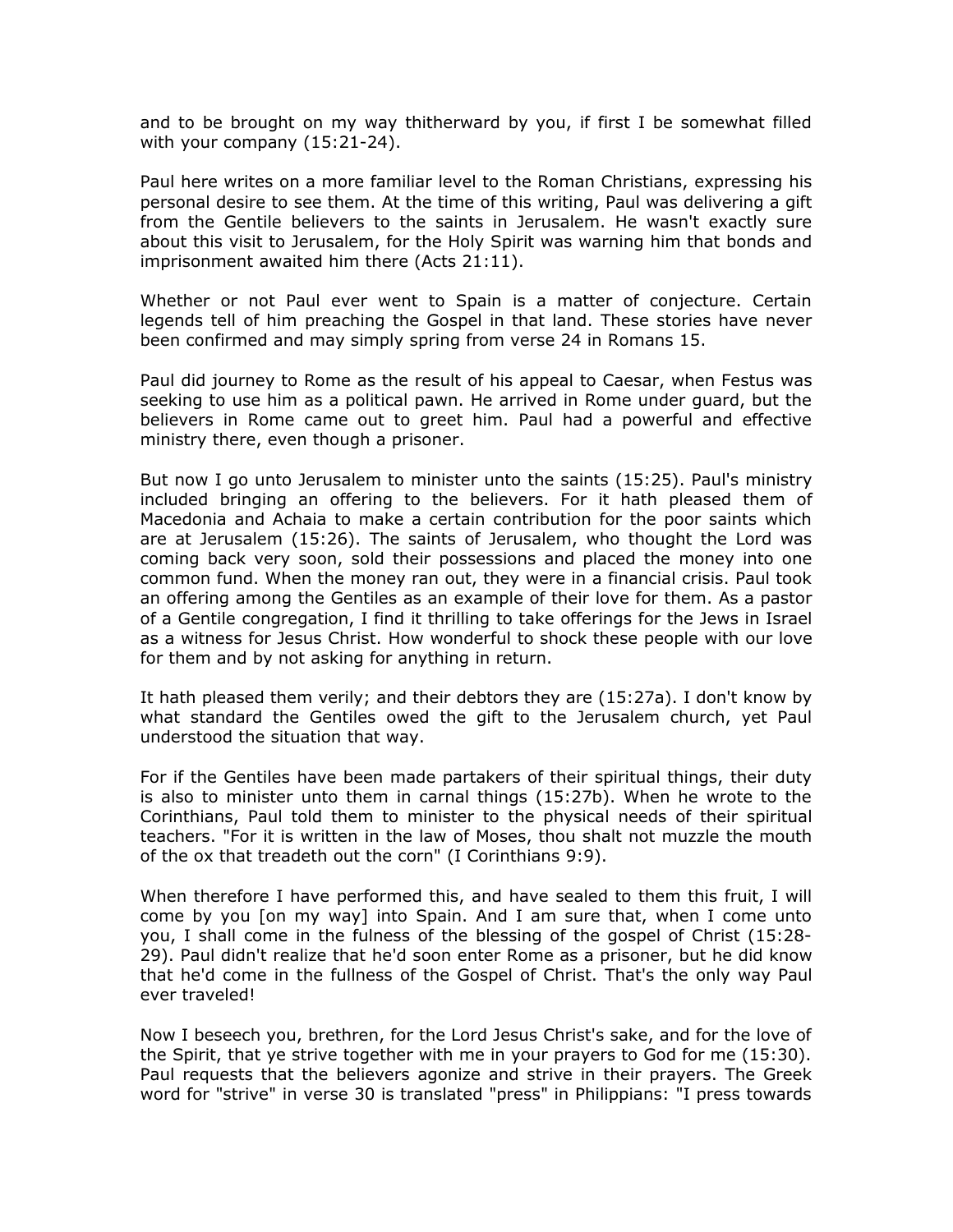the mark for the prize of the high calling of God in Christ Jesus" (Philippians 3:14). Paul begs them to pray strenuously and with perseverance for him. "Put everything you've got into those prayers!"

Ministers need the prayers of their flocks. With Paul I urge you to strive in your prayers for your pastors. We need your prayers and we thank God for them. Pastors are sustained by the power of the Spirit through the prayer support of their congregations.

That I may be delivered from them that do not believe in Judea; and that my service which I have for Jerusalem may be accepted of the saints; that I may come unto you with joy by the will of God, and may with you be refreshed (15:31-32). Paul asked the Romans to pray for three things. First, that he might be delivered from the unbelieving Jews. This petition was answered in an unusual way. When Paul was in the temple in Jerusalem, some of the Asian Jews reported that he had brought Gentiles into the temple grounds and had been teaching against Moses. This excited the crowd, and they grabbed Paul and sought to beat him to death. The Roman guard rushed into the melee and rescued him (Acts 21:29-32). So, Paul was delivered from the unbelieving Jews.

The second prayer request was answered when the church in Jerusalem received his offering. His third request, to come to Rome, was fulfilled, but not as Paul had anticipated.

Now the God of peace be with you all. Amen (15:33).

## 16. Blessings

In Chapter 16 Paul sends his personal greetings to the church in Rome. We won't comment on all the names in this chapter, but we'll call your attention to a few of special interest.

I commend unto you Phoebe our sister, which is a servant of the church which is in Cenchrea (16:1). This word "servant" in the Greek means "deaconess". The deacons and deaconesses of the early Church cared for the church's material needs. Phoebe, a deaconess, carried Paul's letter to the Roman believers. Paul calls her a "sister" and commends her to them, that ye receive her in the Lord, as becometh saints, and that ye assist her in whatsoever business she has need of you: for she hath been a succourer [helper] of many, and of myself also (16:2). Phoebe, a faithful sister in Christ, helped Paul very much. Women have always played a great role in the body of Christ.

Greet Priscilla and Aquila my helpers in Christ Jesus (16:3) Priscilla and Aquila were tent-makers who had left Rome under the persecution of Claudius (A.D. 41-54). Paul, also a tent-maker, met and worked with them on his first visit to Corinth. The couple then moved from Corinth to Ephesus. When Apollos came there to preach, they took him aside and explained the Word of God more completely to him (Acts 18:26). They also ministered with Paul in Ephesus. At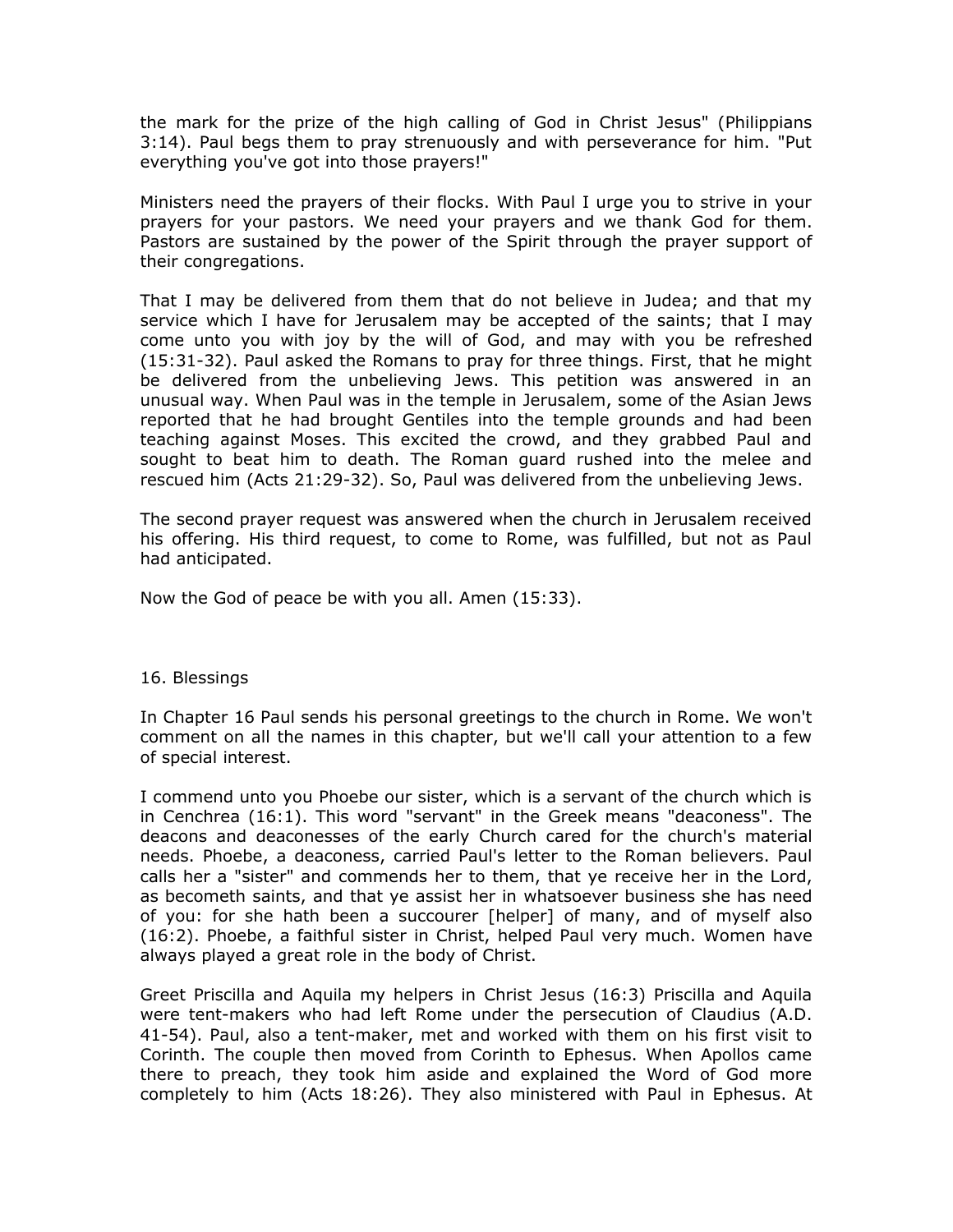the time of this epistle, they were back in Rome.

Wherever Priscilla and Aquila went they shared the Gospel. They were like the Christian couples of today who move into a new neighborhood, open their homes, and start Bible studies. So Paul says, Greet the church that is in their house (16:5a). People gathered in their house to study the Word of God. The Church of Jesus Christ can meet in a home, on a field, or on board a ship. His Church is made up of people who love Him and are united by His Spirit. It meets whenever Christians gather to study the Word, praise the Lord, and edify one another.

Speaking of Priscilla and Aquila, Paul said, Who have for my life laid down their own necks; unto whom not only I give thanks, but also all the churches of the Gentiles (16:4). This husband and wife team proved to be a real blessing to the Gentile churches. They must have been an outstanding couple, and I look forward to meeting them in heaven.

Paul continues to send more greetings. Salute Andronicus and Junia, my kinsmen, and my fellow prisoners, who are of note among the apostles, who also were in Christ before me (16:7). Since Junia is a feminine name, there are two possible interpretations of this verse. (1) Junia was known and respected by Peter and John, who were apostles before Paul. (2) Junia was an apostle and, thus, there were women apostles in the early Church. It's impossible to be dogmatic about either interpretation, but the Greek language of the text appears to support the latter.

The role of women in the early Church was important. Many women today find fault with Paul, because he told the women of Corinth to keep silent in church (I Corinthians 14:34). Let's look at his statement in context. Paul didn't say that women were never to speak in church. In an earlier chapter he had given them instructions about prophesying and praying in the church (I Corinthians 11).

Most of the early churches started in synagogues, where men sat on one side and women on the other. The Jews didn't allow men and women to sit together during the services. Today, a wife can nudge her husband and ask, "What does the pastor mean?" In Corinth a woman had to call across the room to ask her husband about the sermon. So, Paul told the women to keep silent and wait until they returned home to question their husbands.

Paul esteemed women as highly as men. Here in Romans 16:7 he greets his "kinsmen," including a woman, Junia, possibly a noted apostle in Christ before him.

Salute one another with an holy kiss. The churches of Christ salute you (16:16). When I visited a church in Rome a few years ago, the men greeted me with a holy kiss. I thought it appropriate that the church in Rome still greets the brethren with a holy kiss, as Paul instructed here.

Now I beseech you, brethren, mark them which cause divisions and offences that are contrary to the doctrine which ye have learned; and avoid them (16:17).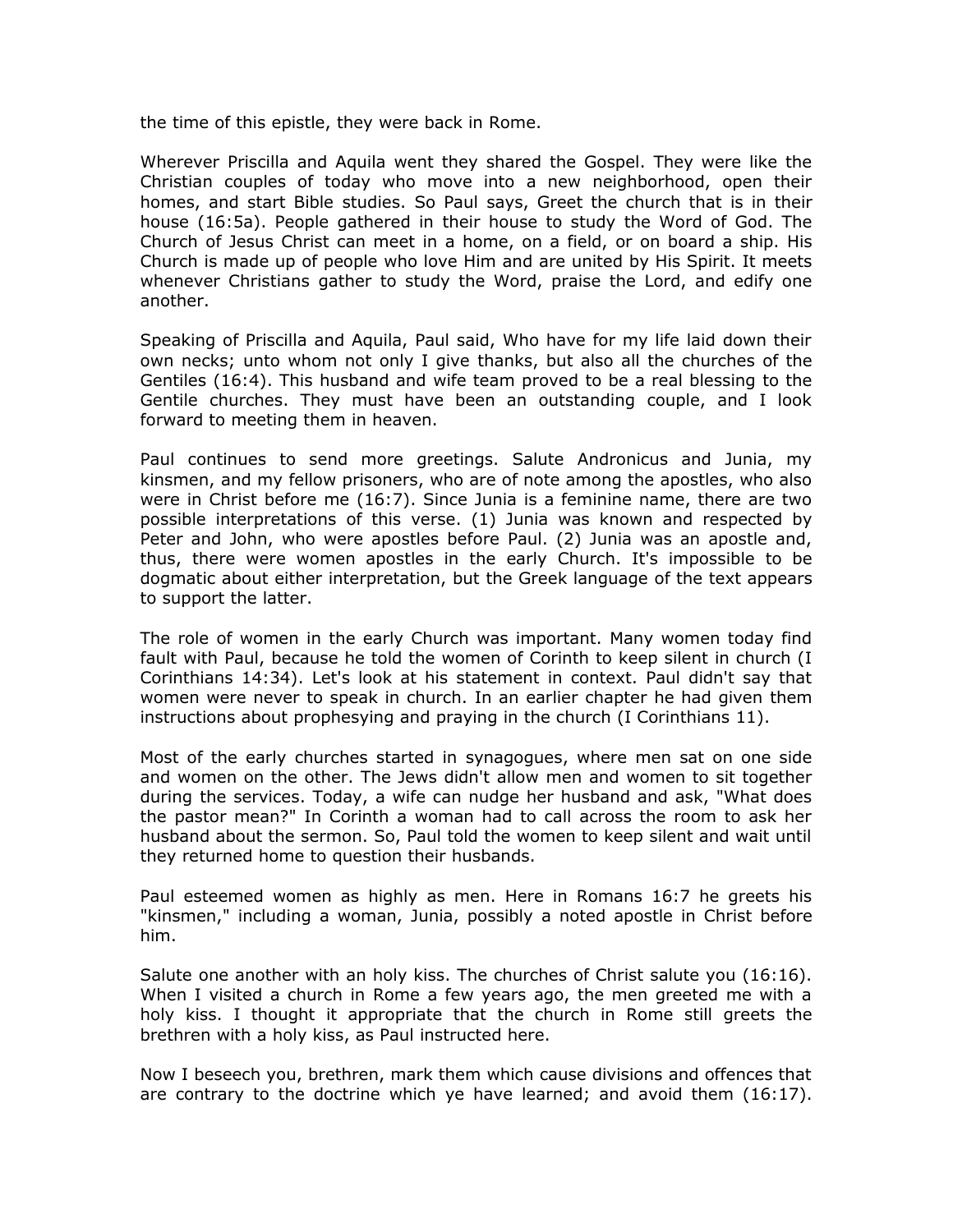We're to accept differences regarding diet, holy days, and other such customs, but we must draw the line with important doctrines. One of the greatest dangers within a church isn't the exercise of liberty by believers, but the false doctrines brought in by deceivers.

For they that are such serve not our Lord Jesus Christ, but their own belly; and by good words and fair speeches deceive the hearts of the simple (16:18). Through eloquent speeches, clever sayings, and novel ideas these men deceive those who lack a proper understanding of the Word of God.

The Church across the United States, especially among the charismatic groups, has been recently divided by various damnable doctrines. These include the doctrine of shepherding (in which a person must submit to the authority of a "shepherd" who is responsible to God for him) and the doctrine that Christians can be possessed by demons and must have them cast out.

The latest and most pernicious of all these false doctrines is that a Christian's lack of health or wealth is a sign of his lack of faith. This doctrine proclaims that it's never God's will for a believer to suffer. This false concept receiving such a wide audience today didn't come from God's Word but from Christian Science and Science of Mind. They teach the same basic concept: what you say is what you'll get. These doctrines have divided the body of Christ, and we're told to mark those who spread them.

Referring to the Christians in Rome, Paul continues, For your obedience [to the Word and to Christ] is come abroad unto all men. I am glad therefore on your behalf: but yet I would have you wise unto that which is good, and simple concerning evil (16:19). Paul wants us to be wise in good things and simple in evil things. Don't probe into the work of Satan or seek understanding about witchcraft, the occult, or the evils of today. The Lord warned His people in the Old Testament not to study how the heathen worshiped their gods (Deuteronomy 12:30). Be ignorant of evil, but be wise in the good, righteous, and wonderful truths of the Spirit.

And the God of peace shall bruise Satan under your feet shortly (16:20a). God prophesied to Adam and Eve that the serpent (Satan) would bruise the Messiah's heel, but the seed of the woman (the Messiah) would bruise his head (Genesis 3:15). No doubt referring to that prophecy, Paul said that God would "bruise Satan under your feet shortly." This event hasn't happened yet. Satan still wields power on earth, walking about as a roaring lion (I Peter 5:8). God will deal with him soon, and he'll be bound and cast into the abyss. Take heart, because we're near that time!

The grace of our Lord Jesus Christ be with you. Amen. Timotheus my workfellow, and Lucius, and Jason, and Sosipater, my kinsmen, salute you (16:20b-21).

The scribe to whom Paul dictated this letter gives his own greeting. I Tertius, who wrote this epistle, salute you in the Lord. Gaius mine host, and of the whole church, saluteth you. Erastus the chamberlain of the city saluteth you, and Quartus a brother. The grace of our Lord Jesus Christ be with you all. Amen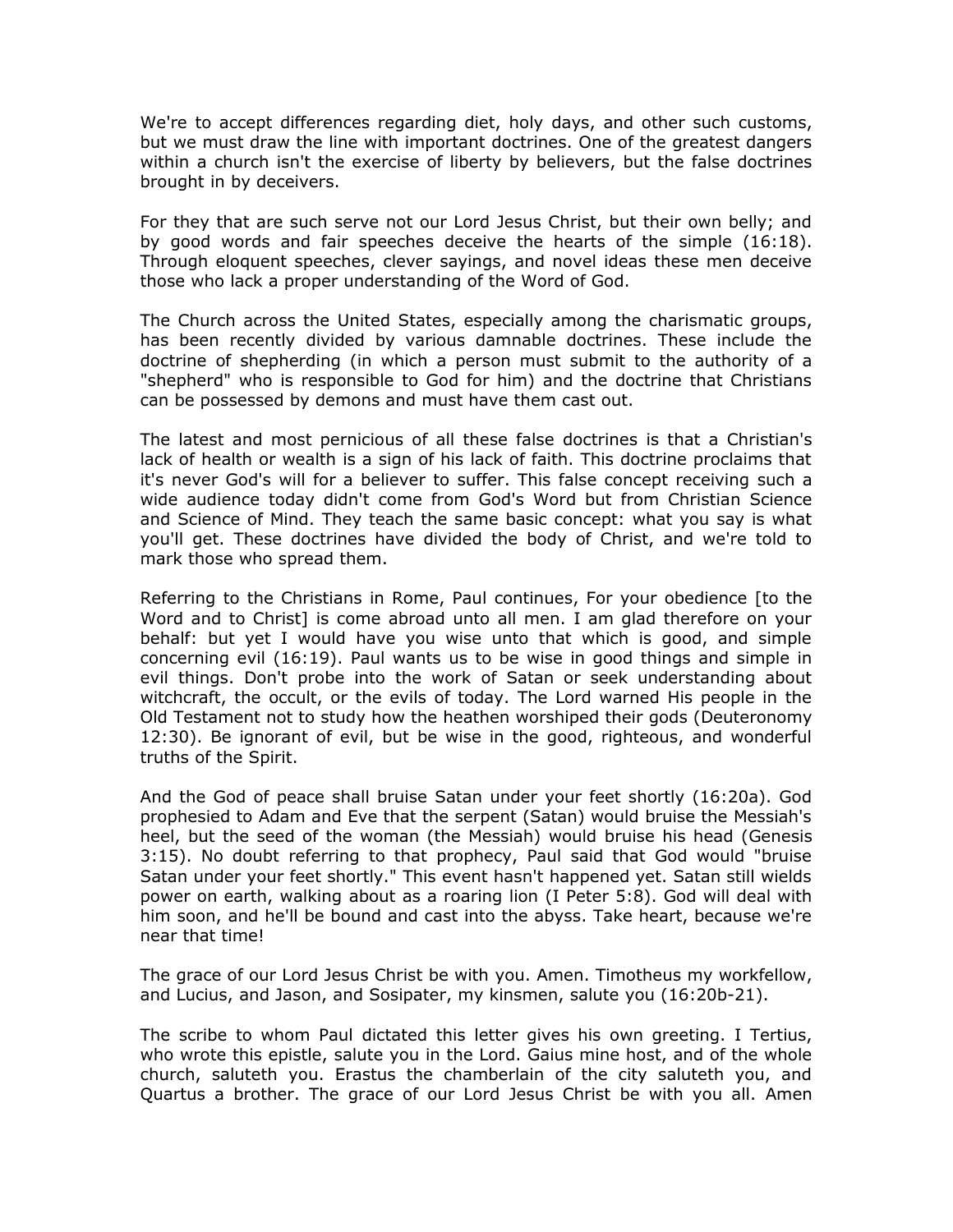(16:22-24).

Paul begins his final benediction to the church in Rome. Now to him that is of power to stablish you according to my gospel, and the preaching of Jesus Christ, according to the revelation of the mystery, which was kept secret since the world began, but now is made manifest, and by the scriptures of the prophets, according to the commandment of the everlasting God, made known to all nations for the obedience of faith: to God only wise, be glory through Jesus Christ for ever. Amen (16:25-27).

Paul speaks of the "revelation of the mystery" (16:25). A mystery in Scripture isn't a truth that was difficult to understand. Rather, it's a truth that wasn't revealed by the Spirit until these latter days. Paul speaks much of such mysteries in his Epistle to the Ephesians.

I don't believe that the Spirit is revealing any new mysteries today. God has already given us His wonderful revelation of all that pertains to life and godliness. We don't need new truths. We need new experience in the truths God has made known in the Book of Romans and throughout His eternal Word. Amen!

Appendix: Study Guide

Chapter 1

Chapter 2

Chapter 3

Chapter 4

Chapter 5

Chapter 6

Chapter 7

Chapter 8

Chapter 9

Chapter 10

Chapter 11

Chapter 12

Chapter 13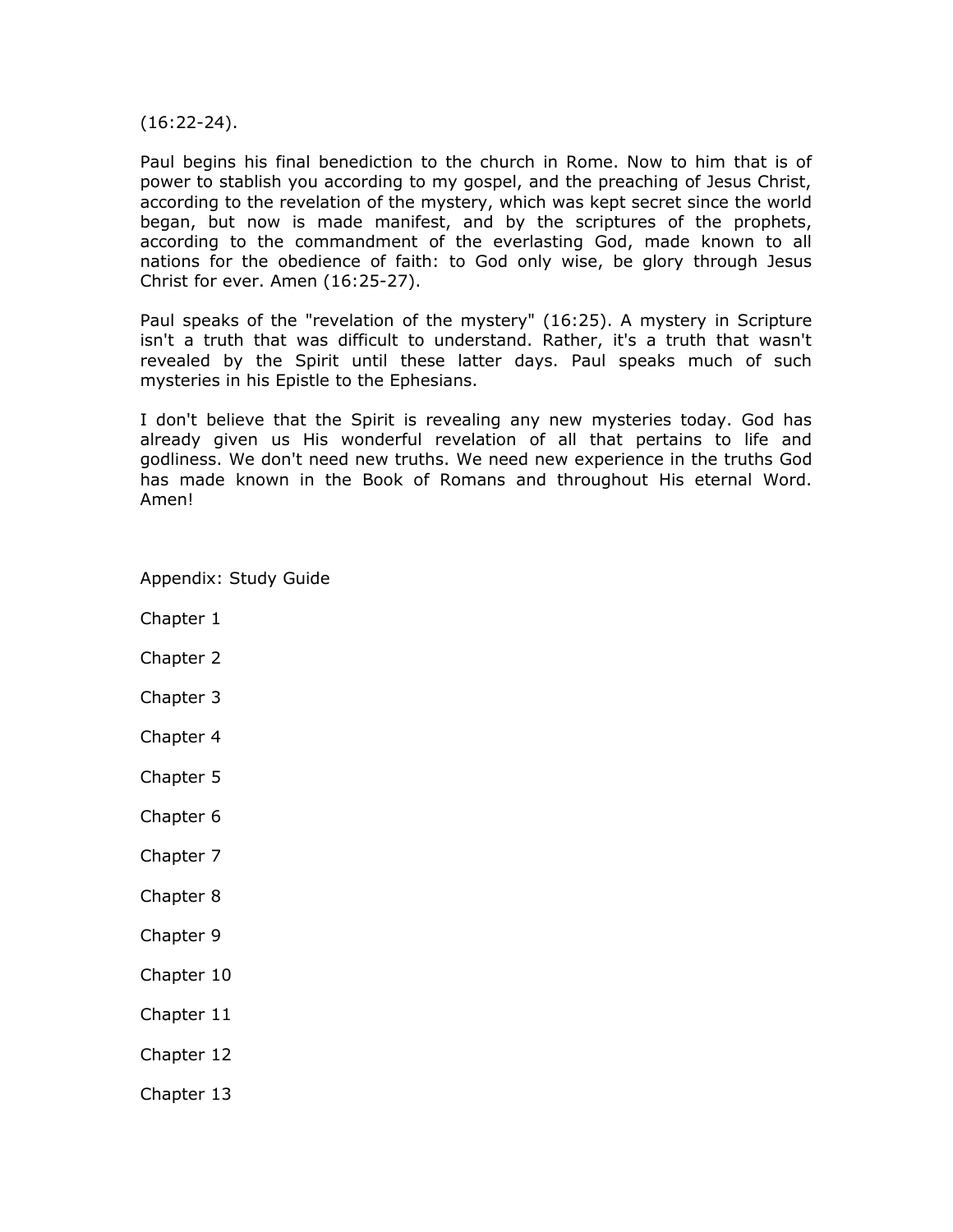Chapter 14

Chapter 15

Chapter 16

## **Introduction**

The New Testament is divided into three categories. The first contains the Gospels, the first four books of the New Testament, which deal with the life of Christ. Next is the Book of Acts, which continues Christ's ministry through His apostles. The rest of the New Testament is made up of epistles, which are concerned with matters of doctrine. Romans is the first epistle.

In determining scriptural conduct for the Church, we use hermeneutics, or scriptural interpretation, as our guide. If something was taught by Christ, practiced in Acts, and taught in the Epistles, then we feel that it can be properly practiced by the Church.

## Romans 1: The Lost World

v. 1 "Servant" means "bondslave." The slave was completely at his master's disposal. His one goal in life was to serve. 'Apostle' means "one who is sent.' Paul was called to be an apostle and sent by the Holy Spirit to witness to the Gentiles. 'Gospel' means "good news."

v. 2 The message of the Gospel was promised in the Old Testament.

v. 3 The name Jesus is the Greek word for Joshua, which in Hebrew means "Jehovah is salvation."

Christ is Greek for the Hebrew word "Messiah" which means "Anointed One."

Jesus is His name, Christ is His distinction, and Lord is His title, signifying our relationship with Him.

Mary was a descendant of David, to whom God had made the promise that Messiah would come through him.

v. 7 All those in the body of Christ are saints. After we experience the grace of God and make our peace with Him, we can know the peace of God in every situation.

v. 11 Paul's desire to go to Rome was to minister to the church there.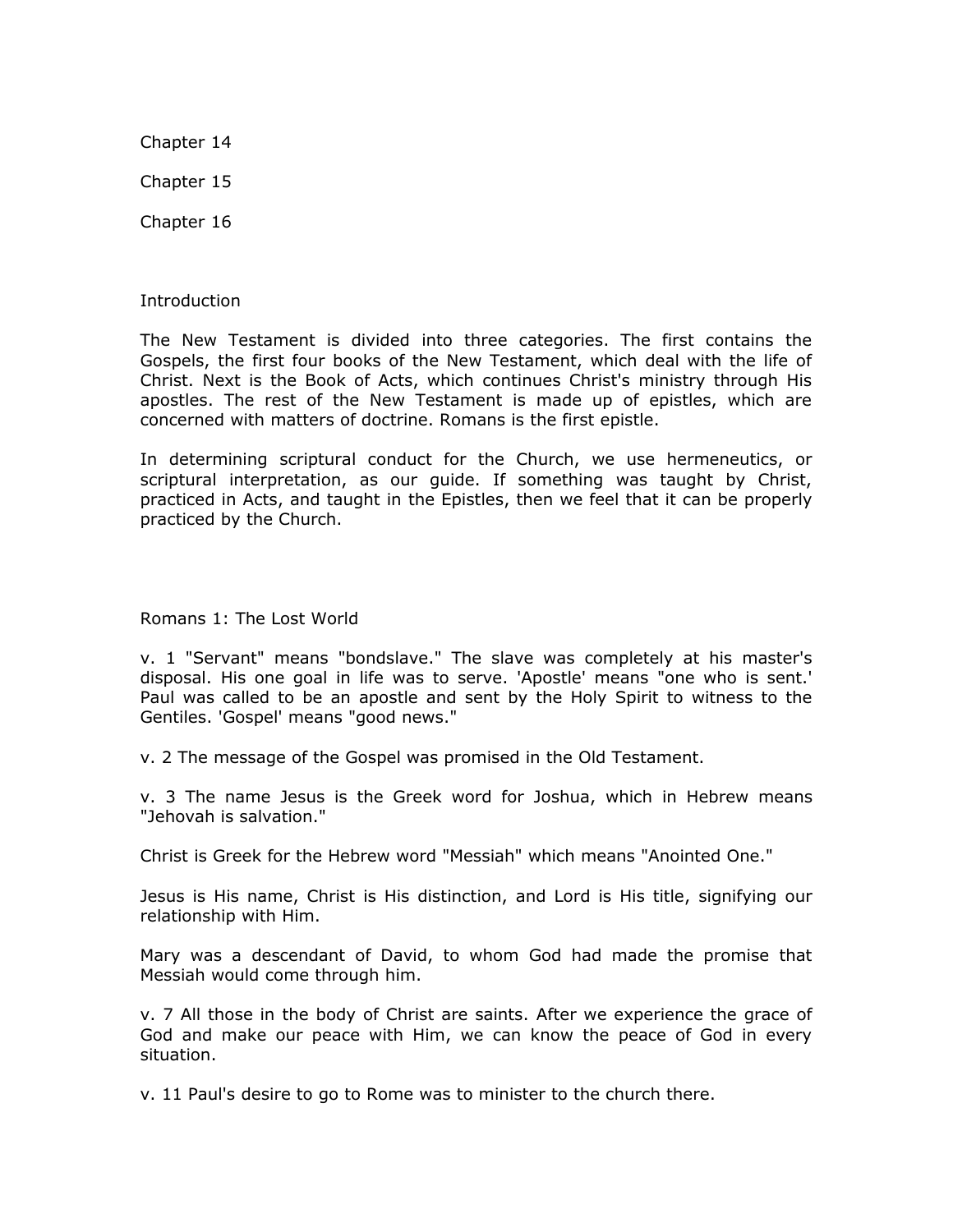v. 14 'Barbarians" refers to those who couldn't speak Greek. They weren't necessarily wild, coarse people as the name implies today.

v. 16 This verse speaks of the power of God.

v. 17 This verse speaks of the righteousness of God and introduces the theme of this epistle: righteousness comes by faith, not by works.

v. 18 This verse speaks of the wrath of God. Ungodly means "not in the right relationship with God.' Unrighteous means "not in the right relationship with man. We cannot have the proper relationship with God and have the wrong relationship with man. Holding the truth in unrighteousness is believing that there is a God, yet living as though He didn't exist.

v. 20 We can see God in His creation.

v. 21 I Thessalonians 5:18; Psalm 37:23; Romans 8:28.

v. 23 The idols which men create often look like grotesque forms of men and beasts.

v. 24-28 When men create their own god, they become like the god they serve and rapidly degenerate. God gives them up to their own base desire. Homosexuality is the result of moral depravity; people are not "born" homosexuals but have been given up to their own lusts.

v. 29-31 Our society has sought to rule God out of its conscience and now evidences the evils of reprobate minds.

v. 32 Movies and television programs that glorify lying, cheating, stealing, murder, and adultery can cause us to take pleasure in these sins and make us guilty.

Romans 2: God's Justice

v. 2 God will not only judge a person's actions but also his motivations. He knows the truth about each of us.

v. 4 People mistake Goes mercy and long-suffering for weakness or indifference to their sin and rebellion. God's goodness, not the threat of judgment and hell, leads a man to repentance.

v. 6 We ask for God's mercy, not justice; for our sins deserve punishment.

v. 11 God will judge us without regard to our nationality.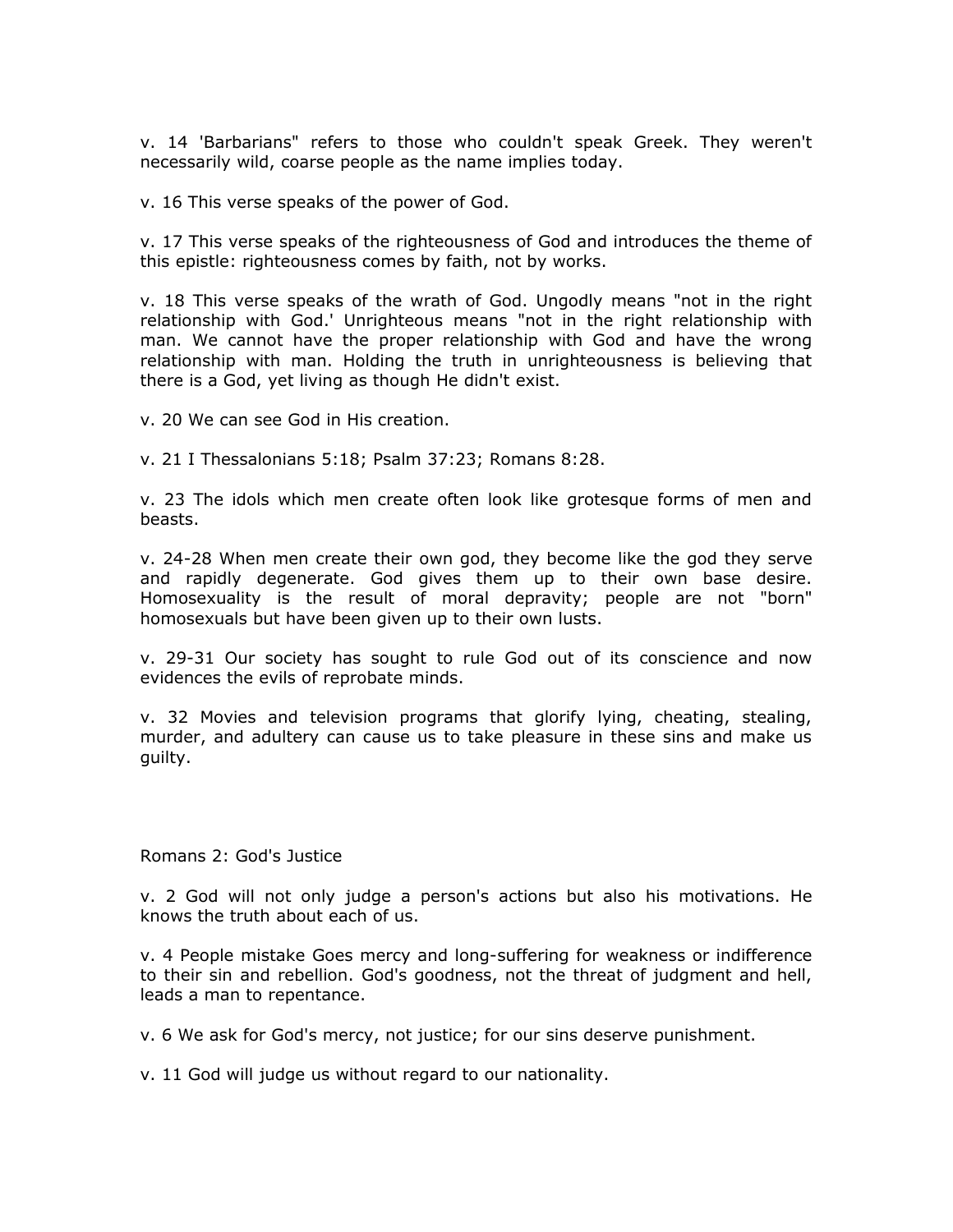v. 12-15 We'll be judged according to the knowledge that we have. God has given every man a conscience, so that he knows good and evil.

v. 17-29 Rituals will not save us if we're not walking according to God's will, whether we're circumcised, baptized, or members of a church. Obedience to God, not rituals, counts for salvation.

Romans 3: The Free Gift

v. 2 The Word of God was given to the Jews, who preserved the Scriptures with diligence and accuracy.

v. 3 Our belief in God doesn't add to Him, nor does our unbelief detract from Him.

v. 5 Since God has said that all men have sinned, some people say they sin to prove that God spoke the truth.

v. 7 Some people tell untrue stories to sway people's emotions and bring them to salvation, but this is wrong.

v. 10-18 Every man is guilty before God. There's not one man who dares to stand before God in his own righteousness.

v. 20 No man can be justified by keeping the Law. The Law was intended to show us our sin, not to justify us. "Justified" means "just as if I never did it."

v. 21-22 There was a righteousness apart from the Law that was spoken of in the Old Testament. This righteousness was the justification through faith in God's grace and mercy. Our salvation is based on God's faithfulness rather than the variability of our goodness.

v. 23 We all have sinned, some more than others; but all of us have fallen short of the goal God has for us.

v. 24-26 God has a righteous basis for our justification through the sacrifice of Jesus for our sins. T

v. 27 All we have done to gain salvation is to believe in the salvation God provided for us.

v. 31 The Law is established because it has done its work of showing us our sin and driving us to the redemption we have in Jesus.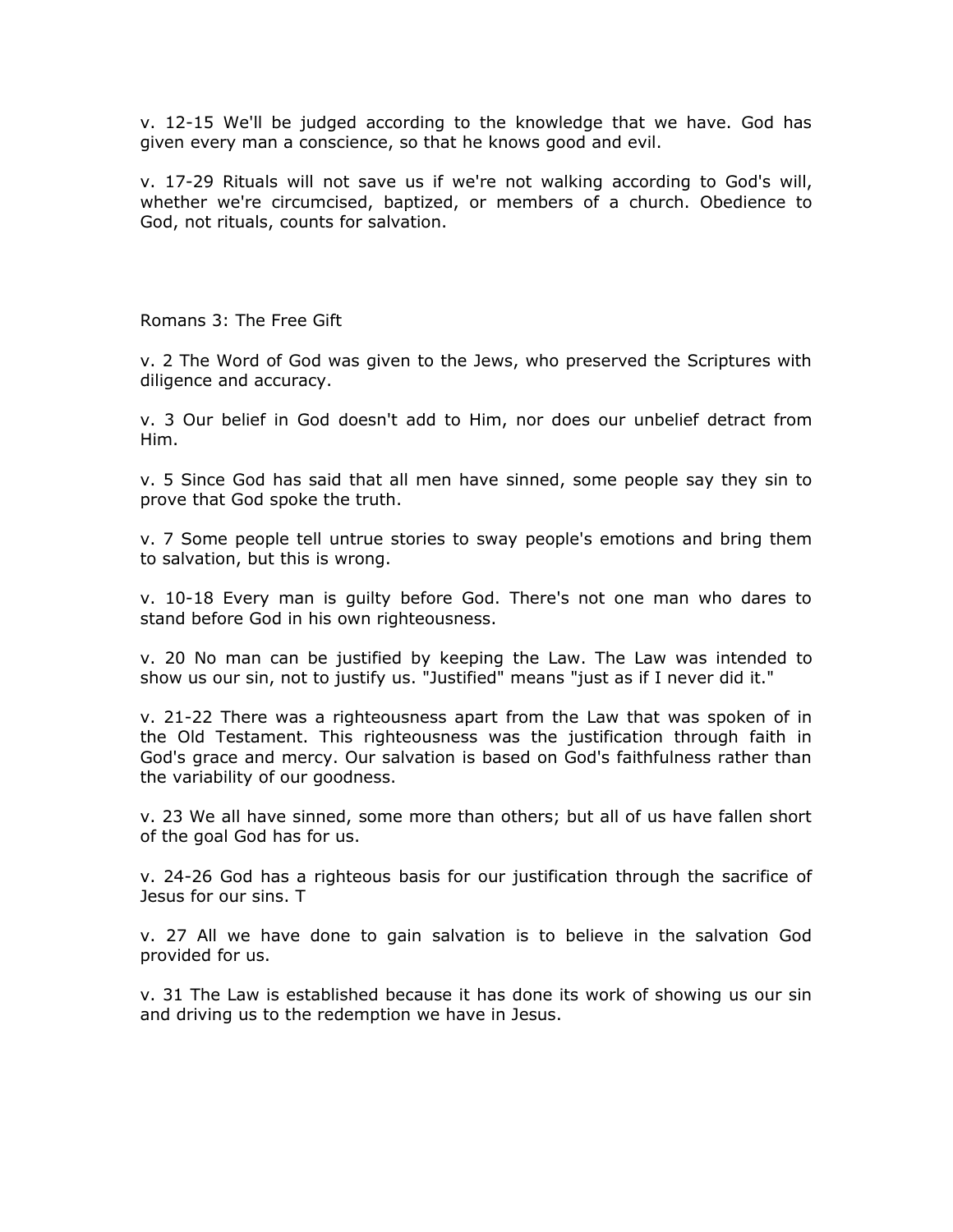Romans 4: Abraham And Faith

v. 1 What did Abraham discover?

v. 2 Abraham didn't trust in his works to save him (Romans 7:18).

v. 3 God imputes righteousness to us when we believe Him.

v. 4-5 If we try to approach God on the basis of our works, we nullify His grace. When we have a right relationship with God, our natural response that flows from our hearts is to do anything He wants us to. Our works are thus motivated by love (II Corinthians 5:14).

v. 7 "Blessed" means "Oh, how happy!"

v. 9-11 God considered Abraham righteous before he had ever been circumcised

v. 13-14 Abraham was accounted righteous before the Law was ever given.

v. 15 There is no way to break a law before it exists.

v. 16 Our salvation is not variable, i.e., dependent on our works, but is as sure as God's promise to us.

v. 17 God talked about Abraham's son as if Isaac existed before he was even conceived.

v. 18-21 The four keys to Abraham's faith:

(1) Abraham ignored the human possibilities and trusted to God to keep His promises (Isaiah 55:8, 9).

(2) Abraham did not stagger at the promises of God (Philippians 4:19).

(3) Abraham praised God before the evidence was there.

(4) Abraham believed God was able to do what He had said He would (Isaiah 40:15; Ephesians 3:20).

Romans 5: Just As If I Never Did It

v. 2 We have access to the Father any time our righteousness is based on faith. When our righteousness is based on our keeping the Law, access to the Father depends on our works.

v. 3 The trials that come into our lives promote spiritual growth.

v. 6-8 Christ died for sinners, not "righteous" people (Mark 2:17).

v. 9-10 Christ died for us when we were sinners and reconciled us to God. Now He establishes our relationship with God through His life.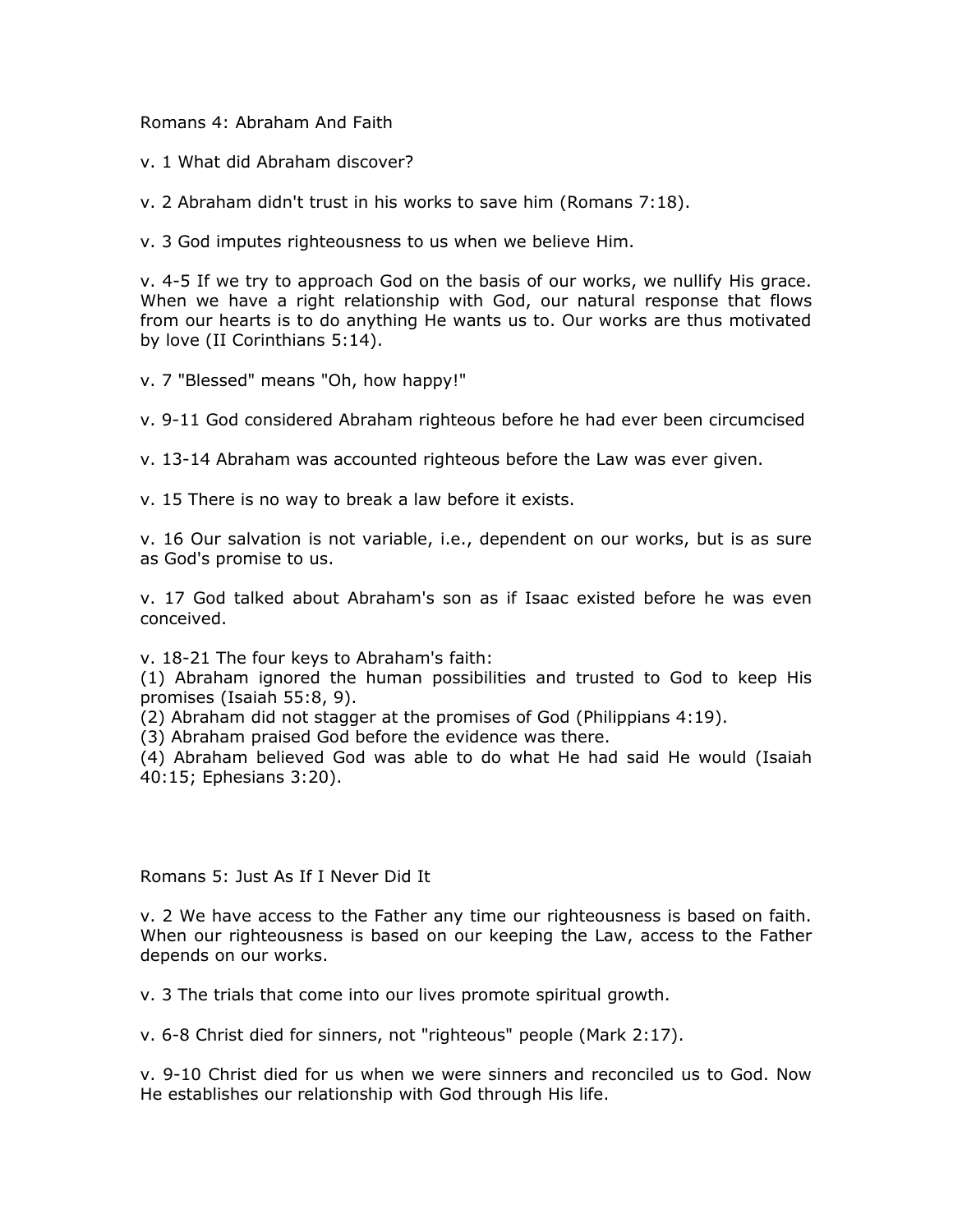v. 11 The word 'atonement' in the Old Testament meant "covering." The blood of the sacrifice covered the sins of the people, but it couldn't put away their sins. In the New Testament, 'atonement" means "at one-ment," because Christ's death put away our sins and made us one with Him.

v. 12-14 When Adam sinned he brought sin into the world, and every man after him was born a sinner.

v. 15 One man brought sin into the world, and one Man died for the forgiveness of the world's sins.

v. 18 Adam's sin brought condemnation on us; Christ's death bought justification for us.

Romans 6: Victory Over Sin

v. 2 "God forbid!' means "perish the thought." When we're born again, our spirits are put in control of our bodies and minds. In the spiritual dimension, we fellowship with God and are conscious of Him.

v. 3-4 We buried the old flesh-dominated nature in baptism, and the new creature is free from sin.

v. 6 "Destroyed" is katargeo which means "to put out of business." This should read in the past tense, "Our old man was crucified."

v. 11 God didn't intend for our bodily appetites to rule over us, but, as long as we're in these bodies, we'll have a struggle with the flesh. We must daily go before God to reckon our old nature dead and by faith to claim the victory (Galatians 5).

v. 12-13 We don't have to sin anymore. We now have the choice to yield to the flesh or to God.

v. 14-17 We've been freed from being servants of sin. Now that we're free from the bondage of sin and are under grace, it doesn't make sense to sin. Instead, we can yield ourselves to God as instruments for righteousness.

v. 21 The fruit (or product) of sin is death.

v. 22-23 The fruit of holiness is eternal life.

Romans 7: Flesh vs. Spirit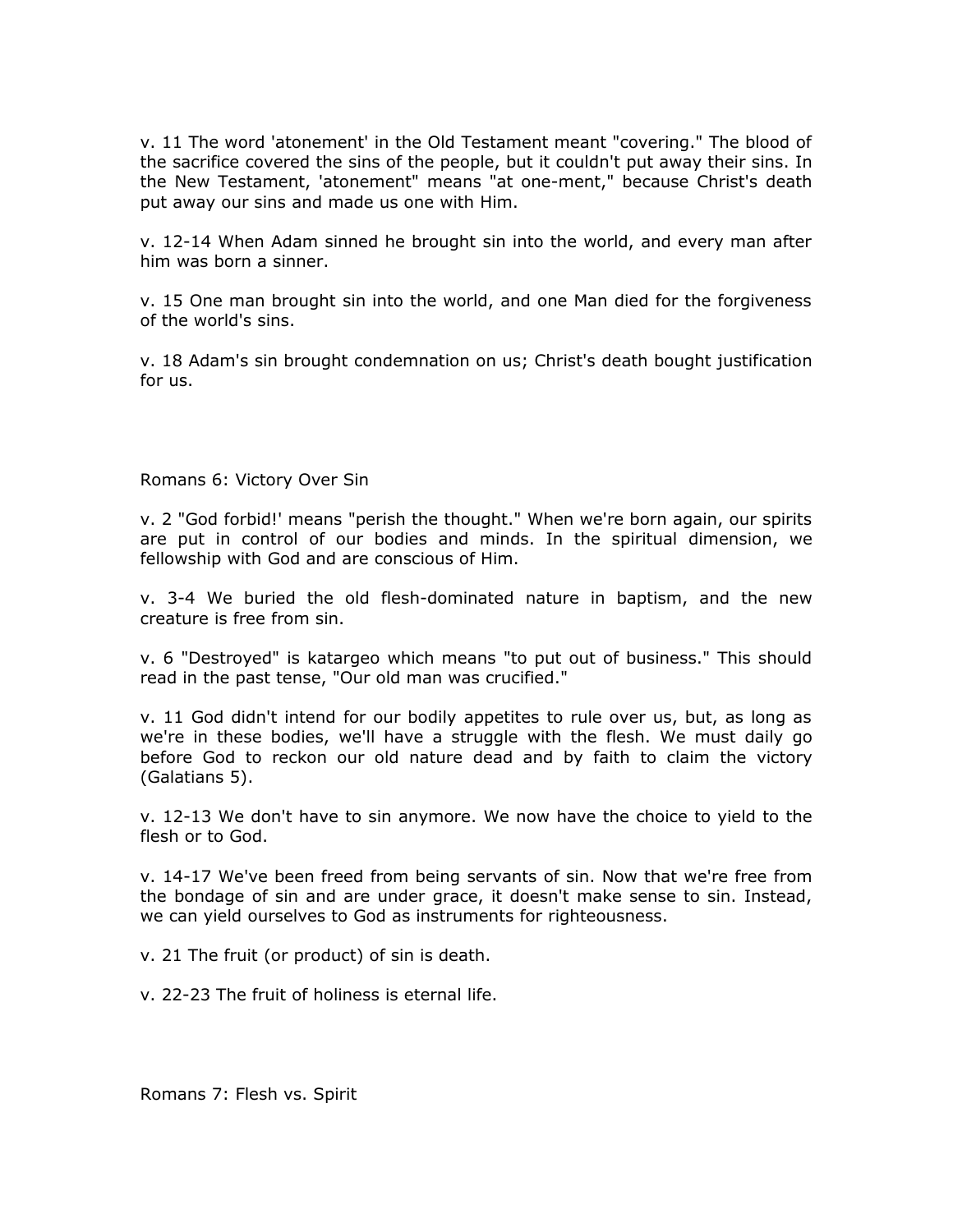v. 1 When Paul uses the word "brethren" he's referring to his Jewish brothers. The principle Paul begins to establish here is that death brings freedom from the Law.

v. 4-6 The Jews who had become Christians thought they still had to keep the Law. So, Paul explained that they had died in Christ. Once freed from the Law, we can serve God from the motivation of love.

v. 7 Paul here states that the purpose of the Law was to show men their sins.

v. 14 We're in agreement with the Law because it is good and just. Our problem is that the Law is spiritual we are carnal. Jesus explained God's intention when He gave the Law, because the Pharisees had misinterpreted it (Matthew 5-7) The New Covenant we have with God depends upon our belief in His righteousness. The Old Covenant depended on our righteousness in keeping the Law.

v. 15 This is the struggle Paul had before he realized that the Law was spiritual.

v. 17-20 Only the Christian has this conflict between the flesh and the spirit. The non-Christian lives in harmony with the desires of his flesh, but we Christians are trying to bring our flesh into conformity with the will of God. Now our will and desire is to serve God. So, when we sin, it's because we still have the sinful nature.

v. 22 My spiritual, inward self loves God's law and wants above all to obey Him.

v. 23 Our flesh always seeks to gratify itself and struggles with our spirit to bring it under the control of sin.

v. 24 We're dragging the body of our dead man (our flesh) around with us, hoping for the day when we'll be released.

v. 25 With God's help through Jesus, there's a way that we don't have to continue to be defeated by the flesh.

Romans 8: Set Free!

v. 1 Because in our hearts we desire to serve God, He doesn't condemn us when we fail.

v. 2 The law of sin and death is still in effect, but the new law of life in Christ Jesus supersedes the old Law.

v. 3-4 The law of sin and death couldn't make us righteous, but the new law of life is fulfilled in us by Christ (not by us) as we walk after the Spirit. Through Him we're accounted righteous.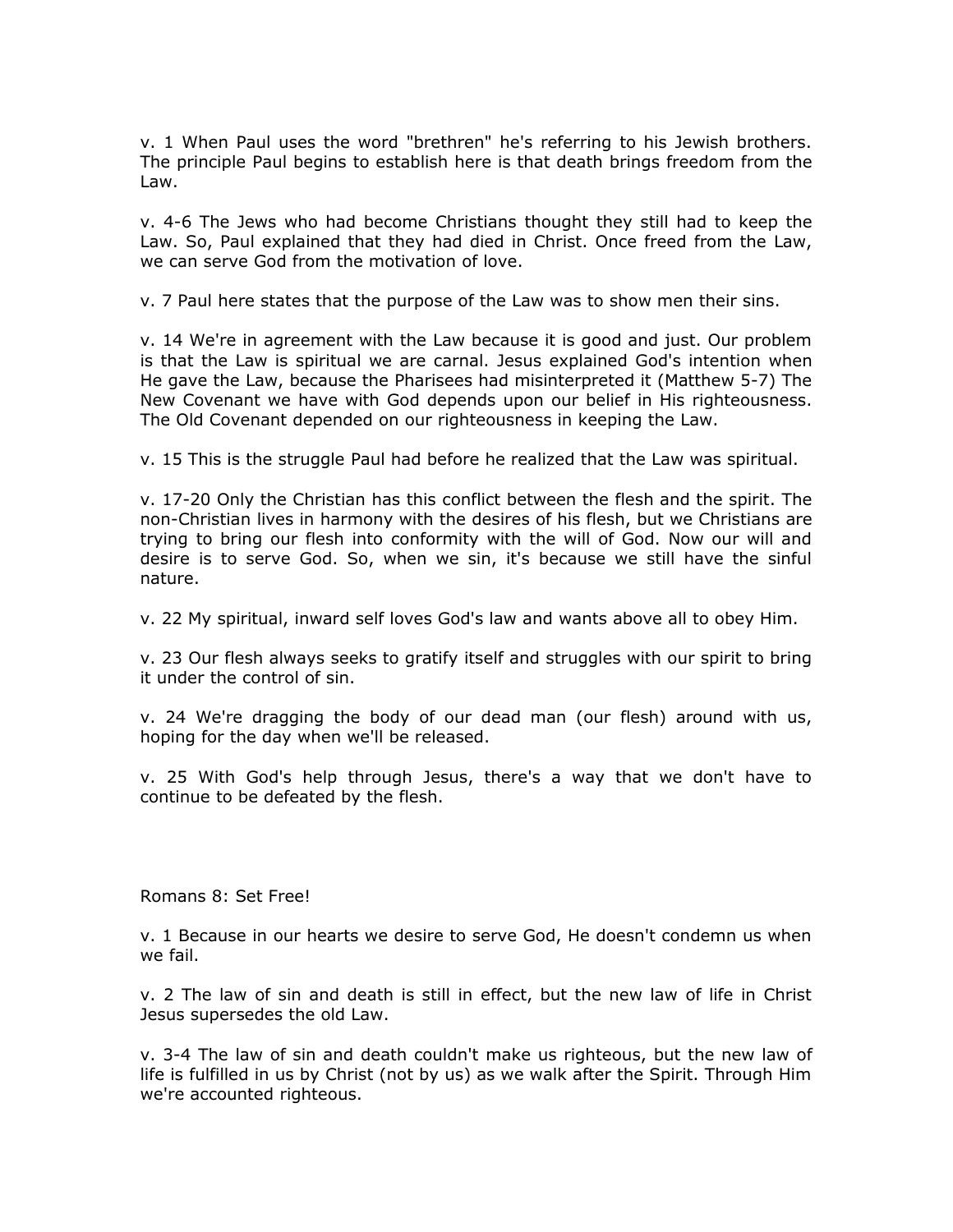v. 5 The main concerns of the flesh are: What shall we is eat? What shall we drink? What shall we wear?

v. 6 The mind of the flesh is death; the mind of the Spirit is life and peace. As we allow the Spirit to govern our minds, we think in conformity to the will of God.

v. 7-8 The flesh is in rebellion to Gods laws, so we cannot please God as long as we're in the flesh.

v. 9 We're not in the flesh when we allow God's Spirit to dwell in us.

v. 11 The Holy Spirit brings us into the resurrected life of Christ.

v. 12 We don't owe the flesh anything!

v. 13 Through the power of the Spirit, we're enabled to put to death the deeds of the flesh.

v. 15 "Abba" means "father."

v. 17 Matthew 25:34.

v. 18 II Corinthians 4:17.

v. 19 All of creation waits expectantly for the redemption of our bodies when we'll finally be in a body that is in harmony with our spirit.

v. 20 "Vanity" means "emptiness."

v. 23 "They" refers to the world around us.

v. 24-25 Our hope is for that new body from God.

v. 26-27 "Infirmities" means "weaknesses." The purpose of prayer is never to get our will done, but to get God's will done. It's a waste of time to pray for things that are contrary to God's will. Sometimes, we don't know God's will in a certain situation; then the Holy Spirit interprets our groanings and intercedes with God for us, according to God's will.

v. 28 This beautiful verse sustains us in times of painful trials.

v. 29 God predestined those He knew would respond to His love and grace. When God watches our lives, it's as if He were watching a rerun, because He knows what we will do (Psalm 90:9). Christ was the firstborn.

v. 30-31 God chose us, called us, justified us, and glorified us. He is for us. The world, the flesh, and the devil are against us, but they're no match for God.

v. 33 Satan accuses us, but God justifies us.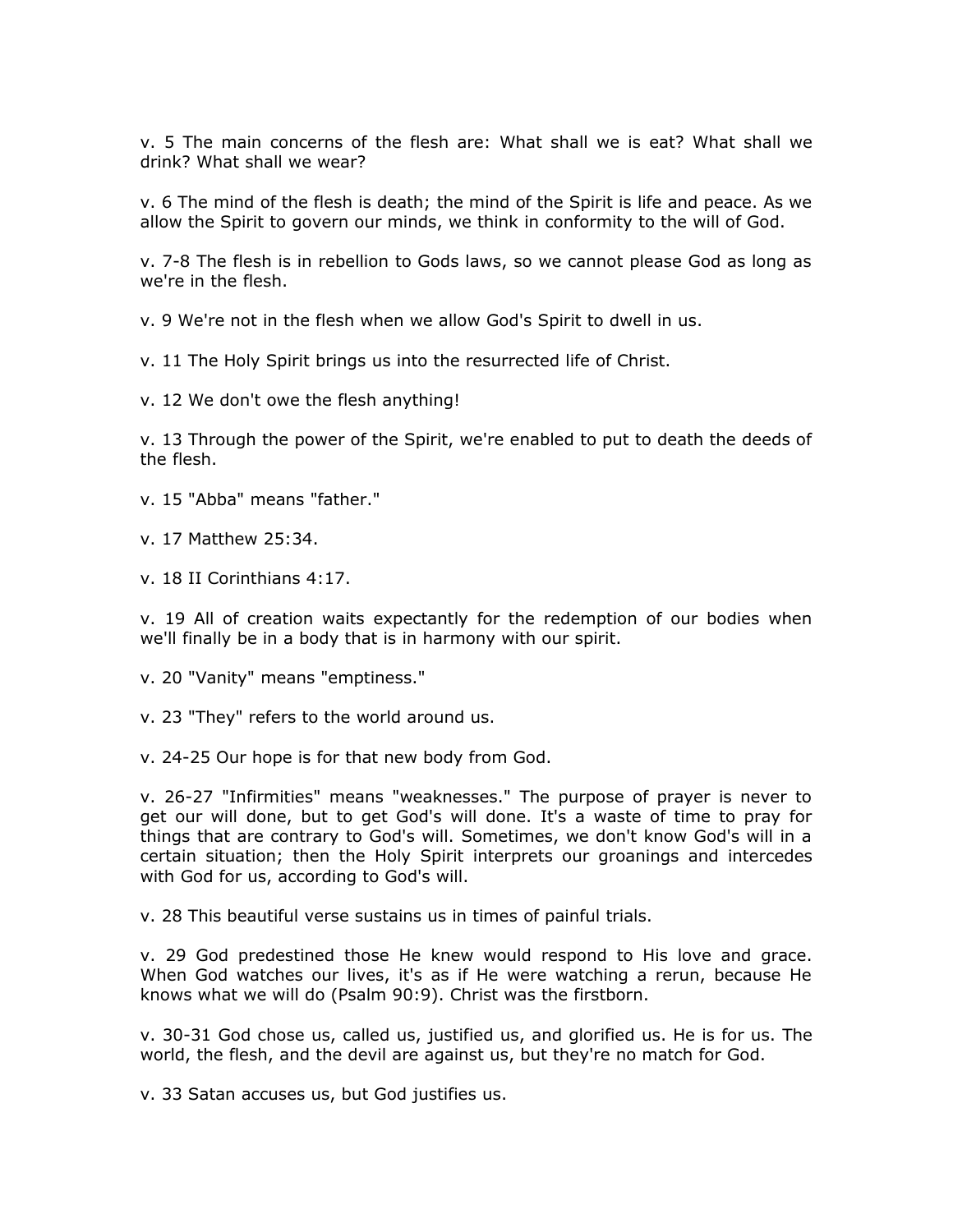v. 34 The difference between Satan's condemnation and the Holy Spirit's conviction is that the condemnation makes us want to pull away from God, because we feel unworthy; while the conviction makes us want to go to God to make things right. Jesus doesn't want to condemn us. He pleads our case for us.

Romans 9: Chosen

v. 1-3 Paul continually sorrowed that the Jews didn't accept Jesus as the Messiah.

v. 4 God adopted the children of Israel as His special people. The glory of God's presence filled the tabernacle and the temple. God made a covenant with the people that He would be their God and they would be His people. God gave the Law and the order for service to Him (Leviticus). God gave numerous promises to Israel, some that are still in effect today.

v. 5 The great patriarches belonged to Israel.

This text should read "...Christ came, who is God over in all, blessed forever." Jesus is God (Titus 2:13).

v. 6-9 Paul here demonstrates that not all of the children of Israel were acknowledged by God as His people.

v. 10-13 God had chosen Jacob, because He knew that Jacob would be a spiritual man and Esau would be a fleshly man.

v. 14 The choices God has made haven't closed the door to one individual. He loves and accepts all who come to Him.

v. 15-18 Since God is supreme, He can choose and act as He pleases. His ways are beyond our human understanding.

v. 24 God has called us (the Church) out from among the Jews and Gentiles that He might display His mercy and through us.

v. 27 Only a remnant of Israel will be saved, so being we Jewish doesn't guarantee salvation.

v. 30 The Gentiles, who didn't follow the Law, gained righteousness through faith.

v. 31-33 Jesus was the stumbling stone. The idea of righteousness by faith was difficult for the Jews to accept after the years they'd spent seeking righteousness by the Law.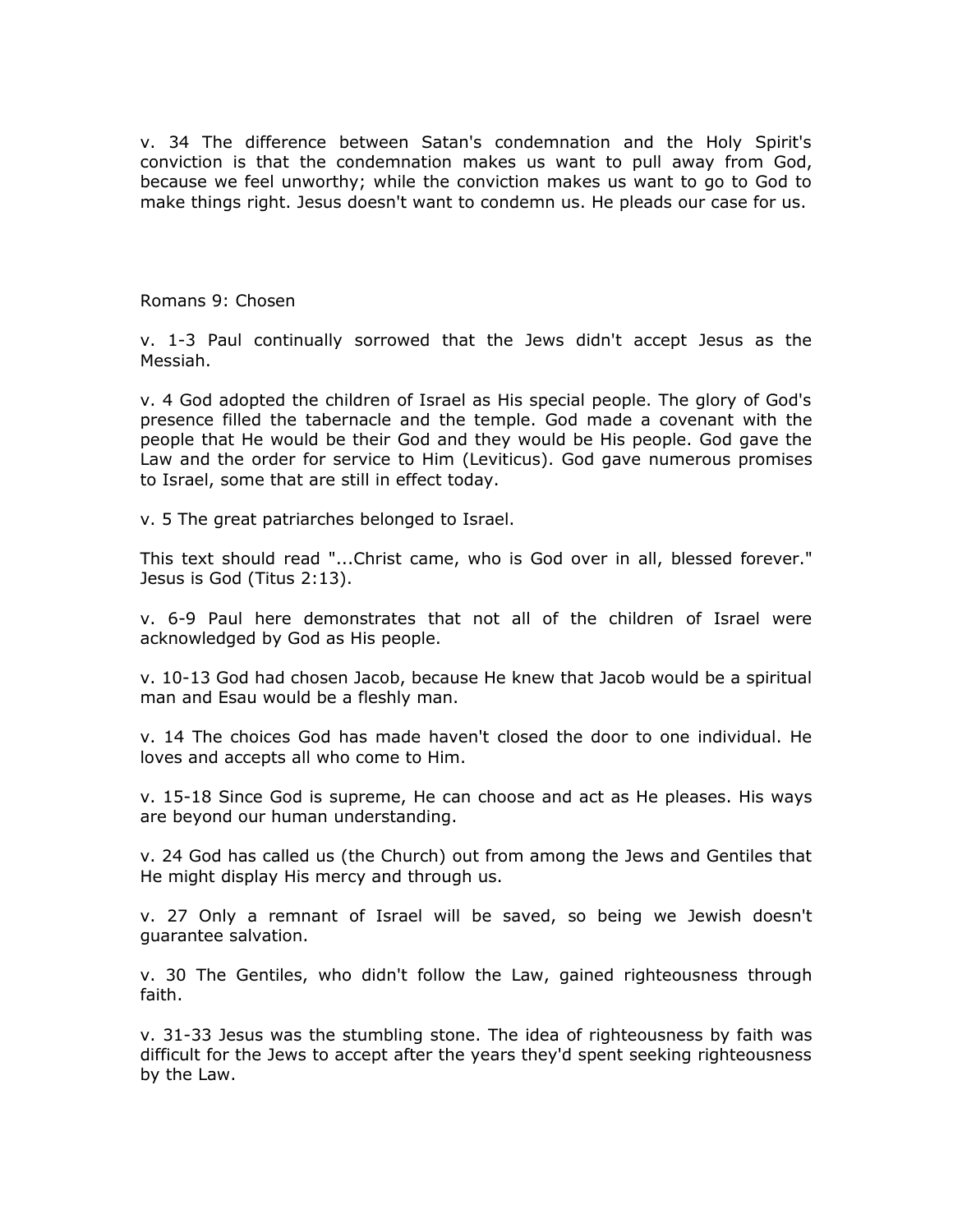Romans 10: Saved

v. 1-3 Paul wasn't bitter against the Jews for fighting his the attempts to bring Christ to them. He was longing to release them from their futile attempts to become righteous by following the Law.

v. 4 Christ brings an end to the Law for those who believe.

v. 5 The righteousness of the Law is based on man's doing; the righteousness of faith is based on the work Christ has done.

v. 8-10 We only have to speak the words of faith in Jesus to attain all His righteousness.

v. 11-13 God delights to show mercy and will not turn away any who come to Him. He doesn't take more pleasure in a Jew coming to salvation than a Gentile.

v. 14-15 This passage contains the reason we send missionaries out.

v. 17 This 'word" refers to the spoken word.

v. 18 Psalm 19:4. Nature testifies to God's existence.

Romans 11: Natural And Spiritual Israel

v. 1-4 God hasn't cast off Israel. He defended them when Elijah complained to Him.

v. 5 God has a remnant among the Jews today who believe in Jesus as their Messiah.

v. 6 We're accepted by God either by our works or by grace; it cannot be both.

v. 7-8 God has blinded those who reject His grace.

v. 11 Through the cutting off of the Jews, an opening was made for the Gentiles.

v. 12 When God restores the Jews to His favor, the Kingdom Age will begin.

v. 17 The Gentiles are the wild olive tree grafted into the good olive tree of the Jews, with the blessings of the covenant and the promises.

v. 20-21 God grafted us by our faith in Christ. The Jews were cut off because of their unbelief, not merely to make room for us.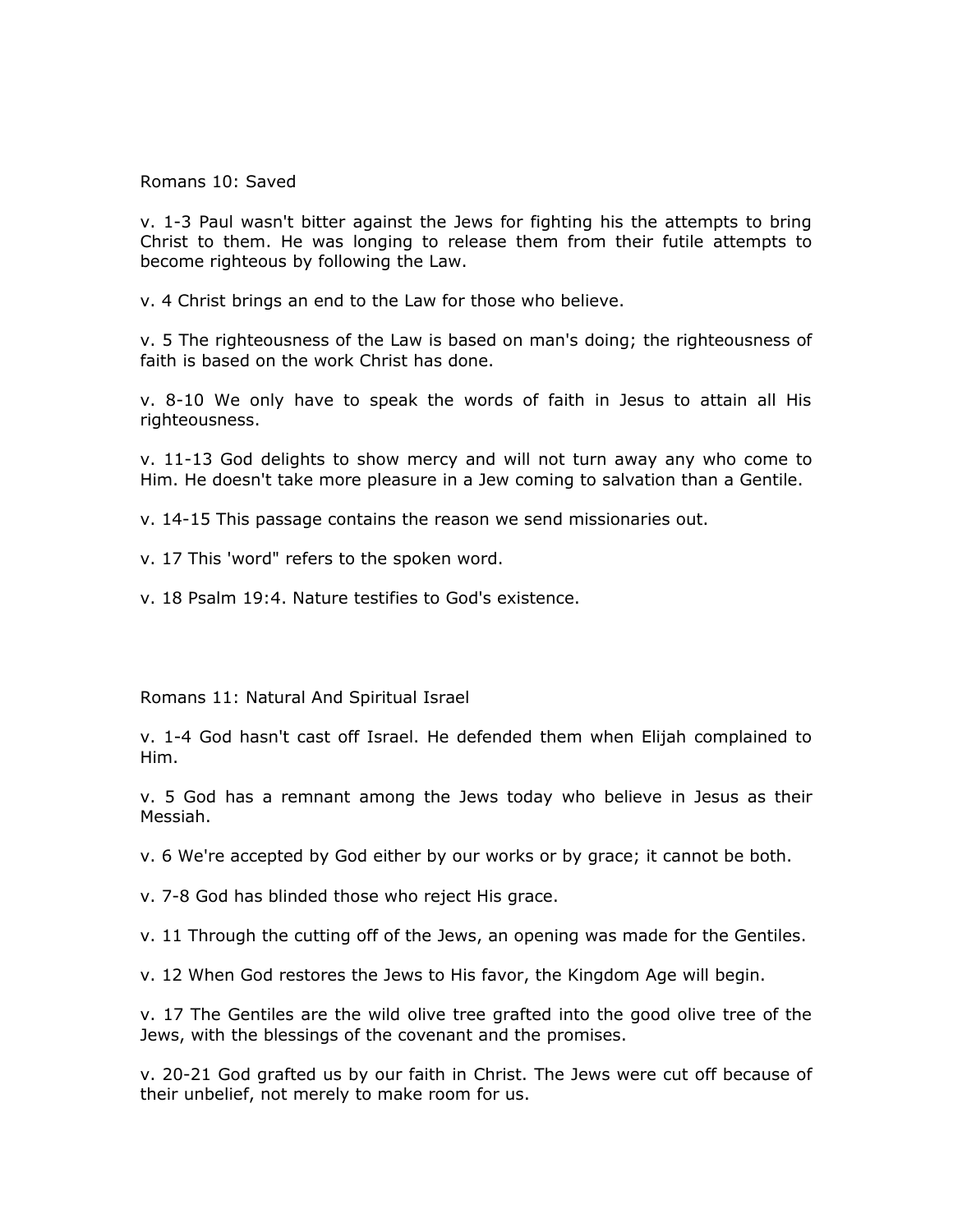v. 25 The "fullness of the Gentiles" indicates that there are a number of Gentiles who will be saved, after which God will turn back to Israel, drawing His people unto Himself.

v. 28 God calls the Jews His "elect' (Matthew 24).

v. 32 The Jews are now in unbelief of God, so that He can extend His mercy to them.

v. 33 God doesn't ask us to reconcile the various truths about His relations with man. He only wants us to believe, trusting Him with simple faith.

v. 36 Everything is centered around God.

Romans 12: The Living Sacrifice

v. 1 "Reasonable" means "logical". It makes sense to let God direct our lives.

v. 2 God leads us in very natural ways when we make ourselves available to Him.

v. 3 I Corinthians 4:7; Ephesians 2:8-9.

v. 6 God gives us a gift suitable for our ministry in the body.

v. 8 The exhorter gives us a little shove in the right direction.

v. 9 Show love without partiality; love all equally.

v. 10-21 These verses are exhortations from Paul on the the way we should live as Christians.

v. 20 Heaping coals of fire on someone's head refers to the fact that people often carried coals in packs on their backs and were given live coals by friends. It was a gracious act.

Romans 13: Obedience And Love

v. 1 Sometimes God ordains an evil ruler, because He plans to bring judgment on a country.

v. 3-4 People who obey the law need not fear the police. They're here to protect us, and we should have an appreciative attitude toward them.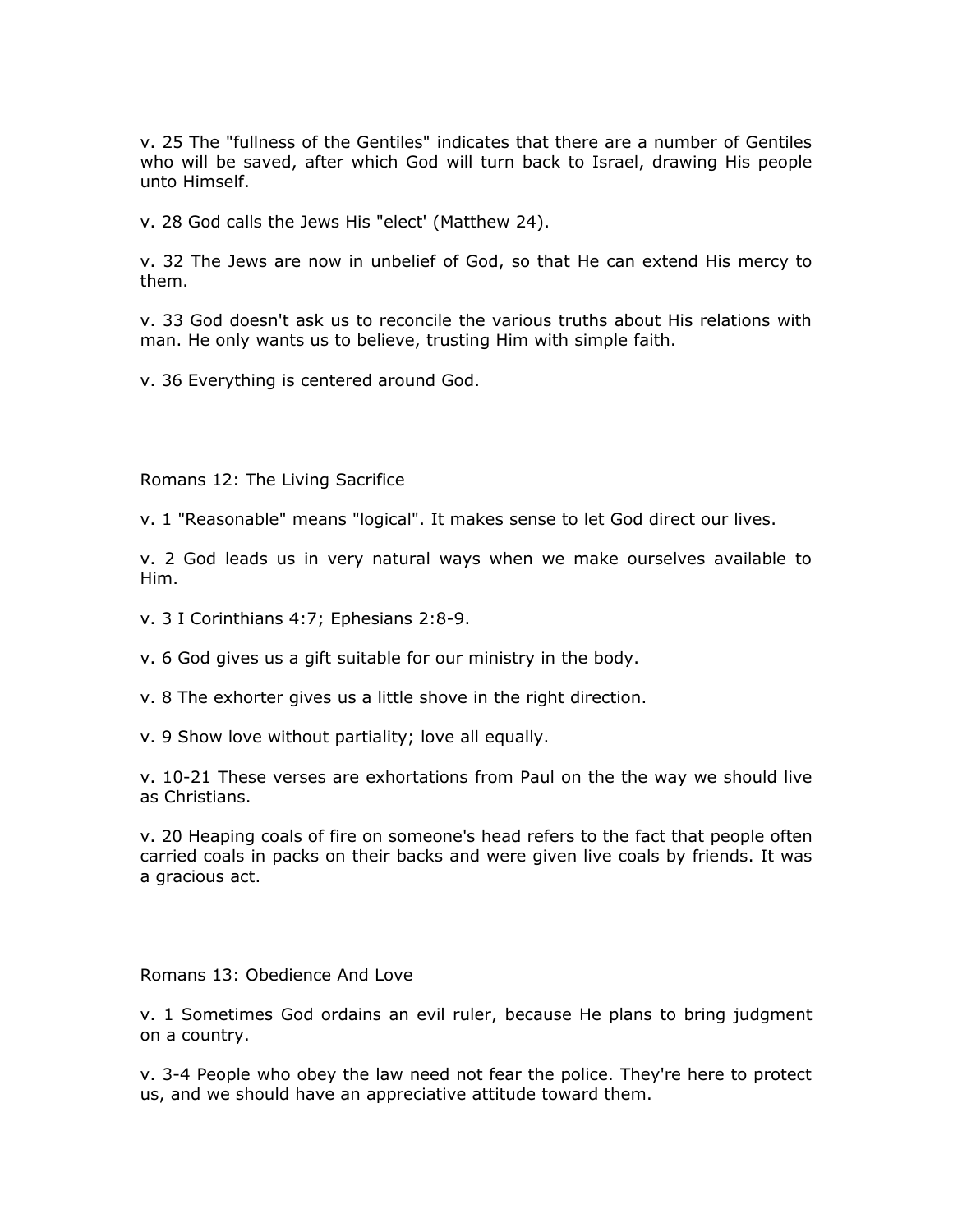v. 6-7 "Tribute" means "taxes."

v. 8-10 Love for one another sums up the Law and makes it a positive command, rather than a list of negatives.

v. 13 This verse names the works of darkness we're to cast off.

v. 14 This verse tells us that the armor of light is Jesus Christ.

# Romans 14: Judging Others

v. 1 We shouldn't judge those who are weak in faith but accept them with love.

v. 2-3 Paul here talks of vegetarians who were weak in the faith because they felt convicted about eating meat.

v. 5-6 Others who were weak in the faith felt that there were certain days when the Lord should be worshipped

v. 7 Paul encouraged the Christians to allow each other their personal convictions without trying to put them on every one else.

v. 10 To "set at nought" a brother is to say that he isn't a Christian.

v. 11-12 When we stand before God for judgment, it won't be to determine our salvation, for that is already secure. He'll judge our works and the motivation be hind our works, then give us our place in His Kingdom (Philippians 2:10, 11).

v. 13-15 Paul here warns against enjoying our freedom in Christ to the detriment of our weaker fellow-Christians.

v. 18 God accepts us and men approve us if we're walking in the Spirit.

v. 20 We shouldn't destroy the work of God in a persons life because we disagree about eating meat. We can do something that isn't wrong in itself but is evil because it offends someone else.

v. 22-23 It's wrong to try to argue someone out of his convictions, because his conscience will condemn him if he does something he believes is a sin.

Romans 15: Christian Unity

v. 1 We that are strong in the faith should be helping the weaker brothers to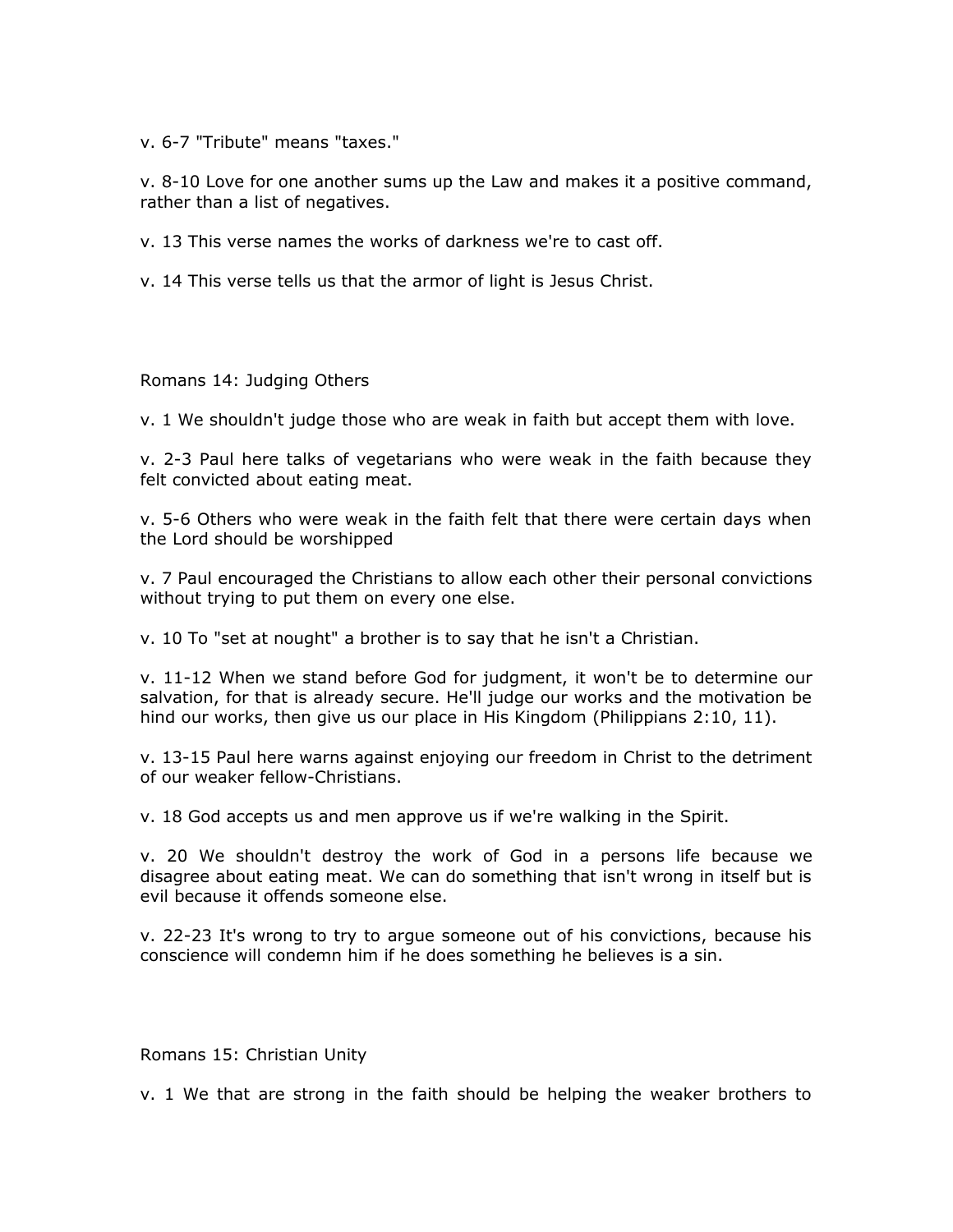stand.

v. 3 Christ took reproaches on Himself that were aimed at God, because He didn't live to please Himself.

v. 5-7 We should seek unity in the body, accepting one another.

v. 8 Jesus ministered to the Jews, the "circumcision,' because He came to fulfill God's promises to the Jews.

v. 9-12 Paul gives the Scriptures that prophesied the inclusion of the Gentiles in God's grace.

v. 13 Paul here begins an extended benediction and series of prayers to close the epistle.

v. 16-19 Paul says his ministry to the Gentiles was proper because the Holy Spirit ordained it.

v. 22-24 Paul hadn't visited the church in Rome before.

v. 26 The saints in Jerusalem were poor, because they in had sold their possessions to share everything in common.

v. 30 Paul asked the Christians to strive and persevere in their prayers for him important words relating to prayer.

v. 31-32 Paul asked them to pray for three things: (1) that he be delivered from the unbelievers in Judea, (2) that the offering would be accepted by the Jerusalem church, (3) that he could visit Rome with joy and be refreshed.

Romans 16: Blessings

v. 1-2 "Servant" here means "deaconess." Phoebe carried this epistle from Paul to Rome.

v. 3-5 Paul met Priscilla and Aquila when he first went to Corinth. Wherever they lived, they opened their home for Bible studies and helped to establish new believers.

v. 7 Junia is a feminine name. Apparently, there were women apostles.

v. 17-18 Differences over doctrinal matters were too dangerous to overlook. Paul warns the Christians to take note of those who brought divisions into the Church and to avoid them.

v. 19 Their obedience to Christ was well-known. Paul wanted the Christians to be